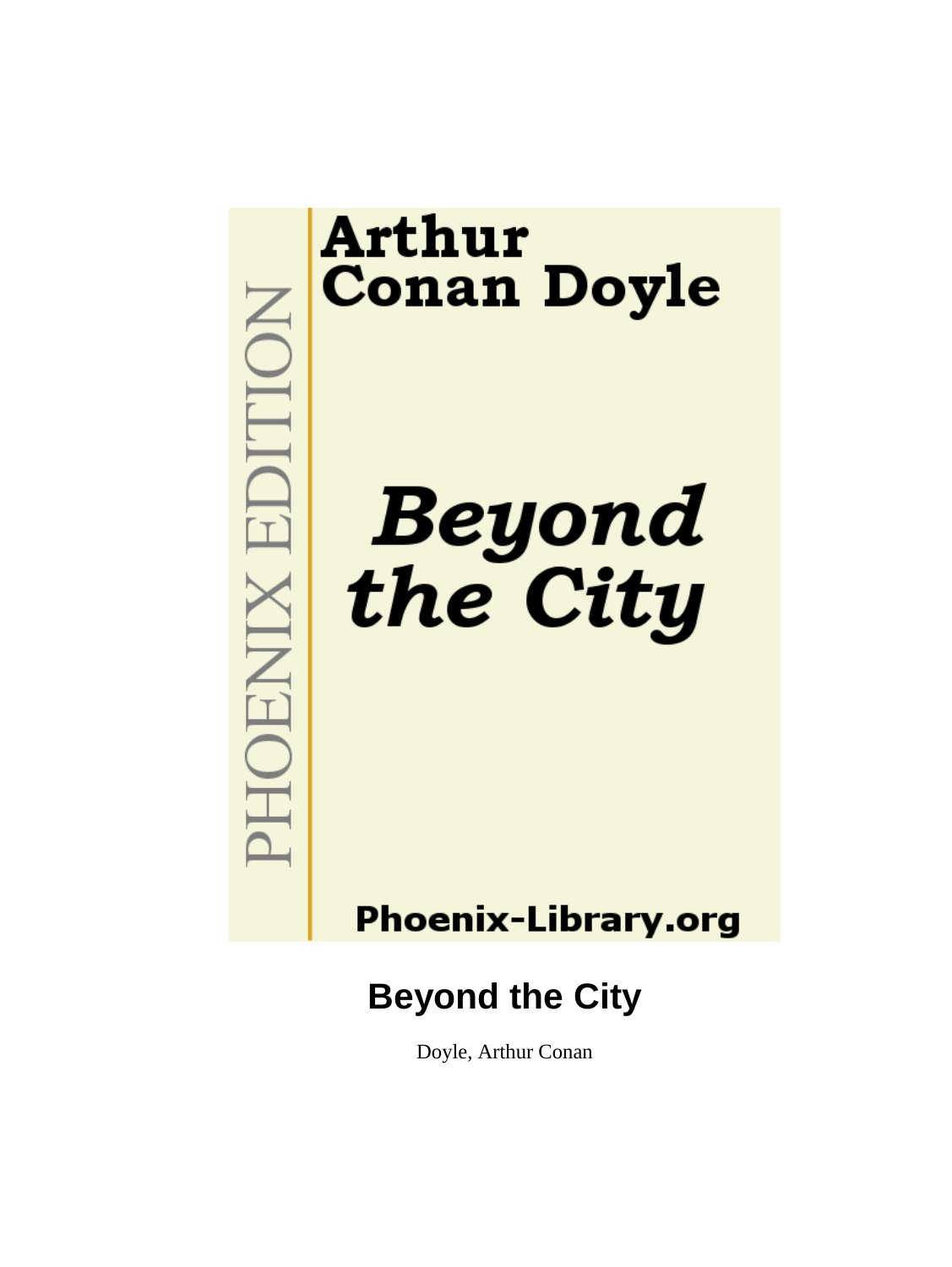[Table Of Content](#page-106-0) [About Phoenix−Edition](#page-107-0) **[Copyright](#page-110-0)**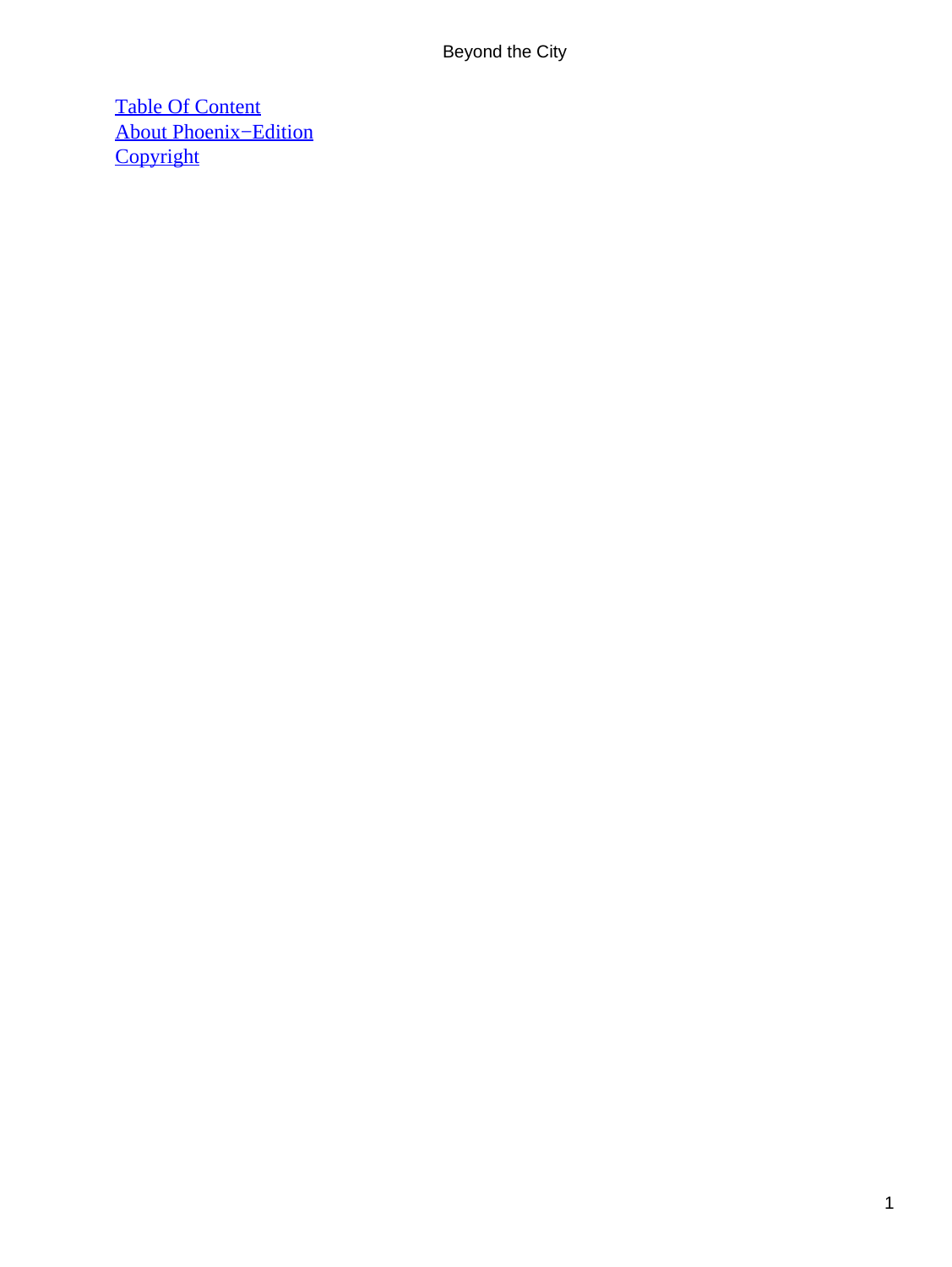# *B*EYOND **The city.**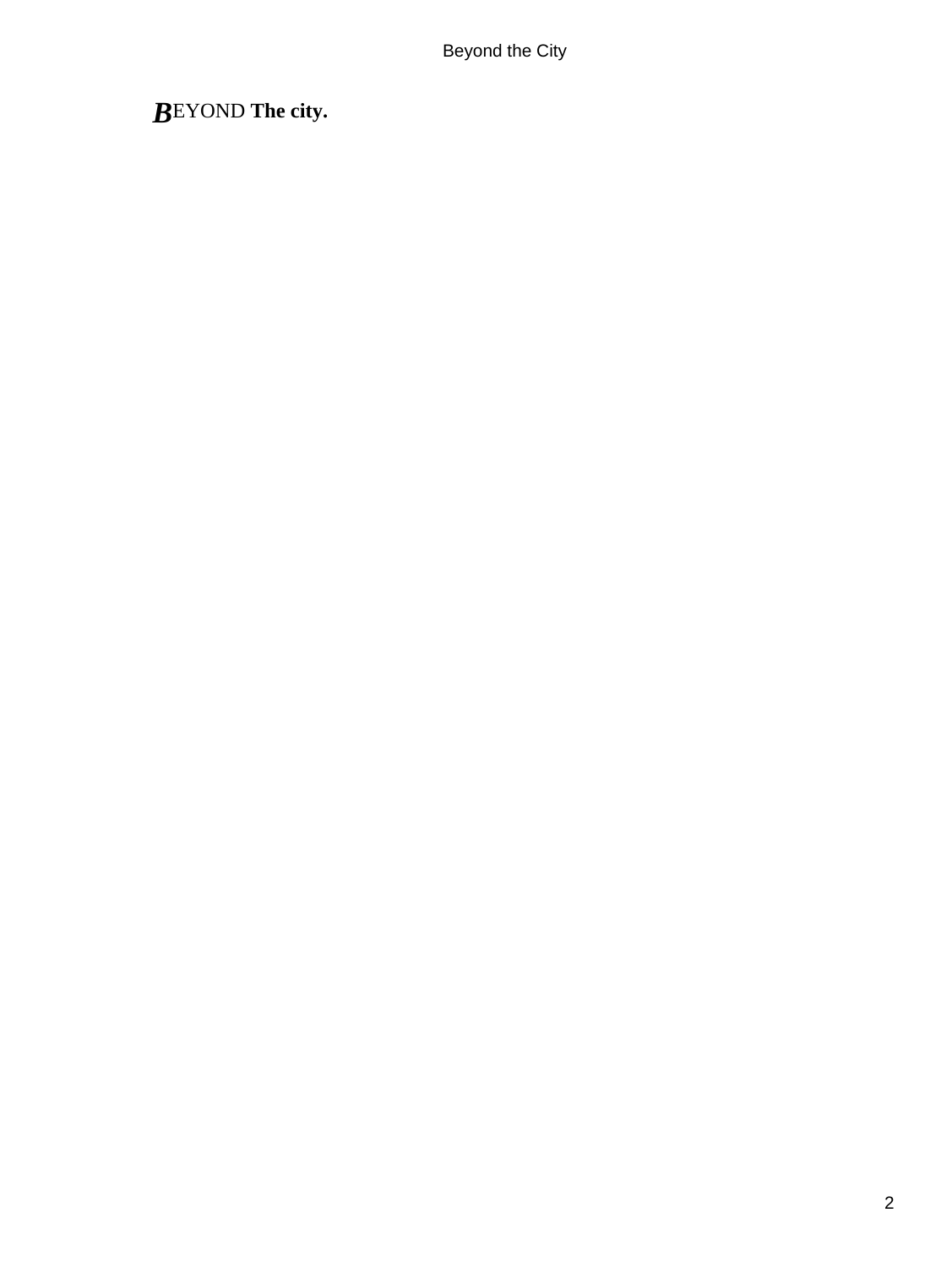# **[CHAPTER I.](#page-106-0)**

# *T*HE NEW−COMERS.

 «If you please, mum,» said the voice of a domestic from somewhere round the angle of the door, "number three is moving in.

 Two little old ladies, who were sitting at either side of a table, sprang to their feet with ejaculations of interest, and rushed to the window of the sitting−room.

 «Take care, Monica dear,» said one, shrouding herself in the lace curtain; "don't let them see us.

 «No, no, Bertha. We must not give them reason to say that their neighbors are inquisitive. But I think that we are safe if we stand like this.»

 The open window looked out upon a sloping lawn, well trimmed and pleasant, with fuzzy rosebushes and a star−shaped bed of sweet−william. It was bounded by a low wooden fence, which screened it off from a broad, modern, new metaled road. At the other side of this road were three large detached deep−bodied villas with peaky eaves and small wooden balconies, each standing in its own little square of grass and of flowers. All three were equally new, but numbers one and two were curtained and sedate, with a human, sociable look to them; while number three, with yawning door and unkempt garden, had apparently only just received its furniture and made itself ready for its occupants. A four−wheeler had driven up to the gate, and it was at this that the old ladies, peeping out bird−like from behind their curtains, directed an eager and questioning gaze.

 The cabman had descended, and the passengers within were handing out the articles which they desired him to carry up to the house. He stood red−faced and blinking, with his crooked arms outstretched, while a male hand, protruding from the window, kept piling up upon him a series of articles the sight of which filled the curious old ladies with bewilderment.

 «My goodness me!» cried Monica, the smaller, the drier, and the more wizened of the pair. «What do you call that, Bertha? It looks to me like four batter puddings.»

 «Those are what young men box each other with,» said Bertha, with a conscious air of superior worldly knowledge.

«And those?»

CHAPTER I. 2008 and 2008 and 2008 and 2008 and 2008 and 2008 and 2008 and 2008 and 2008 and 2008 and 2008 and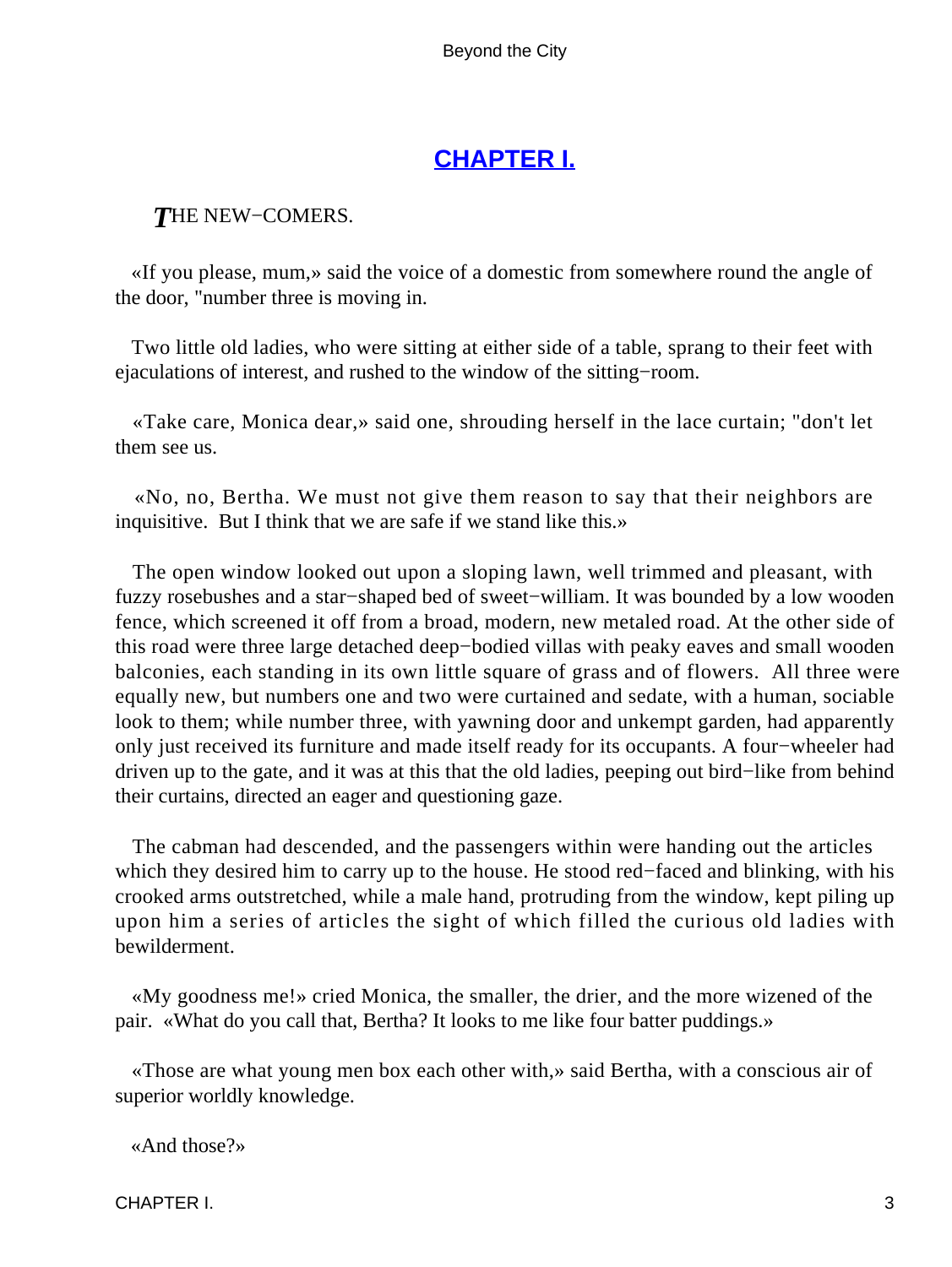Two great bottle−shaped pieces of yellow shining wood had been heaped upon the cabman.

 «Oh, I don't know what those are,» confessed Bertha. Indian clubs had never before obtruded themselves upon her peaceful and very feminine existence.

 These mysterious articles were followed, however, by others which were more within their, range of comprehension – by a pair of dumb−bells, a purple cricket−bag, a set of golf clubs, and a tennis racket. Finally, when the cabman, all top−heavy and bristling, had staggered off up the garden path, there emerged in a very leisurely way from the cab a big, powerfully built young man, with a bull pup under one arm and a pink sporting paper in his hand. The paper he crammed into the pocket of his light yellow dust−coat, and extended his hand as if to assist some one else from the vehicle. To the surprise of the two old ladies, however, the only thing which his open palm received was a violent slap, and a tall lady bounded unassisted out of the cab. With a regal wave she motioned the young man towards the door, and then with one hand upon her hip she stood in a careless, lounging attitude by the gate, kicking her toe against the wall and listlessly awaiting the return of the driver.

 As she turned slowly round, and the sunshine struck upon her face, the two watchers were amazed to see that this very active and energetic lady was far from being in her first youth, so far that she had certainly come of age again since she first passed that landmark in life's journey. Her finely chiseled, clean−cut face, with something red Indian about the firm mouth and strongly marked cheek bones, showed even at that distance traces of the friction of the passing years. And yet she was very handsome. Her features were as firm in repose as those of a Greek bust, and her great dark eyes were arched over by two brows so black, so thick, and so delicately curved, that the eye turned away from the harsher details of the face to marvel at their grace and strength. Her figure, too, was straight as a dart, a little portly, perhaps, but curving into magnificent outlines, which were half accentuated by the strange costume which she wore. Her hair, black but plentifully shot with grey, was brushed plainly back from her high forehead, and was gathered under a small round felt hat, like that of a man, with one sprig of feather in the band as a concession to her sex. A double−breasted jacket of some dark frieze−like material fitted closely to her figure, while her straight blue skirt, untrimmed and ungathered, was cut so short that the lower curve of her finely−turned legs was plainly visible beneath it, terminating in a pair of broad, flat, low−heeled and square−toed shoes. Such was the lady who lounged at the gate of number three, under the curious eyes of her two opposite neighbors.

 But if her conduct and appearance had already somewhat jarred upon their limited and precise sense of the fitness of things, what were they to think of the next little act in this tableau vivant? The cabman, red and heavy−jowled, had come back from his labors, and held out his hand for his fare. The lady passed him a coin, there was a moment of mumbling and gesticulating, and suddenly she had him with both hands by the red cravat which girt his neck, and was shaking him as a terrier would a rat. Right across the pavement she thrust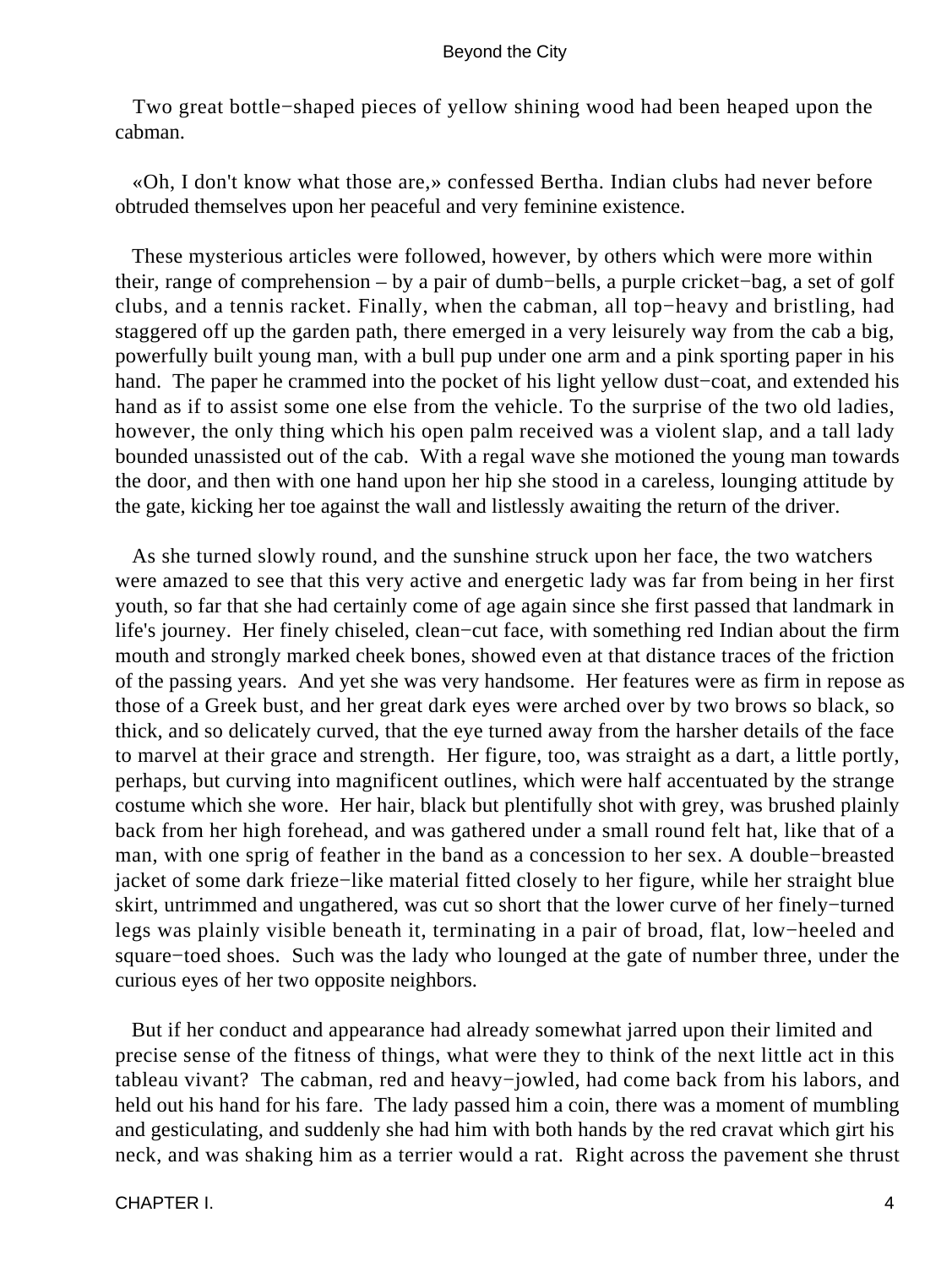him, and, pushing him up against the wheel, she banged his head three several times against the side of his own vehicle.

 «Can I be of any use to you, aunt?» asked the large youth, framing himself in the open doorway.

 «Not the slightest,» panted the enraged lady. «There, you low blackguard, that will teach you to be impertinent to a lady.»

 The cabman looked helplessly about him with a bewildered, questioning gaze, as one to whom alone of all men this unheard−of and extraordinary thing had happened. Then, rubbing his head, he mounted slowly on to the box and drove away with an uptossed hand appealing to the universe. The lady smoothed down her dress, pushed back her hair under her little felt hat, and strode in through the hall−door, which was closed behind her. As with a whisk her short skirts vanished into the darkness, the two spectators – Miss Bertha and Miss Monica Williams – sat looking at each other in speechless amazement. For fifty years they had peeped through that little window and across that trim garden, but never yet had such a sight as this come to confound them.

«I wish,» said Monica at last, «that we had kept the field.»

«I am sure I wish we had,» answered her sister.

 $-$  –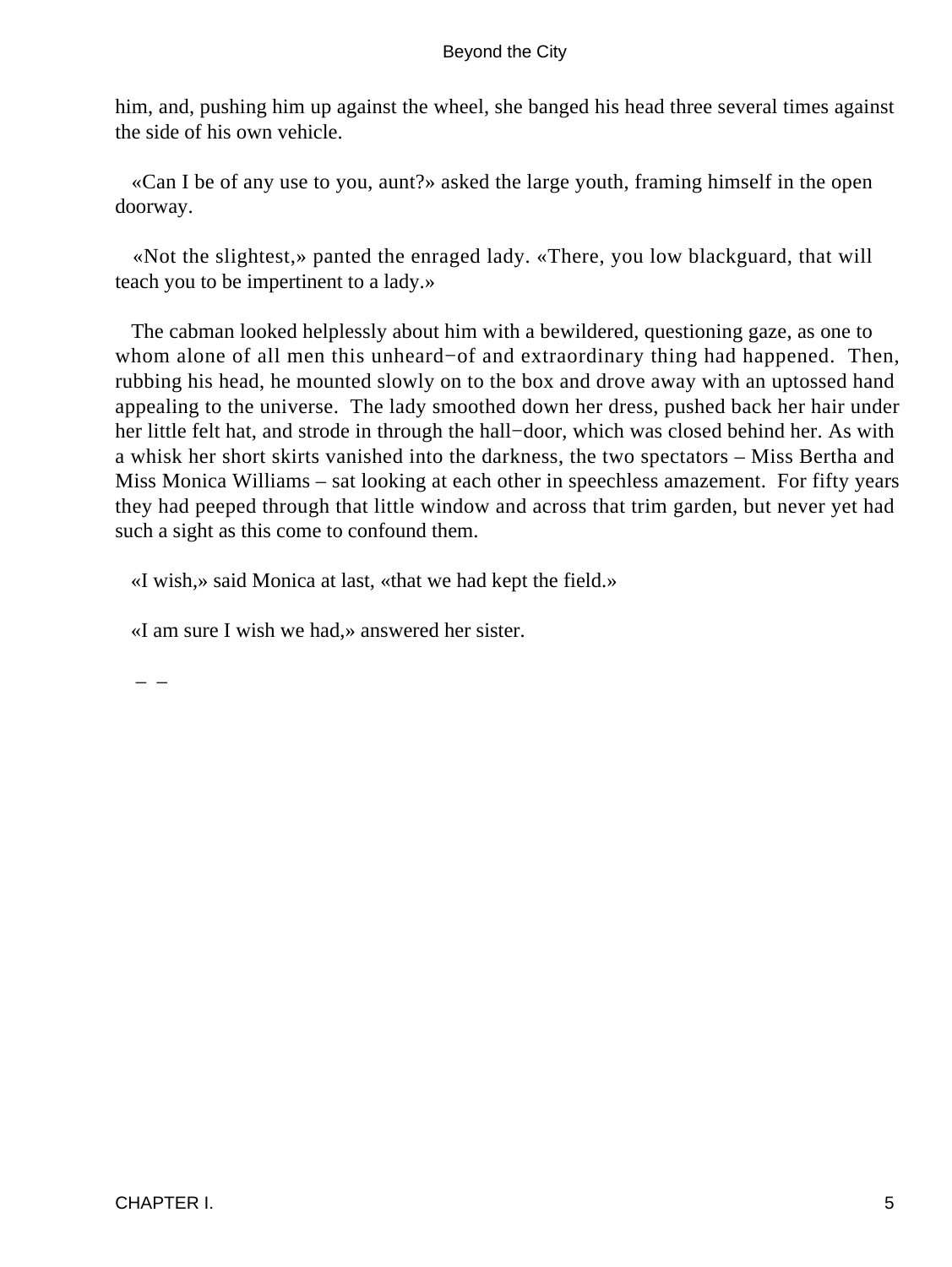# **[CHAPTER II.](#page-106-0)**

# *B*REAKING **The ice.**

 The cottage from the window of which the Misses Williams had looked out stands, and has stood for many a year, in that pleasant suburban district which lies between Norwood, Anerley, and Forest Hill. Long before there had been a thought of a township there, when the Metropolis was still quite a distant thing, old Mr. Williams had inhabited «The Brambles,» as the little house was called, and had owned all the fields about it. Six or eight such cottages scattered over a rolling country−side were all the houses to be found there in the days when the century was young. From afar, when the breeze came from the north, the dull, low roar of the great city might be heard, like the breaking of the tide of life, while along the horizon might be seen the dim curtain of smoke, the grim spray which that tide threw up. Gradually, however, as the years passed, the City had thrown out a long brick−feeler here and there, curving, extending, and coalescing, until at last the little cottages had been gripped round by these red tentacles, and had been absorbed to make room for the modern villa. Field by field the estate of old Mr. Williams had been sold to the speculative builder, and had borne rich crops of snug suburban dwellings, arranged in curving crescents and tree−lined avenues. The father had passed away before his cottage was entirely bricked round, but his two daughters, to whom the property had descended, lived to see the last vestige of country taken from them. For years they had clung to the one field which faced their windows, and it was only after much argument and many heartburnings, that they had at last consented that it should share the fate of the others. A broad road was driven through their quiet domain, the quarter was re−named «The Wilderness,» and three square, staring, uncompromising villas began to sprout up on the other side. With sore hearts, the two shy little old maids watched their steady progress, and speculated as to what fashion of neighbors chance would bring into the little nook which had always been their own.

 And at last they were all three finished. Wooden balconies and overhanging eaves had been added to them, so that, in the language of the advertisement, there were vacant three eligible Swiss−built villas, with sixteen rooms, no basement, electric bells, hot and cold water, and every modern convenience, including a common tennis lawn, to be let at L100 a year, or L1,500 purchase. So tempting an offer did not long remain open. Within a few weeks the card had vanished from number one, and it was known that Admiral Hay Denver, V. C., C. B., with Mrs. Hay Denver and their only son, were about to move into it. The news brought peace to the hearts of the Williams sisters. They had lived with a settled conviction that some wild impossible colony, some shouting, singing family of madcaps, would break in upon their peace. This establishment at least was irreproachable. A reference to «Men of the Time» showed them that Admiral Hay Denver was a most distinguished officer, who had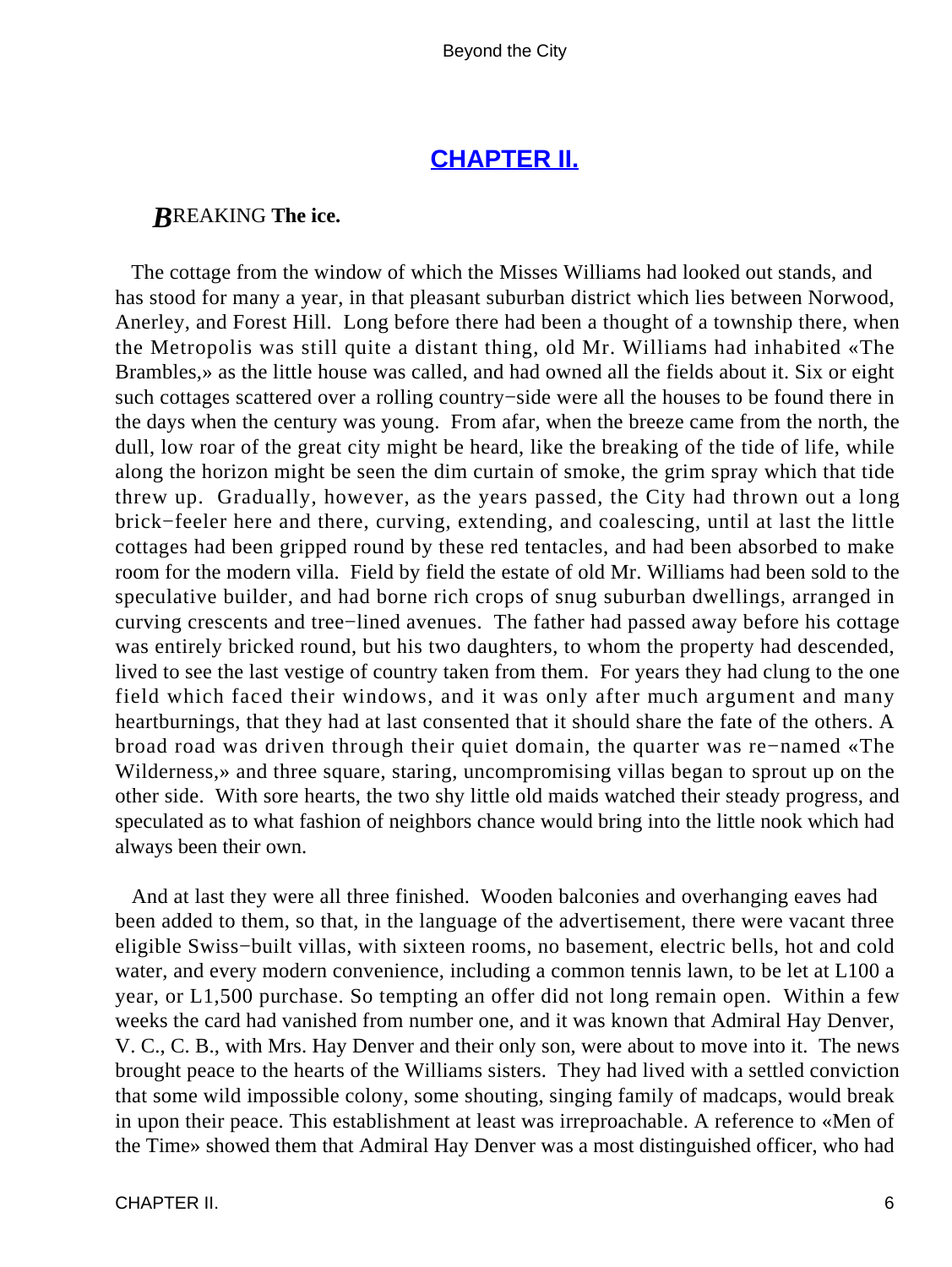begun his active career at Bomarsund, and had ended it at Alexandria, having managed between these two episodes to see as much service as any man of his years. From the Taku Forts and the *Shannon* brigade, to dhow−harrying off Zanzibar, there was no variety of naval work which did not appear in his record; while the Victoria Cross, and the Albert Medal for saving life, vouched for it that in peace as in war his courage was still of the same true temper. Clearly a very eligible neighbor this, the more so as they had been confidentially assured by the estate agent that Mr. Harold Denver, the son, was a most quiet young gentleman, and that he was busy from morning to night on the Stock Exchange.

 The Hay Denvers had hardly moved in before number two also struck its placard, and again the ladies found that they had no reason to be discontented with their neighbors. Doctor Balthazar Walker was a very well−known name in the medical world. Did not his qualifications, his membership, and the record of his writings fill a long half−column in the «Medical Directory,» from his first little paper on the «Gouty Diathesis» in 1859 to his exhaustive treatise upon «Affections of the Vaso−Motor System» in 1884? A successful medical career which promised to end in a presidentship of a college and a baronetcy, had been cut short by his sudden inheritance of a considerable sum from a grateful patient, which had rendered him independent for life, and had enabled him to turn his attention to the more scientific part of his profession, which had always had a greater charm for him than its more practical and commercial aspect. To this end he had given up his house in Weymouth Street, and had taken this opportunity of moving himself, his scientific instruments, and his two charming daughters (he had been a widower for some years) into the more peaceful atmosphere of Norwood.

 There was thus but one villa unoccupied, and it was no wonder that the two maiden ladies watched with a keen interest, which deepened into a dire apprehension, the curious incidents which heralded the coming of the new tenants. They had already learned from the agent that the family consisted of two only, Mrs. Westmacott, a widow, and her nephew, Charles Westmacott. How simple and how select it had sounded! Who could have foreseen from it these fearful portents which seemed to threaten violence and discord among the dwellers in The Wilderness? Again the two old maids cried in heartfelt chorus that they wished they had not sold their field.

 «Well, at least, Monica,» remarked Bertha, as they sat over their teacups that afternoon, «however strange these people may be, it is our duty to be as polite to them as to the others.»

«Most certainly,» acquiesced her sister.

 «Since we have called upon Mrs. Hay Denver and upon the Misses Walker, we must call upon this Mrs. Westmacott also.»

 «Certainly, dear. As long as they are living upon our land I feel as if they were in a sense our guests, and that it is our duty to welcome them.»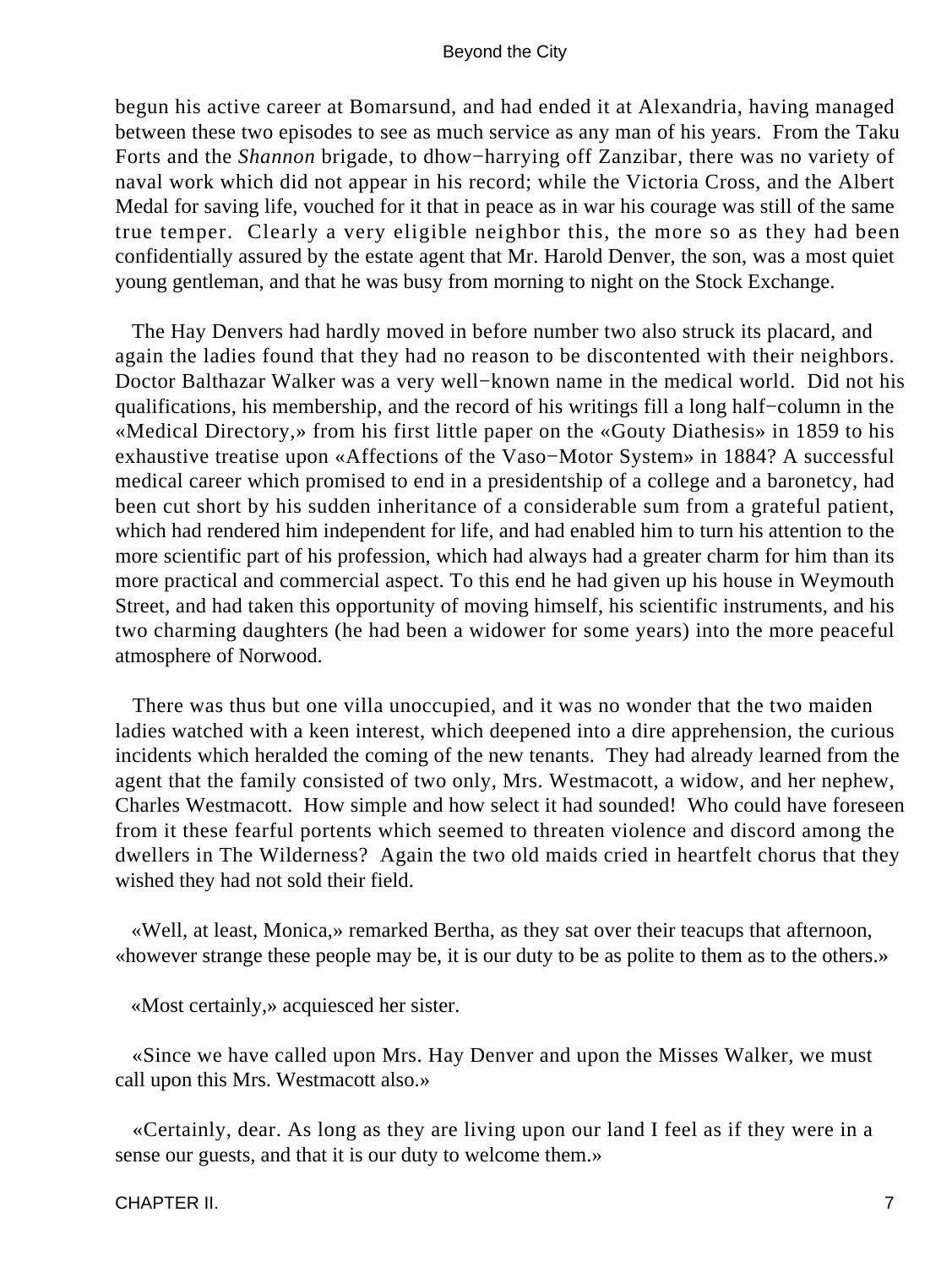«Then we shall call to−morrow,» said Bertha, with decision.

«Yes, dear, we shall. But, oh, I wish it was over!»

 At four o'clock on the next day, the two maiden ladies set off upon their hospitable errand. In their stiff, crackling dresses of black silk, with jet−bespangled jackets, and little rows of cylindrical grey curls drooping down on either side of their black bonnets, they looked like two old fashion plates which had wandered off into the wrong decade. Half curious and half fearful, they knocked at the door of number three, which was instantly opened by a red−headed page−boy.

 Yes, Mrs. Westmacott was at home. He ushered them into the front room, furnished as a drawing−room, where in spite of the fine spring weather a large fire was burning in the grate. The boy took their cards, and then, as they sat down together upon a settee, he set their nerves in a thrill by darting behind a curtain with a shrill cry, and prodding at something with his foot. The bull pup which they had seen upon the day before bolted from its hiding−place, and scuttled snarling from the room.

 «It wants to get at Eliza,» said the youth, in a confidential whisper. «Master says she would give him more'n he brought.» He smiled affably at the two little stiff black figures, and departed in search of his mistress.

«What – what did he say?» gasped Bertha.

«Something about  $a - -$ Oh, goodness gracious! Oh, help, help, help, help, help!» The two sisters had bounded on to the settee, and stood there with staring eyes and skirts gathered in, while they filled the whole house with their yells. Out of a high wicker−work basket which stood by the fire there had risen a flat diamond−shaped head with wicked green eyes which came flickering upwards, waving gently from side to side, until a foot or more of glossy scaly neck was visible. Slowly the vicious head came floating up, while at every oscillation a fresh burst of shrieks came from the settee.

 «What in the name of mischief!» cried a voice, and there was the mistress of the house standing in the doorway. Her gaze at first had merely taken in the fact that two strangers were standing screaming upon her red plush sofa. A glance at the fireplace, however, showed her the cause of the terror, and she burst into a hearty fit of laughter.

«Charley,» she shouted, «here's Eliza misbehaving again.»

 «I'll settle her,» answered a masculine voice, and the young man dashed into the room. He had a brown horse–cloth in his hand, which he threw over the basket, making it fast with a piece of twine so as to effectually imprison its inmate, while his aunt ran across to reassure her visitors.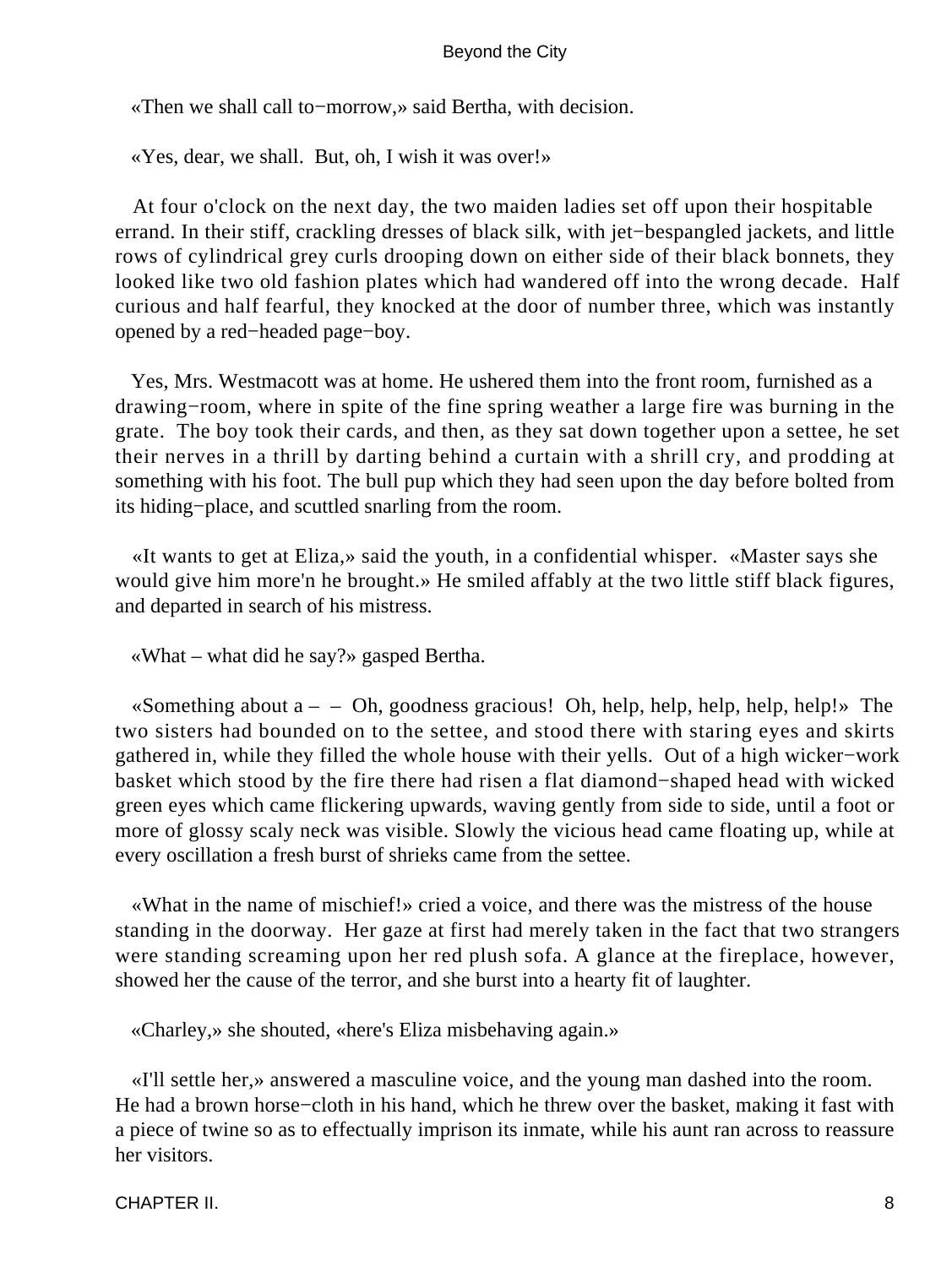«It is only a rock snake, » she explained.

«Oh, Bertha!» «Oh, Monica!» gasped the poor exhausted gentlewomen.

 «She's hatching out some eggs. That is why we have the fire. Eliza always does better when she is warm. She is a sweet, gentle creature, but no doubt she thought that you had designs upon her eggs. I suppose that you did not touch any of them?»

 "Oh, let us get away, Bertha!' cried Monica, with her thin, black−gloved hands thrown forwards in abhorrence.

 «Not away, but into the next room,» said Mrs. Westmacott, with the air of one whose word was law. «This way, if you please! It is less warm here.» She led the way into a very handsomely appointed library, with three great cases of books, and upon the fourth side a long yellow table littered over with papers and scientific instruments. «Sit here, and you, there,» she continued. «That is right. Now let me see, which of you is Miss Williams, and which Miss Bertha Williams?»

 «I am Miss Williams,» said Monica, still palpitating, and glancing furtively about in dread of some new horror.

 «And you live, as I understand, over at the pretty little cottage. It is very nice of you to call so early. I don't suppose that we shall get on, but still the intention is equally good.» She crossed her legs and leaned her back against the marble mantelpiece.

 «We thought that perhaps we might be of some assistance,» said Bertha, timidly. «If there is anything which we could do to make you feel more at home  $- \rightarrow \infty$ 

 «Oh, thank you, I am too old a traveler to feel anything but at home wherever I go. I've just come back from a few months in the Marquesas Islands, where I had a very pleasant visit. That was where I got Eliza. In many respects the Marquesas Islands now lead the world.»

«Dear me!» ejaculated Miss Williams. «In what respect?»

 «In the relation of the sexes. They have worked out the great problem upon their own lines, and their isolated geographical position has helped them to come to a conclusion of their own. The woman there is, as she should be, in every way the absolute equal of the male. Come in, Charles, and sit down. Is Eliza all right?»

«All right, aunt.»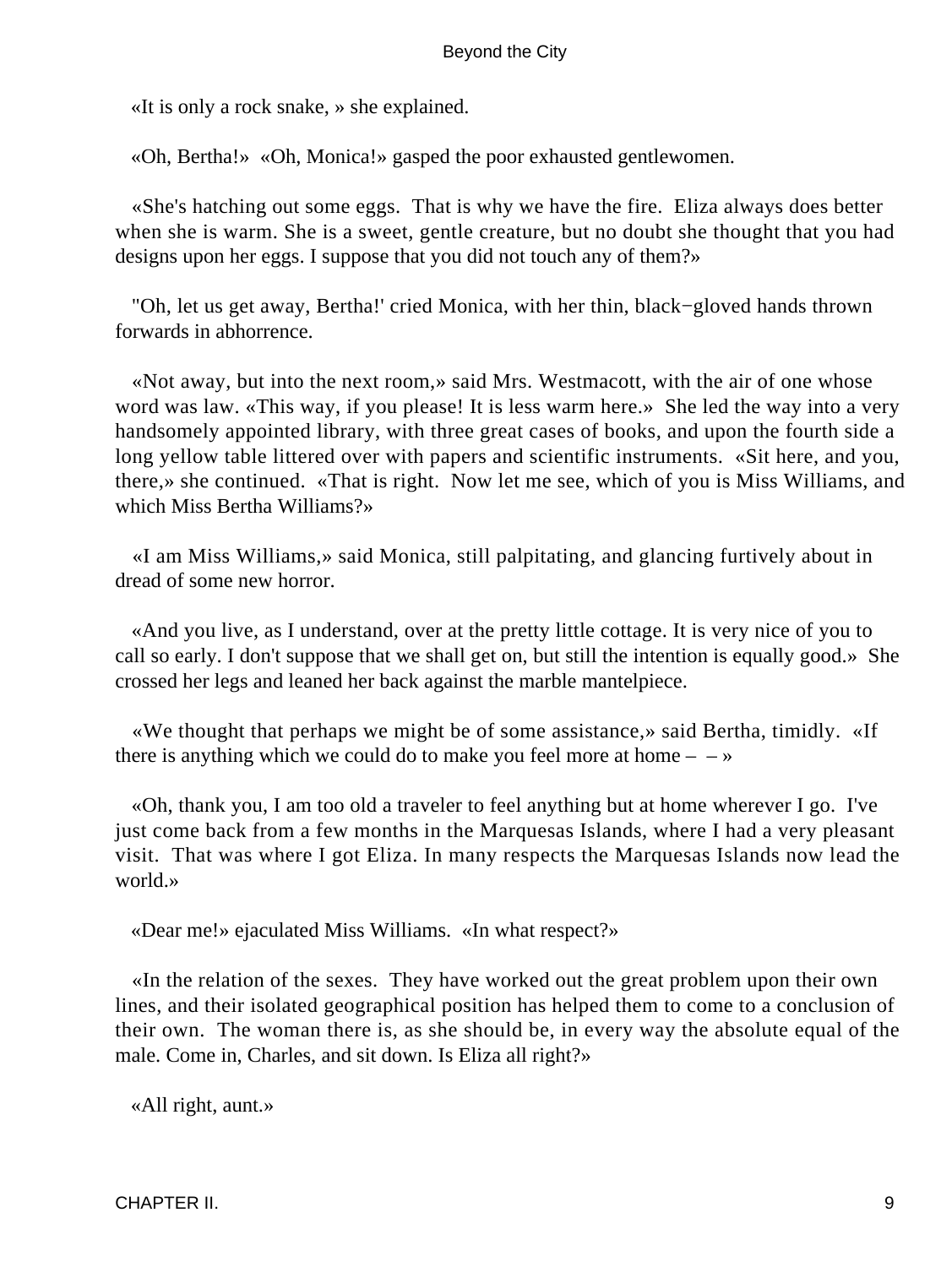«These are our neighbors, the Misses Williams. Perhaps they will have some stout. You might bring in a couple of bottles, Charles.»

«No, no, thank you! None for us!» cried her two visitors, earnestly.

 «No? I am sorry that I have no tea to offer you. I look upon the subserviency of woman as largely due to her abandoning nutritious drinks and invigorating exercises to the male. I do neither.» She picked up a pair of fifteen−pound dumb−bells from beside the fireplace and swung them lightly about her head. «You see what may be done on stout,» said she.

 «But don't you think,» the elder Miss Williams suggested timidly, «don't you think, Mrs. Westmascott, that woman has a mission of her own?»

The lady of the house dropped her dumb−bells with a crash upon the floor.

 «The old cant!» she cried. «The old shibboleth! What is this mission which is reserved for woman? All that is humble, that is mean, that is soul−killing, that is so contemptible and so ill−paid that none other will touch it. All that is woman's mission. And who imposed these limitations upon her? Who cooped her up within this narrow sphere? Was it Providence? Was it nature? No, it was the arch enemy. It was man.»

«Oh, I say, auntie!» drawled her nephew.

 "It was man, Charles. It was you and your fellows I say that woman is a colossal monument to the selfishness of man. What is all this boasted chivalry – these fine words and vague phrases? Where is it when we wish to put it to the test? Man in the abstract will do anything to help a woman. Of course. How does it work when his pocket is touched? Where is his chivalry then? Will the doctors help her to qualify? will the lawyers help her to be called to the bar? will the clergy tolerate her in the Church? Oh, it is close your ranks then and refer poor woman to her mission! Her mission! To be thankful for coppers and not to interfere with the men while they grabble for gold, like swine round a trough, that is man's reading of the mission of women. You may sit there and sneer, Charles, while you look upon your victim, but you know that it is truth, every word of it.

 Terrified as they were by this sudden torrent of words, the two gentlewomen could not but smile at the sight of the fiery, domineering victim and the big apologetic representative of mankind who sat meekly bearing all the sins of his sex. The lady struck a match, whipped a cigarette from a case upon the mantelpiece, and began to draw the smoke into her lungs.

 «I find it very soothing when my nerves are at all ruffled,» she explained. «You don't smoke? Ah, you miss one of the purest of pleasures – one of the few pleasures which are without a reaction.»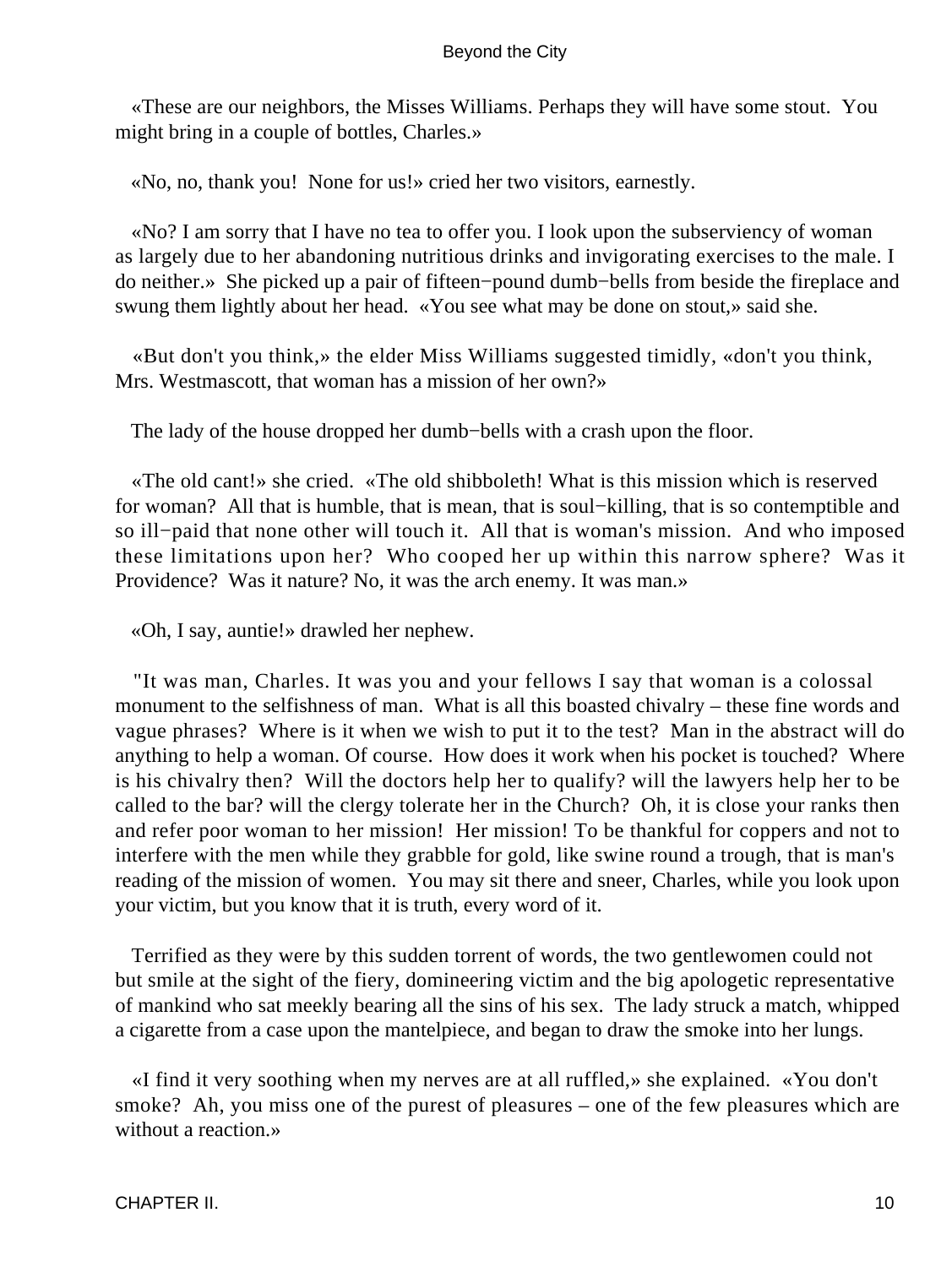Miss Williams smoothed out her silken lap.

 «It is a pleasure,» she said, with some approach to self−assertion, «which Bertha and I are rather too old−fashioned to enjoy.»

 «No doubt, It would probably make you very ill if you attempted it. By the way, I hope that you will come to some of our Guild meetings. I shall see that tickets are sent you.»

# «Your Guild?»

 «It is not yet formed, but I shall lose no time in forming a committee. It is my habit to establish a branch of the Emancipation Guild wherever I go. There is a Mrs. Sanderson in Anerley who is already one of the emancipated, so that I have a nucleus. It is only by organized resistance, Miss Williams, that we can hope to hold our own against the selfish sex. Must you go, then?»

 «Yes, we have one or two other visits to pay,» said the elder sister. «You will, I am sure, excuse us. I hope that you will find Norwood a pleasant residence.»

 «All places are to me simply a battle−field,» she answered, gripping first one and then the other with a grip which crumpled up their little thin fingers. «The days for work and healthful exercise, the evenings to Browning and high discourse, eh, Charles? Good−bye!» She came to the door with them, and as they glanced back they saw her still standing there with the yellow bull pup cuddled up under one forearm, and the thin blue reek of her cigarette ascending from her lips.

 «Oh, what a dreadful, dreadful woman!» whispered sister Bertha, as they hurried down the street. «Thank goodness that it is over.»

 «But she'll return the visit,» answered the other. "I think that we had better tell Mary that we are not at home.

–  $-$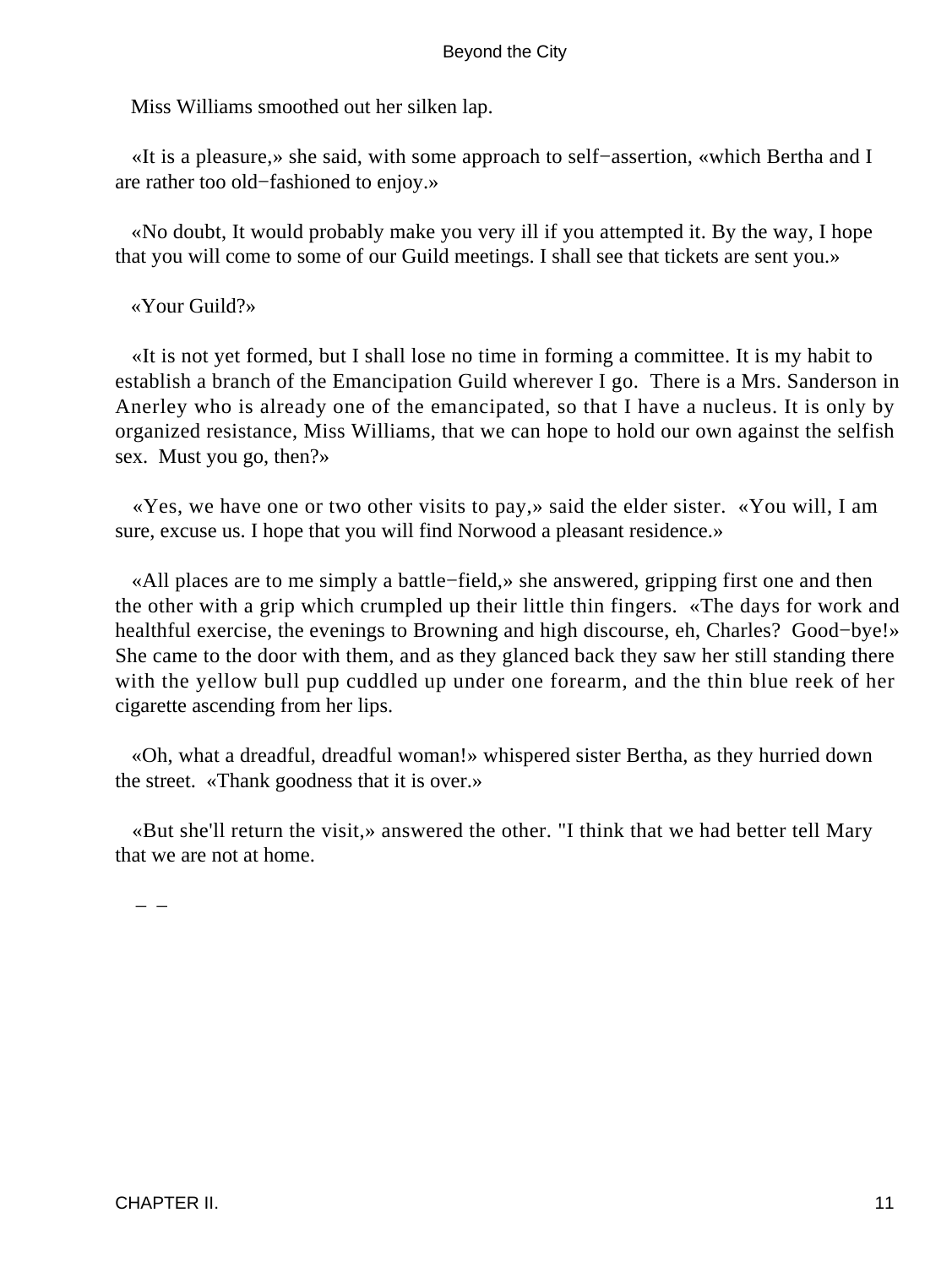# **[CHAPTER III.](#page-106-0)**

# *D*WELLERS **In the wilderness.**

 How deeply are our destinies influenced by the most trifling causes! Had the unknown builder who erected and owned these new villas contented himself by simply building each within its own grounds, it is probable that these three small groups of people would have remained hardly conscious of each other's existence, and that there would have been no opportunity for that action and reaction which is here set forth. But there was a common link to bind them together. To single himself out from all other Norwood builders the landlord had devised and laid out a common lawn tennis ground, which stretched behind the houses with taut−stretched net, green close−cropped sward, and widespread whitewashed lines. Hither in search of that hard exercise which is as necessary as air or food to the English temperament, came young Hay Denver when released from the toil of the City; hither, too, came Dr. Walker and his two fair daughters, Clara and Ida, and hither also, champions of the lawn, came the short−skirted, muscular widow and her athletic nephew. Ere the summer was gone they knew each other in this quiet nook as they might not have done after years of a stiffer and more formal acquaintance.

 And especially to the Admiral and the Doctor were this closer intimacy and companionship of value. Each had a void in his life, as every man must have who with unexhausted strength steps out of the great race, but each by his society might help to fill up that of his neighbor. It is true that they had not much in common, but that is sometimes an aid rather than a bar to friendship. Each had been an enthusiast in his profession, and had retained all his interest in it. The Doctor still read from cover to cover his Lancet and his Medical Journal, attended all professional gatherings, worked himself into an alternate state of exaltation and depression over the results of the election of officers, and reserved for himself a den of his own, in which before rows of little round bottles full of glycerine, Canadian balsam, and staining agents, he still cut sections with a microtome, and peeped through his long, brass, old−fashioned microscope at the arcana of nature. With his typical face, clean shaven on lip and chin, with a firm mouth, a strong jaw, a steady eye, and two little white fluffs of whiskers, he could never be taken for anything but what he was, a high−class British medical consultant of the age of fifty, or perhaps just a year or two older.

The Doctor, in his hey−day, had been cool over great things, but now, in his retirement, he was fussy over trifles. The man who had operated without the quiver of a finger, when not only his patient's life but his own reputation and future were at stake, was now shaken to the soul by a mislaid book or a careless maid. He remarked it himself, and knew the reason. «When Mary was alive,» he would say, «she stood between me and the little troubles. I could brace myself for the big ones. My girls are as good as girls can be, but who can know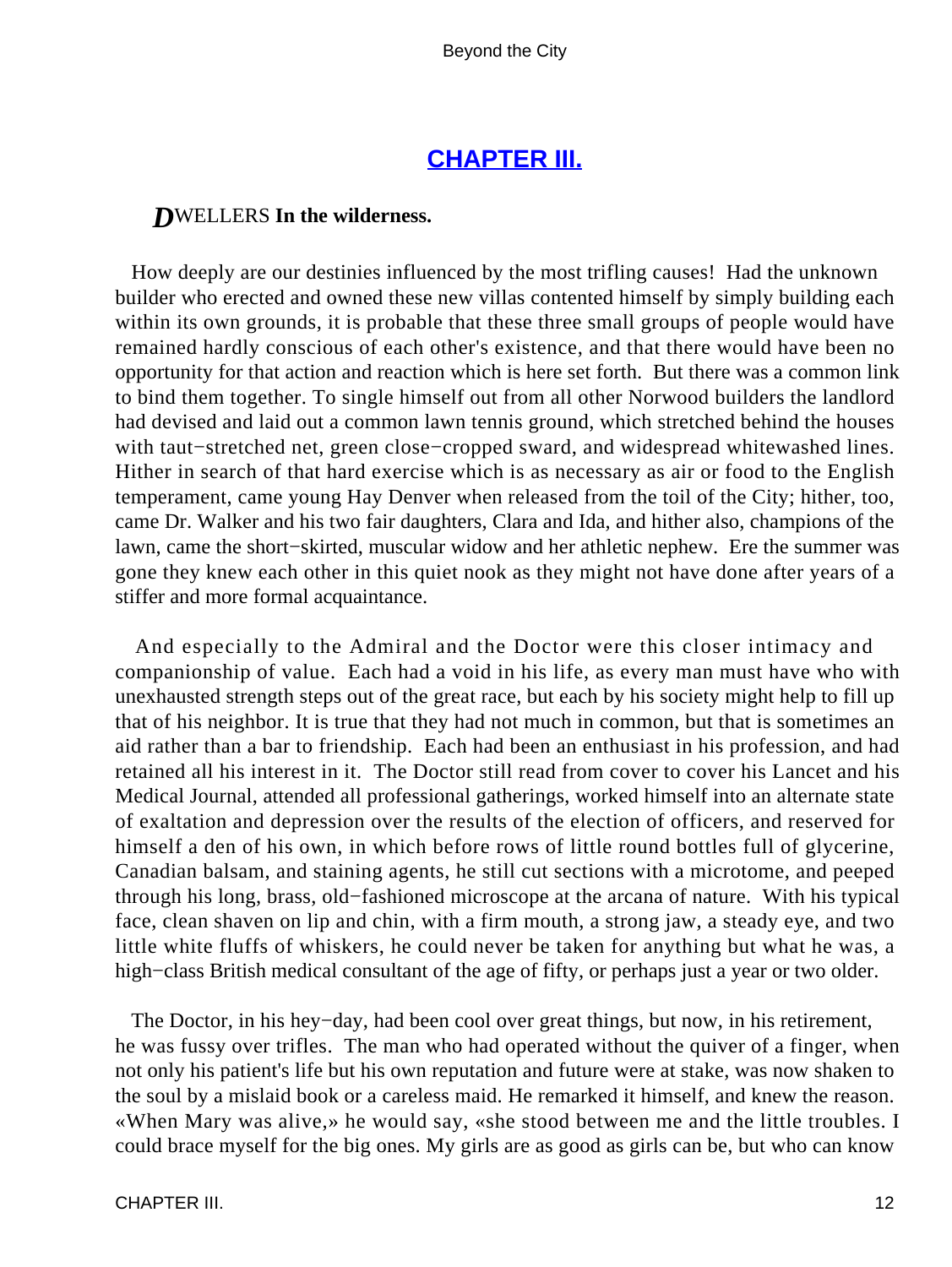a man as his wife knows him?» Then his memory would conjure up a tuft of brown hair and a single white, thin hand over a coverlet, and he would feel, as we have all felt, that if we do not live and know each other after death, then indeed we are tricked and betrayed by all the highest hopes and subtlest intuitions of our nature.

 The Doctor had his compensations to make up for his loss. The great scales of Fate had been held on a level for him; for where in all great London could one find two sweeter girls, more loving, more intelligent, and more sympathetic than Clara and Ida Walker? So bright were they, so quick, so interested in all which interested him, that if it were possible for a man to be compensated for the loss of a good wife then Balthazar Walker might claim to be so.

 Clara was tall and thin and supple, with a graceful, womanly figure. There was something stately and distinguished in her carriage, «queenly» her friends called her, while her critics described her as reserved and distant.

 Such as it was, however, it was part and parcel of herself, for she was, and had always from her childhood been, different from any one around her. There was nothing gregarious in her nature. She thought with her own mind, saw with her own eyes, acted from her own impulse. Her face was pale, striking rather than pretty, but with two great dark eyes, so earnestly questioning, so quick in their transitions from joy to pathos, so swift in their comment upon every word and deed around her, that those eyes alone were to many more attractive than all the beauty of her younger sister. Hers was a strong, quiet soul, and it was her firm hand which had taken over the duties of her mother, had ordered the house, restrained the servants, comforted her father, and upheld her weaker sister, from the day of that great misfortune.

 Ida Walker was a hand's breadth smaller than Clara, but was a little fuller in the face and plumper in the figure. She had light yellow hair, mischievous blue eyes with the light of humor ever twinkling in their depths, and a large, perfectly formed mouth, with that slight upward curve of the corners which goes with a keen appreciation of fun, suggesting even in repose that a latent smile is ever lurking at the edges of the lips. She was modern to the soles of her dainty little high−heeled shoes, frankly fond of dress and of pleasure, devoted to tennis and to comic opera, delighted with a dance, which came her way only too seldom, longing ever for some new excitement, and yet behind all this lighter side of her character a thoroughly good, healthy−minded English girl, the life and soul of the house, and the idol of her sister and her father. Such was the family at number two. A peep into the remaining villa and our introductions are complete.

 Admiral Hay Denver did not belong to the florid, white−haired, hearty school of sea−dogs which is more common in works of fiction than in the Navy List. On the contrary, he was the representative of a much more common type which is the antithesis of the conventional sailor. He was a thin, hard−featured man, with an ascetic, acquiline cast of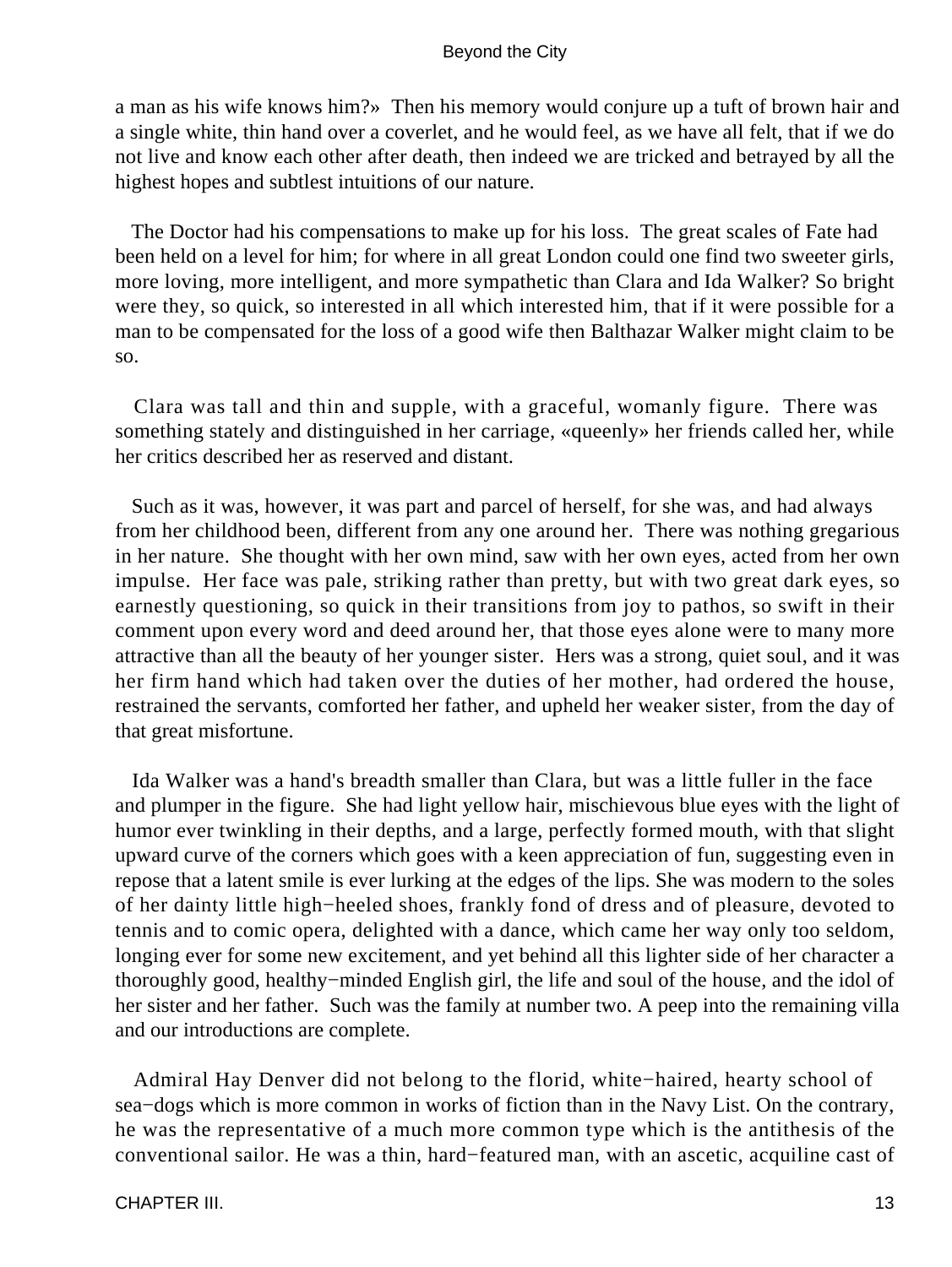face, grizzled and hollow−cheeked, clean−shaven with the exception of the tiniest curved promontory of ash−colored whisker. An observer, accustomed to classify men, might have put him down as a canon of the church with a taste for lay costume and a country life, or as the master of a large public school, who joined his scholars in their outdoor sports. His lips were firm, his chin prominent, he had a hard, dry eye, and his manner was precise and formal. Forty years of stern discipline had made him reserved and silent. Yet, when at his ease with an equal, he could readily assume a less quarter−deck style, and he had a fund of little, dry stories of the world and its ways which were of interest from one who had seen so many phases of life. Dry and spare, as lean as a jockey and as tough as whipcord, he might be seen any day swinging his silver−headed Malacca cane, and pacing along the suburban roads with the same measured gait with which he had been wont to tread the poop of his flagship. He wore a good service stripe upon his cheek, for on one side it was pitted and scarred where a spurt of gravel knocked up by a round−shot had struck him thirty years before, when he served in the Lancaster gun−battery. Yet he was hale and sound, and though he was fifteen years senior to his friend the Doctor, he might have passed as the younger man.

 Mrs. Hay Denver's life had been a very broken one, and her record upon land represented a greater amount of endurance and self−sacrifice than his upon the sea. They had been together for four months after their marriage, and then had come a hiatus of four years, during which he was flitting about between St. Helena and the Oil Rivers in a gunboat. Then came a blessed year of peace and domesticity, to be followed by nine years, with only a three months' break, five upon the Pacific station, and four on the East Indian. After that was a respite in the shape of five years in the Channel squadron, with periodical runs home, and then again he was off to the Mediterranean for three years and to Halifax for four. Now, at last, however, this old married couple, who were still almost strangers to one another, had come together in Norwood, where, if their short day had been chequered and broken, the evening at least promised to be sweet and mellow. In person Mrs. Hay Denver was tall and stout, with a bright, round, ruddy−cheeked face still pretty, with a gracious, matronly comeliness. Her whole life was a round of devotion and of love, which was divided between her husband and her only son, Harold.

 This son it was who kept them in the neighborhood of London, for the Admiral was as fond of ships and of salt water as ever, and was as happy in the sheets of a two−ton yacht as on the bridge of his sixteen−knot monitor. Had he been untied, the Devonshire or Hampshire coast would certainly have been his choice. There was Harold, however, and Harold's interests were their chief care. Harold was four−and−twenty now. Three years before he had been taken in hand by an acquaintance of his father's, the head of a considerable firm of stock−brokers, and fairly launched upon 'Change. His three hundred guinea entrance fee paid, his three sureties of five hundred pounds each found, his name approved by the Committee, and all other formalities complied with, he found himself whirling round, an insignificant unit, in the vortex of the money market of the world. There, under the guidance of his father's friend, he was instructed in the mysteries of bulling and of bearing, in the

CHAPTER III. 14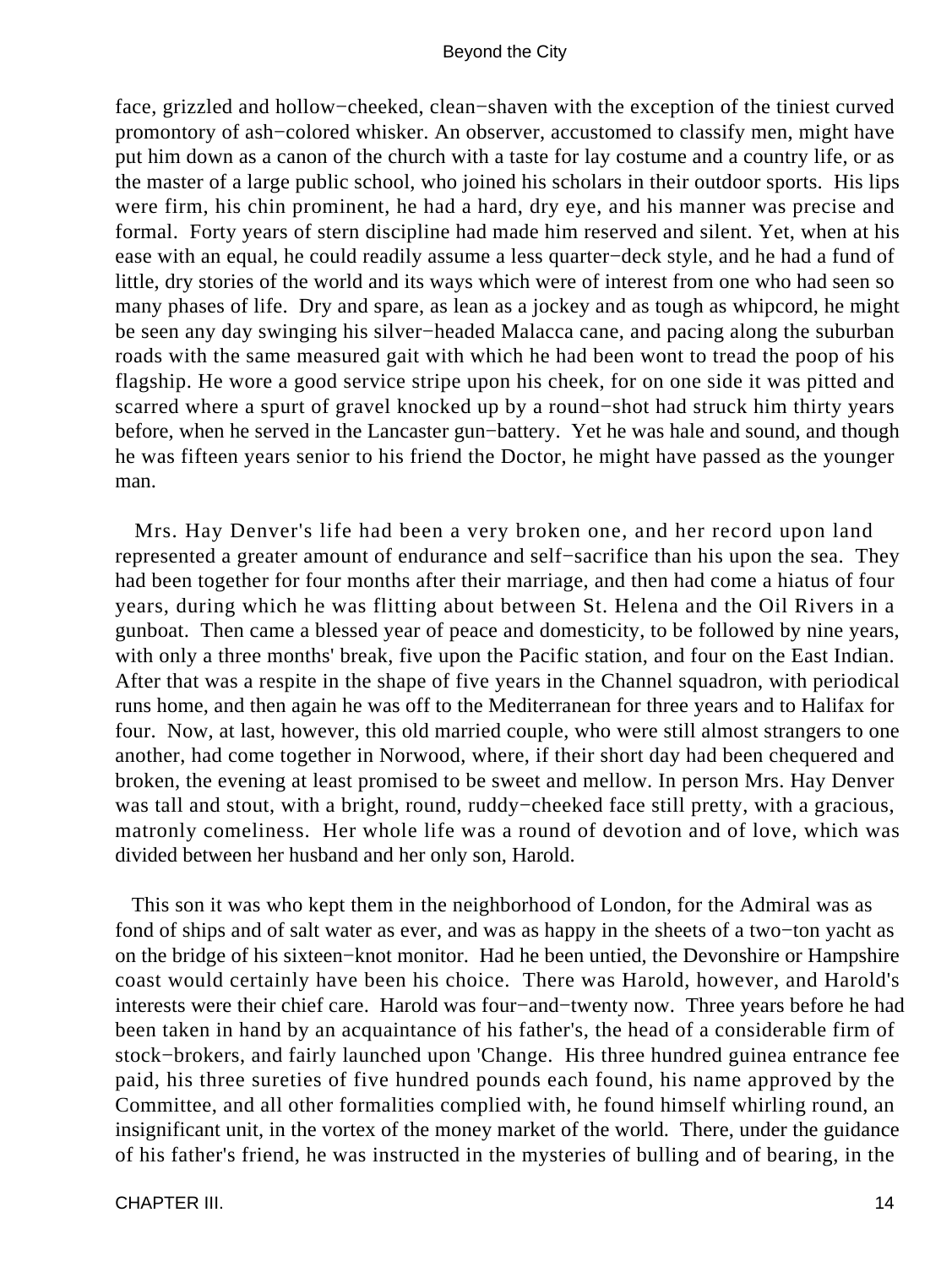strange usages of 'Change in the intricacies of carrying over and of transferring. He learned to know where to place his clients' money, which of the jobbers would make a price in New Zealands, and which would touch nothing but American rails, which might be trusted and which shunned. All this, and much more, he mastered, and to such purpose that he soon began to prosper, to retain the clients who had been recommened to him, and to attract fresh ones. But the work was never congenial. He had inherited from his father his love of the air of heaven, his affection for a manly and natural existence. To act as middleman between the pursuer of wealth, and the wealth which he pursued, or to stand as a human barometer, registering the rise and fall of the great mammon pressure in the markets, was not the work for which Providence had placed those broad shoulders and strong limbs upon his well knit frame. His dark open face, too, with his straight Grecian nose, well opened brown eyes, and round black−curled head, were all those of a man who was fashioned for active physical work. Meanwhile he was popular with his fellow brokers, respected by his clients, and beloved at home, but his spirit was restless within him and his mind chafed unceasingly against his surroundings.

 «Do you know, Willy,» said Mrs. Hay Denver one evening as she stood behind her husband's chair, with her hand upon his shoulder, «I think sometimes that Harold is not quite happy.»

 «He looks happy, the young rascal,» answered the Admiral, pointing with his cigar. It was after dinner, and through the open French window of the dining−room a clear view was to be had of the tennis court and the players. A set had just been finished, and young Charles Westmacott was hitting up the balls as high as he could send them in the middle of the ground. Doctor Walker and Mrs. Westmacott were pacing up and down the lawn, the lady waving her racket as she emphasized her remarks, and the Doctor listening with slanting head and little nods of agreement. Against the rails at the near end Harold was leaning in his flannels talking to the two sisters, who stood listening to him with their long dark shadows streaming down the lawn behind them. The girls were dressed alike in dark skirts, with light pink tennis blouses and pink bands on their straw hats, so that as they stood with the soft red of the setting sun tinging their faces, Clara, demure and quiet, Ida, mischievous and daring, it was a group which might have pleased the eye of a more exacting critic than the old sailor.

 «Yes, he looks happy, mother,» he repeated, with a chuckle. «It is not so long ago since it was you and I who were standing like that, and I don't remember that we were very unhappy either. It was croquet in our time, and the ladies had not reefed in their skirts quite so taut. What year would it be? Just before the commission of the Penelope.»

 Mrs. Hay Denver ran her fingers through his grizzled hair. «It was when you came back in the Antelope, just before you got your step.»

 «Ah, the old Antelope! What a clipper she was! She could sail two points nearer the wind than anything of her tonnage in the service. You remember her, mother. You saw her

CHAPTER III. 15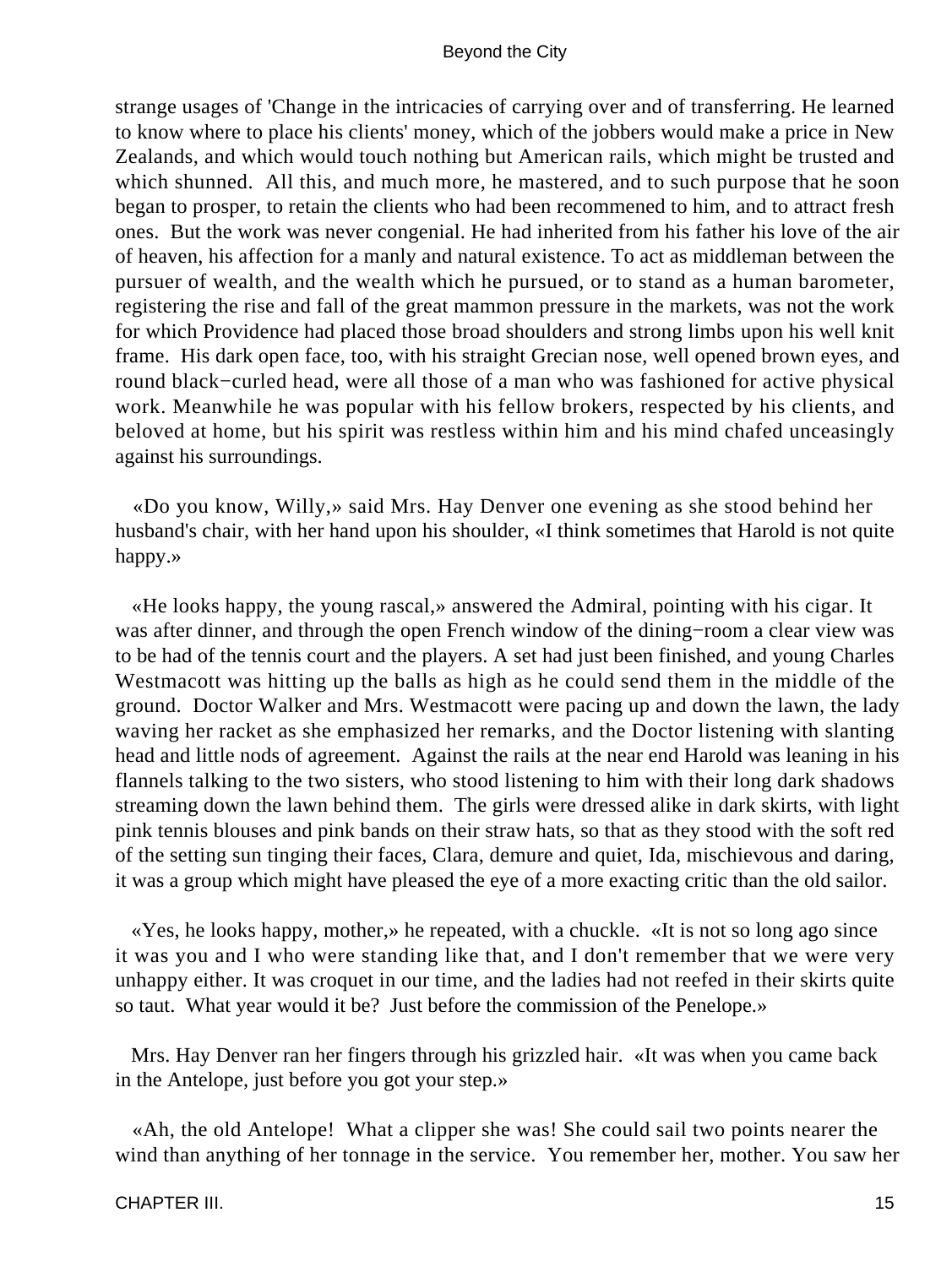come into Plymouth Bay. Wasn't she a beauty?»

 «She was indeed, dear. But when I say that I think that Harold is not happy I mean in his daily life. Has it never struck you how thoughtful, he is at times, and how absent−minded?»

 «In love perhaps, the young dog. He seems to have found snug moorings now at any rate.»

 «I think that it is very likely that you are right, Willy,» answered the mother seriously. «But with which of them?»

«I cannot tell.»

 «Well, they are very charming girls, both of them. But as long as he hangs in the wind between the two it cannot be serious. After all, the boy is four−and−twenty, and he made five hundred pounds last year. He is better able to marry than I was when I was lieutenant.»

 «I think that we can see which it is now,» remarked the observant mother. Charles Westmacott had ceased to knock the tennis balls about, and was chatting with Clara Walker, while Ida and Harold Denver were still talking by the railing with little outbursts of laughter. Presently a fresh set was formed, and Doctor Walker, the odd man out, came through the wicket gate and strolled up the garden walk.

 «Good evening, Mrs. Hay Denver,» said he, raising his broad straw hat. «May I come in?»

«Good evening, Doctor! Pray do!»

 «Try one of these,» said the Admiral, holding out his cigar−case. «They are not bad. I got them on the Mosquito Coast. I was thinking of signaling to you, but you seemed so very happy out there.»

 «Mrs. Westmacott is a very clever woman,» said the Doctor, lighting the cigar. «By the way, you spoke about the Mosquito Coast just now. Did you see much of the Hyla when you were out there?»

 «No such name on the list,» answered the seaman, with decision. «There's the Hydra, a harbor defense turret−ship, but she never leaves the home waters.»

 The Doctor laughed. «We live in two separate worlds,» said he. «The Hyla is the little green tree frog, and Beale has founded some of his views on protoplasm upon the appearancer, of its nerve cells. It is a subject in which I take an interest.»

CHAPTER III. 16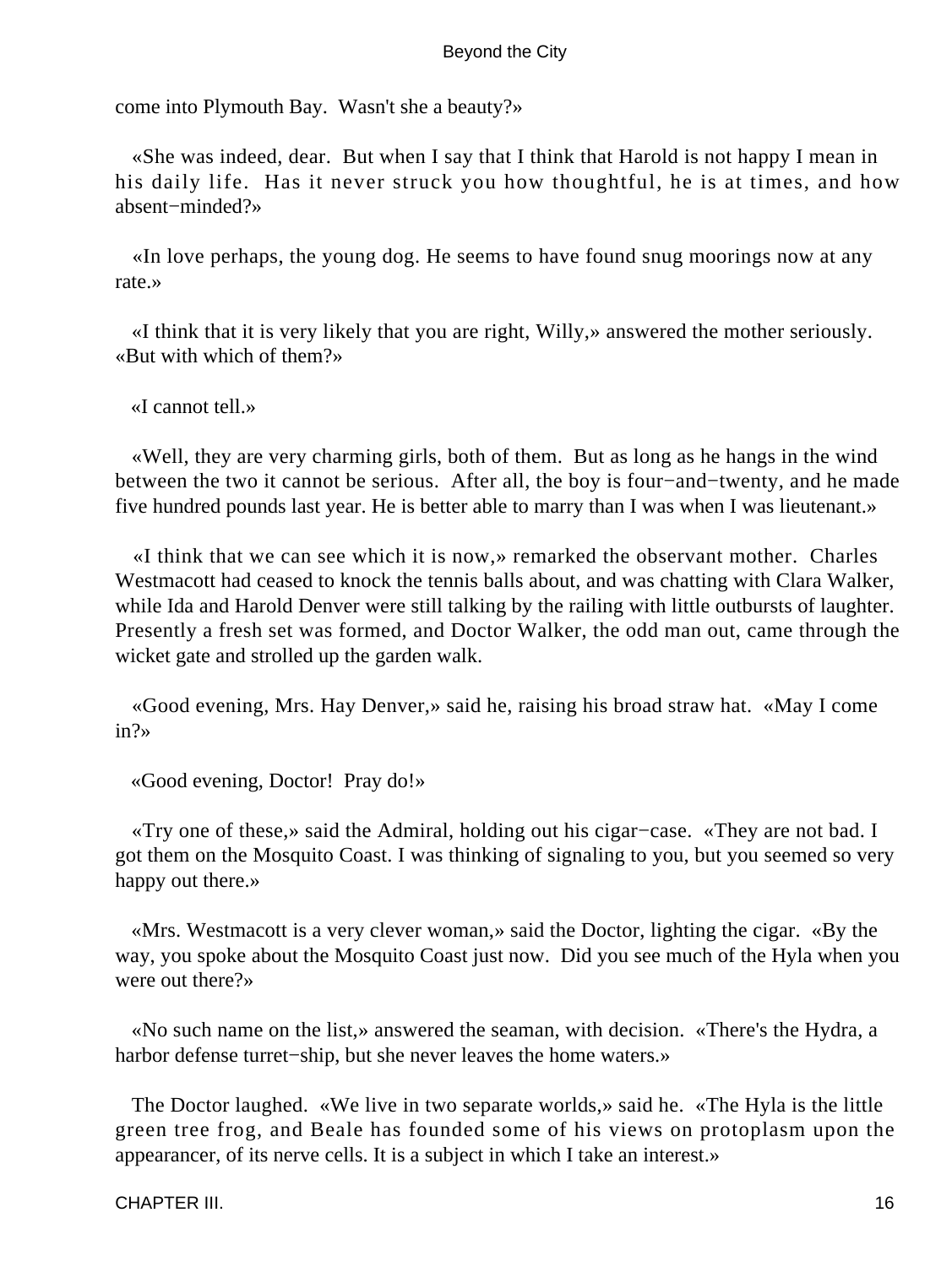«There were vermin of all sorts in the woods. When I have been on river service I have heard it at night like the engine−room when you are on the measured mile. You can't sleep for the piping, and croaking, and chirping. Great Scott! what a woman that is! She was across the lawn in three jumps. She would have made a captain of the foretop in the old days.»

"She is a very remarkable woman.

«A very cranky one.»

«A very sensible one in some things,» remarked Mrs. Hay Denver.

 «Look at that now!» cried the Admiral, with a lunge of his forefinger at the Doctor. «You mark my words, Walker, if we don't look out that woman will raise a mutiny with her preaching. Here's my wife disaffected already, and your girls will be no better. We must combine, man, or there's an end of all discipline.»

 «No doubt she is a little excessive in her views.» said the Doctor, «but in the main I think as she does.»

«Bravo, Doctor!» cried the lady.

«What, turned traitor to your sex! We'll court−martial you as a deserter.»

 «She is quite right. The professions are not sufficiently open to women. They are still far too much circumscribed in their employments. They are a feeble folk, the women who have to work for their bread – poor, unorganized, timid, taking as a favor what they might demand as a right. That is why their case is not more constantly before the public, for if their cry for redress was as great as their grievance it would fill the world to the exclusion of all others. It is all very well for us to be courteous to the rich, the refined, those to whom life is already made easy. It is a mere form, a trick of manner. If we are truly courteous, we shall stoop to lift up struggling womanhood when she really needs our help – when it is life and death to her whether she has it or not. And then to cant about it being unwomanly to work in the higher professions. It is womanly enough to starve, but unwomanly to use the brains which God has given them. Is it not a monstrous contention?»

 The Admiral chuckled. «You are like one of these phonographs, Walker,» said he; «you have had all this talked into you, and now you are reeling it off again. It's rank mutiny, every word of it, for man has his duties and woman has hers, but they are as separate as their natures are. I suppose that we shall have a woman hoisting her pennant on the flagship presently, and taking command of the Channel Squadron.»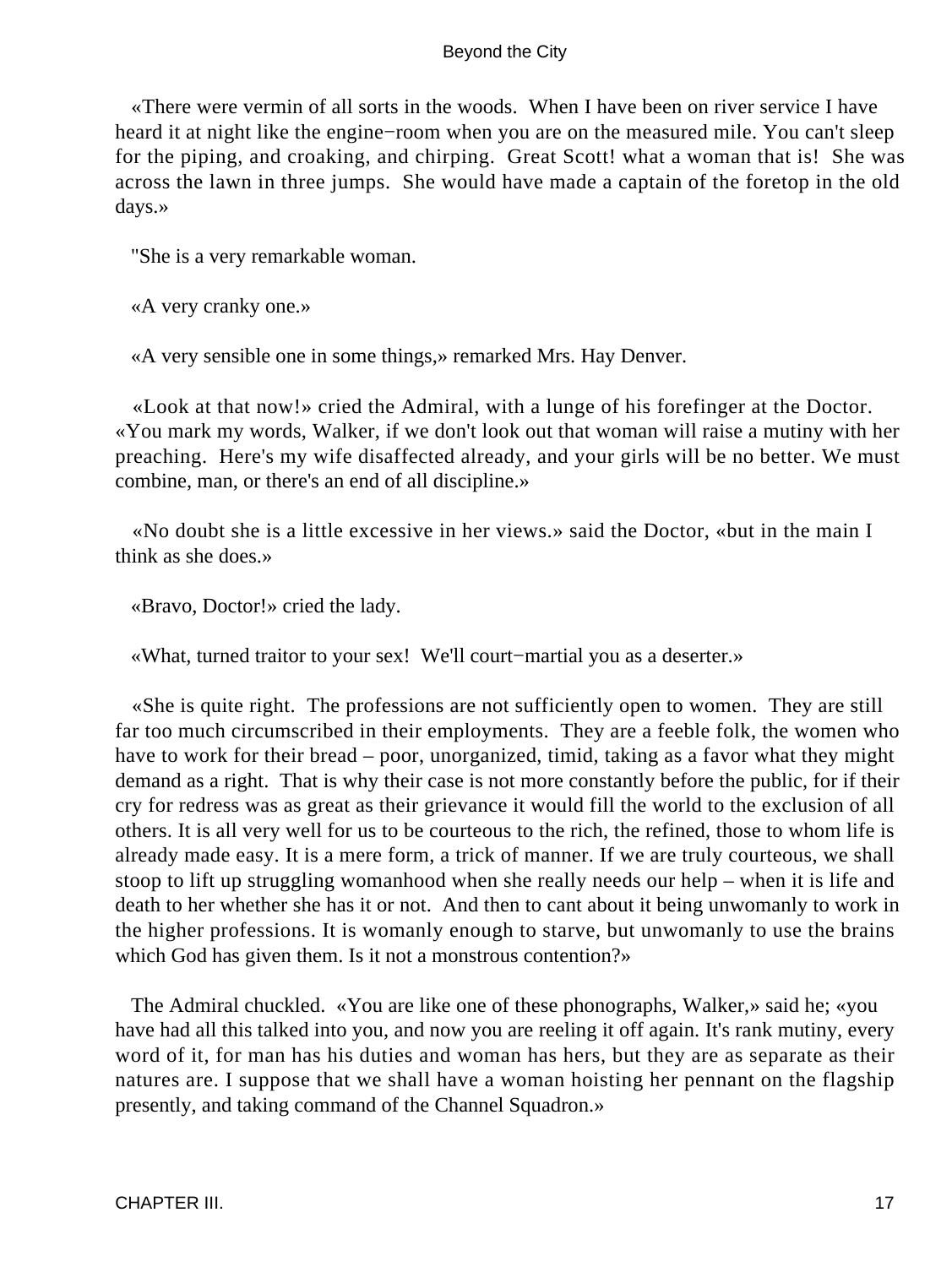«Well, you have a woman on the throne taking command of the whole nation,» remarked his wife; «and everybody is agreed that she does it better than any of the men.»

 The Admiral was somewhat staggered by this home−thrust. «That's quite another thing,» said he.

 «You should come to their next meeting. I am to take the chair. I have just promised Mrs. Westmacott that I will do so. But it has turned chilly, and it is time that the girls were indoors. Good night! I shall look out for you after breakfast for our constitutional, Admiral.»

The old sailor looked after his friend with a twinkle in his eyes.

«How old is he, mother?»

«About fifty, I think.»

«And Mrs. Westmacott?»

«I heard that she was forty−three.»

 The Admiral rubbed his hands, and shook with amusement. «We'll find one of these days that three and two make one,» said he. I'll bet you a new bonnet on it, mother.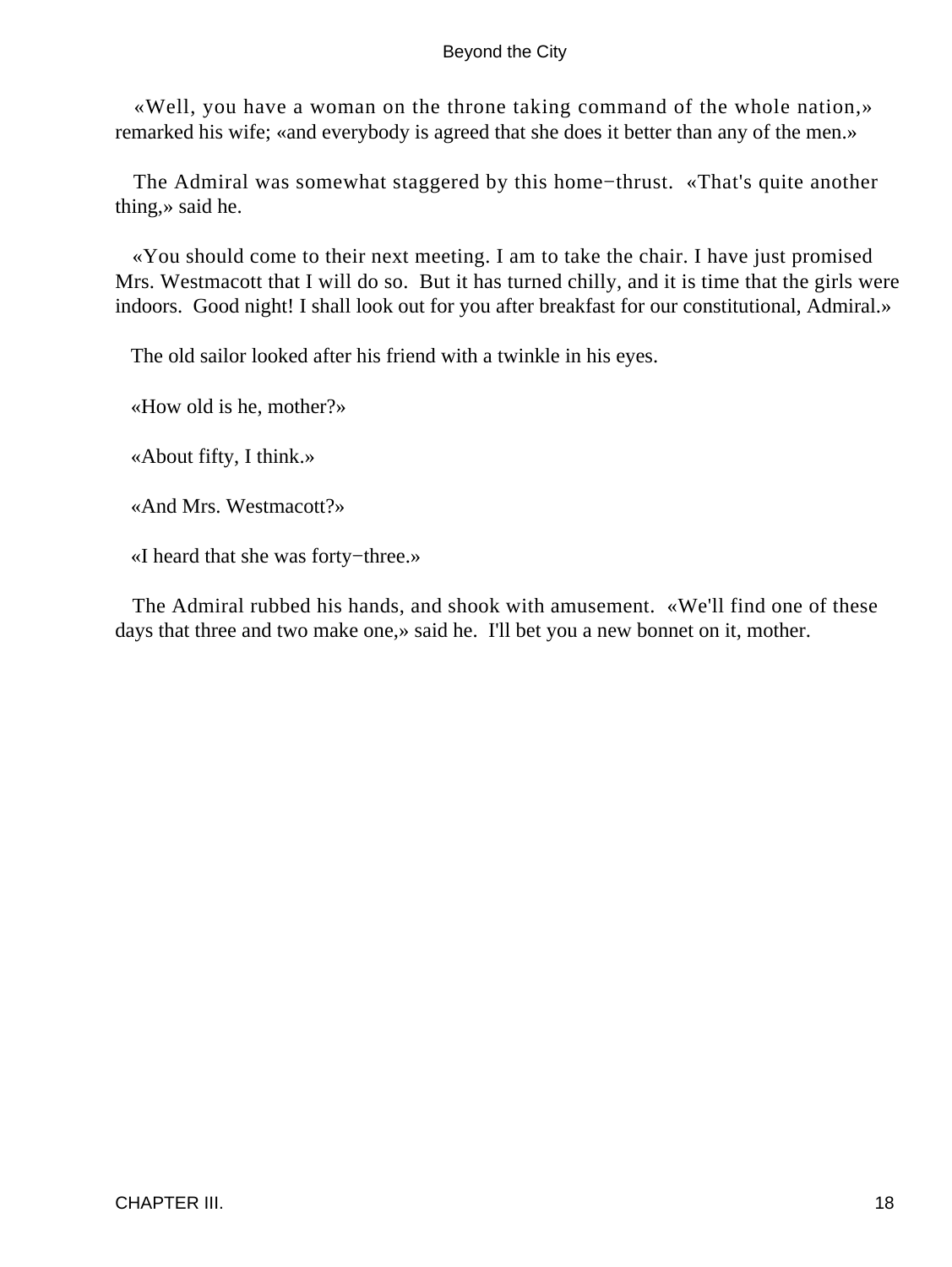# **[CHAPTER IV.](#page-106-0)**

# *A* SISTER'S **Secret.**

 «Tell me, Miss Walker! You know how things should be. What would you say was a good profession for a young man of twenty−six who has had no education worth speaking about, and who is not very quick by nature?» The speaker was Charles Westmacott, and the time this same summer evening in the tennis ground, though the shadows had fallen now and the game been abandoned.

The girl glanced up at him, amused and surprised.

«Do you mean yourself?»

«Precisely.»

«But how could I tell?»

 «I have no one to advise me. I believe that you could do it better than any one. I feel confidence in your opinion.»

 «It is very flattering.» She glanced up again at his earnest, questioning face, with its Saxon eyes and drooping flaxen mustache, in some doubt as to whether he might be joking. On the contrary, all his attention seemed to be concentrated upon her answer.

 «It depends so much upon what you can do, you know. I do not know you sufficiently to be able to say what natural gifts you have.» They were walking slowly across the lawn in the direction of the house.

 «I have none. That is to say none worth mentioning. I have no memory and I am very slow.»

«But you are very strong.»

 «Oh, if that goes for anything. I can put up a hundred−pound bar till further orders; but what sort of a calling is that?»

 Some little joke about being called to the bar flickered up in Miss Walker's mind, but her companion was in such obvious earnest that she stifled down her inclination to laugh.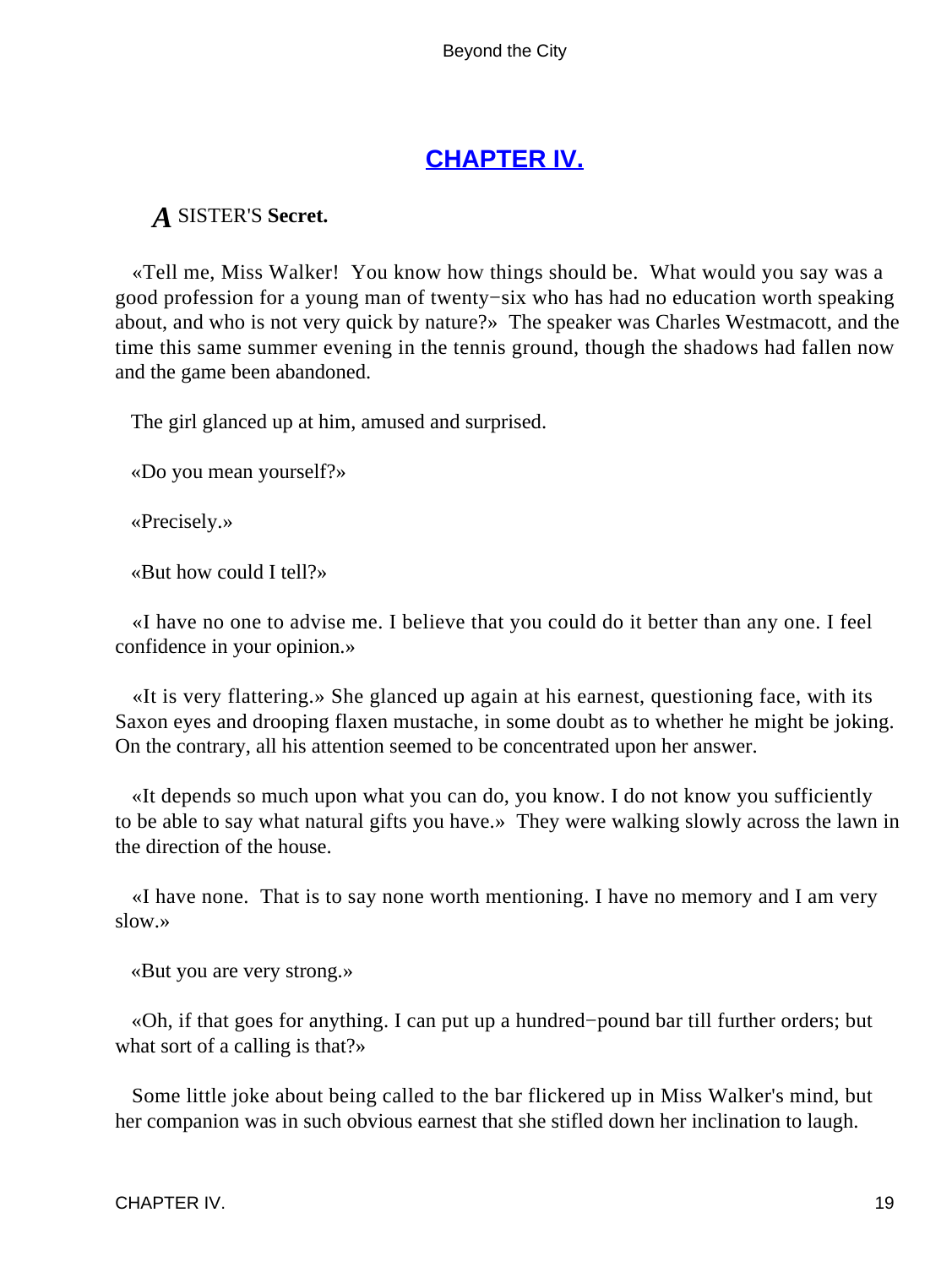"I can do a mile on the cinder−track in 4:50 and across−country in 5:20, but how is that to help me? I might be a cricket professional, but it is not a very dignified position. Not that I care a straw about dignity, you know, but I should not like to hurt the old lady's feelings.

«Your aunt's?»

 «Yes, my aunt's. My parents were killed in the Mutiny, you know, when I was a baby, and she has looked after me ever since. She has been very good to me. I'm sorry to leave her.»

 «But why should you leave her?» They had reached the garden gate, and the girl leaned her racket upon the top of it, looking up with grave interest at her big white−flanneled companion.

«It's, Browning,» said he.

«What!»

«Don't tell my aunt that I said it» – he sank his voice to a whisper – «I hate Browning.»

 Clara Walker rippled off into such a merry peal of laughter that he forgot the evil things which he had suffered from the poet, and burst out laughing too.

 «I can't make him out,» said he. «I try, but he is one too many. No doubt it is very stupid of me; I don't deny it. But as long as I cannot there is no use pretending that I can. And then of course she feels hurt, for she is very fond of him, and likes to read him aloud in the evenings. She is reading a piece now `Pippa Passes,' and I assure you, Miss Walker, that I don't even know what the title means. You must think me a dreadful fool.»

 «But surely he is not so incomprehensible as all that?» she said, as an attempt at encouragement.

 «He is very bad. There are some things, you know, which are fine. That ride of the three Dutchmen, and Herve Riel and others, they are all right. But there was a piece we read last week. The first line stumped my aunt, and it takes a good deal to do that, for she rides very straight. `Setebos and Setebos and Setebos.' That was the line.»

«It sounds like a charm.»

 «No, it is a gentleman's name. Three gentlemen, I thought, at first, but my aunt says one. Then he goes on, `Thinketh he dwelleth in the light of the moon.' It was a very trying piece.»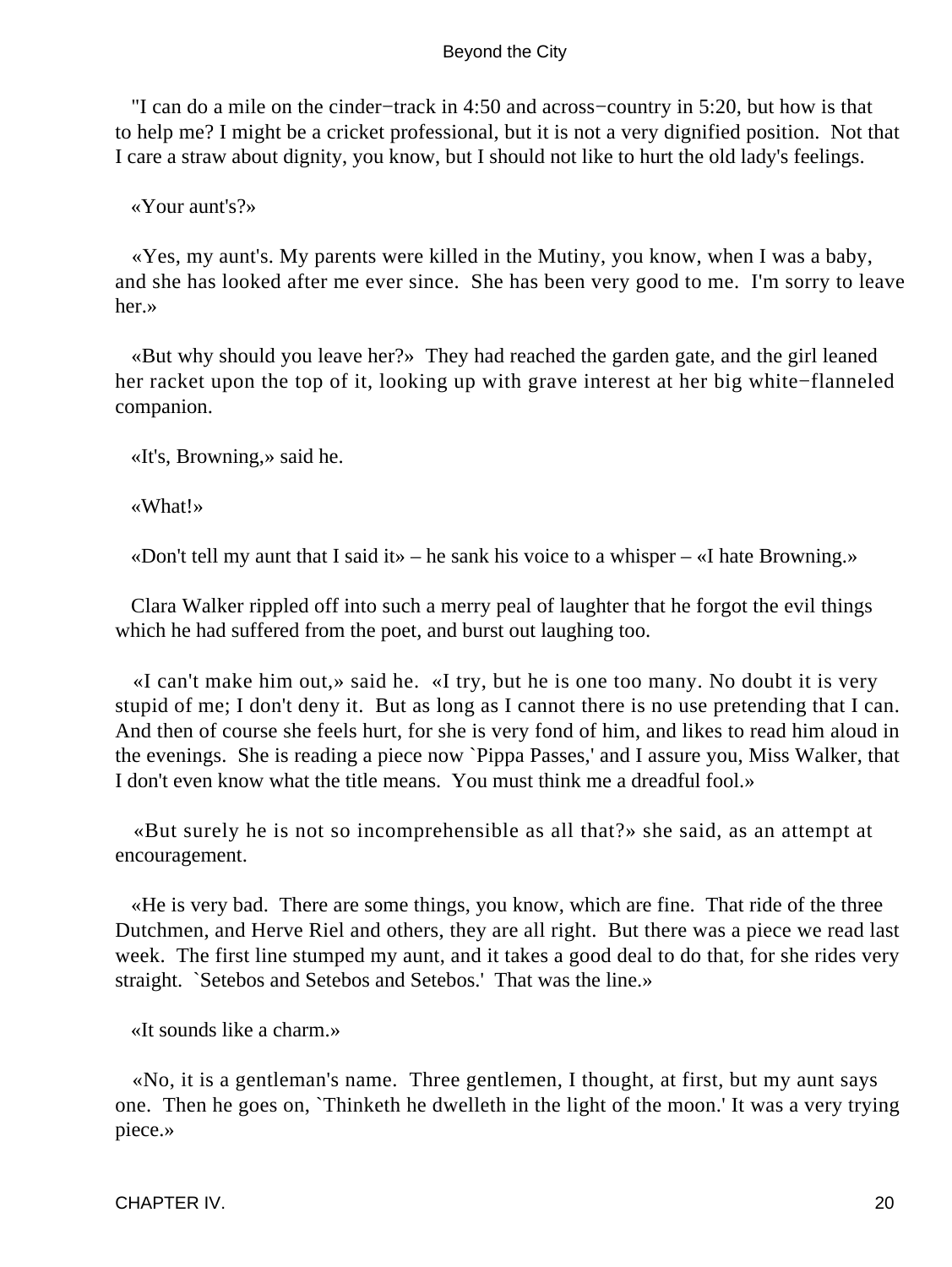Clara Walker laughed again.

 «You must not think of leaving your aunt,» she said. «Think how lonely she would be without you.»

 «Well, yes, I have thought of that. But you must remember that my aunt is to all intents hardly middle−aged, and a very eligible person. I don't think that her dislike to mankind extends to individuals. She might form new ties, and then I should be a third wheel in the coach. It was all very well as long as I was only a boy, when her first husband was alive.»

 «But, good gracious, you don't mean that Mrs. Westmacott is going to marry again?» gasped Clara.

 The young man glanced down at her with a question in his eyes «Oh, it is only a remote, possibility, you know,» said he. «Still, of course, it might happen, and I should like to know what I ought to turn my hand to.»

 «I wish I could help you,» said Clara. «But I really know very little about such things. However, I could talk to my father, who knows a very great deal of the world.»

«I wish you would. I should be so glad if you would.»

 «Then I certainly will. And now I must say good−night, Mr. Westmacott, for papa will be wondering where I am.»

 «Good night, Miss Walker.» He pulled off his flannel cap, and stalked away through the gathering darkness.

 Clara had imagined that they had been the last on the lawn, but, looking back from the steps which led up to the French windows, she saw two dark figures moving across towards the house. As they came nearer she could distinguish that they were Harold Denver and her sister Ida. The murmur of their voices rose up to her ears, and then the musical little child−like laugh which she knew so well. «I am so delighted,» she heard her sister say. «So pleased and proud. I had no idea of it. Your words were such a surprise and a joy to me. Oh, I am so glad.»

«Is that you, Ida?»

«Oh, there is Clara. I must go in, Mr. Denver. Good−night!»

 There were a few whispered words, a laugh from Ida, and a «Good−night, Miss Walker,» out of the darkness. Clara took her sister's hand, and they passed together through the long folding window. The Doctor had gone into his study, and the dining−room was

CHAPTER IV. 21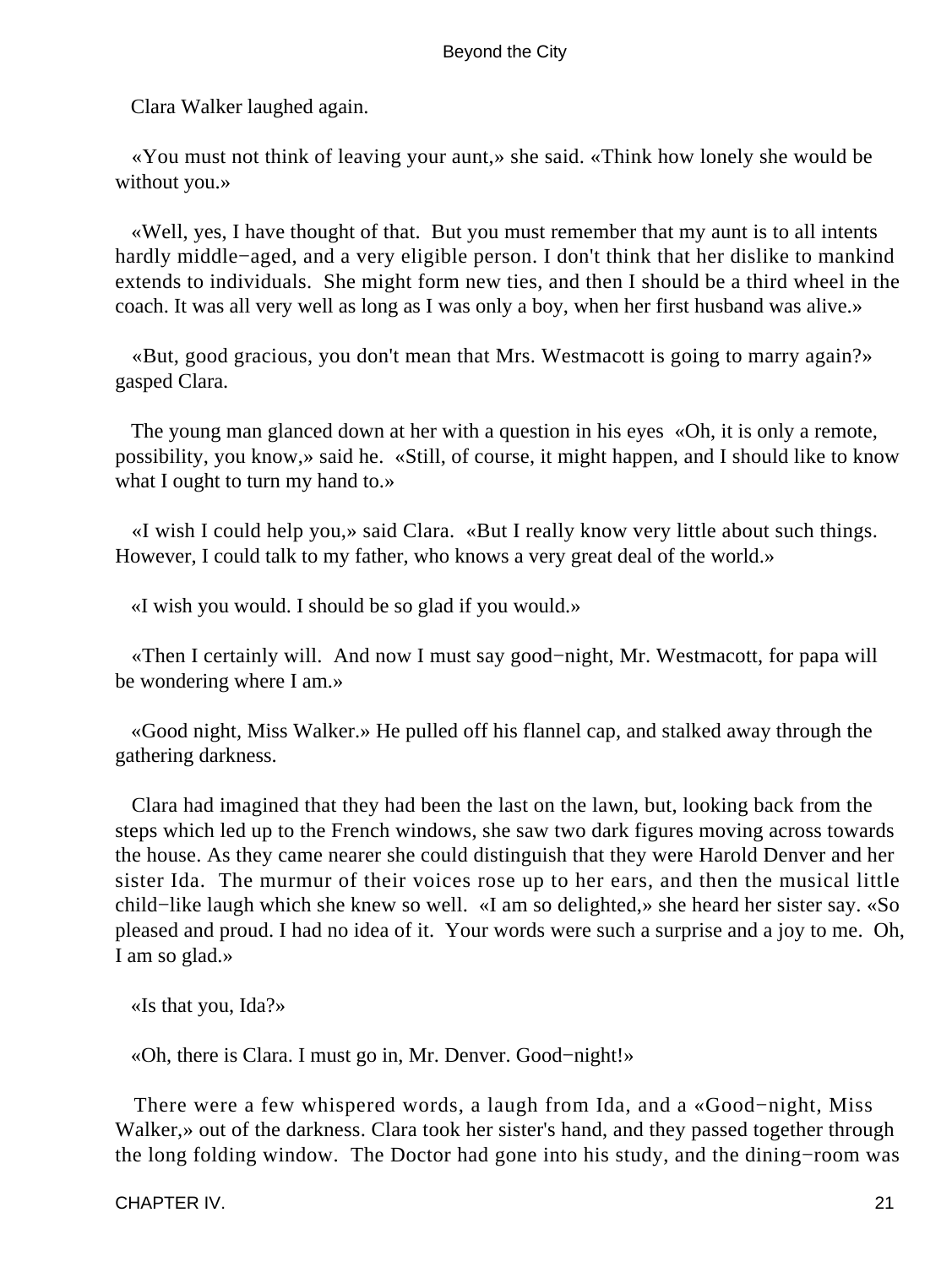empty. A single small red lamp upon the sideboard was reflected tenfold by the plate about it and the mahogany beneath it, though its single wick cast but a feeble light into the large, dimly shadowed room. Ida danced off to the big central lamp, but Clara put her hand upon her arm. «I rather like this quiet light,» said she. «Why should we not have a chat?» She sat in the Doctor's large red plush chair, and her sister cuddled down upon the footstool at her feet, glancing up at her elder with a smile upon her lips and a mischievous gleam in her eyes. There was a shade of anxiety in Clara's face, which cleared away as she gazed into her sister's frank blue eyes.

«Have you anything to tell me, dear?» she asked.

 Ida gave a little pout and shrug to her shoulder. «The Solicitor−General then opened the case for the prosecution,» said she. «You are going to cross−examine me, Clara, so don't deny it. I do wish you would have that grey satin foulard of yours done up. With a little trimming and a new white vest it would look as good as new, and it is really very dowdy.»

«You were quite late upon the lawn,» said the inexorable Clara.

 «Yes, I was rather. So were you. Have you anything to tell me?» She broke away into her merry musical laugh.

«I was chatting with Mr. Westmacott.»

 «And I was chatting with Mr. Denver. By the way, Clara, now tell me truly, what do you think of Mr. Denver? Do you like him? Honestly now!»

 «I like him very much indeed. I think that he is one of the most gentlemanly, modest, manly young men that I have ever known. So now, dear, have you nothing to tell me?» Clara smoothed down her sister's golden hair with a motherly gesture, and stooped her face to catch the expected confidence. She could wish nothing better than that Ida should be the wife of Harold Denver, and from the words which she had overheard as they left the lawn that evening, she could not doubt that there was some understanding between them.

 But there came no confession from Ida. Only the same mischievous smile and amused gleam in her deep blue eyes.

«That grey foulard dress  $- \rightarrow$  she began.

 «Oh, you little tease! Come now, I will ask you what you have just asked me. Do you like Harold Denver?»

«Oh, he's a darling!»

CHAPTER IV. 22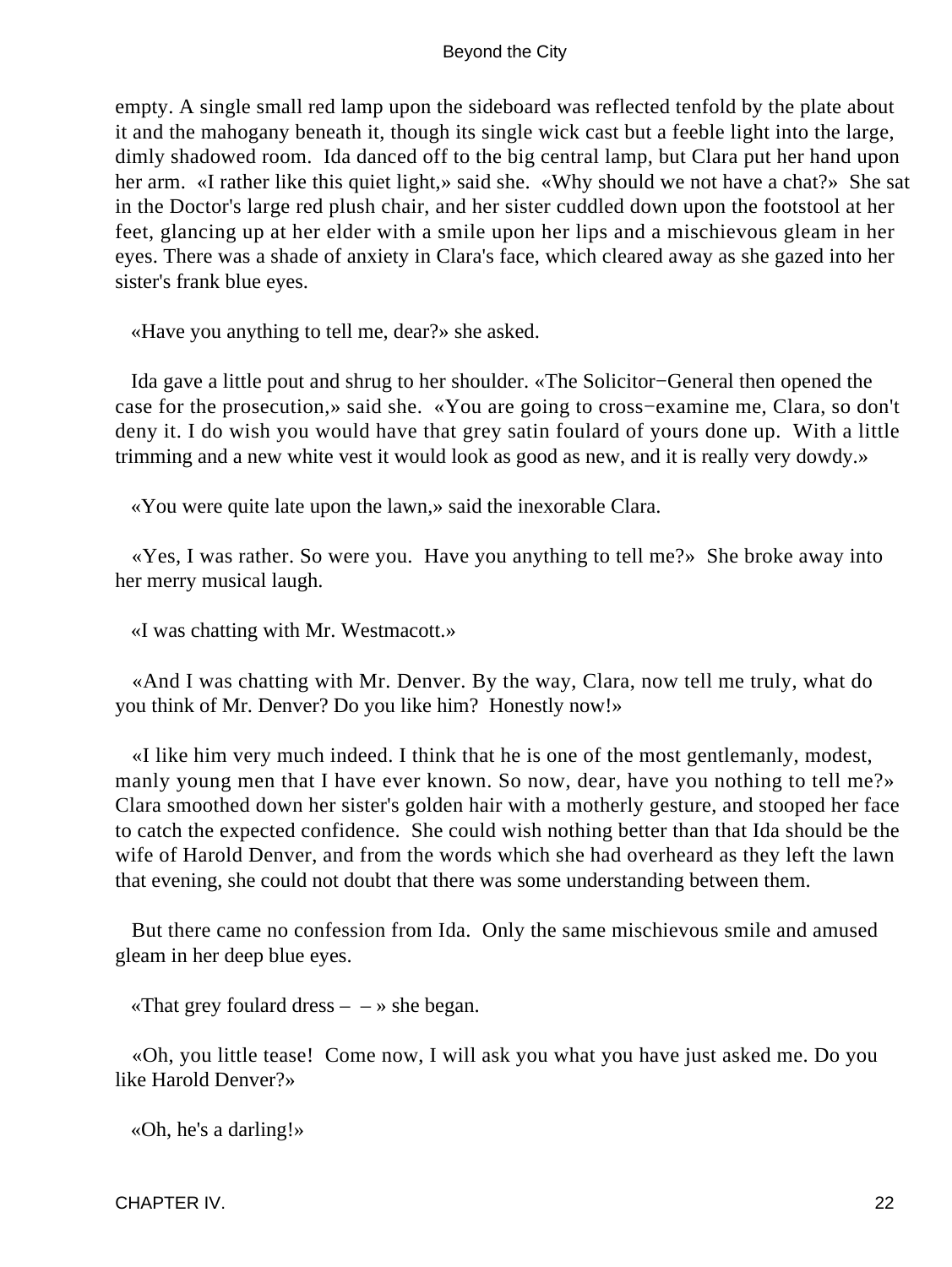# «Ida!»

 «Well, you asked me. That's what I think of him. And now, you dear old inquisitive, you will get nothing more out of me; so you must wait and not be too curious. I'm going off to see what papa is doing.» She sprang to her feet, threw her arms round her sister's neck, gave her a final squeeze, and was gone. A chorus from Olivette, sung in her clear contralto, grew fainter and fainter until it ended in the slam of a distant door.

 But Clara Walker still sat in the dim−lit room with her chin upon her hands, and her dreamy eyes looking out into the gathering gloom. It was the duty of her, a maiden, to play the part of a mother – to guide another in paths which her own steps had not yet trodden. Since her mother died not a thought had been given to herself, all was for her father and her sister. In her own eyes she was herself very plain, and she knew that her manner was often ungracious when she would most wish to be gracious. She saw her face as the glass reflected it, but she did not see the changing play of expression which gave it its charm – the infinite pity, the sympathy, the sweet womanliness which drew towards her all who were in doubt and in trouble, even as poor slow−moving Charles Westmacott had been drawn to her that night. She was herself, she thought, outside the pale of love. But it was very different with Ida, merry, little, quick−witted, bright−faced Ida. She was born for love. It was her inheritance. But she was young and innocent. She must not be allowed to venture too far without help in those dangerous waters. Some understanding there was between her and Harold Denver. In her heart of hearts Clara, like every good woman, was a match−maker, and already she had chosen Denver of all men as the one to whom she could most safely confide Ida. He had talked to her more than once on the serious topics of life, on his aspirations, on what a man could do to leave the world better for his presence. She knew that he was a man of a noble nature, high−minded and earnest. And yet she did not like this secrecy, this disinclination upon the part of one so frank and honest as Ida to tell her what was passing. She would wait, and if she got the opportunity next day she would lead Harold Denver himself on to this topic. It was possible that she might learn from him what her sister had refused to tell her.

–  $-$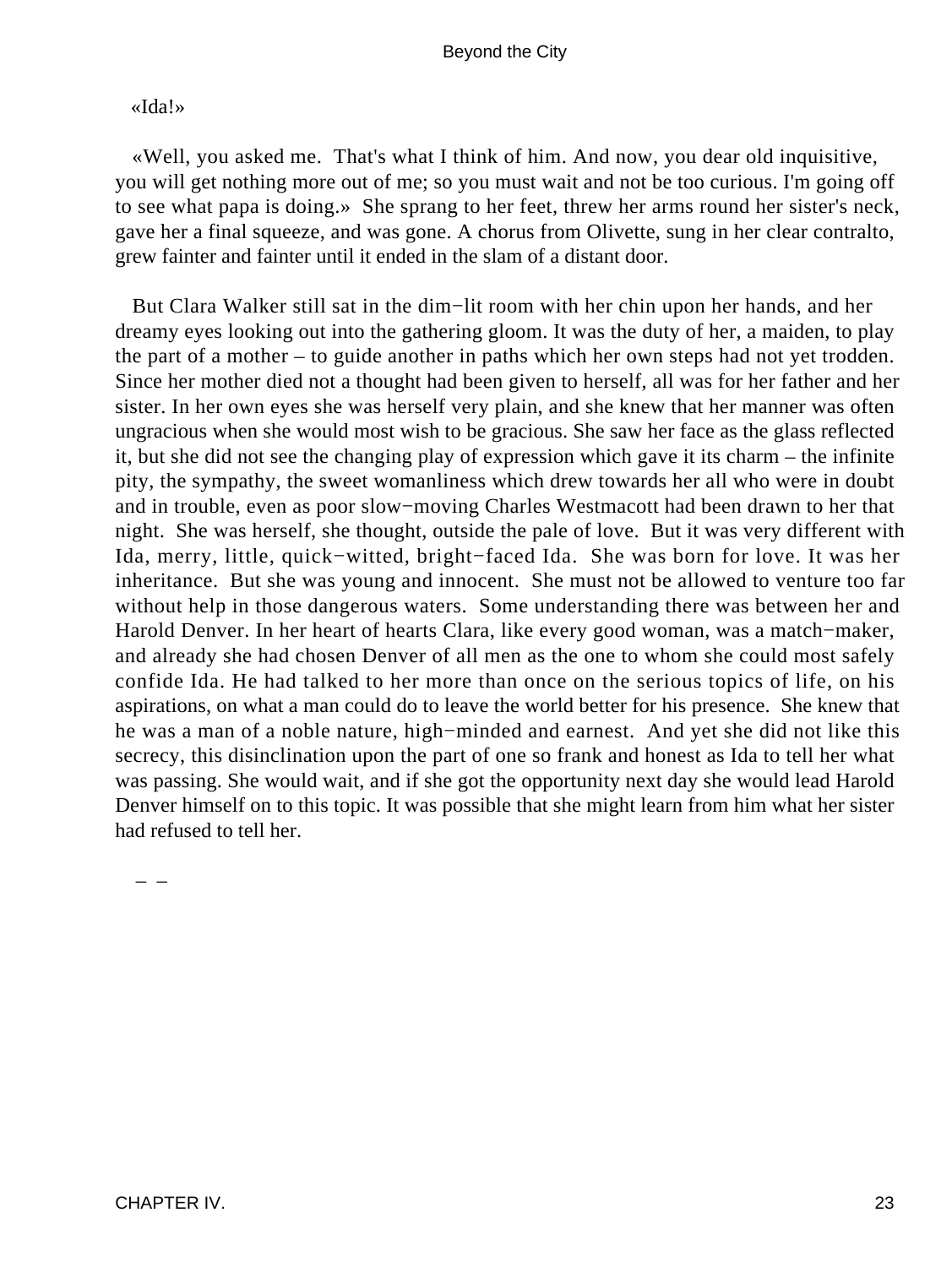# **[CHAPTER V.](#page-106-0)**

# *A* **Naval conquest.**

 It was the habit of the Doctor and the Admiral to accompany each other upon a morning ramble between breakfast and lunch. The dwellers in those quiet tree−lined roads were accustomed to see the two figures, the long, thin, austere seaman, and the short, bustling, tweed−clad physician, pass and repass with such regularity that a stopped clock has been reset by them. The Admiral took two steps to his companion's three, but the younger man was the quicker, and both were equal to a good four and a half miles an hour.

 It was a lovely summer day which followed the events which have been described. The sky was of the deepest blue, with a few white, fleecy clouds drifting lazily across it, and the air was filled with the low drone of insects or with a sudden sharper note as bee or bluefly shot past with its quivering, long−drawn hum, like an insect tuning−fork. As the friends topped each rise which leads up to the Crystal Palace, they could see the dun clouds of London stretching along the northern sky−line, with spire or dome breaking through the low−lying haze. The Admiral was in high spirits, for the morning post had brought good news to his son.

 «It is wonderful, Walker,» he was saying, «positively wonderful, the way that boy of mine has gone ahead during the last three years. We heard from Pearson to−day. Pearson is the senior partner, you know, and my boy the junior – Pearson and Denver the firm. Cunning old dog is Pearson, as cute and as greedy as a Rio shark. Yet he goes off for a fortnight's leave, and puts my boy in full charge, with all that immense business in his hands, and a freehand to do what he likes with it. How's that for confidence, and he only three years upon 'Change?»

«Any one would confide in him. His face is a surety,» said the Doctor.

 «Go on, Walker!» The Admiral dug his elbow at him. «You know my weak side. Still it's truth all the same. I've been blessed with a good wife and a good son, and maybe I relish them the more for having been cut off from them so long. I have much to be thankful for!»

 «And so have I. The best two girls that ever stepped. There's Clara, who has learned up as much medicine as would give her the L.S.A., simply in order that she may sympathize with me in my work. But hullo, what is this coming along?»

 «All drawing and the wind astern!» cried the Admiral. «Fourteen knots if it's one. Why, by George, it is that woman!»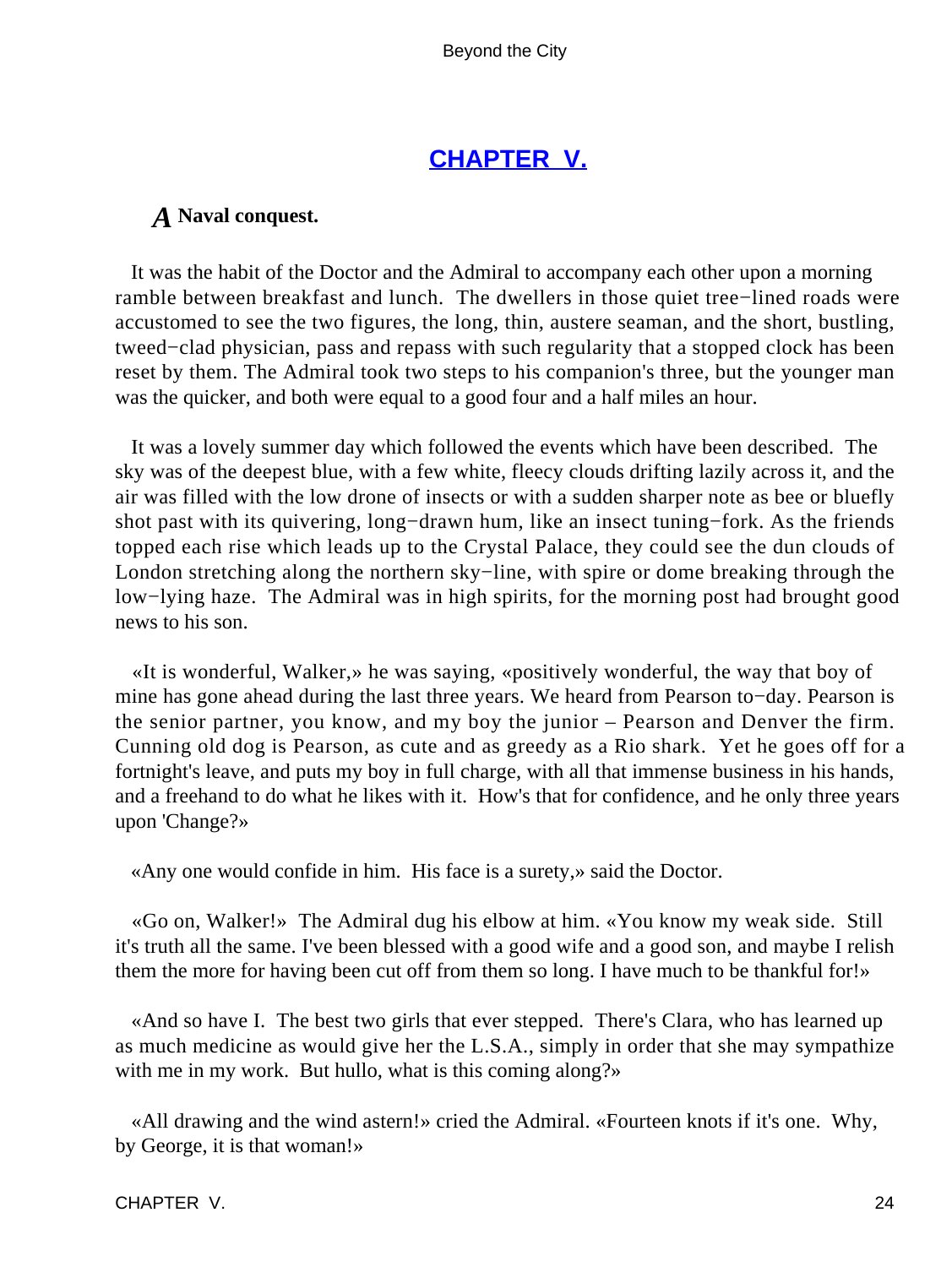A rolling cloud of yellow dust had streamed round the curve of the road, and from the heart of it had emerged a high tandem tricycle flying along at a breakneck pace. In front sat Mrs. Westmacott clad in a heather tweed pea–jacket, a skirt which just{?} passed her knees and a pair of thick gaiters of the same material. She had a great bundle of red papers under her arm, while Charles, who sat behind her clad in Norfolk jacket and knickerbockers, bore a similar roll protruding from either pocket. Even as they watched, the pair eased up, the lady sprang off, impaled one of her bills upon the garden railing of an empty house, and then jumping on to her seat again was about to hurry onwards when her nephew drew her attention to the two gentlemen upon the footpath.

 «Oh, now, really I didn't notice you,» said she, taking a few turns of the treadle and steering the machine across to them. «Is it not a beautiful morning?»

«Lovely,» answered the Doctor. «You seem to be very busy.»

 «I am very busy.» She pointed to the colored paper which still fluttered from the railing. «We have been pushing our propaganda, you see. Charles and I have been at it since seven o'clock. It is about our meeting. I wish it to be a great success. See!» She smoothed out one of the bills, and the Doctor read his own name in great black letters across the bottom.

 «We don't forget our chairman, you see. Everybody is coming. Those two dear little old maids opposite, the Williamses, held out for some time; but I have their promise now. Admiral, I am sure that you wish us well.»

«Hum! I wish you no harm, ma'am.»

«You will come on the platform?»

«I'll be  $-$  – No, I don't think I can do that.»

«To our meeting, then?»

«No, ma'am; I don't go out after dinner.»

 «Oh yes, you will come. I will call in if I may, and chat it over with you when you come home. We have not breakfasted yet. Goodbye!» There was a whir of wheels, and the yellow cloud rolled away down the road again. By some legerdemain the Admiral found that he was clutching in his right hand one of the obnoxious bills. He crumpled it up, and threw it into the roadway.

 «I'll be hanged if I go, Walker,» said he, as be resumed his walk. «I've never been hustled into doing a thing yet, whether by woman or man.»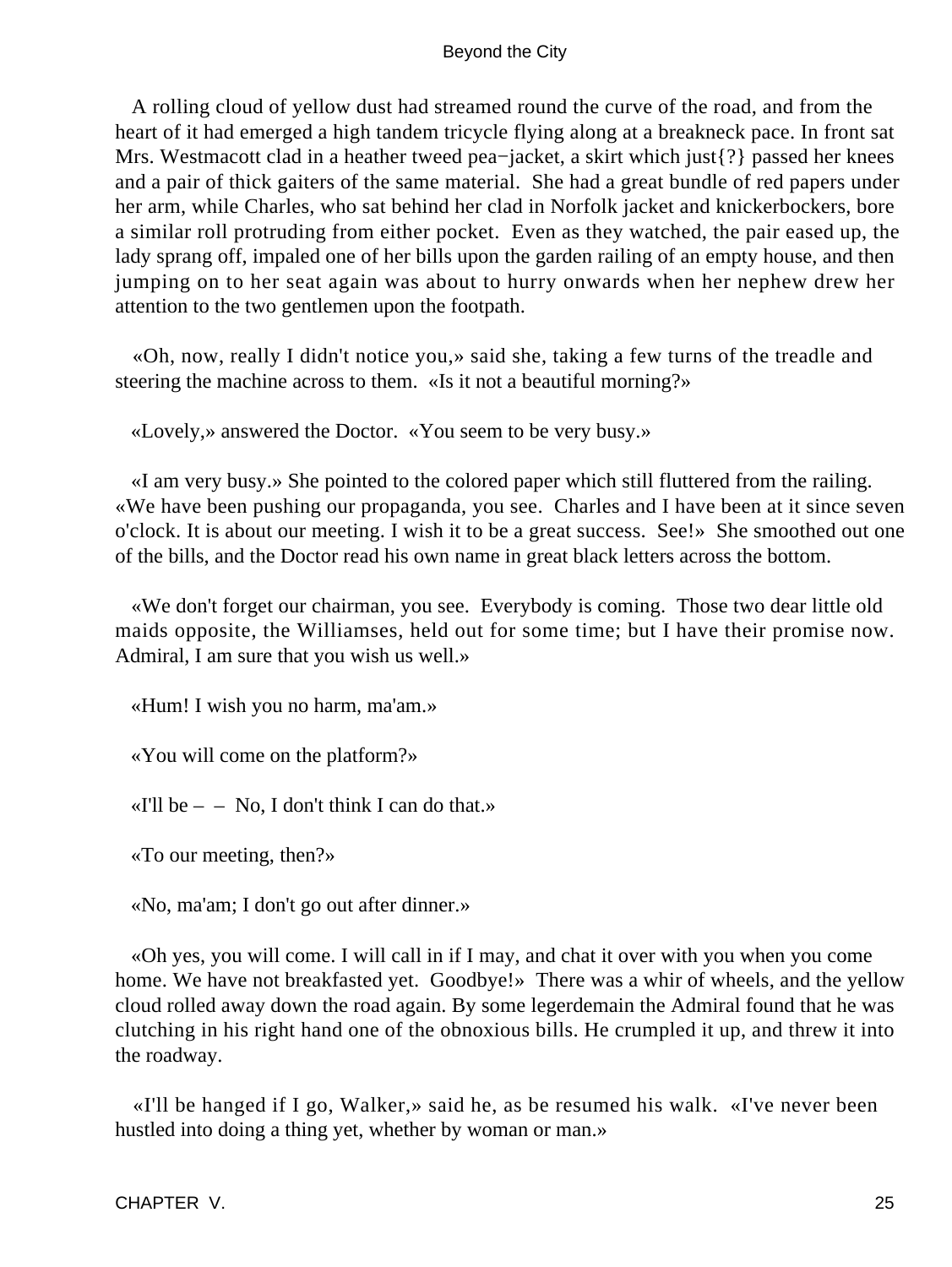«I am not a betting man,» answered the Doctor, «but I rather think that the odds are in favor of your going.»

 The Admiral had hardly got home, and had just seated himself in his dining−room, when the attack upon him was renewed. He was slowly and lovingly unfolding the Times preparatory to the long read which led up to luncheon, and had even got so far as to fasten his golden pince−nez on to his thin, high−bridged nose, when he heard a crunching of gravel, and, looking over the top of his paper, saw Mrs. Westmacott coming up the garden walk. She was still dressed in the singular costume which offended the sailor's old−fashioned notions of propriety, but he could not deny, as he looked at her, that she was a very fine woman. In many climes he had looked upon women of all shades and ages, but never upon a more clearcut, handsome face, nor a more erect, supple, and womanly figure. He ceased to glower as he gazed upon her, and the frown smoothed away from his rugged brow.

 «May I come in?» said she, framing herself in the open window, with a background of green sward and blue sky. «I feel like an invader deep in an enemy's country.»

 «It is a very welcome invasion, ma'am,» said he, clearing his throat and pulling at his high collar. «Try this garden chair. What is there that I can do for you? Shall I ring and let Mrs. Denver know that you are here?»

 «Pray do not trouble, Admiral. I only looked in with reference to our little chat this morning. I wish that you would give us your powerful support at our coming meeting for the improvement of the condition of woman.»

«No, ma'am, I can't do that.» He pursed up his lips and shook his grizzled head.

«And why not?»

«Against my principles, ma'am.»

«But why?»

 «Because woman has her duties and man has his. I may be old−fashioned, but that is my view. Why, what is the world coming to? I was saying to Dr. Walker only last night that we shall have a woman wanting to command the Channel Fleet next.»

 «That is one of the few professions which cannot be improved,» said Mrs. Westmacott, with her sweetest smile. «Poor woman must still look to man for protection.»

 «I don't like these new−fangled ideas, ma'am. I tell you honestly that I don't. I like discipline, and I think every one is the better for it. Women have got a great deal which they

CHAPTER V. 26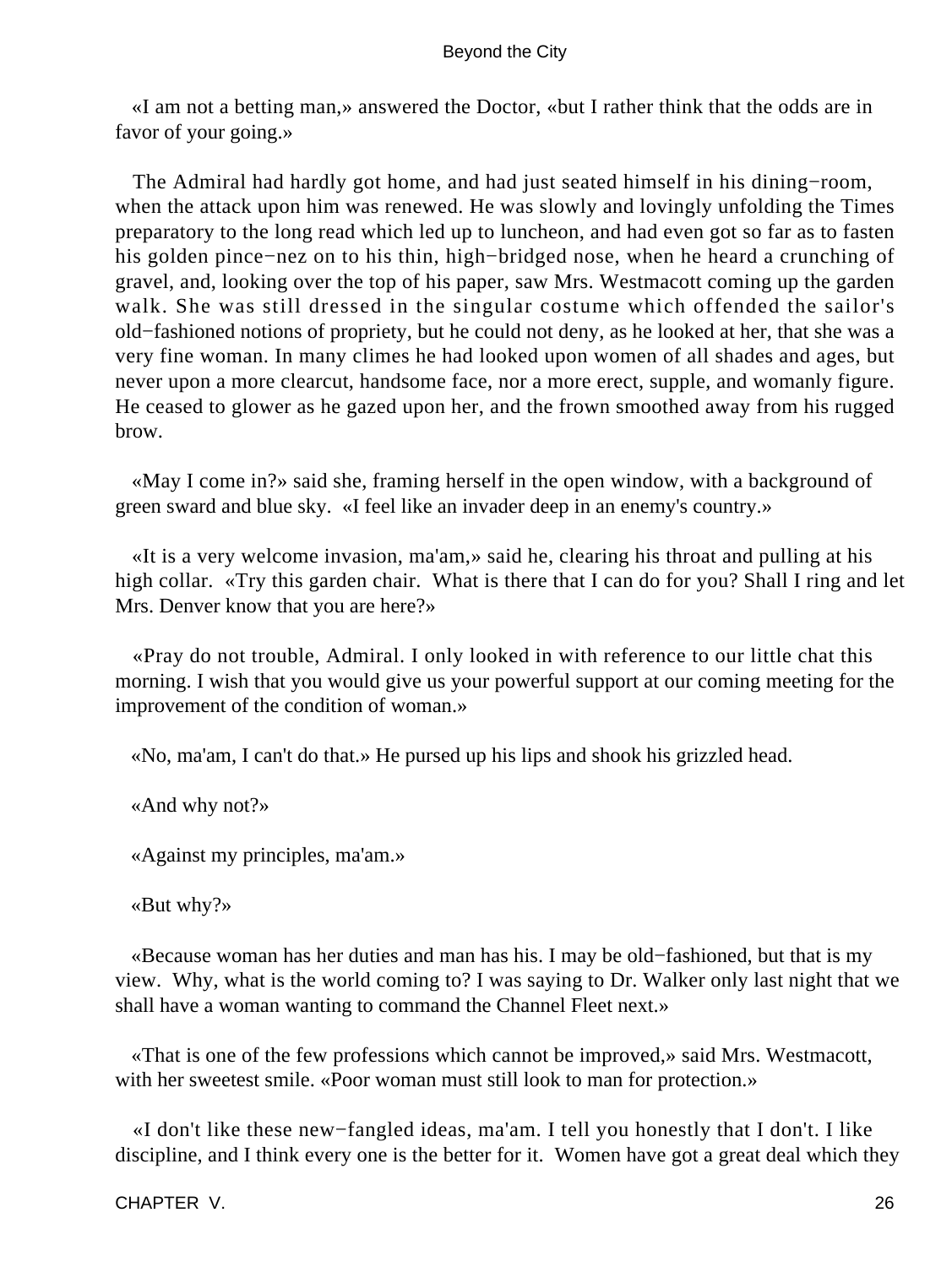had not in the days of our fathers. They have universities all for themselves, I am told, and there are women doctors, I hear. Surely they should rest contented. What more can they want?»

 «You are a sailor, and sailors are always chivalrous. If you could see how things really are, you would change your opinion. What are the poor things to do? There are so many of them and so few things to which they can turn their hands. Governesses? But there are hardly any situations. Music and drawing? There is not one in fifty who has any special talent in that direction. Medicine? It is still surrounded with difficulties for women, and it takes many years and a small fortune to qualify. Nursing? It is hard work ill paid, and none but the strongest can stand it. What would you have them do then, Admiral? Sit down and starve?»

«Tut, tut! It is not so bad as that.»

 «The pressure is terrible. Advertise for a lady companion at ten shillings a week, which is less than a cook's wage, and see how many answers you get. There is no hope, no outlook, for these struggling thousands. Life is a dull, sordid struggle, leading down to a cheerless old age. Yet when we try to bring some little ray of hope, some chance, however distant, of something better, we are told by chivalrous gentlemen that it is against their principles to help.»

The Admiral winced, but shook his head in dissent.

 «There is banking, the law, veterinary surgery, government offices, the civil service, all these at least should be thrown freely open to women, if they have brains enough to compete successfully for them. Then if woman were unsuccessful it would be her own fault, and the majority of the population of this country could no longer complain that they live under a different law to the minority, and that they are held down in poverty and serfdom, with every road to independence sealed to them.»

«What would you propose to do, ma'am?»

 «To set the more obvious injustices right, and so to pave the way for a reform. Now look at that man digging in the field. I know him. He can neither read nor write, he is steeped in whisky, and he has as much intelligence as the potatoes that he is digging. Yet the man has a vote, can possibly turn the scale of an election, and may help to decide the policy of this empire. Now, to take the nearest example, here am I, a woman who have had some education, who have traveled, and who have seen and studied the institutions of many countries. I hold considerable property, and I pay more in imperial taxes than that man spends in whisky, which is saying a great deal, and yet I have no more direct influence upon the disposal of the money which I pay than that fly which creeps along the wall. Is that right? Is it fair?»

CHAPTER V. 27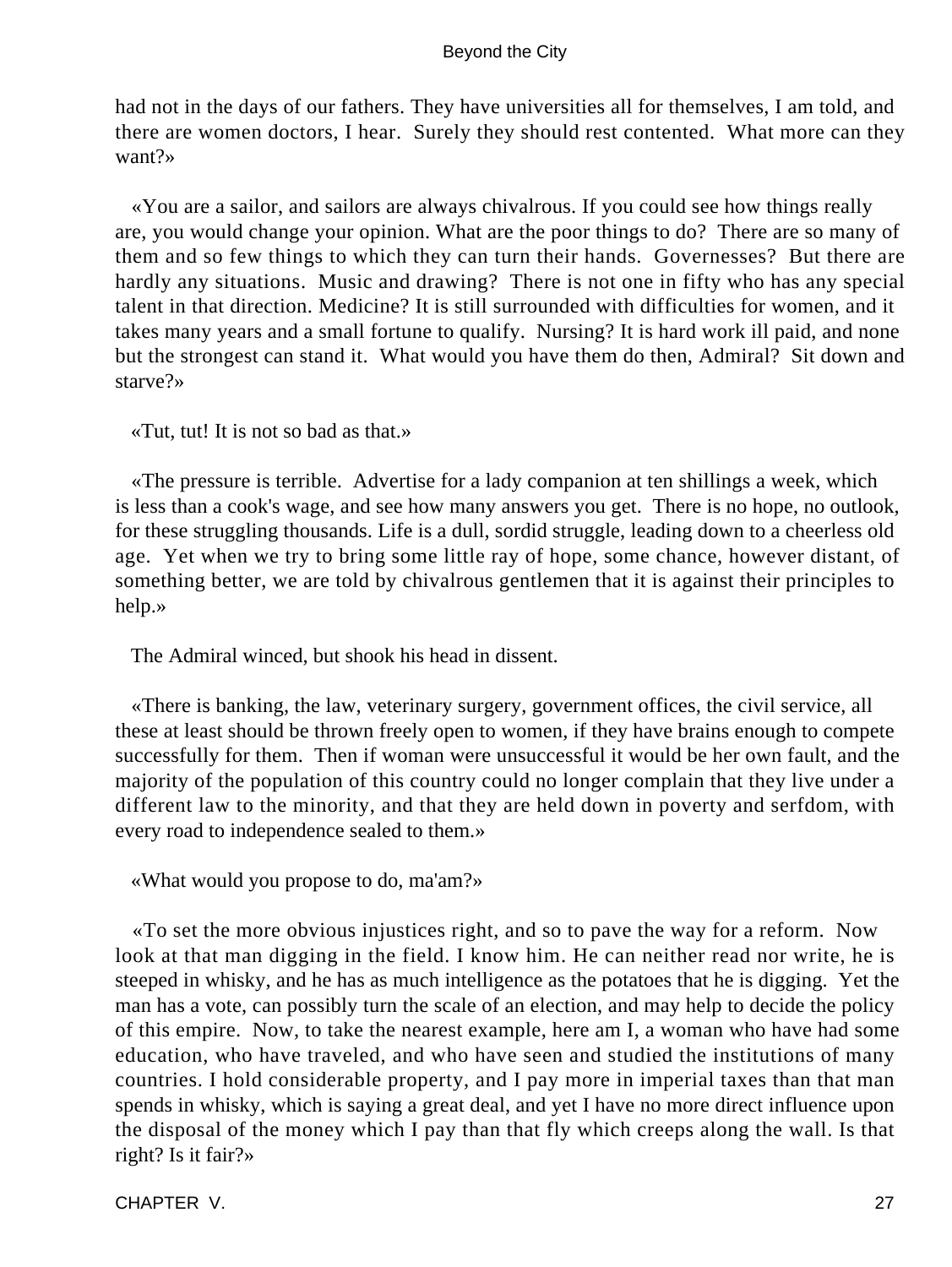The Admiral moved uneasily in his chair. «Yours is an exceptional case,» said he.

 «But no woman has a voice. Consider that the women are a majority in the nation. Yet if there was a question of legislation upon which all women were agreed upon one side and all the men upon the other, it would appear that the matter was settled unanimously when more than half the population were opposed to it. Is that right?»

 Again the Admiral wriggled. It was very awkward for the gallant seaman to have a handsome woman opposite to him, bombarding him with questions to none of which he could find an answer. «Couldn't even get the tompions out of his guns,» as he explained the matter to the Doctor that evening.

 «Now those are really the points that we shall lay stress upon at the meeting. The free and complete opening of the professions, the final abolition of the zenana I call it, and the franchise to all women who pay Queen's taxes above a certain sum. Surely there is nothing unreasonable in that. Nothing which could offend your principles. We shall have medicine, law, and the church all rallying that night for the protection of woman. Is the navy to be the one profession absent?»

 The Admiral jumped out of his chair with an evil word in his throat. «There, there, ma'am,» he cried. «Drop it for a time. I have heard enough. You've turned me a point or two. I won't deny it. But let it stand at that. I will think it over.»

 «Certainly, Admiral. We would not hurry you in your decision. But we still hope to see you on our platform.» She rose and moved about in her lounging masculine fashion from one picture to another, for the walls were thickly covered with reminiscences of the Admiral's voyages.

 «Hullo!» said she. «Surely this ship would have furled all her lower canvas and reefed her topsails if she found herself on a lee shore with the wind on her quarter.»

 «Of course she would. The artist was never past Gravesend, I swear. It's the Penelope as she was on the 14th of June, 1857, in the throat of the Straits of Banca, with the Island of Banca on the starboard bow, and Sumatra on the port. He painted it from description, but of course, as you very sensibly say, all was snug below and she carried storm sails and double−reefed topsails, for it was blowing a cyclone from the sou'east. I compliment you, ma'am, I do indeed! »

 «Oh, I have done a little sailoring myself – as much as a woman can aspire to, you know. This is the Bay of Funchal. What a lovely frigate!»

 «Lovely, you say! Ah, she was lovely! That is the Andromeda. I was a mate aboard of her – sub−lieutenant they call it now, though I like the old name best.»

CHAPTER V. 28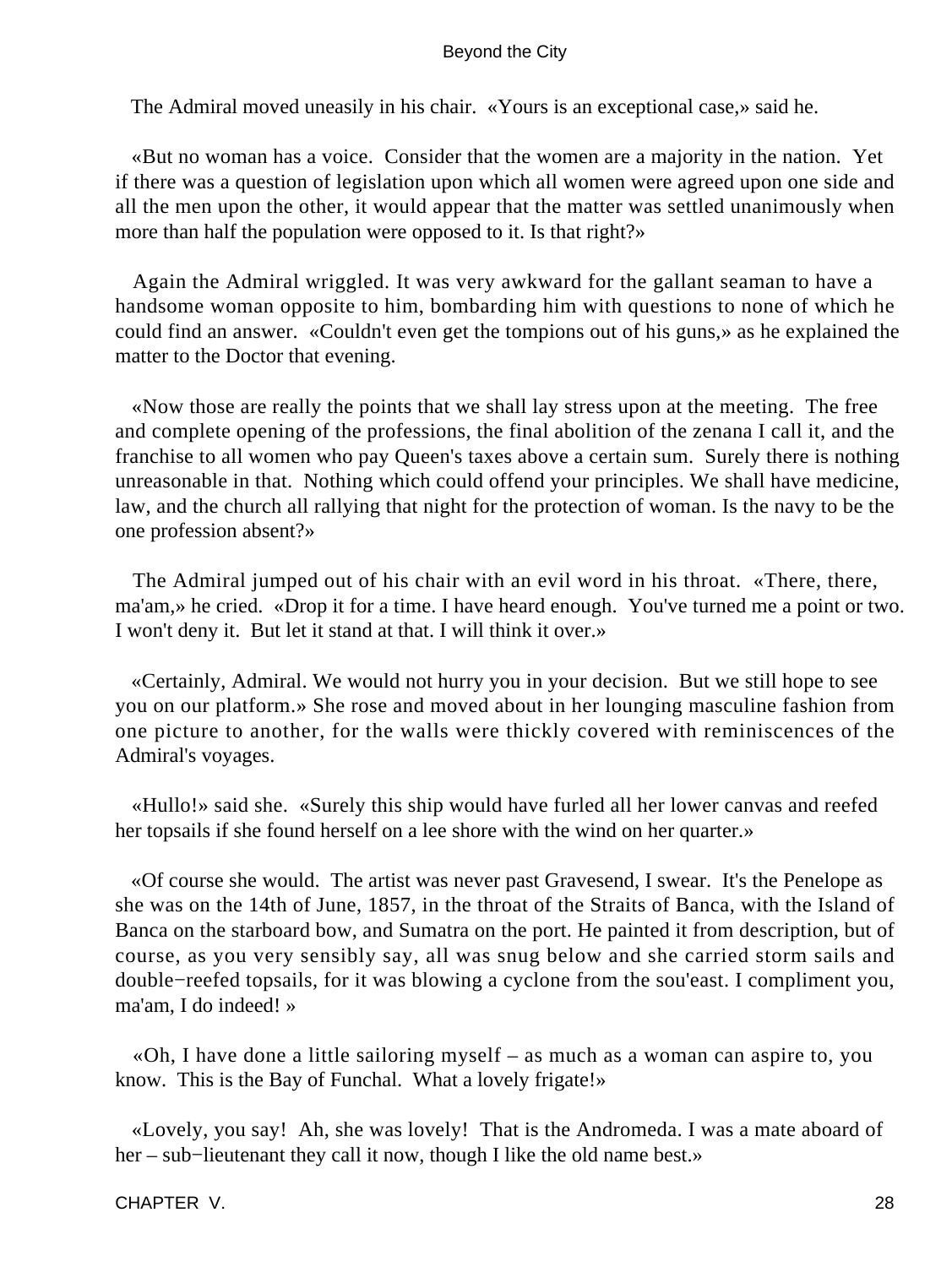«What a lovely rake her masts have, and what a curve to her bows! She must have been a clipper.»

 The old sailor rubbed his hands and his eyes glistened. His old ships bordered close upon his wife and his son in his affections.

 «I know Funchal,» said the lady carelessly. «A couple of years ago I had a seven−ton cutter−rigged yacht, the Banshee, and we ran over to Madeira from Falmouth.»

«You ma'am, in a seven−tonner?»

 «With a couple of Cornish lads for a crew. Oh, it was glorious! A fortnight right out in the open, with no worries, no letters, no callers, no petty thoughts, nothing but the grand works of God, the tossing sea and the great silent sky. They talk of riding, indeed, I am fond of horses, too, but what is there to compare with the swoop of a little craft as she pitches down the long steep side of a wave, and then the quiver and spring as she is tossed upwards again? Oh, if our souls could transmigrate I'd be a seamew above all birds that fly! But I keep you, Admiral. Adieu!»

 The old sailor was too transported with sympathy to say a word. He could only shake her broad muscular hand. She was half−way down the garden path before she heard him calling her, and saw his grizzled head and weather−stained face looking out from behind the curtains.

 «You may put me down for the platform,» he cried, and vanished abashed behind the I curtain of his Times, where his wife found him at lunch time.

«I hear that you have had quite a long chat with Mrs. Westmacott,» said she.

"Yes, and I think that she is one of the most sensible women that I ever knew.

«Except on the woman's rights question, of course.»

 «Oh, I don't know. She had a good deal to say for herself on that also. In fact, mother, I have taken a platfom ticket for her meeting.»

–  $-$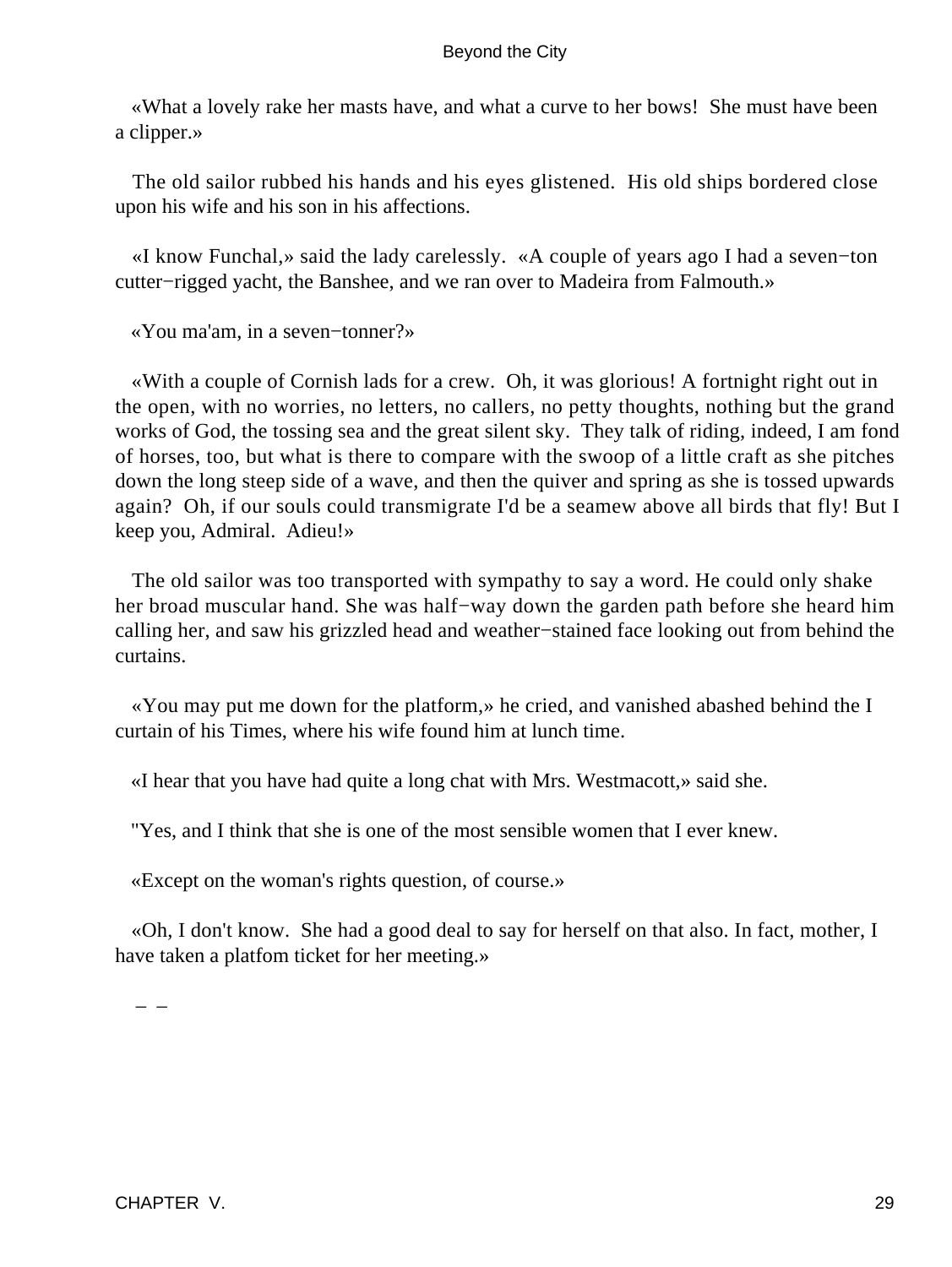# **[CHAPTER VI.](#page-106-0)**

# *A*N **Old story.**

 But this was not to be the only eventful conversation which Mrs. Westmacott held that day, nor was the Admiral the only person in the Wilderness who was destined to find his opinions considerably changed. Two neighboring families, the Winslows from Anerley, and the Cumberbatches from Gipsy Hill, had been invited to tennis by Mrs. Westmacott, and the lawn was gay in the evening with the blazers of the young men and the bright dresses of the girls. To the older people, sitting round in their wicker−work garden chairs, the darting, stooping, springing white figures, the sweep of skirts, and twinkle of canvas shoes, the click of the rackets and sharp whiz of the balls, with the continual «fifteen love – fifteen all!» of the marker, made up a merry and exhilarating scene. To see their sons and daughters so flushed and healthy and happy, gave them also a reflected glow, and it was hard to say who had most pleasure from the game, those who played or those who watched.

 Mrs. Westmacott had just finished a set when she caught a glimpse of Clara Walker sitting alone at the farther end of the ground. She ran down the court, cleared the net to the amazement of the visitors, and seated herself beside her. Clara's reserved and refined nature shrank somewhat from the boisterous frankness and strange manners of the widow, and yet her feminine instinct told her that beneath all her peculiarities there lay much that was good and noble. She smiled up at her, therefore, and nodded a greeting.

 «Why aren't you playing, then? Don't, for goodness' sake, begin to be languid and young ladyish! When you give up active sports you give up youth.»

«I have played a set, Mrs. Westmacott.»

 «That's right, my dear.» She sat down beside her, and tapped her upon the arm with her tennis racket. «I like you, my dear, and I am going to call you Clara. You are not as aggressive as I should wish, Clara, but still I like you very much. Self−sacrifice is all very well, you know, but we have had rather too much of it on our side, and should like to see a little on the other. What do you think of my nephew Charles?»

The question was so sudden and unexpected that Clara gave quite a jump in her chair. «I – I – I hardly ever have thought of your nephew Charles.»

«No? Oh, you must think him well over, for I want to speak to you about him.»

«To me? But why?»

CHAPTER VI. 2002. THE STRING STRING STRING STRING STRING STRING STRING STRING STRING STRING STRING STRING STRING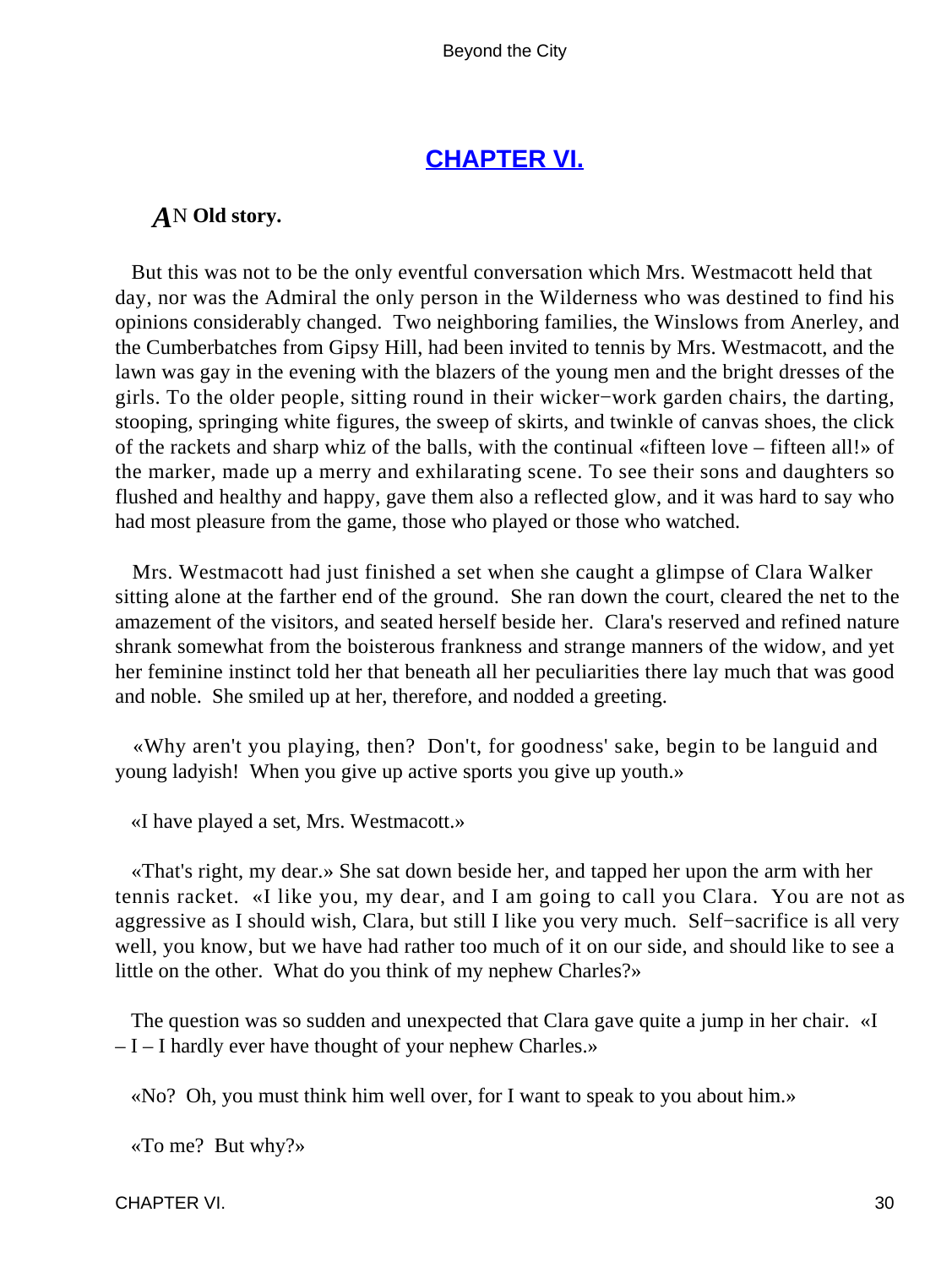«It seemed to me most delicate. You see, Clara, the matter stands in this way. It is quite possible that I may soon find myself in a completely new sphere of life, which will involve fresh duties and make it impossible for me to keep up a household which Charles can share.»

 Clara stared. Did this mean that she was about to marry again? What else could it point to?

 «Therefore Charles must have a household of his own. That is obvious. Now, I don't approve of bachelor establishments. Do you?»

«Really, Mrs. Westmacott, I have never thought of the matter.»

 «Oh, you little sly puss! Was there ever a girl who never thought of the matter? I think that a young man of six−and−twenty ought to be married.»

 Clara felt very uncomfortable. The awful thought had come upon her that this ambassadress had come to her as a proxy with a proposal of marriage. But how could that be? She had not spoken more than three or four times with her nephew, and knew nothing more of him than he had told her on the evening before. It was impossible, then. And yet what could his aunt mean by this discussion of his private affairs?

 «Do you not think yourself,» she persisted, «that a young man of six−and−twenty is better married?»

«I should think that he is old enough to decide for himself.»

 «Yes, yes. He has done so. But Charles is just a little shy, just a little slow in expressing himself. I thought that I would pave the way for him. Two women can arrange these things so much better. Men sometimes have a difficulty in making themselves clear.»

«I really hardly follow you, Mrs. Westmacott,» cried Clara in despair.

 «He has no profession. But he has nice tastes. He reads Browning every night. And he is most amazingly strong. When he was younger we used to put on the gloves together, but I cannot persuade him to now, for he says he cannot play light enough. I should allow him five hundred, which should be enough at first.»

 «My dear Mrs. Westmacott,» cried Clara, «I assure you that I have not the least idea what it is that you are talking of.»

«Do you think your sister Ida would have my nephew Charles?»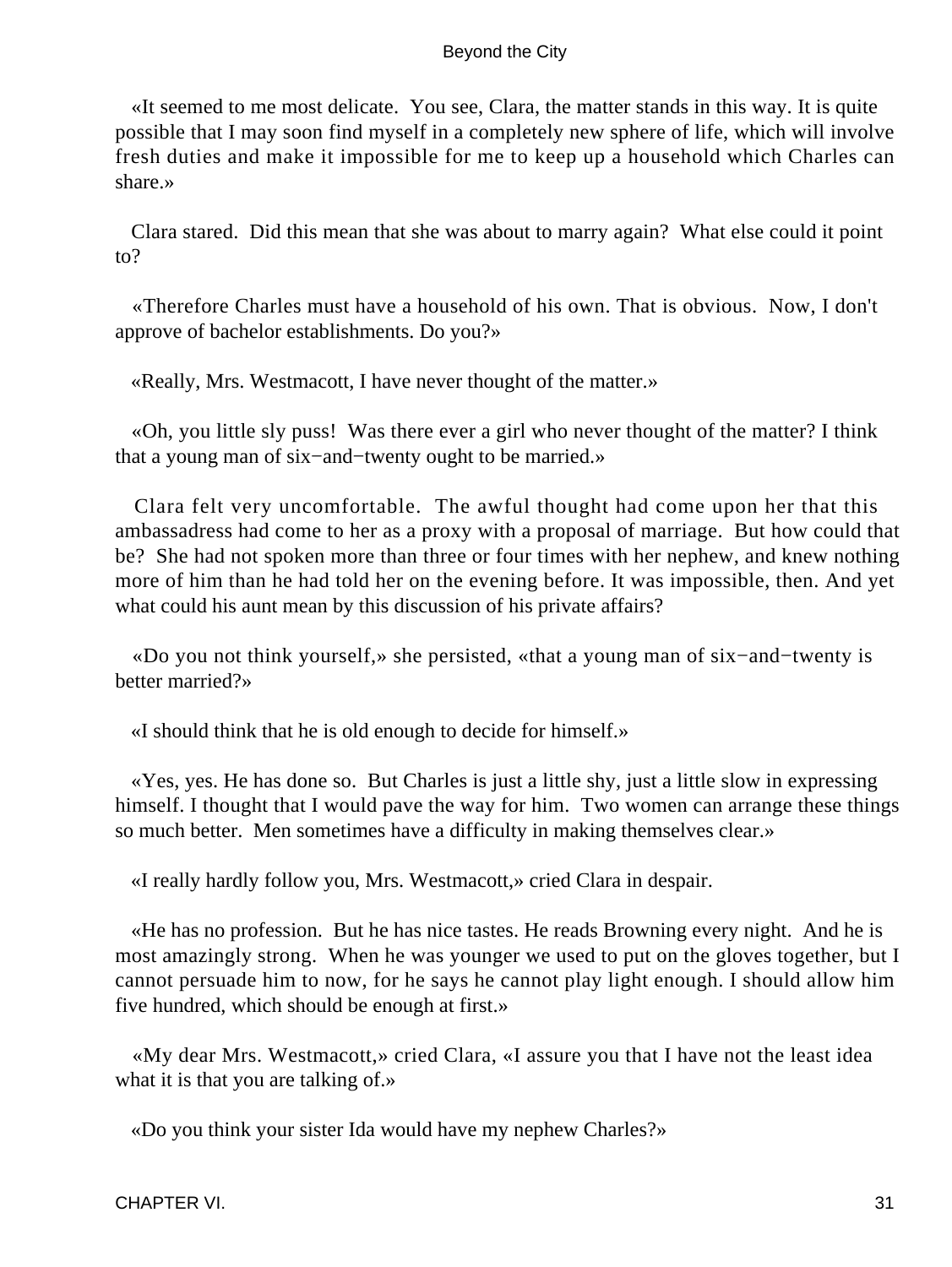Her sister Ida? Quite a little thrill of relief and of pleasure ran through her at the thought. Ida and Charles Westmacott. She had never thought of it. And yet they had been a good deal together. They had played tennis. They had shared the tandem tricycle. Again came the thrill of joy, and close at its heels the cold questionings of conscience. Why this joy? What was the real source of it? Was it that deep down, somewhere pushed back in the black recesses of the soul, there was the thought lurking that if Charles prospered in his wooing then Harold Denver would still be free? How mean, how unmaidenly, how unsisterly the thought! She crushed it down and thrust it aside, but still it would push up its wicked little head. She crimsoned with shame at her own baseness, as she turned once more to her companion.

«I really do not know,» she said.

«She is not engaged?»

«Not that I know of.»

«You speak hesitatingly.»

«Because I am not sure. But he may ask. She cannot but be flattered.»

 «Quite so. I tell him that it is the most practical compliment which a man can pay to a woman. He is a little shy, but when he sets himself to do it he will do it. He is very much in love with her, I assure you. These little lively people always do attract the slow and heavy ones, which is nature's device for the neutralizing of bores. But they are all going in. I think if you will allow me that I will just take the opportunity to tell him that, as far as you know, there is no positive obstacle in the way.»

 «As far as I know, »Clara repeated, as the widow moved away to where the players were grouped round the net, or sauntering slowly towards the house. She rose to follow her, but her head was in a whirl with new thoughts, and she sat down again. Which would be best for Ida, Harold or Charles? She thought it over with as much solicitude as a mother who plans for her only child. Harold had seemed to her to be in many ways the noblest and the best young man whom she had known. If ever she was to love a man it would be such a man as that. But she must not think of herself. She had reason to believe that both these men loved her sister. Which would be the best for her? But perhaps the matter was already decided. She could not forget the scrap of conversation which she had heard the night before, nor the secret which her sister had refused to confide to her. If Ida would not tell her, there was but one person who could. She raised her eyes and there was Harold Denver standing before her.

 «You were lost in your thoughts,» said he, smiling. «I hope that they were pleasant ones.»

CHAPTER VI. 32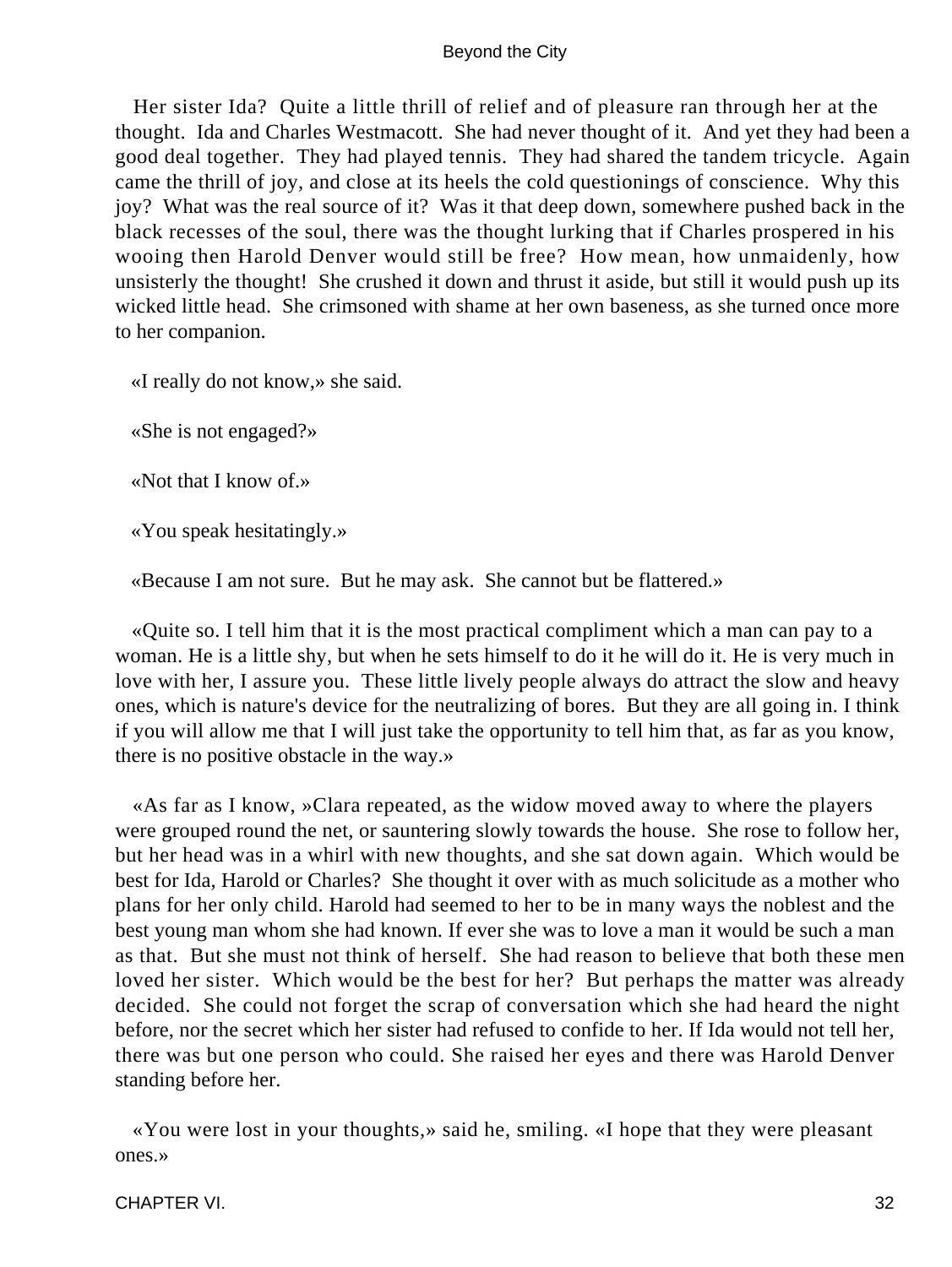«Oh, I was planning,» said she, rising. «It seems rather a waste of time as a rule, for things have a way of working themselves out just as you least expect.»

«What were you planning, then?»

«The future.»

«Whose?»

«Oh, my own and Ida's.»

"And was I included in your joint futures?

«I hope all our friends were included.»

 «Don't go in,» said he, as she began to move slowly towards the house. «I wanted to have a word. Let us stroll up and down the lawn. Perhaps you are cold. If you are, I could bring you out a shawl.»

«Oh, no, I am not cold.»

 «I was speaking to your sister Ida last night.» She noticed that there was a slight quiver in his voice, and, glancing up at his dark, clear−cut face, she saw that he was very grave. She felt that it was settled, that he had come to ask her for her sister's hand.

«She is a charming girl,» said he, after a pause.

 «Indeed she is,» cried Clara warmly. «And no one who has not lived with her and known her intimately can tell how charming and good she is. She is like a sunbeam in the house.»

 «No one who was not good could be so absolutely happy as she seems to be. Heaven's last gift, I think, is a mind so pure and a spirit so high that it is unable even to see what is impure and evil in the world around us. For as long as we can see it, how can we be truly happy?»

 «She has a deeper side also. She does not turn it to the world, and it is not natural that she should, for she is very young. But she thinks, and has aspirations of her own.»

 «You cannot admire her more than I do. Indeed, Miss Walker, I only ask to be brought into nearer relationship with her, and to feel that there is a permanent bond between us.»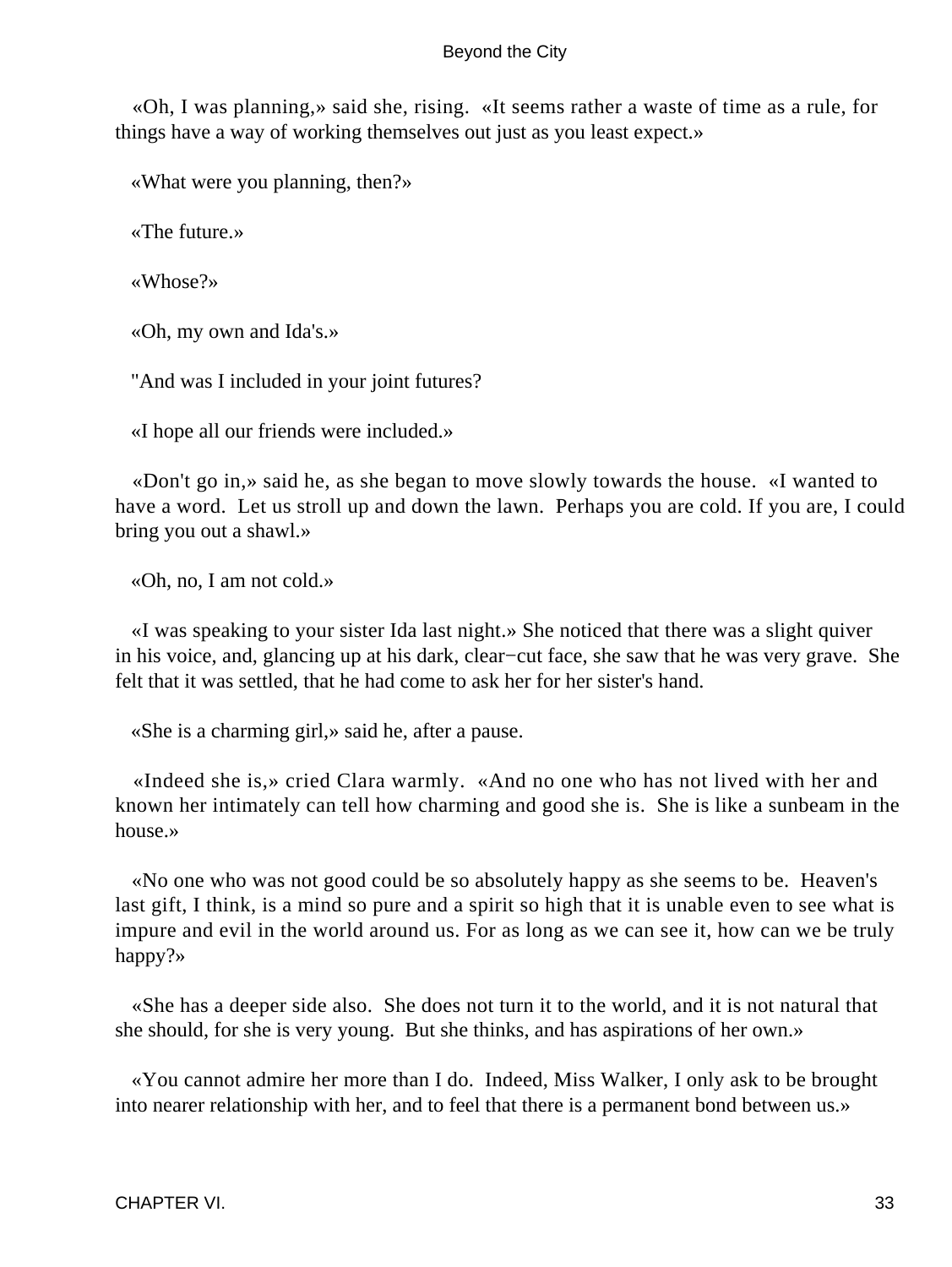It had come at last. For a moment her heart was numbed within her, and then a flood of sisterly love carried all before it. Down with that dark thought which would still try to raise its unhallowed head! She turned to Harold with sparkling eyes and words of pleasure upon her lips.

 «I should wish to be near and dear to both of you,» said he, as he took her hand. «I should wish Ida to be my sister, and you my wife.»

 She said nothing. She only stood looking at him with parted lips and great, dark, questioning eyes. The lawn had vanished away, the sloping gardens, the brick villas, the darkening sky with half a pale moon beginning to show over the chimney−tops. All was gone, and she was only conscious of a dark, earnest, pleading face, and of a voice, far away, disconnected from herself, the voice of a man telling a woman how he loved her. He was unhappy, said the voice, his life was a void; there was but one thing that could save him; he had come to the parting of the ways, here lay happiness and honor, and all that was high and noble; there lay the soul−killing round, the lonely life, the base pursuit of money, the sordid, selfish aims. He needed but the hand of the woman that he loved to lead him into the better path. And how he loved her his life would show. He loved her for her sweetness, for her womanliness, for her strength. He had need of her. Would she not come to him? And then of a sudden as she listened it came home to her that the man was Harold Denver, and that she was the woman, and that all God's work was very beautiful – the green sward beneath her feet, the rustling leaves, the long orange slashes in the western sky. She spoke; she scarce knew what the broken words were, but she saw the light of joy shine out on his face, and her hand was still in his as they wandered amid the twilight. They said no more now, but only wandered and felt each other's presence. All was fresh around them, familiar and yet new, tinged with the beauty of their new−found happiness.

«Did you not know it before?» he asked. «I did not dare to think it.»

 «What a mask of ice I must wear! How could a man feel as I have done without showing it? Your sister at least knew.»

«Ida!»

 «It was last night. She began to praise you, I said what I felt, and then in an instant it was all out.»

 «But what could you – what could you see in me? Oh, I do pray that you may not repent it!» The gentle heart was ruffled amid its joy by the thought of its own unworthiness.

 «Repent it! I feel that I am a saved man. You do not know how degrading this city life is, how debasing, and yet how absorbing. Money for ever clinks in your ear. You can think of nothing else. From the bottom of my heart I hate it, and yet how can I draw back without

CHAPTER VI. 234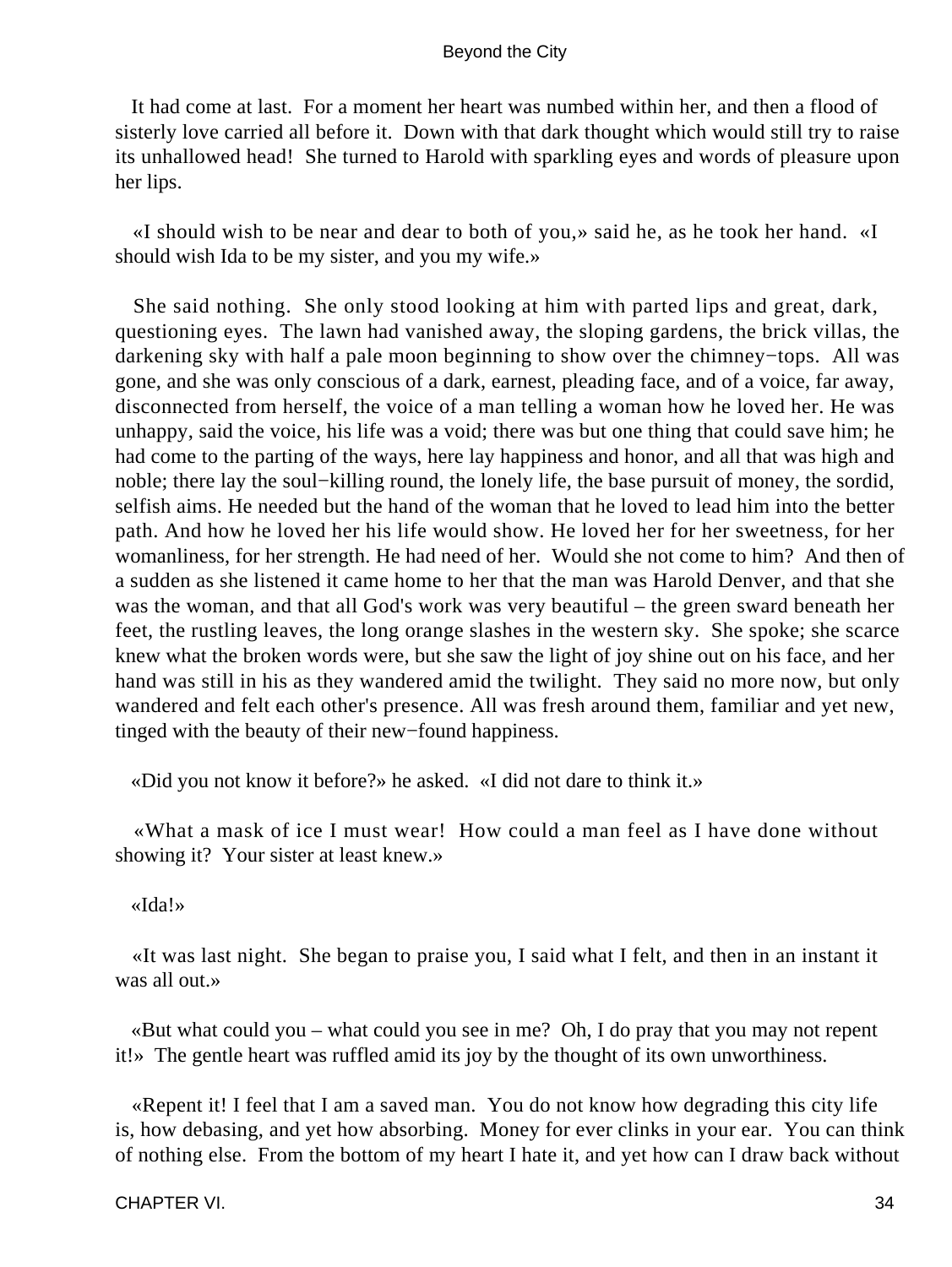bringing grief to my dear old father? There was but one way in which I could defy the taint, and that was by having a home influence so pure and so high that it may brace me up against all that draws me down. I have felt that influence already. I know that when I am talking to you I am a better man. It is you who, must go with me through life, or I must walk for ever alone.»

 «Oh, Harold, I am so happy!» Still they wandered amid the darkening shadows, while one by one the stars peeped out in the blue black sky above them. At last a chill night wind blew up from the east, and brought them back to the realities of life.

«You must go in. You will be cold.»

«My father will wonder where I am. Shall I say anything to him?»

 «If you like, my darling. Or I will in the morning. I must tell my mother to−night. I know how delighted she will be.»

«I do hope so.»

 «Let me take you up the garden path. It is so dark. Your lamp is not lit yet. There is the window. Till to−morrow, then, dearest.»

«Till to−morrow, Harold.»

 «My own darling!» He stooped, and their lips met for the first time. Then, as she pushed open the folding windows she heard his quick, firm step as it passed down the graveled path. A lamp was lit as she entered the room, and there was Ida, dancing about like a mischievous little fairy in front of her.

 «And have you anything to tell me?» she asked, with a solemn face. Then, suddenly throwing her arms round her sister's neck, «Oh, you dear, dear old Clara! I am so pleased. I am so pleased.»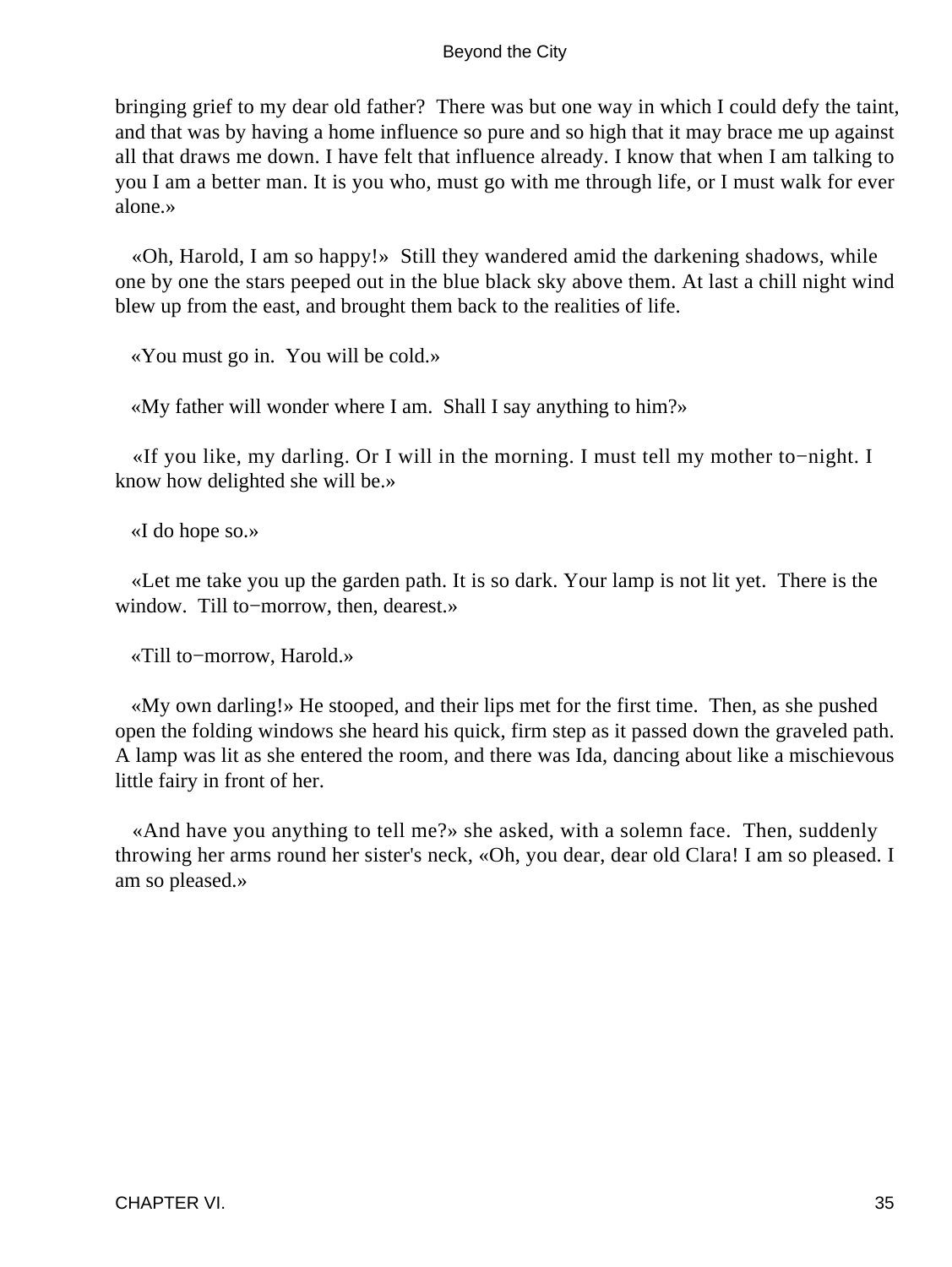# **[CHAPTER VII.](#page-106-0)**

# *V*ENIT **Tandem felicitas.**

 It was just three days after the Doctor and the Admiral had congratulated each other upon the closer tie which was to unite their two families, and to turn their friendship into something even dearer and more intimate, that Miss Ida Walker received a letter which caused her some surprise and considerable amusement. It was dated from next door, and was handed in by the red−headed page after breakfast.

 «Dear Miss Ida,» began this curious document, and then relapsed suddenly into the third person. «Mr. Charles Westmacott hopes that he may have the extreme pleasure of a ride with Miss Ida Walker upon his tandem tricycle. Mr. Charles Westmacott will bring it round in half an hour. You in front. Yours very truly, Charles Westmacott.» The whole was written in a large, loose−jointed, and school−boyish hand, very thin on the up strokes and thick on the down, as though care and pains had gone to the fashioning of it.

 Strange as was the form, the meaning was clear enough; so Ida hastened to her room, and had hardly slipped on her light grey cycling dress when she saw the tandem with its large occupant at the door. He handed her up to her saddle with a more solemn and thoughtful face than was usual with him, and a few moments later they were flying along the beautiful, smooth suburban roads in the direction of Forest Hill. The great limbs of the athlete made the heavy machine spring and quiver with every stroke; while the mignon grey figure with the laughing face, and the golden curls blowing from under the little pink−banded straw hat, simply held firmly to her perch, and let the treadles whirl round beneath her feet. Mile after mile they flew, the wind beating in her face, the trees dancing past in two long ranks on either side, until they had passed round Croydon and were approaching Norwood once more from the further side.

 «Aren't you tired?» she asked, glancing over her shoulder and turning towards him a little pink ear, a fluffy golden curl, and one blue eye twinkling from the very corner of its lid.

«Not a bit. I am just getting my swing.»

«Isn't it wonderful to be strong? You always remind me of a steamengine.»

«Why a steamengine?»

«Well, because it is so powerful, and reliable, and unreasoning. Well, I didn't mean that

CHAPTER VII. 36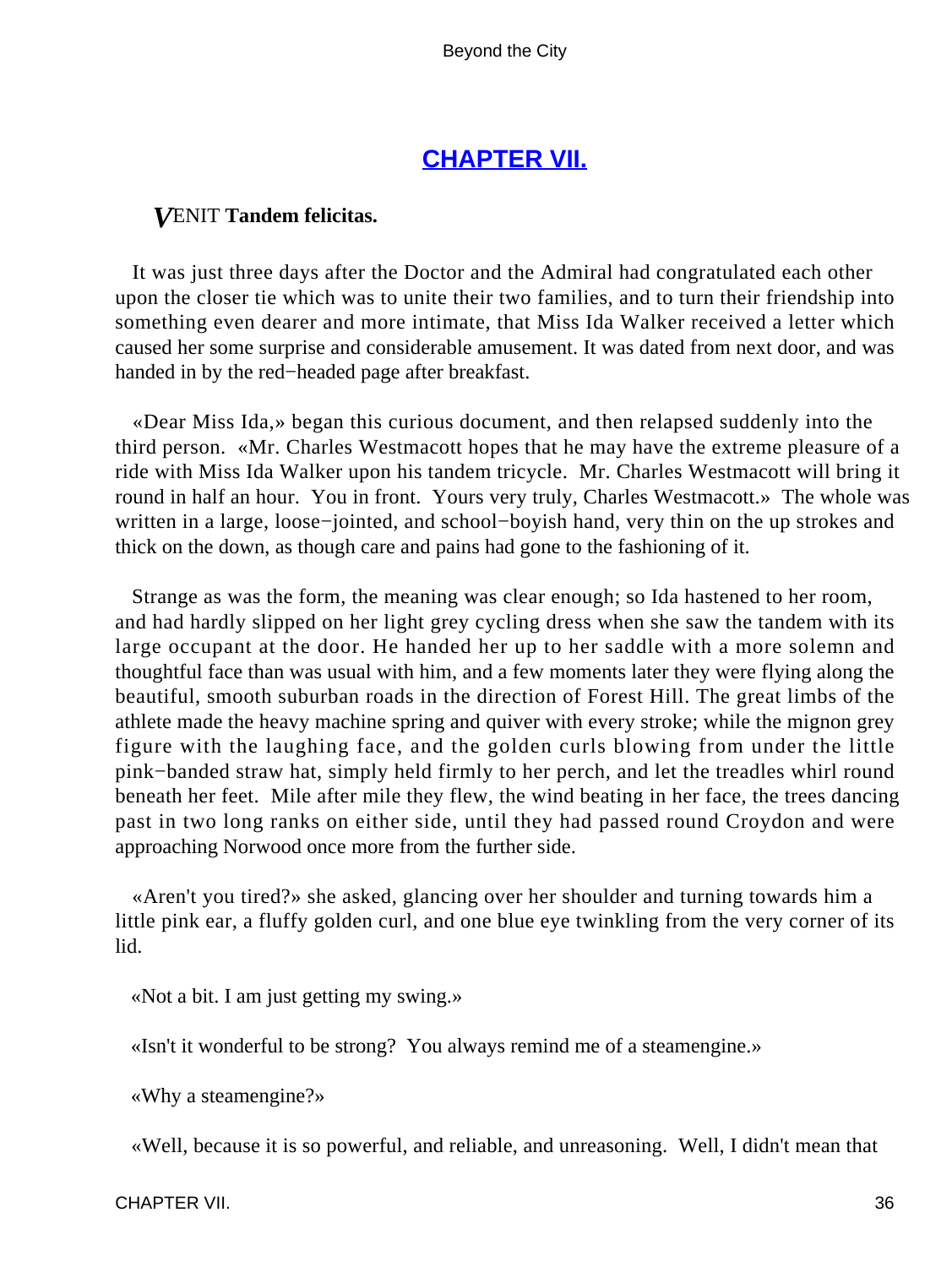last, you know, but – but – you know what I mean. What is the matter with you?» «Why?»

«Because you have something on your mind. You have not laughed once.»

He broke into a gruesome laugh. «I am quite jolly,» said he.

«Oh, no, you are not. And why did you write me such a dreadfully stiff letter?»

«There now,» he cried, «I was sure it was stiff. I said it was absurdly stiff.»

«Then why write it?»

«It wasn't my own composition.»

«Whose then? Your aunt's?»

«Oh, no. It was a person of the name of Slattery.»

«Goodness! Who is he?»

«I knew it would come out, I felt that it would. You've heard of Slattery the author?»

«Never.»

 «He is wonderful at expressing himself. He wrote a book called `The Secret Solved; or, Letter−writing Made Easy.' It gives you models of all sorts of letters.»

Ida burst out laughing. «So you actually copied one.»

 «It was to invite a young lady to a picnic, but I set to work and soon got it changed so that it would do very well. Slattery seems never to have asked any one to ride a tandem. But when I had written it, it seemed so dreadfully stiff that I had to put a little beginning and end of my own, which seemed to brighten it up a good deal.»

«I thought there was something funny about the beginning and end.»

 «Did you? Fancy your noticing the difference in style. How quick you are! I am very slow at things like that. I ought to have been a woodman, or game−keeper, or something. I was made on those lines. But I have found something now.»

«What is that, then?»

CHAPTER VII. 37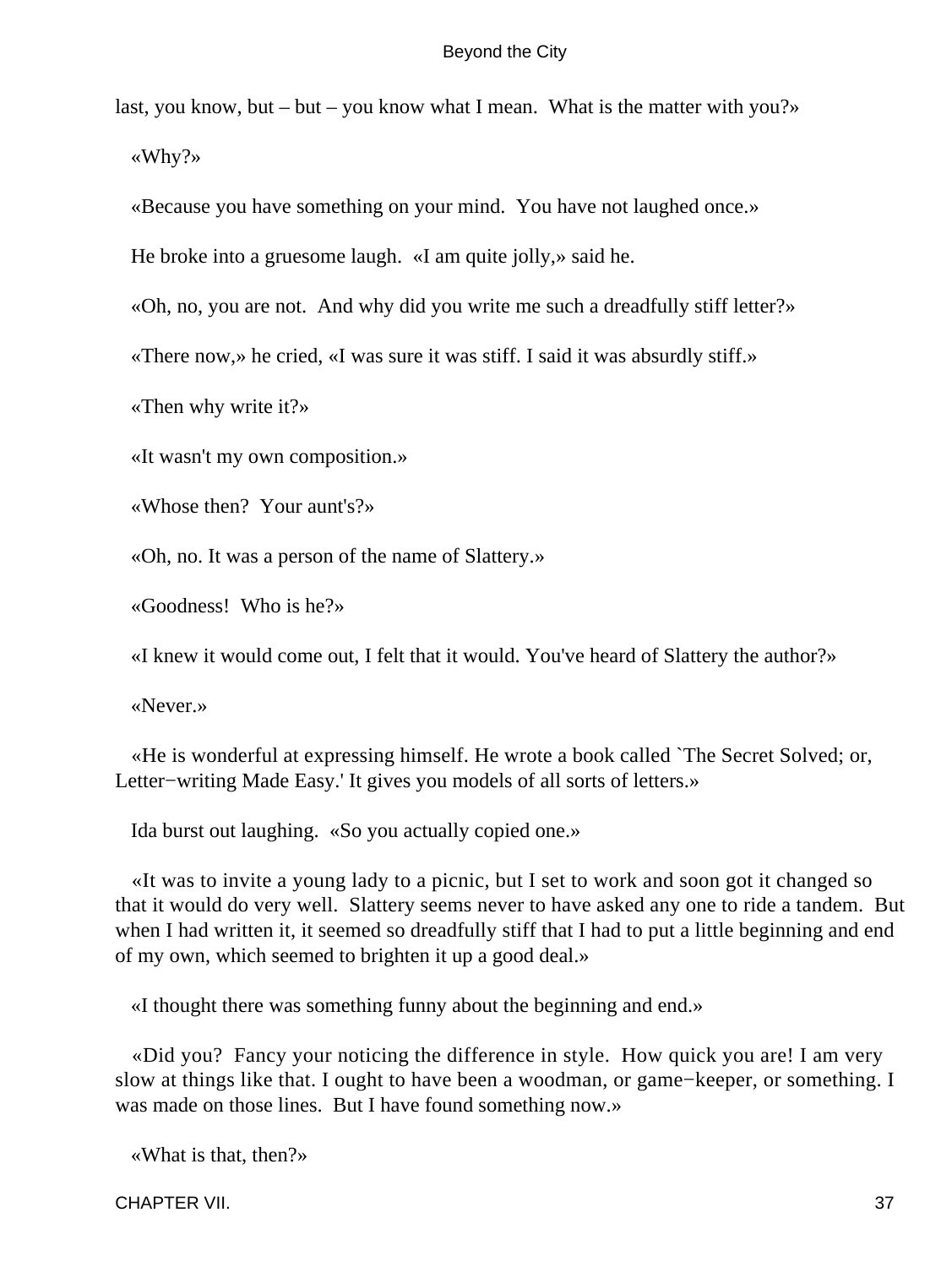«Ranching. I have a chum in Texas, and he says it is a rare life. I am to buy a share in his business. It is all in the open air – shooting, and riding, and sport. Would it – would it inconvenience you much, Ida, to come out there with me?»

 Ida nearly fell off her perch in her amazement. The only words of which she could think were «My goodness me!» so she said them.

 «If it would not upset your plans, or change your arrangements in any way.» He had slowed down and let go of the steering handle, so that the great machine crawled aimlessly about from one side of the road to the other. «I know very well that I am not clever or anything of that sort, but still I would do all I can to make you very happy. Don't you think that in time you might come to like me a little bit?»

 Ida gave a cry of fright. «I won't like you if you run me against a brick wall,» she said, as the machine rasped up against the curb «Do attend to the steering.»

«Yes, I will. But tell me, Ida, whether you will come with me.»

 «Oh, I don't know. It's too absurd! How can we talk about such things when I cannot see you? You speak to the nape of my neck, and then I have to twist my head round to answer.»

 «I know. That was why I put `You in front' upon my letter. I thought that it would make it easier. But if you would prefer it I will stop the machine, and then you can sit round and talk about it.»

 «Good gracious!» cried Ida. «Fancy our sitting face to face on a motionless tricycle in the middle of the road, and all the people looking out of their windows at us!»

 «It would look rather funny, wouldn't it? Well, then, suppose that we both get off and push the tandem along in front of us?»

«Oh, no, this is better than that.»

«Or I could carry the thing.»

Ida burst out laughing. «That would be more absurd still.»

 «Then we will go quietly, and I will look out for the steering. I won't talk about it at all if you would rather not. But I really do love you very much, and you would make me happy if you came to Texas with me, and I think that perhaps after a time I could make you happy too.»

«But your aunt?»

CHAPTER VII. 38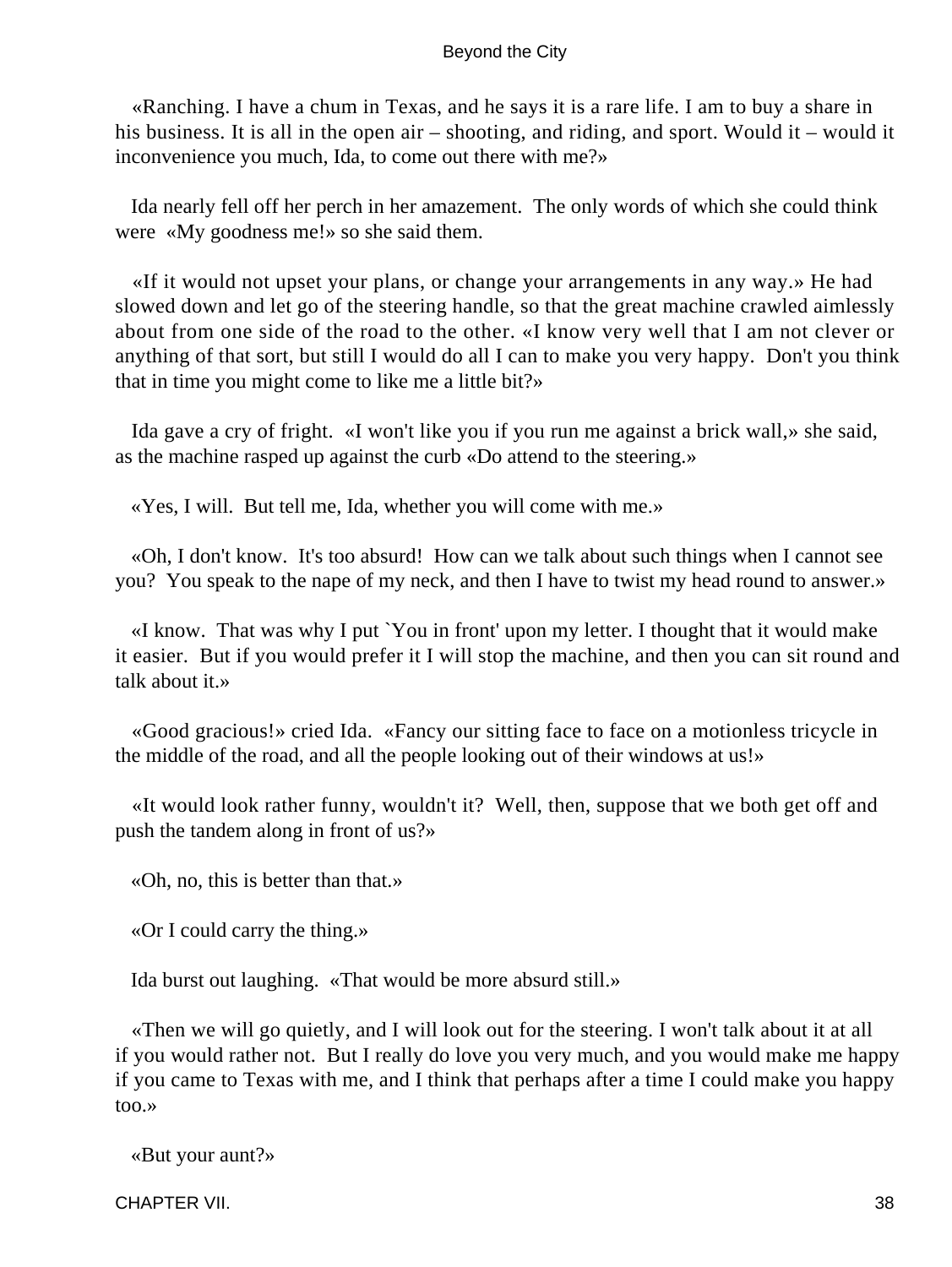«Oh, she would like it very much. I can understand that your father might not like to lose you. I'm sure I wouldn't either, if I were he. But after all, America is not very far off nowadays, and is not so very wild. We would take a grand piano, and  $-$  and  $-$  a copy of Browning. And Denver and his wife would come over to see us. We should be quite a family party. It would be jolly.»

 Ida sat listening to the stumbling words and awkward phrases which were whispered from the back of her, but there was something in Charles Westmacott's clumsiness of speech which was more moving than the words of the most eloquent of pleaders. He paused, he stammered, he caught his breath between the words, and he blurted out in little blunt phrases all the hopes of his heart. If love had not come to her yet, there was at least pity and sympathy, which are nearly akin to it. Wonder there was also that one so weak and frail as she should shake this strong man so, should have the whole course of his life waiting for her decision. Her left hand was on the cushion at her side. He leaned forward and took it gently in his own. She did not try to draw it back from him.

«May I have it,» said he, «for life?»

 «Oh, do attend to your steering,» said she, smiling round at him; «and don't say any more about this to−day. Please don't!»

«When shall I know, then?»

«Oh, to−night, to−morrow, I don't know. I must ask Clara. Talk about something else.»

 And they did talk about something else; but her left hand was still enclosed in his, and he knew, without asking again, that all was well.

 $-$  –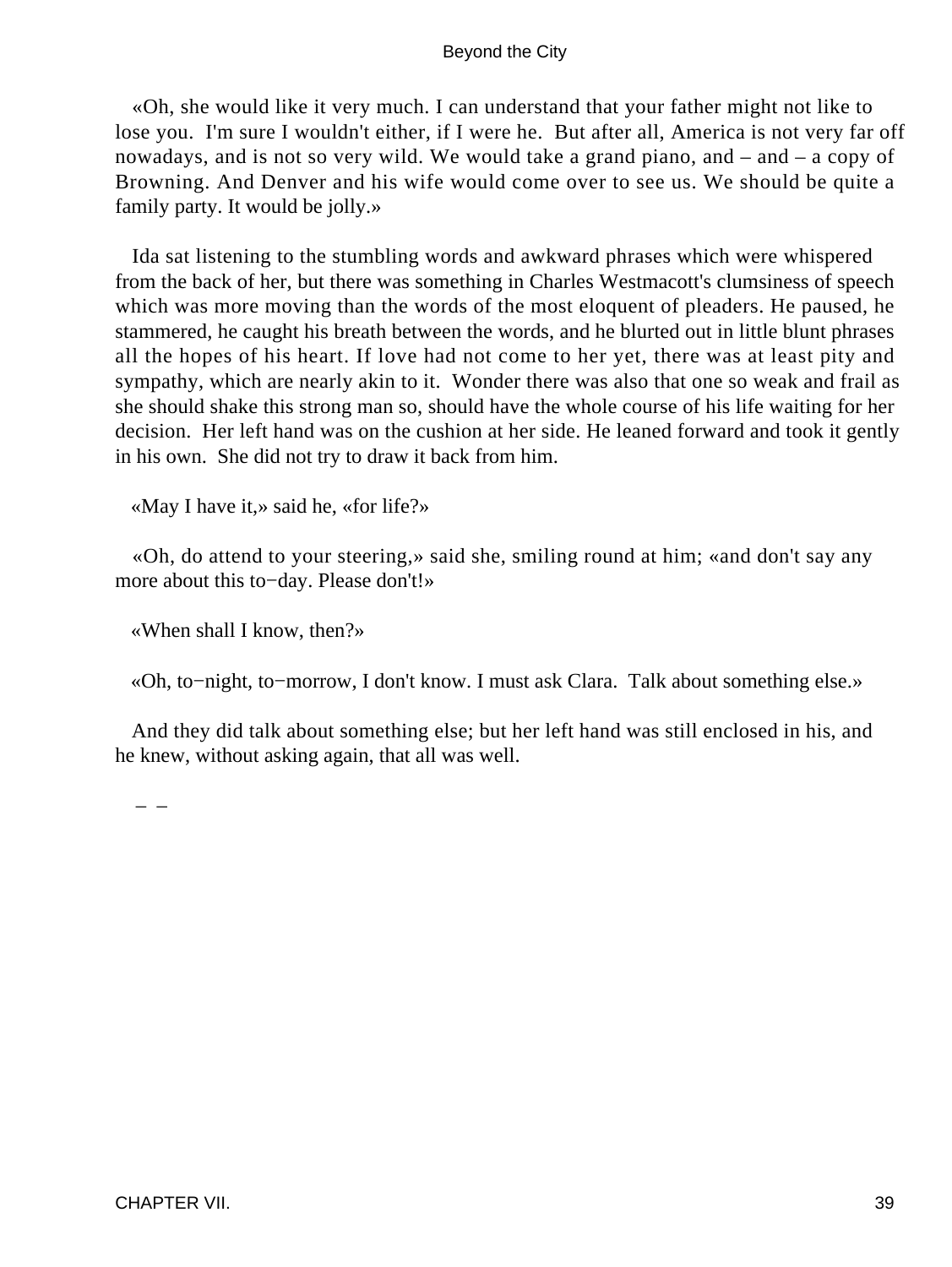# **[CHAPTER VIII.](#page-106-0)**

# *S*HADOWS **Before.**

 Mrs. Westmacott's great meeting for the enfranchisement of woman had passed over, and it had been a triumphant success. All the maids and matrons of the southern suburbs had rallied at her summons, there was an influential platform with Dr. Balthazar Walker in the chair, and Admiral Hay Denver among his more prominent supporters. One benighted male had come in from the outside darkness and had jeered from the further end of the hall, but he had been called to order by the chair, petrified by indignant glances from the unenfranchised around him, and finally escorted to the door by Charles Westmacott. Fiery resolutions were passed, to be forwarded to a large number of leading statesmen, and the meeting broke up with the conviction that a shrewd blow had been struck for the cause of woman.

 But there was one woman at least to whom the meeting and all that was connected with it had brought anything but pleasure. Clara Walker watched with a heavy heart the friendship and close intimacy which had sprung up between her father and the widow. From week to week it had increased until no day ever passed without their being together. The coming meeting had been the excuse for these continual interviews, but now the meeting was over, and still the Doctor would refer every point which rose to the judgment of his neighbor. He would talk, too, to his two daughters of her strength of character, her decisive mind, and of the necessity of their cultivating her acquaintance and following her example, until at last it had become his most common topic of conversation.

 All this might have passed as merely the natural pleasure which an elderly man might take in the society of an intelligent and handsome woman, but there were other points which seemed to Clara to give it a deeper meaning. She could not forget that when Charles Westmacott had spoken to her one night he had alluded to the possibility of his aunt marrying again. He must have known or noticed something before he would speak upon such a subject. And then again Mrs. Westmacott had herself said that she hoped to change her style of living shortly and take over completely new duties. What could that mean except that she expected to marry? And whom? She seemed to see few friends outside their own little circle. She must have alluded to her father. It was a hateful thought, and yet it must be faced.

 One evening the Doctor had been rather late at his neighbor's. He used to go into the Admiral's after dinner, but now he turned more frequently in the other direction. When he returned Clara was sitting alone in the drawing−room reading a magazine. She sprang up as he entered, pushed forward his chair, and ran to fetch his slippers.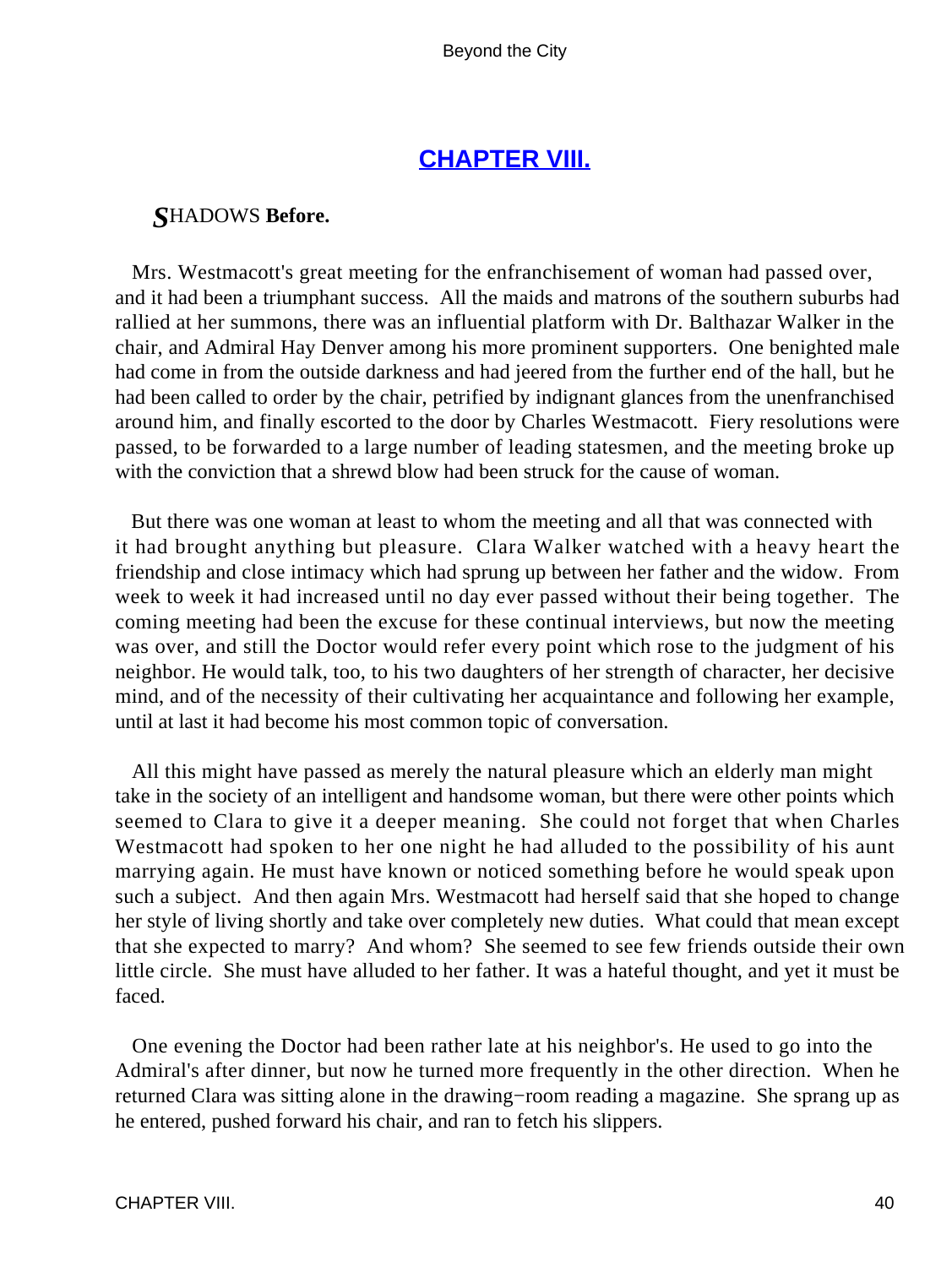«You are looking a little pale, dear,» he remarked.

«Oh, no, papa, I am very well.»

«All well with Harold?»

«Yes. His partner, Mr. Pearson, is still away, and he is doing all the work.»

«Well done. He is sure to succeed. Where is Ida?»

«In her room, I think.»

 «She was with Charles Westmacott on the lawn not very long ago. He seems very fond of her. He is not very bright, but I think he will make her a good husband.»

«I am sure of it, papa. He is very manly and reliable.»

 «Yes, I should think that he is not the sort of man who goes wrong. There is nothing hidden about him. As to his brightness, it really does not matter, for his aunt, Mrs. Westmacott, is very rich, much richer than you would think from her style of living, and she has made him a handsome provision.»

«I am glad of that.»

 «It is between ourselves. I am her trustee, and so I know something of her arrangements. And when are you going to marry, Clara?»

"Oh, papa, not for some time yet. We have not thought of a date.

 «Well, really, I don't know that there is any reason for delay. He has a competence and it increases yearly. As long as you are quite certain that your mind is made up  $-\rightarrow \infty$ 

«Oh, papa!»

 «Well, then, I really do not know why there should be any delay. And Ida, too, must be married within the next few months. Now, what I want to know is what I am to do when my two little companions run away from me.» He spoke lightly, but his eyes were grave as he looked questioningly at his daughter.

 «Dear papa, you shall not be alone. It will be years before Harold and I think of marrying, and when we do you must come and live with us.»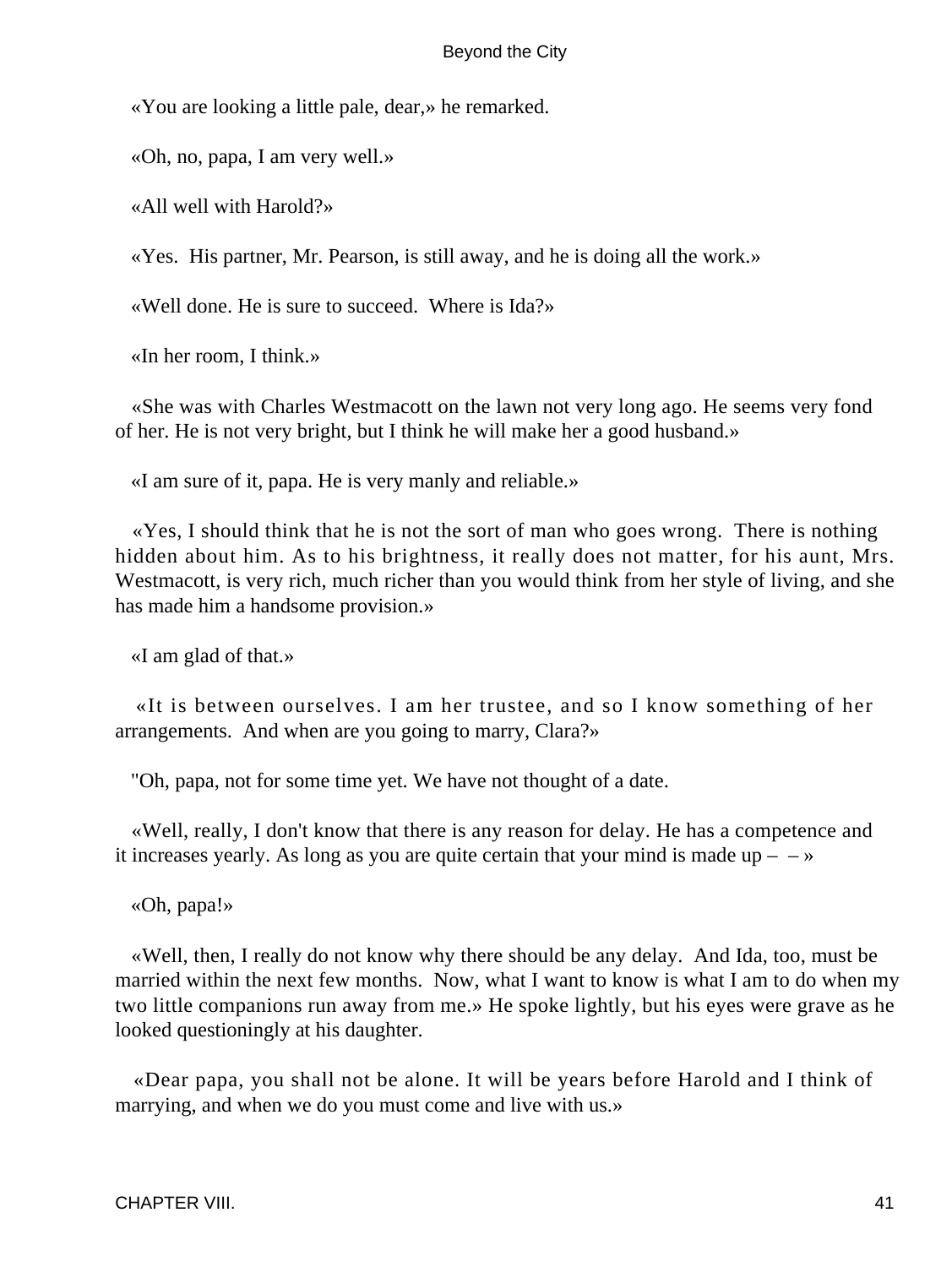«No, no, dear. I know that you mean what you say, but I have seen something of the world, and I know that such arrangements never answer. There cannot be two masters in a house, and yet at my age my freedom is very necessary to me.»

«But you would be completely free.»

 «No, dear, you cannot be that if you are a guest in another man's house. Can you suggest no other alternative?»

«That we remain with you.»

 «No, no. That is out of the question. Mrs. Westmacott herself says that a woman's first duty is to marry. Marriage, however, should be an equal partnership, as she points out. I should wish you both to marry, but still I should like a suggestion from you, Clara, as to what I should do.»

«But there is no hurry, papa. Let us wait. I do not intend to marry yet.»

 Doctor Walker looked disappointed. «Well, Clara, if you can suggest nothing, I suppose that I must take the initiative myself,» said he.

 «Then what do you propose, papa?» She braced herself as one who sees the blow which is about to fall.

 He looked at her and hesitated. «How like your poor dear mother you are, Clara!» he cried. «As I looked at you then it was as if she had come back from the grave.» He stooped towards her and kissed her. «There, run away to your sister, my dear, and do not trouble yourself about me. Nothing is settled yet, but you will find that all will come right.»

 Clara went upstairs sad at heart, for she was sure now that what she had feared was indeed about to come to pass, and that her father was going to take Mrs. Westmacott to be his wife. In her pure and earnest mind her mother's memory was enshrined as that of a saint, and the thought that any one should take her place seemed a terrible desecration. Even worse, however, did this marriage appear when looked at from the point of view of her father's future. The widow might fascinate him by her knowledge of the world, her dash, her strength, her unconventionality – all these qualities Clara was willing to allow her – but she was convinced that she would be unendurable as a life companion. She had come to an age when habits are not lightly to be changed, nor was she a woman who was at all likely to attempt to change them. How would a sensitive man like her father stand the constant strain of such a wife, a woman who was all decision, with no softness, and nothing soothing in her nature? It passed as a mere eccentricity when they heard of her stout drinking, her cigarette smoking, her occasional whiffs at a long clay pipe, her horsewhipping of a drunken servant, and her companionship with the snake Eliza, whom she was in the habit of bearing about in

CHAPTER VIII. 42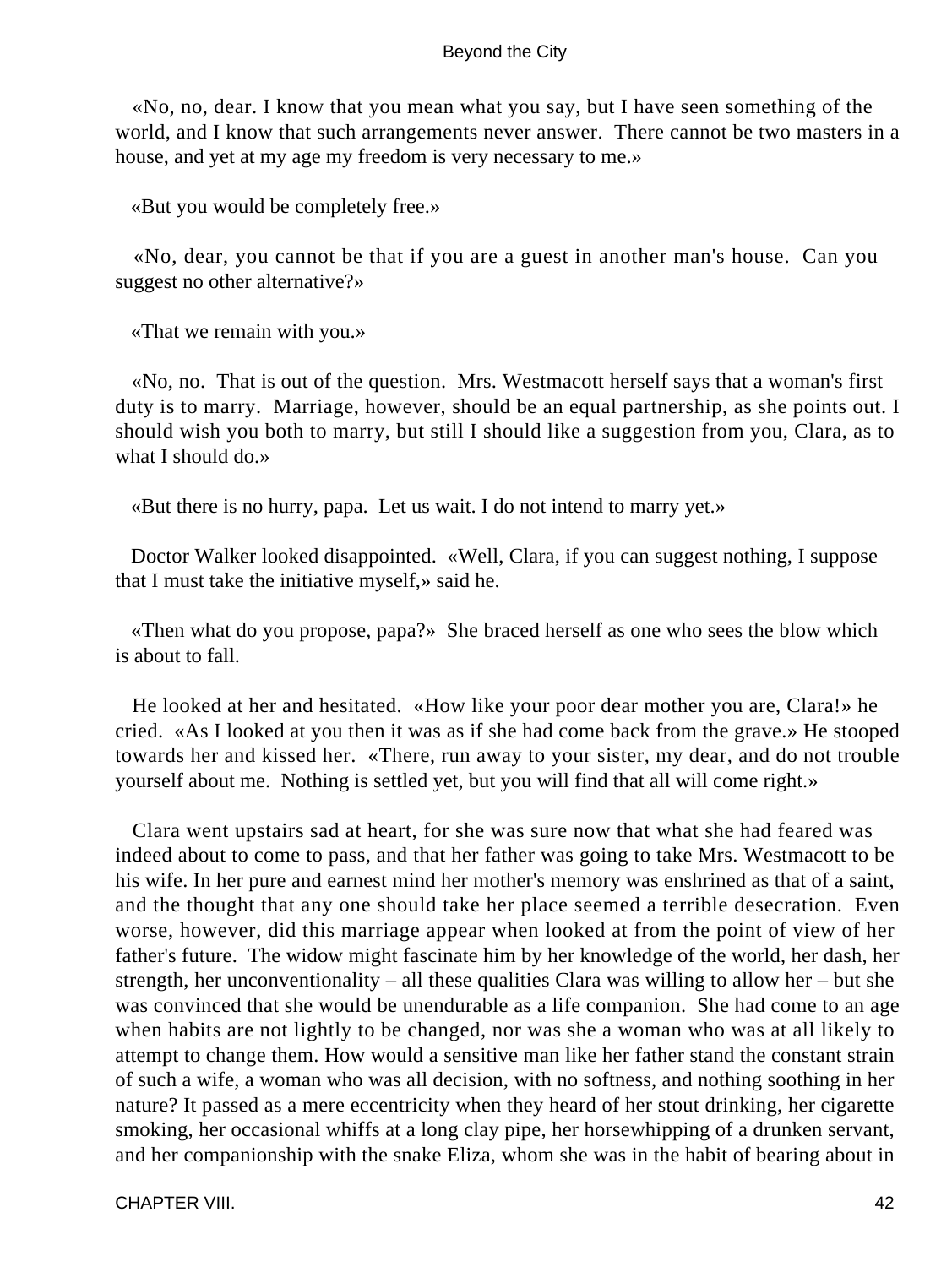her pocket. All this would become unendurable to her father when his first infatuation was past. For his own sake, then, as well as for her mother's memory, this match must be prevented. And yet how powerless she was to prevent it! What could she do? Could Harold aid her? Perhaps. Or Ida? At least she would tell her sister and see what she could suggest.

 Ida was in her boudoir, a tiny little tapestried room, as neat and dainty as herself, with low walls hung with Imari plaques and with pretty little Swiss brackets bearing blue Kaga ware, or the pure white Coalport china. In a low chair beneath a red shaded standing lamp sat Ida, in a diaphanous evening dress of mousseline de soie, the ruddy light tinging her sweet childlike face, and glowing on her golden curls. She sprang up as her sister entered, and threw her arms around her.

 «Dear old Clara! Come and sit down here beside me. I have not had a chat for days. But, oh, what a troubled face! What is it then?» She put up her forefinger and smoothed her sister's brow with it.

 Clara pulled up a stool, and sitting down beside her sister, passed her arm round her waist. «I am so sorry to trouble you, dear Ida,» she said. "But I do not know what to do.

«There's nothing the matter with Harold?»

«Oh, no, Ida.»

«Nor with my Charles?»

«No, no.»

 Ida gave a sigh of relief. «You quite frightened me, dear,» said she. «You can't think how solemn you look. What is it, then?»

«I believe that papa intends to ask Mrs. Westmacott to marry him.»

Ida burst out laughing. «What can have put such a notion into your head, Clara?»

 «It is only too true, Ida. I suspected it before, and he himself almost told me as much with his own lips to–night. I don't think that it is a laughing matter.»

 «Really, I could not help it. If you had told me that those two dear old ladies opposite, the Misses Williams, were both engaged, you would not have surprised me more. It is really too funny.»

"Funny, Ida! Think of any one taking the place of dear mother.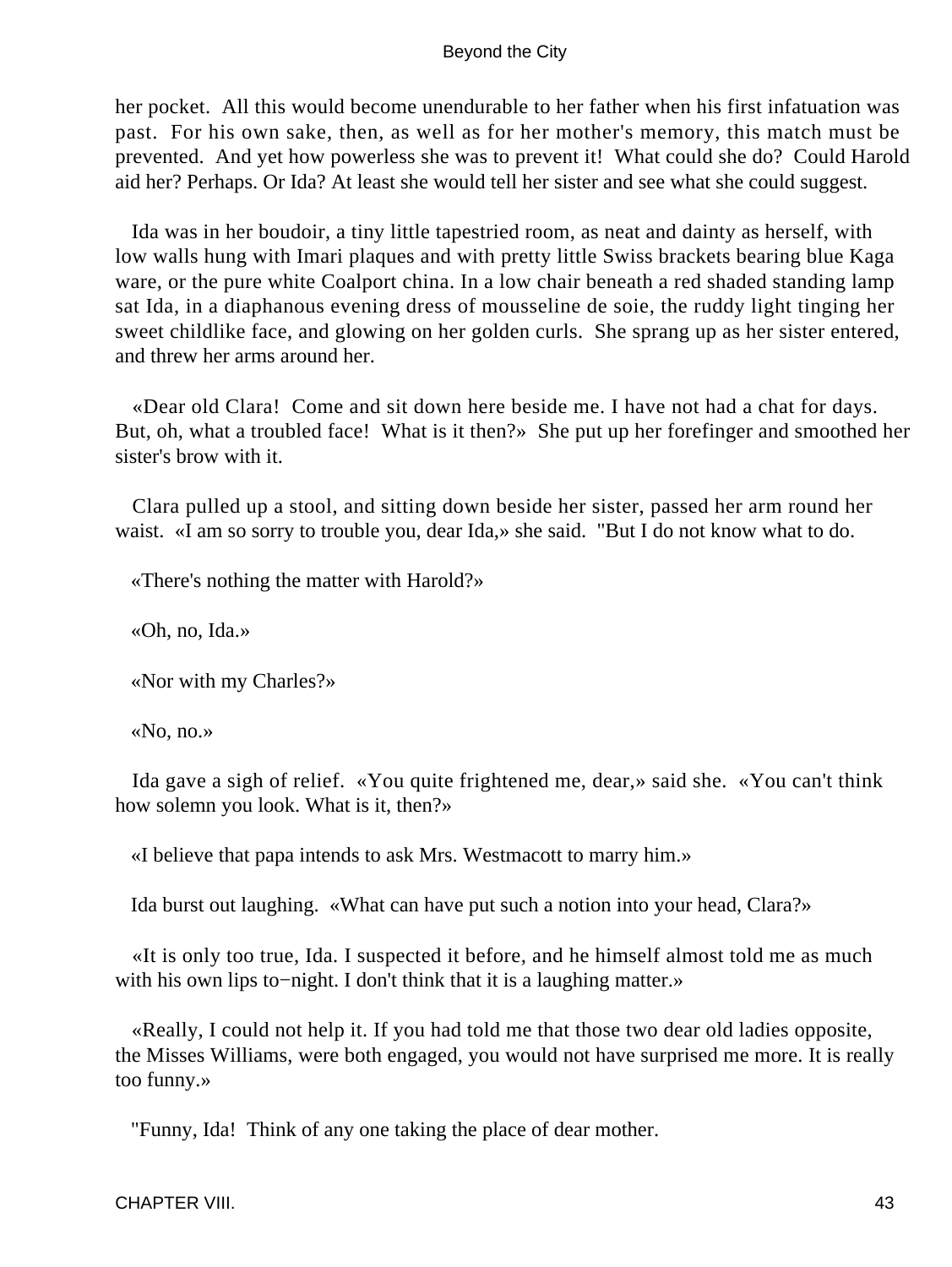But her sister was of a more practical and less sentimental nature. «I am sure,» said she, «that dear mother would like papa to do whatever would make him most happy. We shall both be away, and why should papa not please himself?»

 «But think how unhappy he will be. You know how quiet he is in his ways, and how even a little thing will upset him. How could he live with a wife who would make his whole life a series of surprises? Fancy what a whirlwind she must be in a house. A man at his age cannot change his ways. I am sure he would be miserable.»

 Ida's face grew graver, and she pondered over the matter for a few minutes. «I really think that you are right as usual,» said she at last. «I admire Charlie's aunt very much, you know, and I think that she is a very useful and good person, but I don't think she would do as a wife for poor quiet papa.»

 «But he will certainly ask her, and I really think that she intends to accept him. Then it would be too late to interfere. We have only a few days at the most. And what can we do? How can we hope to make him change his mind?»

 Again Ida pondered. «He has never tried what it is to live with a strong−minded woman,» said she. «If we could only get him to realize it in time. Oh, Clara, I have it; I have it! Such a lovely plan!» She leaned back in her chair and burst into a fit of laughter so natural and so hearty that Clara had to forget her troubles and to join in it.

 «Oh, it is beautiful!» she gasped at last. "Poor papa! What a time he will have! But it's all for his own good, as he used to say when we had to be punished when we were little. Oh, Clara, I do hope your heart won't fail you.

«I would do anything to save him, dear.»

«That's it. You must steel yourself by that thought.»

«But what is your plan?»

 «Oh, I am so proud of it. We will tire him for ever of the widow, and of all emancipated women. Let me see, what are Mrs. Westmacott's main ideas? You have listened to her more than I. Women should attend less to household duties. That is one, is it not?»

 «Yes, if they feel they have capabilities for higher things. Then she thinks that every woman who has leisure should take up the study of some branch of science, and that, as far as possible, every woman should qualify herself for some trade or profession, choosing for preference those which have been hitherto monopolized by men. To enter the others would only be to intensify the present competition.»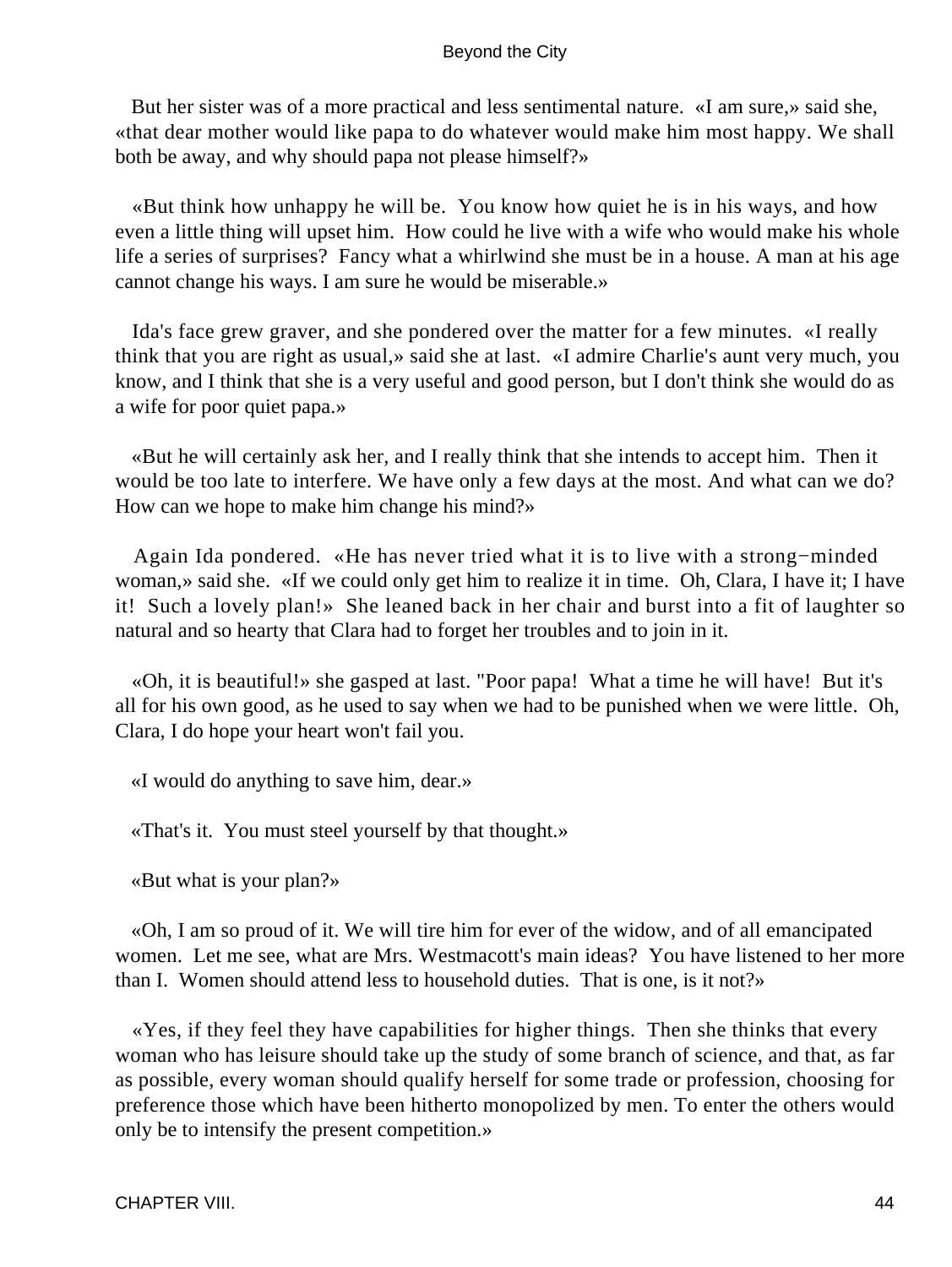« Quite so. That is glorious!» Her blue eyes were dancing with mischief, and she clapped her hands in her delight. «What else? She thinks that whatever a man can do a woman should be allowed to do also – does she not?»

«She says so.»

«And about dress? The short skirt, and the divided skirt are what she believes in?»

«Yes.»

«We must get in some cloth.»

«Why?»

 «We must make ourselves a dress each. A brand−new, enfranchised, emancipated dress, dear. Don't you see my plan? We shall act up to all Mrs. Westmacott's views in every respect, and improve them when we can. Then papa will know what it is to live with a woman who claims all her rights. Oh, Clara, it will be splendid.»

 Her milder sister sat speechless before so daring a scheme. «But it would be wrong, Ida!» she cried at last.

«Not a bit. It is to save him.»

«I should not dare.»

«Oh, yes, you would. Harold will help. Besides, what other plan have you?»

«I have none.»

«Then you must take mine.»

"Yes. Perhaps you are right. Well, we do it for a good motive.

«You will do it?»

«I do not see any other way.»

 «You dear good Clara! Now I will show you what you are to do. We must not begin too suddenly. It might excite suspicion.»

«What would you do, then?»

CHAPTER VIII. 45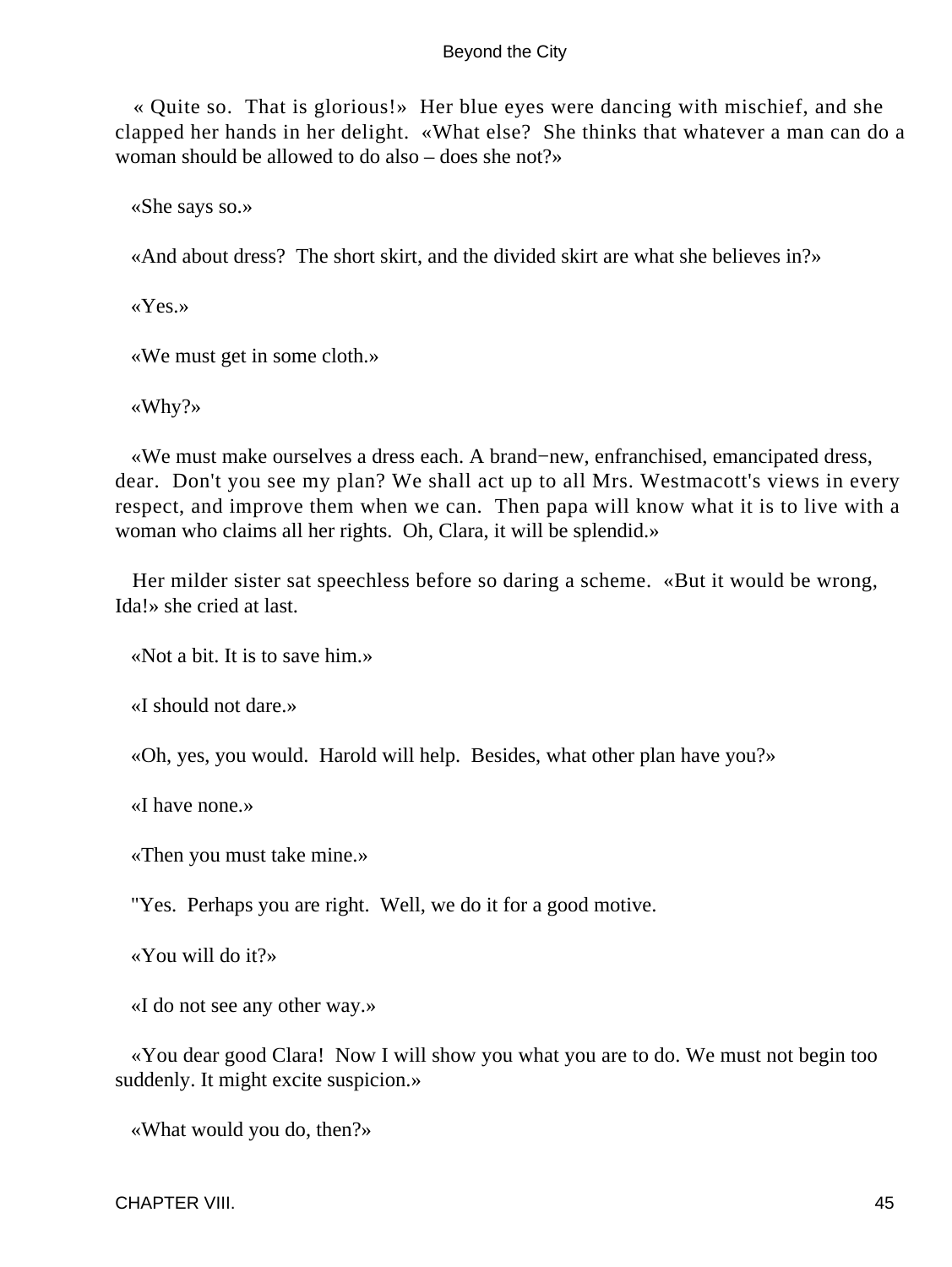«To−morrow we must go to Mrs. Westmacott, and sit at her feet and learn all her views.»

«What hypocrites we shall feel!»

 «We shall be her newest and most enthusiastic converts. Oh, it will be such fun, Clara! Then we shall make our plans and send for what we want, and begin our new life.»

"I do hope that we shall not have to keep it up long. It seems so cruel to dear papa.

«Cruel! To save him!»

 "I wish I was sure that we were doing right. And yet what else can we do? Well, then, Ida, the die is cast, and we will call upon Mrs. Westmacott tomorrow.

– –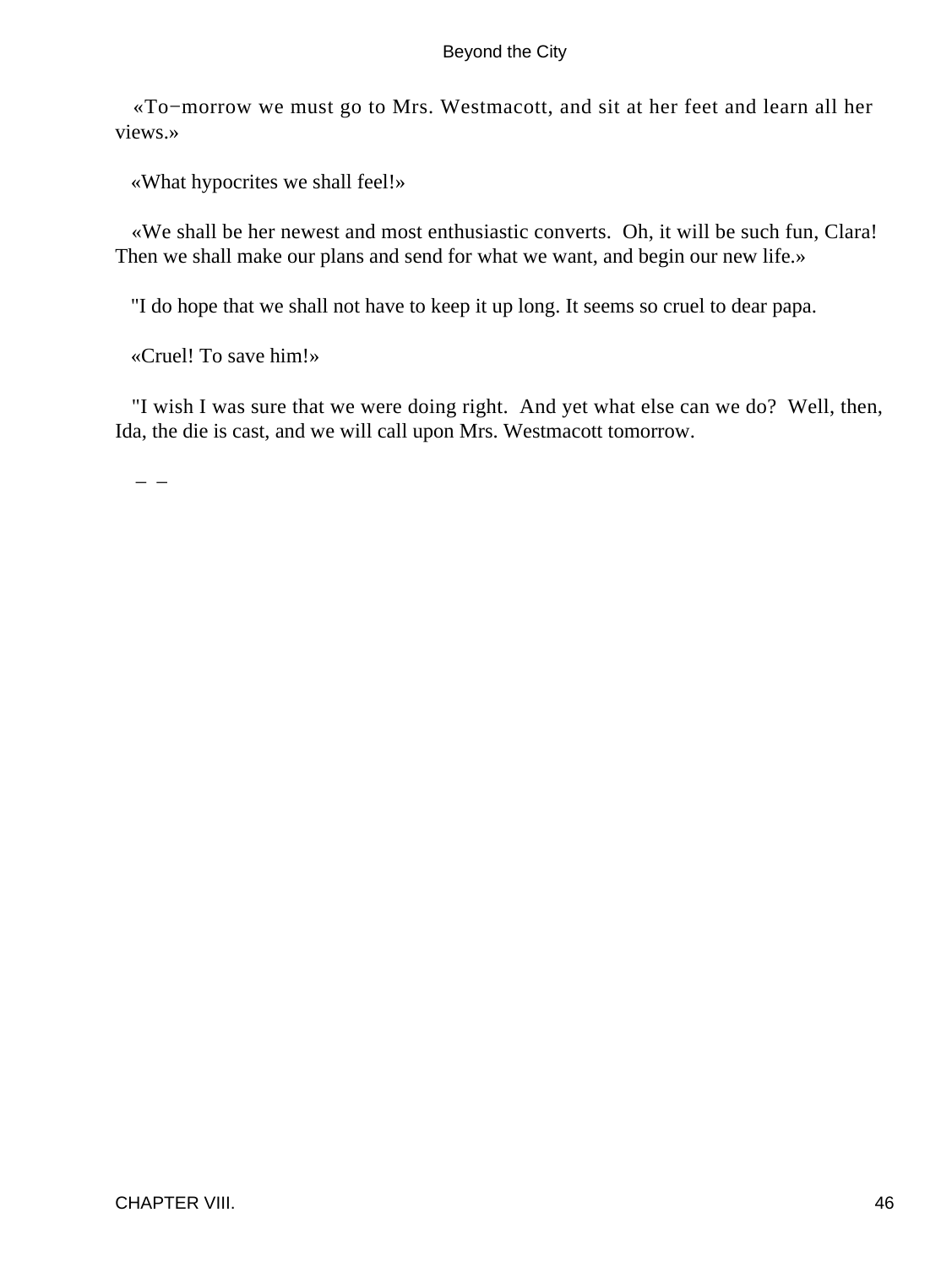# **[CHAPTER IX.](#page-106-0)**

# *A* **Family plot.**

 Little did poor Doctor Walker imagine as he sat at his breakfast−table next morning that the two sweet girls who sat on either side of him were deep in a conspiracy, and that he, munching innocently at his muffins, was the victim against whom their wiles were planned. Patiently they waited until at last their opening came.

 «It is a beautiful day,» he remarked. «It will do for Mrs. Westmacott. She was thinking of having a spin upon the tricycle.»

«Then we must call early. We both intended to see her after breakfast.»

«Oh, indeed!» The Doctor looked pleased.

 «You know, pa,» said Ida, «it seems to us that we really have a very great advantage in having Mrs. Westmacott living so near.»

«Why so, dear?»

 «Well, because she is so advanced, you know. If we only study her ways we may advance ourselves also.»

 «I think I have heard you say, papa,» Clara remarked, «that she is the type of the woman of the future.»

 «I am very pleased to hear you speak so sensibly, my dears. I certainly think that she is a woman whom you may very well take as your model. The more intimate you are with her the better pleased I shall be.»

«Then that is settled,» said Clara demurely, and the talk drifted to other matters.

 All the morning the two girls sat extracting from Mrs. Westmacott her most extreme view as to the duty of the one sex and the tyranny of the other. Absolute equality, even in details, was her ideal. Enough of the parrot cry of unwomanly and unmaidenly. It had been invented by man to scare woman away when she poached too nearly upon his precious preserves. Every woman should be independent. Every woman should learn a trade. It was their duty to push in where they were least welcome. Then they were martyrs to the cause, and pioneers to their weaker sisters. Why should the wash−tub, the needle, and the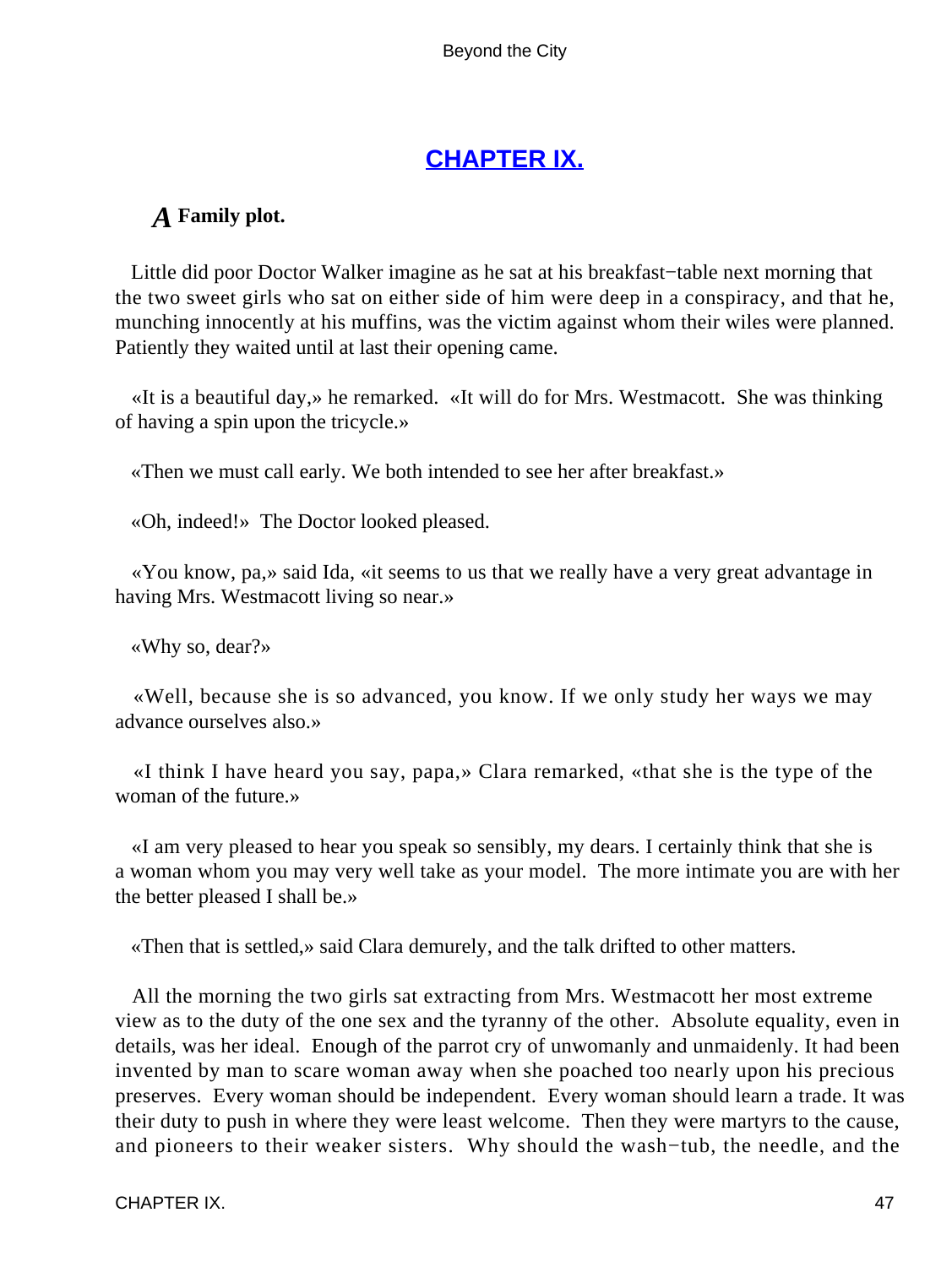housekeeper's book be eternally theirs? Might they not reach higher, to the consulting−room, to the bench, and even to the pulpit? Mrs. Westmacott sacrificed her tricycle ride in her eagerness over her pet subject, and her two fair disciples drank in every word, and noted every suggestion for future use. That afternoon they went shopping in London, and before evening strange packages began to be handed in at the Doctor's door. The plot was ripe for execution, and one of the conspirators was merry and jubilant, while the other was very nervous and troubled.

 When the Doctor came down to the dining−room next morning, he was surprised to find that his daughters had already been up some time. Ida was installed at one end of the table with a spirit−lamp, a curved glass flask, and several bottles in front of her. The contents of the flask were boiling furiously, while a villainous smell filled the room. Clara lounged in an arm−chair with her feet upon a second one, a blue−covered book in her hand, and a huge map of the British Islands spread across her lap. «Hullo!» cried the Doctor, blinking and sniffing, «where's the breakfast?»

«Oh, didn't you order it?» asked Ida.

«I! No; why should I?» He rang the bell. «Why have you not laid the breakfast, Jane?»

«If you please, sir, Miss Ida was a workin' at the table.»

 «Oh, of course, Jane,» said the young lady calmly. «I am so sorry. I shall be ready to move in a few minutes.»

 «But what on earth are you doing, Ida?» asked the Doctor. «The smell is most offensive. And, good gracious, look at the mess which you have made upon the cloth! Why, you have burned a hole right through.»

 «Oh, that is the acid,» Ida answered contentedly. «Mrs. Westmacott said that it would burn holes.»

«You might have taken her word for it without trying,» said her father dryly.

 «But look here, pa! See what the book says: `The scientific mind takes nothing upon trust. Prove all things!' I have proved that.»

 «You certainly have. Well, until breakfast is ready I'll glance over the Times. Have you seen it?»

 «The Times? Oh, dear me, this is it which I have under my spirit−lamp. I am afraid there is some acid upon that too, and it is rather damp and torn. Here it is.»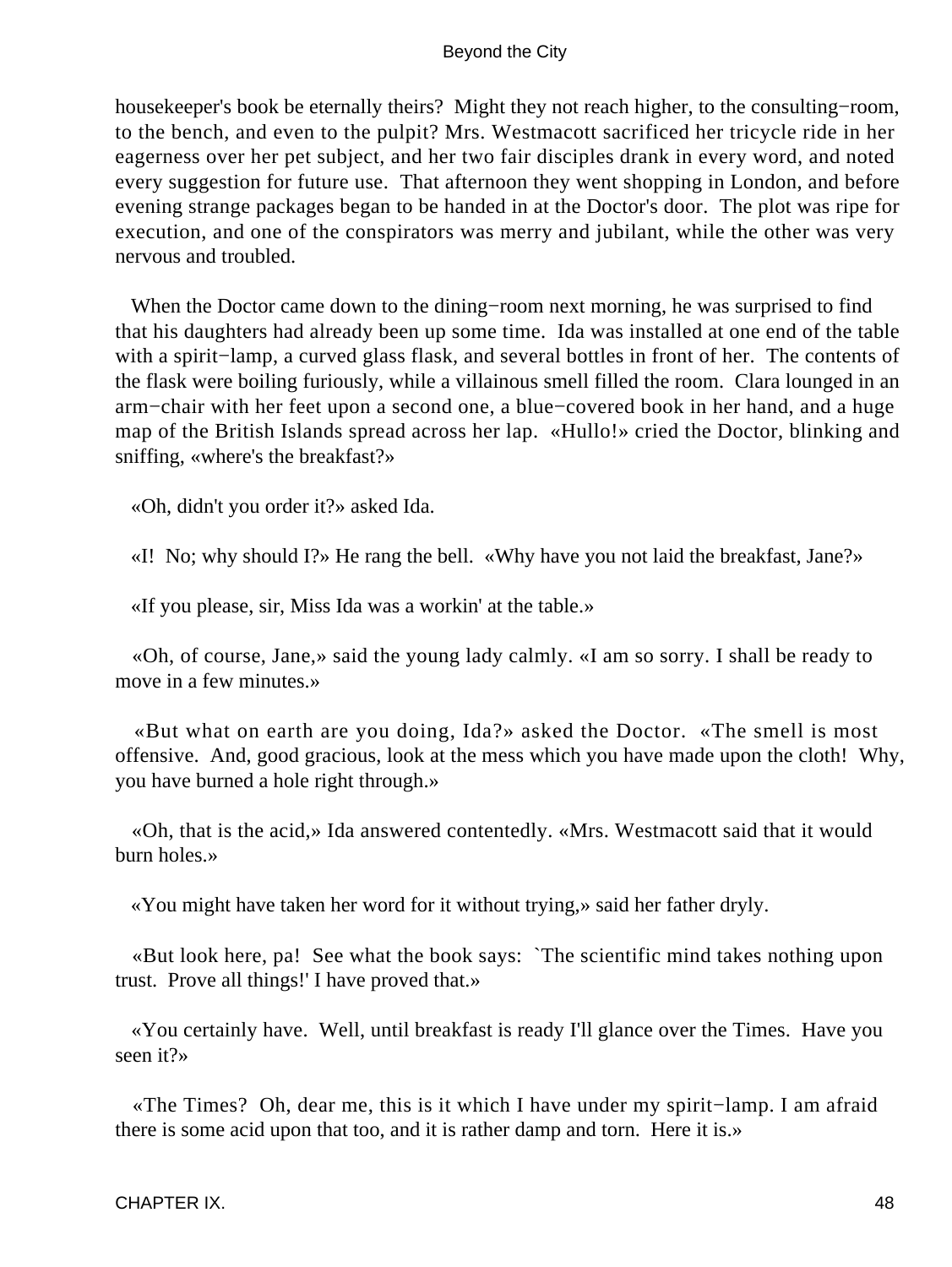The Doctor took the bedraggled paper with a rueful face. «Everything seems to be wrong to−day,» he remarked. «What is this sudden enthusiasm about chemistry, Ida?»

«Oh, I am trying to live up to Mrs. Westmacott's teaching.»

 «Quite right! quite right!» said he, though perhaps with less heartiness than he had shown the day before. «Ah, here is breakfast at last!»

 But nothing was comfortable that morning. There were eggs without egg−spoons, toast which was leathery from being kept, dried−up rashers, and grounds in the coffee. Above all, there was that dreadful smell which pervaded everything and gave a horrible twang to every mouthful.

 «I don't wish to put a damper upon your studies, Ida,» said the Doctor, as he pushed back his chair. «But I do think it would be better if you did your chemical experiments a little later in the day.»

 «But Mrs. Westmacott says that women should rise early, and do their work before breakfast.»

 «Then they should choose some other room besides the breakfast−room.» The Doctor was becoming just a little ruffled. A turn in the open air would soothe him, he thought. «Where are my boots?» he asked.

 But they were not in their accustomed corner by his chair. Up and down he searched, while the three servants took up the quest, stooping and peeping under book−cases and drawers. Ida had returned to her studies, and Clara to her blue−covered volume, sitting absorbed and disinterested amid the bustle and the racket. At last a general buzz of congratulation announced that the cook had discovered the boots hung up among the hats in the hall. The Doctor, very red and flustered, drew them on, and stamped off to join the Admiral in his morning walk.

 As the door slammed Ida burst into a shout of laughter. «You see, Clara,» she cried, «the charm works already. He has gone to number one instead of to number three. Oh, we shall win a great victory. You've been very good, dear; I could see that you were on thorns to help him when he was looking for his boots.»

«Poor papa! It is so cruel. And yet what are we to do?»

 «Oh, he will enjoy being comfortable all the more if we give him a little discomfort now. What horrible work this chemistry is! Look at my frock! It is ruined. And this dreadful smell!» She threw open the window, and thrust her little golden−curled head out of it. Charles Westmacott was hoeing at the other side of the garden fence.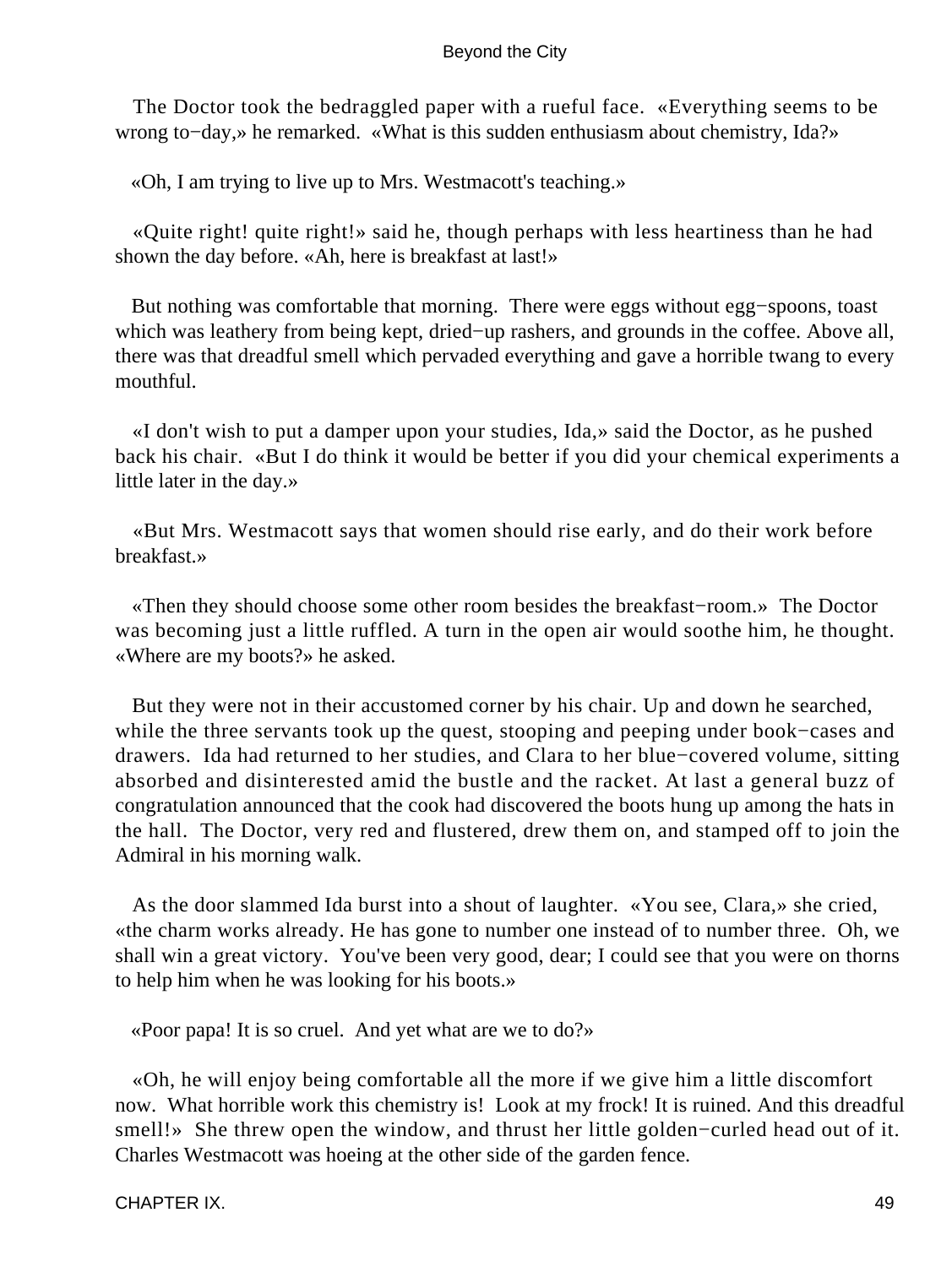«Good morning, sir,» said Ida.

«Good morning!» The big man leaned upon his hoe and looked up at her.

«Have you any cigarettes, Charles?»

«Yes, certainly.»

«Throw me up two.»

«Here is my case. Can you catch!»

A seal−skin case came with a soft thud on to the floor. Ida opened it. It was full.

«What are these?» she asked.

«Egyptians.»

«What are some other brands?»

«Oh, Richmond Gems, and Turkish, and Cambridge. But why?»

 «Never mind!» She nodded to him and closed the window. «We must remember all those, Clara,» said she. «We must learn to talk about such things. Mrs. Westmacott knows all about the brands of cigarettes. Has your rum come?»

«Yes, dear. It is here.»

 «And I have my stout. Come along up to my room now. This smell is too abominable. But we must be ready for him when he comes back. If we sit at the window we shall see him coming down the road.»

 The fresh morning air, and the genial company of the Admiral had caused the Doctor to forget his troubles, and he came back about midday in an excellent humor. As he opened the hall door the vile smell of chemicals which had spoilt his breakfast met him with a redoubled virulence. He threw open the hall window, entered the dining−room, and stood aghast at the sight which met his eyes.

 Ida was still sitting among her bottles, with a lit cigarette in her left hand and a glass of stout on the table beside her. Clara, with another cigarette, was lounging in the easy chair with several maps spread out upon the floor around. Her feet were stuck up on the coal scuttle, and she had a tumblerful of some reddish−brown composition on the smoking table close at her elbow. The Doctor gazed from one to the other of them through the thin grey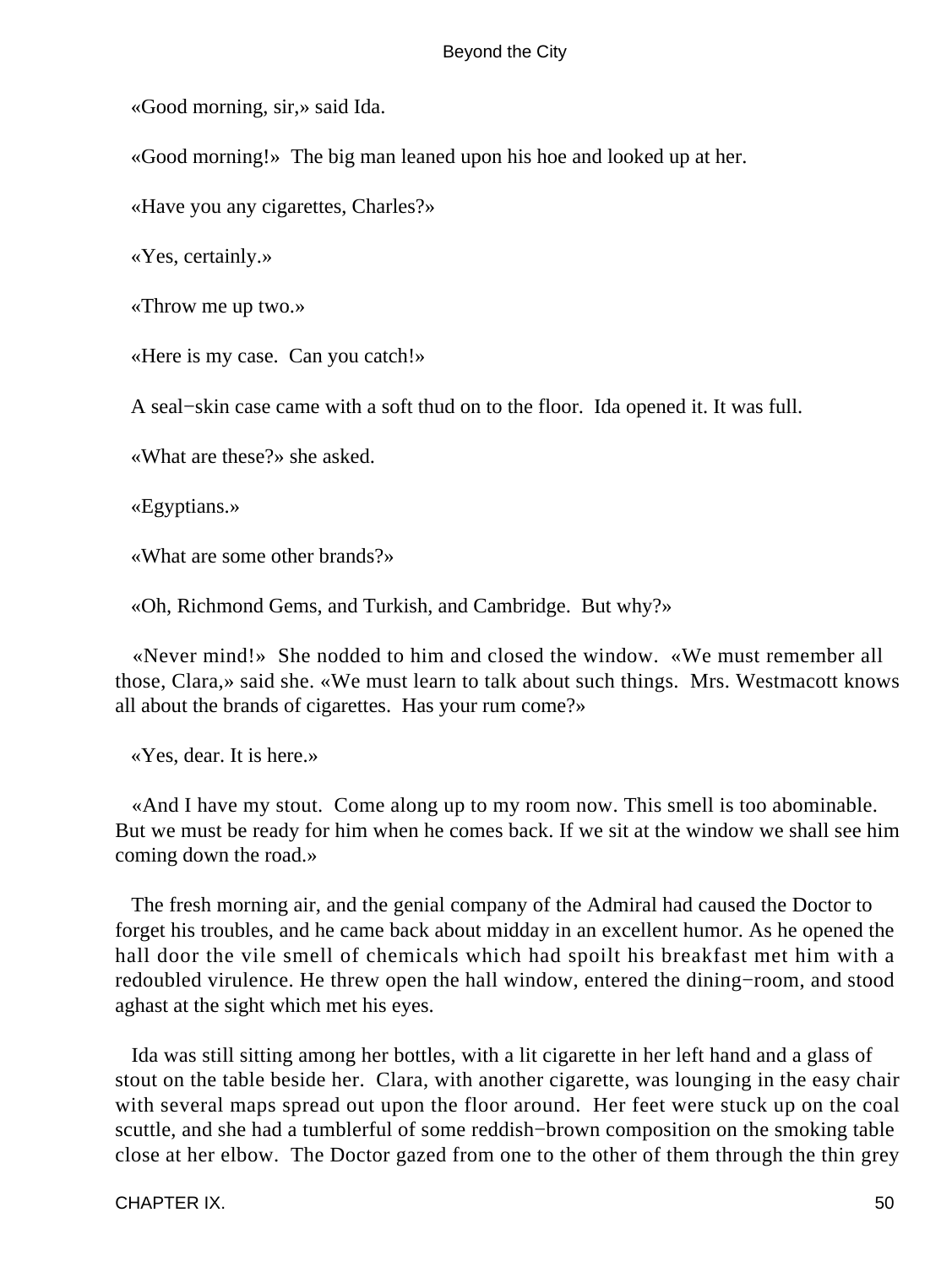haze of smoke, but his eyes rested finally in a settled stare of astonishment upon his elder and more serious daughter.

«Clara!» he gasped, «I could not have believed it!»

«What is it, papa?»

«You are smoking!»

«Trying to, papa. I find it a little difficult, for I have not been used to it.»

«But why, in the name of goodness  $-\infty$ 

«Mrs. Westmacott recommends it.»

«Oh, a lady of mature years may do many things which a young girl must avoid.»

 «Oh, no,» cried Ida, «Mrs. Westmacott says that there should be one law for all. Have a cigarette, pa?»

«No, thank you. I never smoke in the morning.»

«No? Perhaps you don't care for the brand. What are these, Clara?»

«Egyptians.»

 «Ah, we must have some Richmond Gems or Turkish. I wish, pa, when you go into town, you would get me some Turkish.»

 «I will do nothing of the kind. I do not at all think that it is a fitting habit for young ladies. I do not agree with Mrs. Westmacott upon the point.»

«Really, pa! It was you who advised us to imitate her.»

«But with discrimination. What is it that you are drinking, Clara?»

«Rum, papa.»

 «Rum? In the morning?» He sat down and rubbed his eyes as one who tries to shake off some evil dream. «Did you say rum?»

«Yes, pa. They all drink it in the profession which I am going to take up.»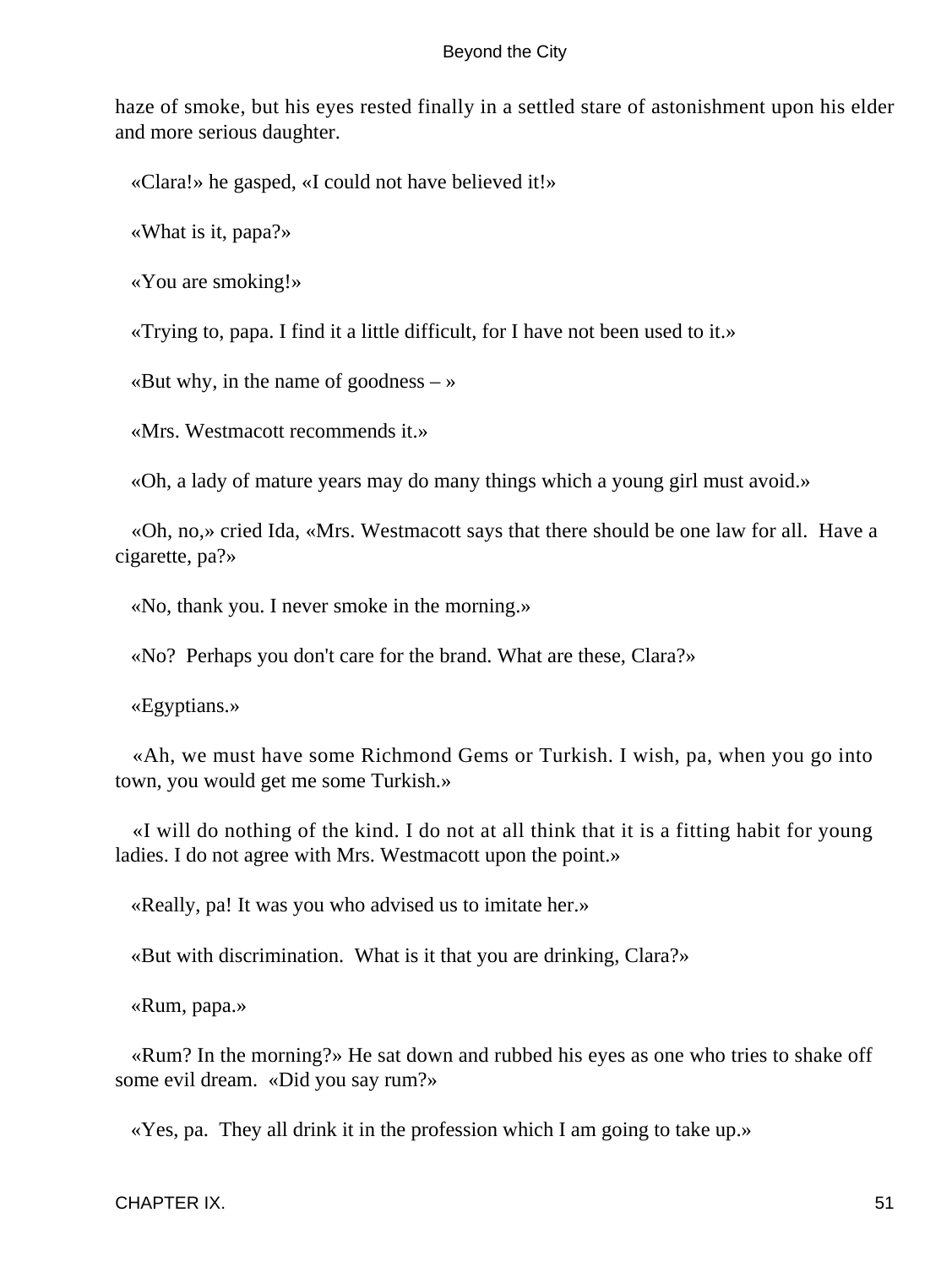«Profession, Clara?»

 «Mrs. Westmacott says that every woman should follow a calling, and that we ought to choose those which women have always avoided.»

«Quite so.»

«Well, I am going to act upon her advice. I am going to be a pilot.»

«My dear Clara! A pilot! This is too much.»

 «This is a beautiful book, papa. `The Lights, Beacons, Buoys, Channels, and Landmarks of Great Britain.' Here is another, `The Master Mariner's Handbook.' You can't imagine how interesting it is.»

«You are joking, Clara. You must be joking!»

 «Not at all, pa. You can't think what a lot I have learned already. I'm to carry a green light to starboard and a red to port, with a white light at the mast−head, and a flare−up every fifteen minutes.»

«Oh, won't it look pretty at night!» cried her sister.

 «And I know the fog−signals. One blast means that a ship steers to starboard, two to port, three astern, four that it is unmanageable. But this man asks such dreadful questions at the end of each chapter. Listen to this: `You see a red light. The ship is on the port tack and the wind at north; what course is that ship steering to a point?'»

 The Doctor rose with a gesture of despair. «I can't imagine what has come over you both,» said he.

«My dear papa, we are trying hard to live up to Mrs. Westmacott's standard.»

 «Well, I must say that I do not admire the result. Your chemistry, Ida, may perhaps do no harm; but your scheme, Clara, is out of the question. How a girl of your sense could ever entertain such a notion is more than I can imagine. But I must absolutely forbid you to go further with it.»

 «But, pa,» asked Ida, with an air of innocent inquiry in her big blue eyes, «what are we to do when your commands and Mrs. Westmacott's advice are opposed? You told us to obey her. She says that when women try to throw off their shackles, their fathers, brothers and husbands are the very first to try to rivet them on again, and that in such a matter no man has any authority.»

CHAPTER IX. 52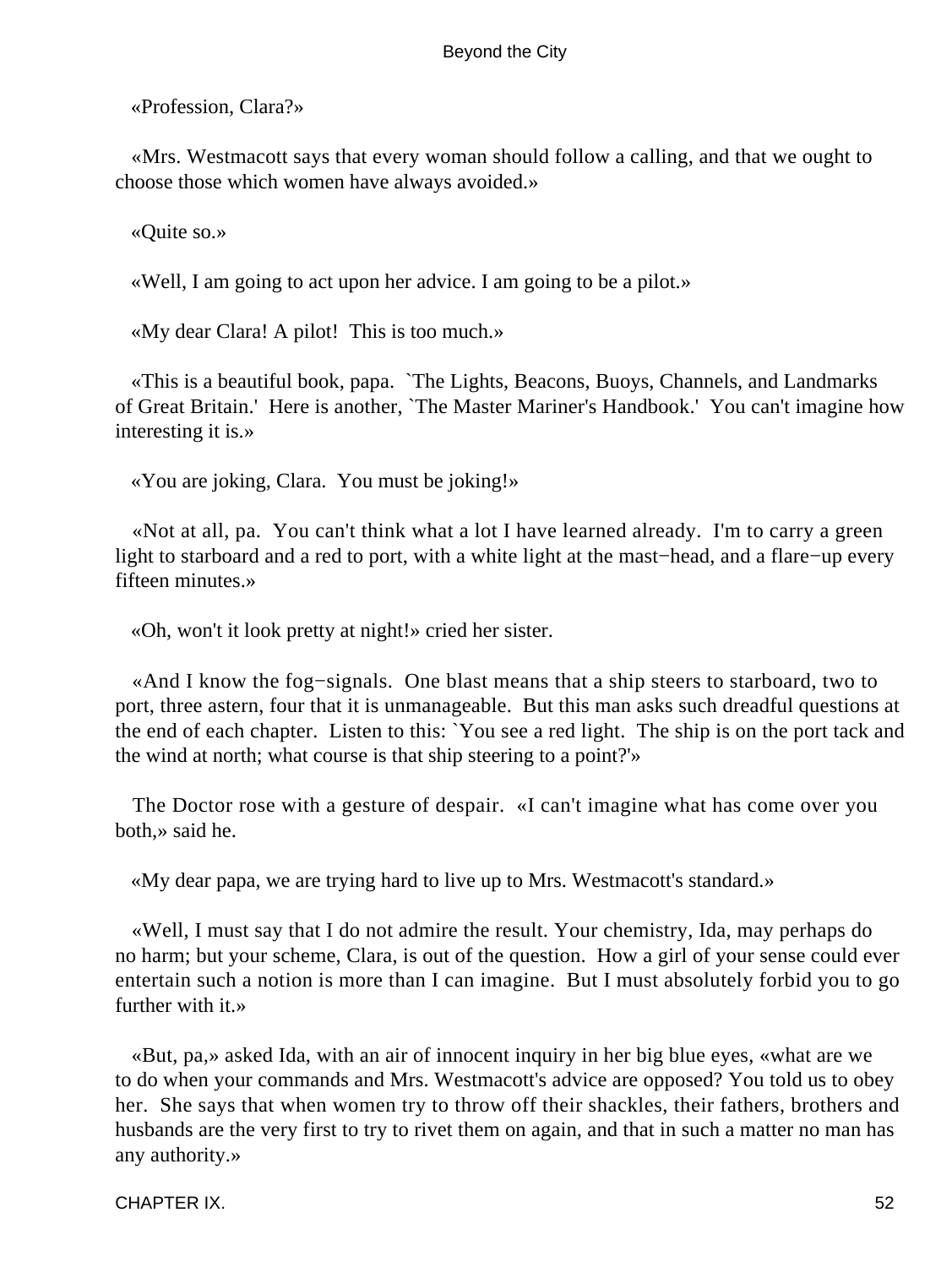«Does Mrs. Westmacott teach you that I am not the head of my own house?» The Doctor flushed, and his grizzled hair bristled in his anger.

«Certainly. She says that all heads of houses are relics of the dark ages.»

 The Doctor muttered something and stamped his foot upon the carpet. Then without a word he passed out into the garden and his daughters could see him striding furiously up and down, cutting off the heads of the flowers with a switch.

«Oh, you darling! You played your part so splendidly!» cried Ida.

 «But how cruel it is! When I saw the sorrow and surprise in his eyes I very nearly put my arms about him and told him all. Don't you think we have done enough?»

 «No, no, no. Not nearly enough. You must not turn weak now, Clara. It is so funny that I should be leading you. It is quite a new experience. But I know I am right. If we go an as we are doing, we shall be able to say all our lives that we have saved him. And if we don't, oh, Clara, we should never forgive ourselves.»

– –  $-$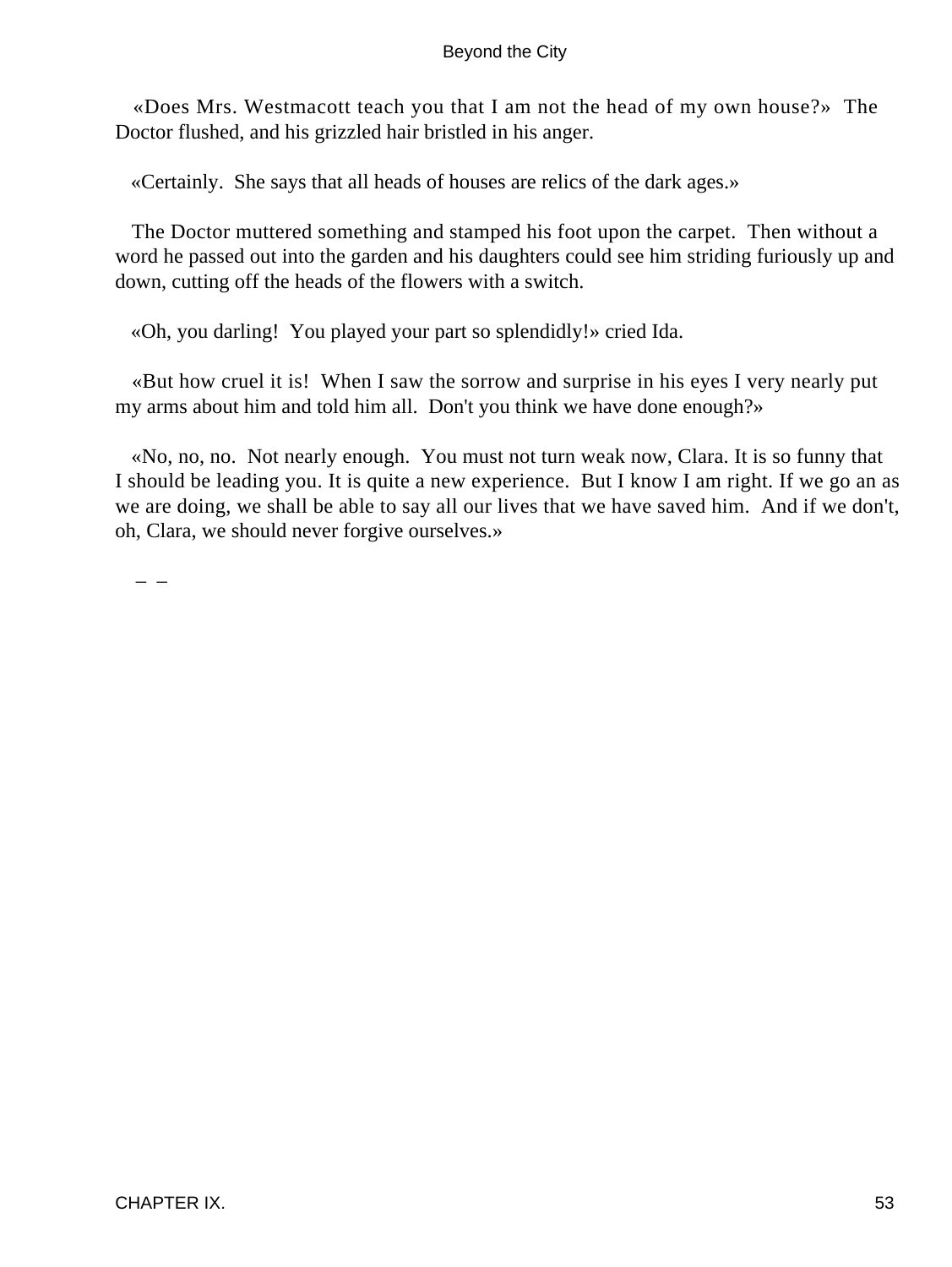# **[CHAPTER X.](#page-106-0)**

# *W*OMEN **Of the future.**

 From that day the Doctor's peace was gone. Never was a quiet and orderly household transformed so suddenly into a bear garden, or a happy man turned into such a completely miserable one. He had never realized before how entirely his daughters had shielded him from all the friction of life. Now that they had not only ceased to protect him, but had themselves become a source of trouble to him, he began to understand how great the blessing was which he had enjoyed, and to sigh for the happy days before his girls had come under the influence of his neighbor.

 «You don't look happy,» Mrs. Westmacott had remarked to him one morning. «You are pale and a little off color. You should come with me for a ten mile spin upon the tandem.»

 «I am troubled about my girls.» They were walking up and down in the garden. From time to time there sounded from the house behind them the long, sad wail of a French horn.

 «That is Ida,» said he. «She has taken to practicing on that dreadful instrument in the intervals of her chemistry. And Clara is quite as bad. I declare it is getting quite unendurable.»

 «Ah, Doctor, Doctor!» she cried, shaking her forefinger, with a gleam of her white teeth. «You must live up to your principles – you must give your daughters the same liberty as you advocate for other women.»

«Liberty, madam, certainly! But this approaches to license.»

 «The same law for all, my friend.» She tapped him reprovingly on the arm with her sunshade. «When you were twenty your father did not, I presume, object to your learning chemistry or playing a musical instrument. You would have thought it tyranny if he had.»

«But there is such a sudden change in them both.»

 «Yes, I have noticed that they have been very enthusiastic lately in the cause of liberty. Of all my disciples I think that they promise to be the most devoted and consistent, which is the more natural since their father is one of our most trusted champions.»

The Doctor gave a twitch of impatience. «I seem to have lost all authority,» he cried.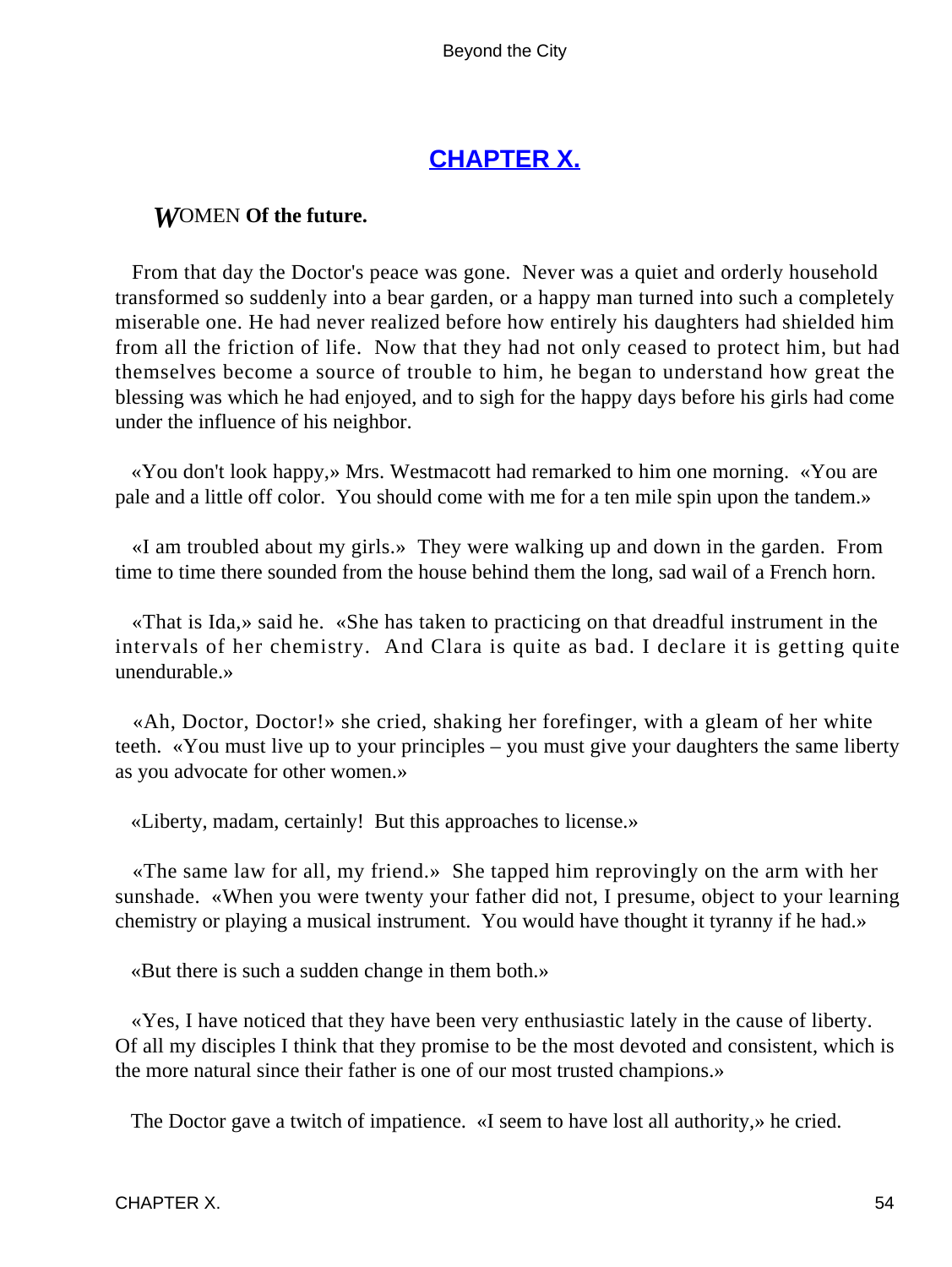«No, no, my dear friend. They are a little exuberant at having broken the trammels of custom. That is all.»

 «You cannot think what I have had to put up with, madam. It has been a dreadful experience. Last night, after I had extinguished the candle in my bedroom, I placed my foot upon something smooth and hard, which scuttled from under me. Imagine my horror! I lit the gas, and came upon a well−grown tortoise which Clara has thought fit to introduce into the house. I call it a filthy custom to have such pets.»

 Mrs. Westmacott dropped him a little courtesy. «Thank you, sir,» said she. «That is a nice little side hit at my poor Eliza.»

 «I give you my word that I had forgotten about her,» cried the Doctor, flushing. «One such pet may no doubt be endured, but two are more than I can bear. Ida has a monkey which lives on the curtain rod. It is a most dreadful creature. It will remain absolutely motionless until it sees that you have forgotten its presence, and then it will suddenly bound from picture to picture all round the walls, and end by swinging down on the bell−rope and jumping on to the top of your head. At breakfast it stole a poached egg and daubed it all over the door handle. Ida calls these outrages amusing tricks.»

«Oh, all will come right,» said the widow reassuringly.

 «And Clara is as bad, Clara who used to be so good and sweet, the very image of her poor mother. She insists upon this preposterous scheme of being a pilot, and will talk of nothing but revolving lights and hidden rocks, and codes of signals, and nonsense of the kind.»

 «But why preposterous?» asked his companion. «What nobler occupation can there be than that of stimulating commerce, and aiding the mariner to steer safely into port? I should think your daughter admirably adapted for such duties.»

«Then I must beg to differ from you, madam.»

«Still, you are inconsistent.»

 «Excuse me, madam, I do not see the matter in the same light. And I should be obliged to you if you would use your influence with my daughter to dissuade her.»

«You wish to make me inconsistent too.»

«Then you refuse?»

«I am afraid that I cannot interfere.»

CHAPTER X. 55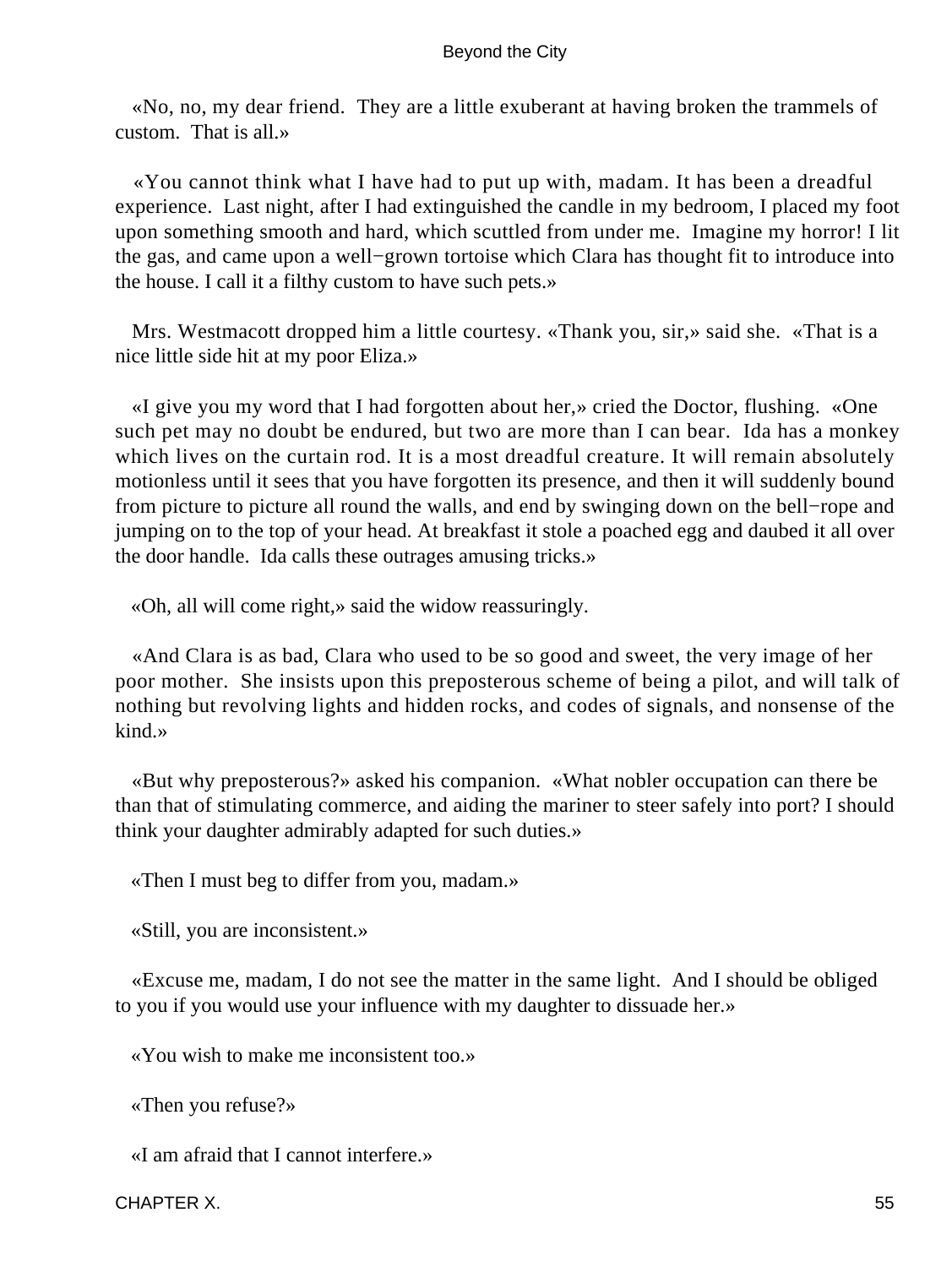The Doctor was very angry. «Very well, madam,» said he. «In that case I can only say that I have the honor to wish you a very good morning.» He raised his broad straw hat and strode away up the gravel path, while the widow looked after him with twinkling eyes. She was surprised herself to find that she liked the Doctor better the more masculine and aggressive he became. It was unreasonable and against all principle, and yet so it was and no argument could mend the matter.

 Very hot and angry, the Doctor retired into his room and sat down to read his paper. Ida had retired, and the distant wails of the bugle showed that she was upstairs in her boudoir. Clara sat opposite to him with her exasperating charts and her blue book. The Doctor glanced at her and his eyes remained fixed in astonishment upon the front of her skirt.

«My dear Clara,» he cried, «you have torn your skirt!»

 His daughter laughed and smoothed out her frock. To his horror he saw the red plush of the chair where the dress ought to have been. «It is all torn!» he cried. «What have you done?»

 «My dear papa!» said she, «what do you know about the mysteries of ladies' dress? This is a divided skirt.»

 Then he saw that it was indeed so arranged, and that his daughter was clad in a sort of loose, extremely long knickerbockers.

«It will be so convenient for my sea−boots,» she explained.

 Her father shook his head sadly. «Your dear mother would not have liked it, Clara,» said he.

 For a moment the conspiracy was upon the point of collapsing. There was something in the gentleness of his rebuke, and in his appeal to her mother, which brought the tears to her eyes, and in another instant she would have been kneeling beside him with everything confessed, when the door flew open and her sister Ida came bounding into the room. She wore a short grey skirt, like that of Mrs. Westmacott, and she held it up in each hand and danced about among the furniture.

 «I feel quite the Gaiety girl!» she cried. «How delicious it must be to be upon the stage! You can't think how nice this dress is, papa. One feels so free in it. And isn't Clara charming?»

 «Go to your room this instant and take it off!» thundered the Doctor. «I call it highly improper, and no daughter of mine shall wear it.»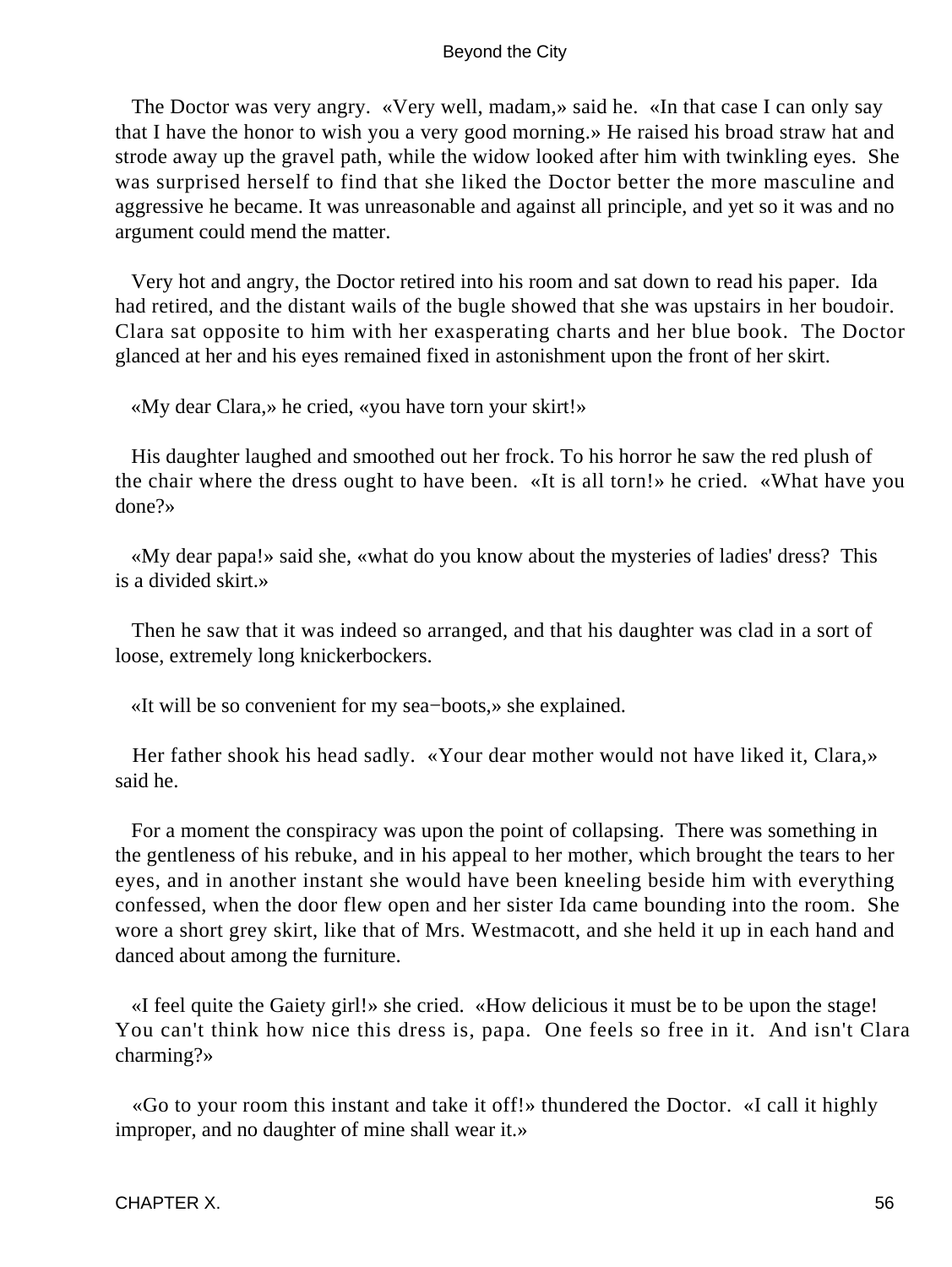«Papa! Improper! Why, it is the exact model of Mrs. Westmacott's.»

 «I say it is improper. And yours also, Clara! Your conduct is really outrageous. You drive me out of the house. I am going to my club in town. I have no comfort or peace of mind in my own house. I will stand it no longer. I may be late to−night – I shall go to the British Medical meeting. But when I return I shall hope to find that you have reconsidered your conduct, and that you have shaken yourself clear of the pernicious influences which have recently made such an alteration in your conduct.» He seized his hat, slammed the dining−room door, and a few minutes later they heard the crash of the big front gate.

 «Victory, Clara, victory!» cried Ida, still pirouetting around the furniture. «Did you hear what he said? Pernicious influences! Don't you understand, Clara? Why do you sit there so pale and glum? Why don't you get up and dance?»

 «Oh, I shall be so glad when it is over, Ida. I do hate to give him pain. Surely he has learned now that it is very unpleasant to spend one's life with reformers.»

 «He has almost learned it, Clara. Just one more little lesson. We must not risk all at this last moment.»

 «What would you do, Ida? Oh, don't do anything too dreadful. I feel that we have gone too far already.»

 «Oh, we can do it very nicely. You see we are both engaged and that makes it very easy. Harold will do what you ask him, especially as you have told him the reason why, and my Charles will do it without even wanting to know the reason. Now you know what Mrs. Westmacott thinks about the reserve of young ladies. Mere prudery, affectation, and a relic of the dark ages of the Zenana. Those were her words, were they not?»

«What then?»

 "Well, now we must put it in practice. We are reducing all her other views to practice, and we must not shirk this one.

 «But what would you do? Oh, don't look so wicked, Ida! You look like some evil little fairy, with your golden hair and dancing, mischievous eyes. I know that you are going to propose something dreadful!»

«We must give a little supper to−night.»

«We? A supper!»

«Why not? Young gentlemen give suppers. Why not young ladies?»

CHAPTER X. 57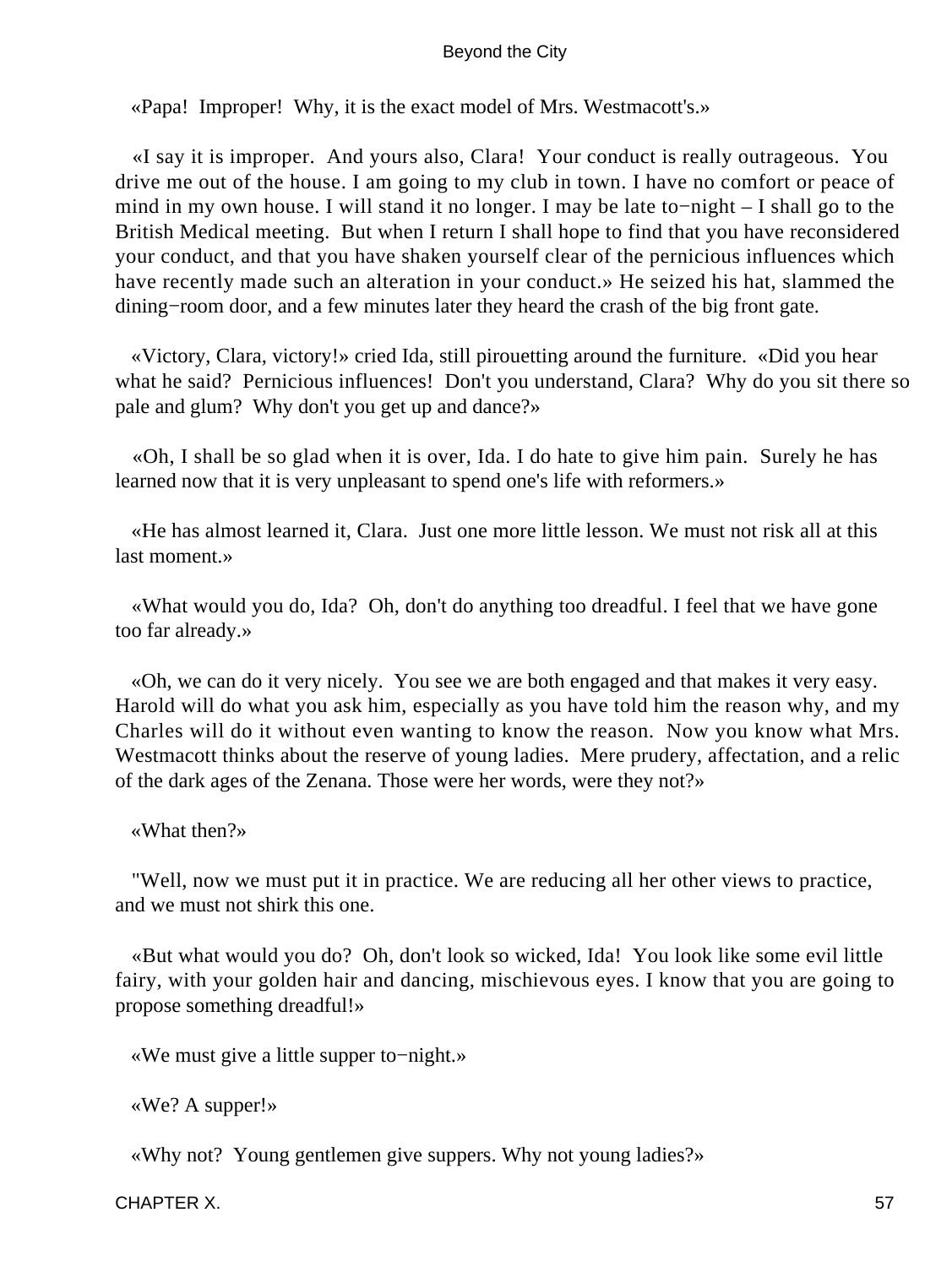«But whom shall we invite?»

«Why, Harold and Charles of course.»

«And the Admiral and Mrs. Hay Denver?»

«Oh, no. That would be very old−fashioned. We must keep up with the times, Clara.»

«But what can we give them for supper?»

 «Oh, something with a nice, fast, rollicking, late−at−night−kind of flavor to it. Let me see! Champagne, of course – and oysters. Oysters will do. In the novels, all the naughty people take champagne and oysters. Besides, they won't need any cooking. How is your pocket−money, Clara?»

«I have three pounds.»

«And I have one. Four pounds. I have no idea how much champagne costs. Have you?»

«Not the slightest.»

«How many oysters does a man eat?»

«I can't imagine.»

 "I'll write and ask Charles. No, I won't. I'll ask Jane. Ring for her, Clara. She has been a cook, and is sure to know.

 Jane, on being cross−questioned, refused to commit herself beyond the statement that it depended upon the gentleman, and also upon the oysters. The united experience of the kitchen, however, testified that three dozen was a fair provision.

 «Then we shall have eight dozen altogether, said Ida, jotting down all her requirements upon a sheet of paper. »And two pints of champagne. And some brown bread, and vinegar, and pepper. That's all, I think. It is not so very difficult to give a supper after all, is it, Clara?"

«I don't like it, Ida. It seems to me to be so very indelicate.»

 «But it is needed to clinch the matter. No, no, there is no drawing back now, Clara, or we shall ruin everything. Papa is sure to come back by the 9:45. He will reach the door at 10. We must have everything ready for him. Now, just sit down at once, and ask Harold to come at nine o'clock, and I shall do the same to Charles.»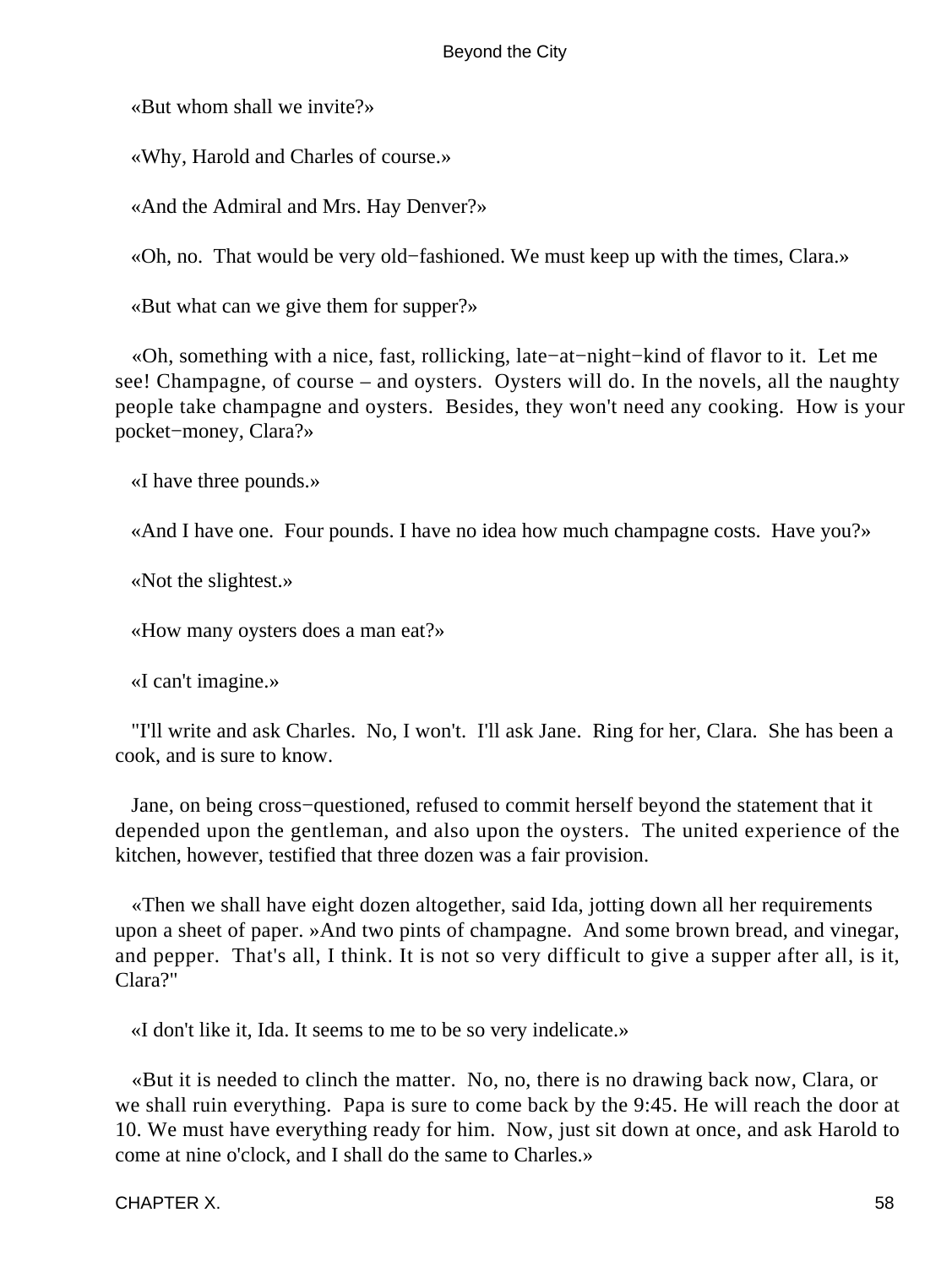The two invitations were dispatched, received and accepted. Harold was already a confidant, and he understood that this was some further development of the plot. As to Charles, he was so accustomed to feminine eccentricity, in the person of his aunt, that the only thing which could surprise him would be a rigid observance of etiquette. At nine o'clock they entered the dining−room of Number 2, to find the master of the house absent, a red−shaded lamp, a snowy cloth, a pleasant little feast, and the two whom they would have chosen, as their companions. A merrier party never met, and the house rang with their laughter and their chatter.

«It is three minutes to ten,» cried Clara, suddenly, glancing at the clock.

 «Good gracious! So it is! Now for our little tableau!» Ida pushed the champagne bottles obtrusively forward, in the direction of the door, and scattered oyster shells over the cloth.

«Have you your pipe, Charles?»

«My pipe! Yes.»

 «Then please smoke it. Now don't argue about it, but do it, for you will ruin the effect otherwise.»

 The large man drew out a red case, and extracted a great yellow meerschaum, out of which, a moment later, he was puffing thick wreaths of smoke. Harold had lit a cigar, and both the girls had cigarettes.

 «That looks very nice and emancipated,» said Ida, glancing round. «Now I shall lie on this sofa. So! Now, Charles, just sit here, and throw your arm carelessly over the back of the sofa. No, don't stop smoking. I like it. Clara, dear, put your feet upon the coal−scuttle, and do try to look a little dissipated. I wish we could crown ourselves with flowers. There are some lettuces on the sideboard. Oh dear, here he is! I hear his key.» She began to sing in her high, fresh voice a little snatch from a French song, with a swinging tra la−la chorus.

 The Doctor had walked home from the station in a peaceable and relenting frame of mind, feeling that, perhaps, he had said too much in the morning, that his daughters had for years been models in every way, and that, if there had been any change of late, it was, as they said themselves, on account of their anxiety to follow his advice and to imitate Mrs. Westmacott. He could see clearly enough now that that advice was unwise, and that a world peopled with Mrs. Westmacotts would not be a happy or a soothing one. It was he who was, himself, to blame, and he was grieved by the thought that perhaps his hot words had troubled and saddened his two girls.

 This fear, however, was soon dissipated. As he entered his hall he heard the voice of Ida uplifted in a rollicking ditty, and a very strong smell of tobacco was borne to his nostrils. He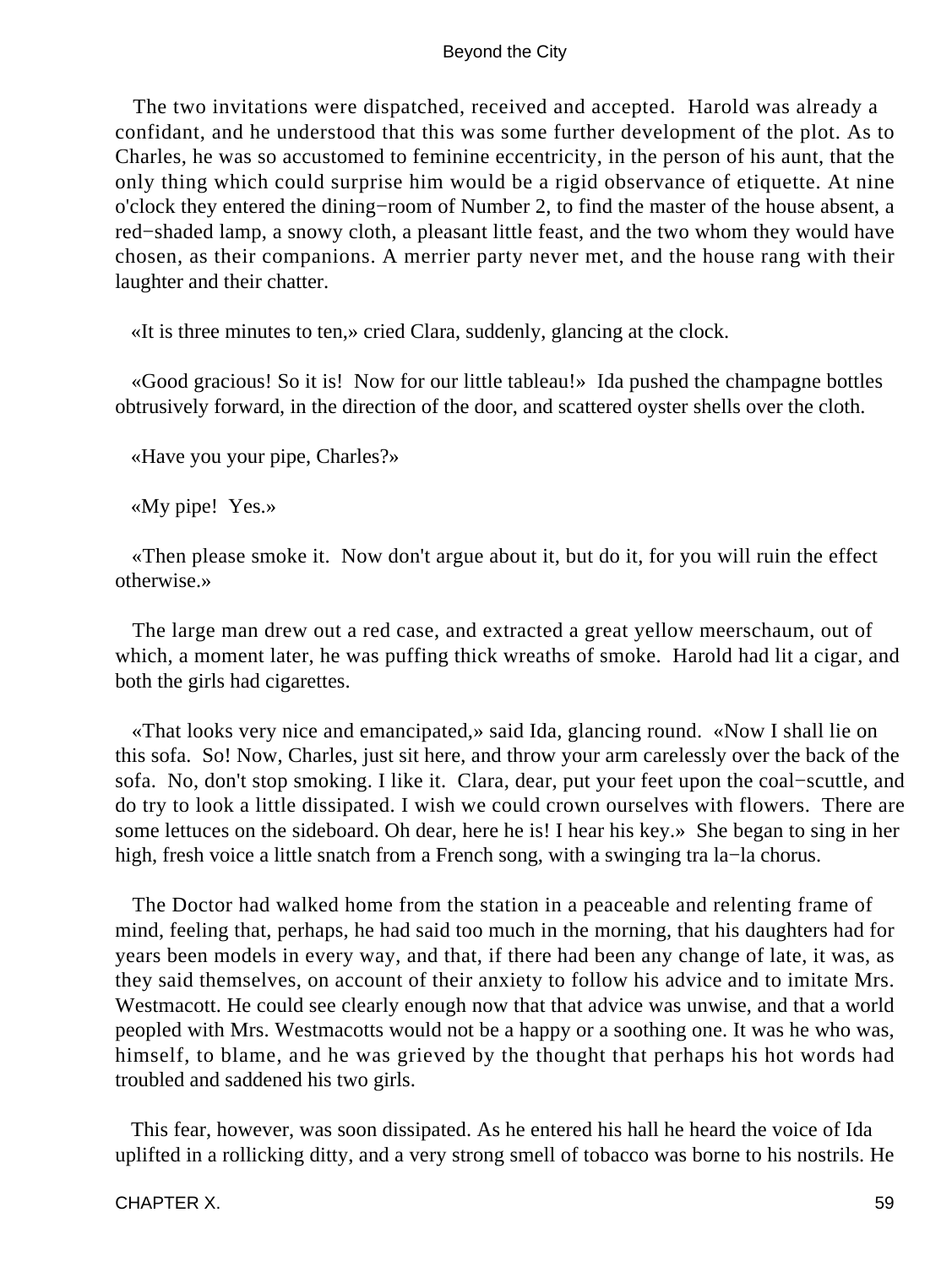threw open the dining−room door, and stood aghast at the scene which met his eyes.

The room was full of the blue wreaths of smoke, and the lamp–light shone through the thin haze upon gold−topped bottles, plates, napkins, and a litter of oyster shells and cigarettes. Ida, flushed and excited, was reclining upon the settee, a wine−glass at her elbow, and a cigarette between her fingers, while Charles Westmacott sat beside her, with his arm thrown over the head of the sofa, with the suggestion of a caress. On the other side of the room, Clara was lounging in an arm−chair, with Harold beside her, both smoking, and both with wine−glasses beside them. The Doctor stood speechless in the doorway, staring at the Bacchanalian scene.

«Come in, papa! Do!» cried Ida. «Won't you have a glass of champagne?»

 «Pray excuse me,» said her father, coldly, «I feel that I am intruding. I did not know that you were entertaining. Perhaps you will kindly let me know when you have finished. You will find me in my study.» He ignored the two young men completely, and, closing the door, retired, deeply hurt and mortified, to his room. A quarter of an hour afterwards he heard the door slam, and his two daughters came to announce that the guests were gone.

«Guests! Whose guests?» he cried angrily. «What is the meaning of this exhibition?»

«We have been giving a little supper, papa. They were our guests.»

 «Oh, indeed!» The Doctor laughed sarcastically. «You think it right, then, to entertain young bachelors late at night, to, smoke and drink with them, to  $-$  – Oh, that I should ever have lived to blush for my own daughters! I thank God that your dear mother never saw the day.»

 «Dearest papa,» cried Clara, throwing her arms about him. «Do not be angry with us. If you understood all, you would see that there is no harm in it.»

«No harm, miss! Who is the best judge of that?»

«Mrs. Westmacott,» suggested Ida, slyly.

 The Doctor sprang from his chair. «Confound Mrs. Westmacott!» he cried, striking frenziedly into the air with his hands. «Am I to hear of nothing but this woman? Is she to confront me at every turn? I will endure it no longer.»

«But it was your wish, papa.»

 «Then I will tell you now what my second and wiser wish is, and we shall see if you will obey it as you have the first.»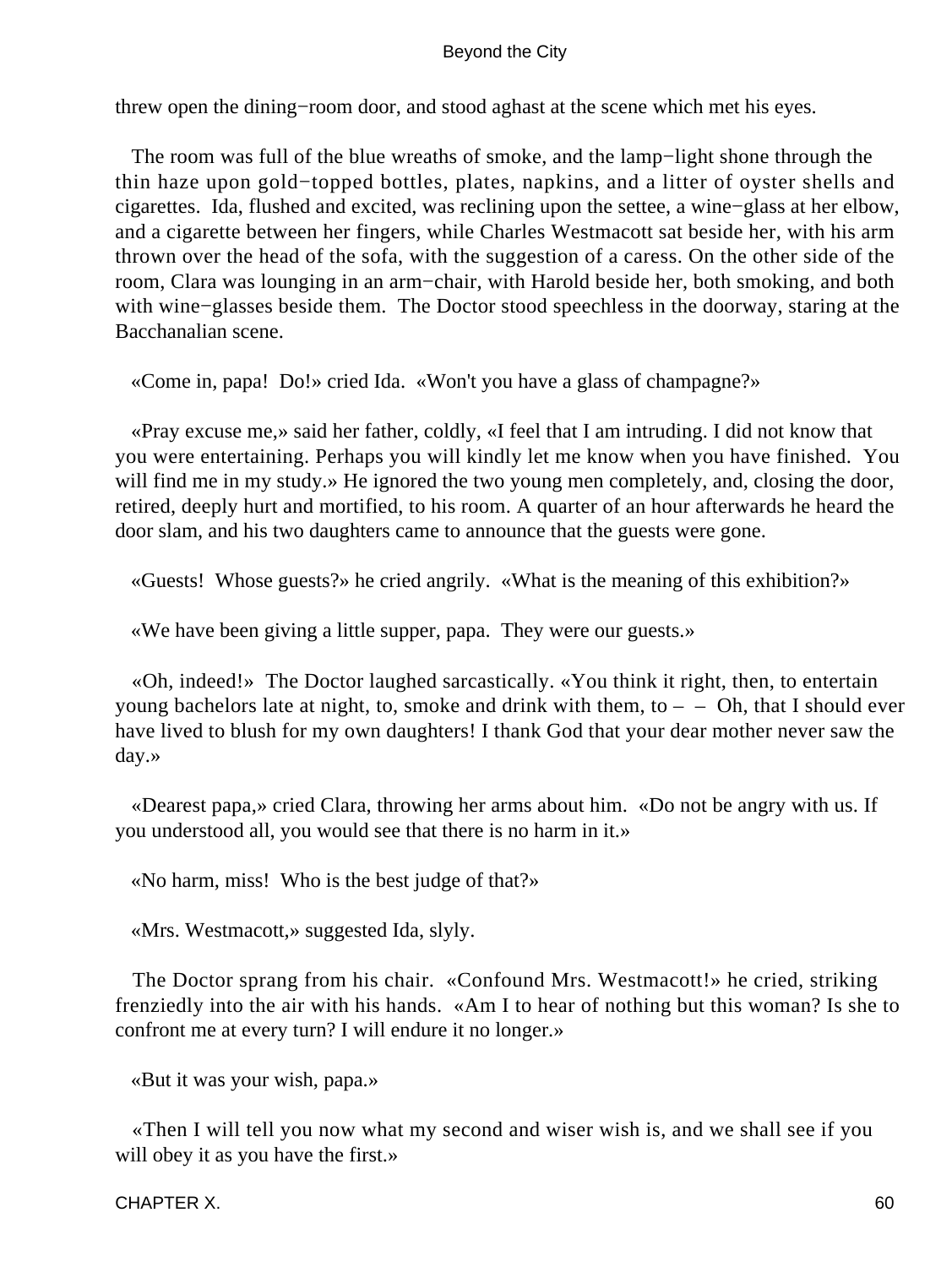«Of course we will, papa.»

 «Then my wish is, that you should forget these odious notions which you have imbibed, that you should dress and act as you used to do, before ever you saw this woman, and that, in future, you confine your intercourse with her to such civilities as are necessary between neighbors.»

«We are to give up Mrs. Westmacott?»

«Or give up me.»

 «Oh, dear dad, how can you say anything so cruel?» cried Ida, burrowing her towsy golden hair into her father's shirt front, while Clara pressed her cheek against his whisker. «Of course we shall give her up, if you prefer it.»

«Of course we shall, papa.»

 The Doctor patted the two caressing heads. «These are my own two girls again,» he cried. «It has been my fault as much as yours. I have been astray, and you have followed me in my error. It was only by seeing your mistake that I have become conscious of my own. Let us set it aside, and neither say nor think anything more about it.»

– –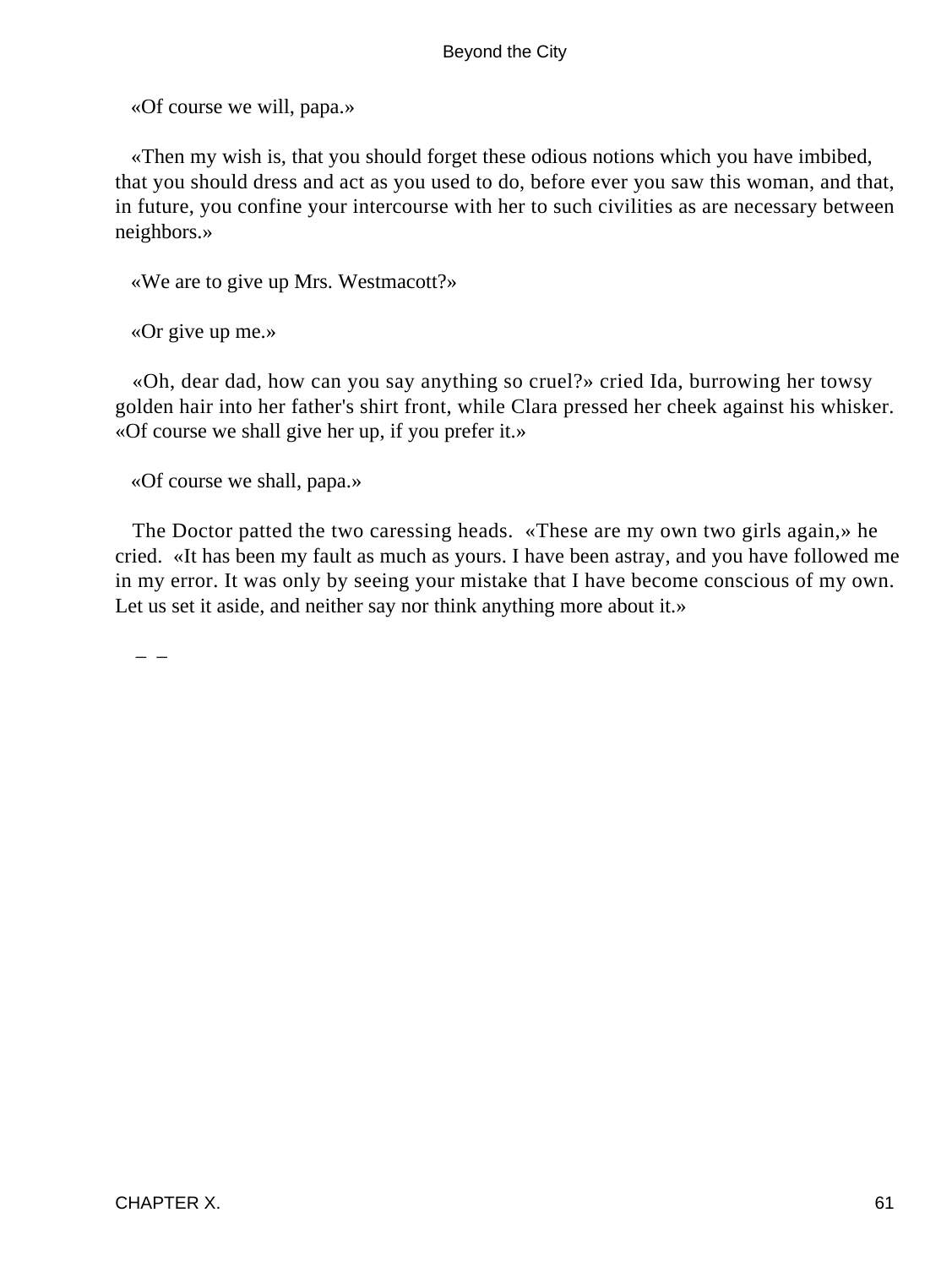# **[CHAPTER XI.](#page-106-0)**

# *A* **Blot from the blue.**

 So by the cleverness of two girls a dark cloud was thinned away and turned into sunshine. Over one of them, alas, another cloud was gathering, which could not be so easily dispersed. Of these three households which fate had thrown together, two had already been united by ties of love. It was destined, however, that a bond of another sort should connect the Westmacotts with the Hay Denvers.

 Between the Admiral and the widow a very cordial feeling had existed since the day when the old seaman had hauled down his flag and changed his opinions; granting to the yachts−woman all that he had refused to the reformer. His own frank and downright nature respected the same qualities in his neighbor, and a friendship sprang up between them which was more like that which exists between two men, founded upon esteem and a community of tastes.

 «By the way, Admiral,» said Mrs. Westmacott one morning, as they walked together down to the station, «I understand that this boy of yours in the intervals of paying his devotions to Miss Walker is doing something upon 'Change.»

 «Yes, ma'am, and there is no man of his age who is doing so well. He's drawing ahead, I can tell you, ma'am. Some of those that started with him are hull down astarn now. He touched his five hundred last year, and before he's thirty he'll be making the four figures.»

 «The reason I asked is that I have small investments to make myself from time to time, and my present broker is a rascal. I should be very glad to do it through your son.»

 «It is very kind of you, ma'am. His partner is away on a holiday, and Harold would like to push on a bit and show what he can do. You know the poop isn't big enough to hold the lieutenant when the skipper's on shore.»

«I suppose he charges the usual half per cent?»

«Don't know, I'm sure, ma'am. I'll swear that he does what is right and proper.»

 «That is what I usually pay – ten shillings in the hundred pounds. If you see him before I do just ask him to get me five thousand in New Zealands. It is at four just now, and I fancy it may rise.»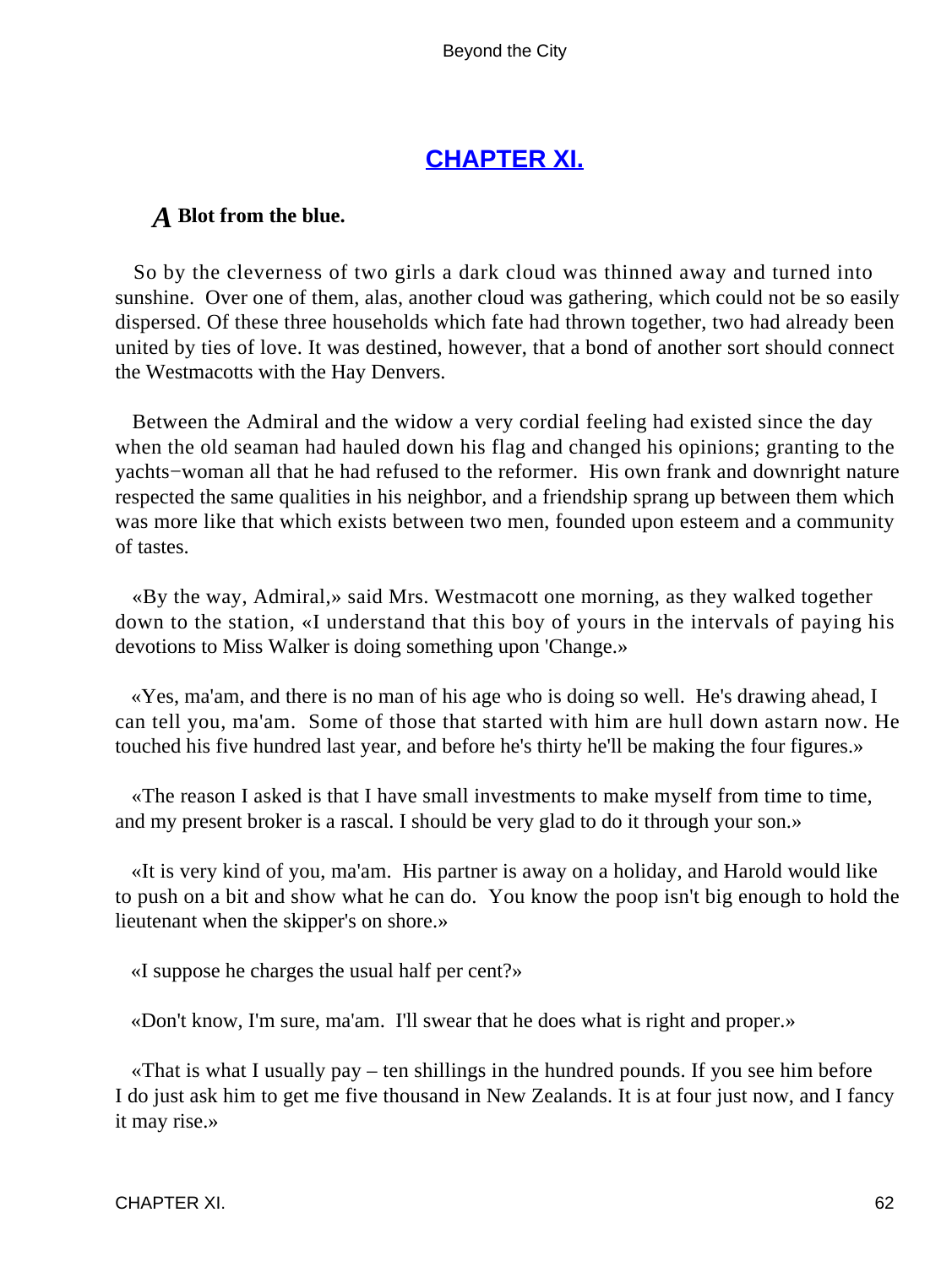«Five thousand!» exclaimed the Admiral, reckoning it in his own mind. «Lemme see! That's twenty−five pounds commission. A nice day's work, upon my word. It is a very handsome order, ma'am.»

«Well, I must pay some one, and why not him?»

«I'll tell him, and I'm sure he'll lose no time.»

 «Oh, there is no great hurry. By the way, I understand from what you said just now that he has a partner.»

 «Yes, my boy is the junior partner. Pearson is the senior. I was introduced to him years ago, and he offered Harold the opening. Of course we had a pretty stiff premium to pay.»

 Mrs. Westmacott had stopped, and was standing very stiffly with her Red Indian face even grimmer than usual.

«Pearson?» said she. «Jeremiah Pearson?»

«The same.»

«Then it's all off,» she cried. «You need not carry out that investment.»

«Very well, ma'am.»

 They walked on together side by side, she brooding over some thought of her own, and he a little crossed and disappointed at her caprice and the lost commission for Harold.

 «I tell you what, Admiral,» she exclaimed suddenly, «if I were you I should get your boy out of this partnership.»

«But why, madam?»

«Because he is tied to one of the deepest, slyest foxes in the whole city of London.»

«Jeremiah Pearson, ma'am? What can you know of him? He bears a good name.»

 «No one in this world knows Jeremiah Pearson as I know him, Admiral. I warn you because I have a friendly feeling both for you and for your son. The man is a rogue and you had best avoid him.»

 «But these are only words, ma'am. Do you tell me that you know him better than the brokers and jobbers in the City?»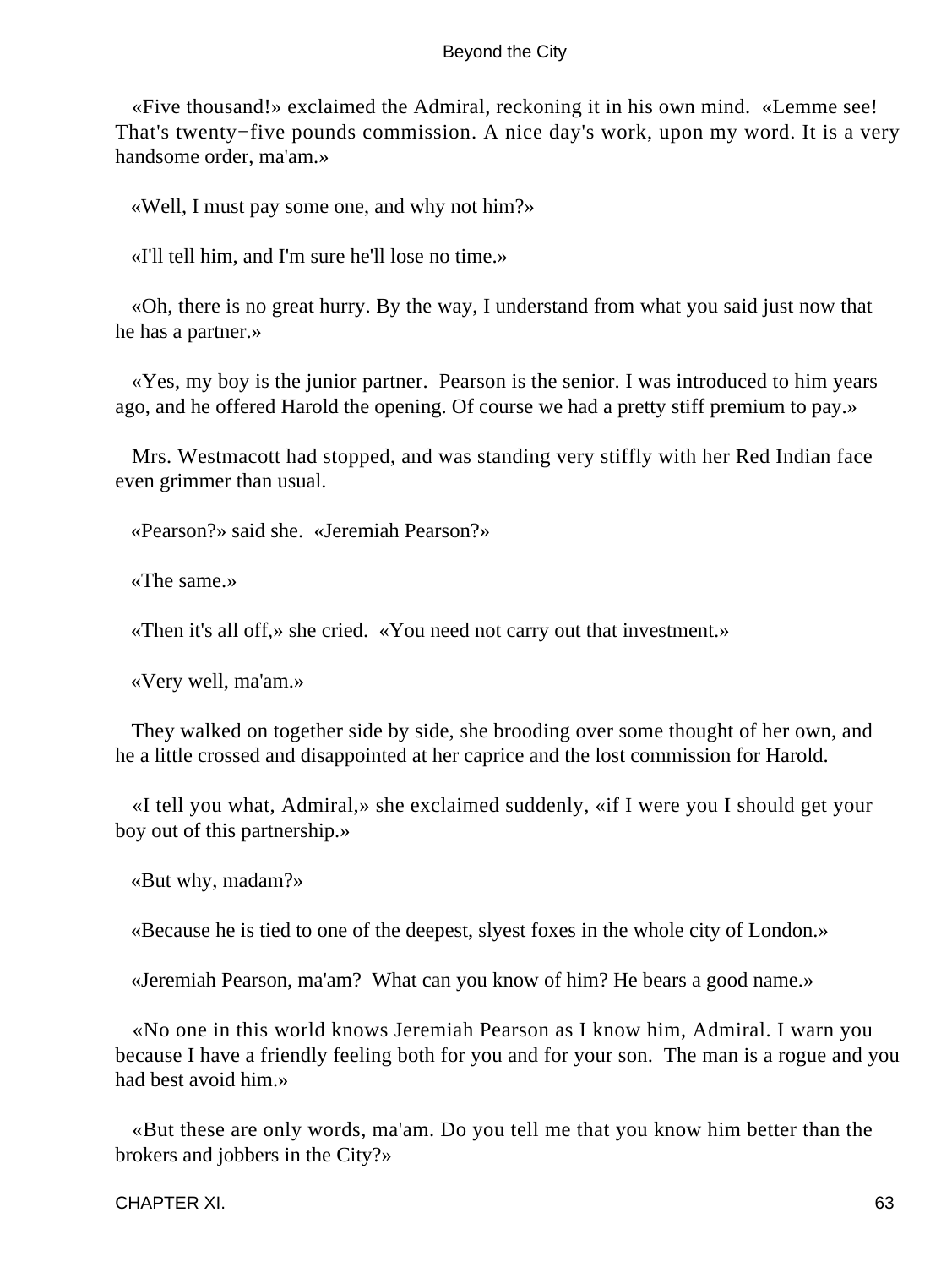«Man,» cried Mrs. Westmacott, «will you allow that I know him when I tell you that my maiden name was Ada Pearson, and that Jeremiah is my only brother?»

The Admiral whistled. «Whew! » cried he. «Now that I think of it, there is a likeness.»

 «He is a man of iron, Admiral – a man without a heart. I should shock you if I were to tell you what I have endured from my brother. My father's wealth was divided equally between us. His own share he ran through in five years, and he has tried since then by every trick of a cunning, low−minded man, by base cajolery, by legal quibbles, by brutal intimidation, to juggle me out of my share as well. There is no villainy of which the man is not capable. Oh, I know my brother Jeremiah. I know him and I am prepared for him.»

 «This is all new to me, ma'am. 'Pon my word, I hardly know what to say to it. I thank you for having spoken so plainly. From what you say, this is a poor sort of consort for a man to sail with. Perhaps Harold would do well to cut himself adrift.»

«Without losing a day.»

 «Well, we shall talk it over. You may be sure of that. But here we are at the station, so I will just see you into your carriage and then home to see what my wife says to the matter.»

 As he trudged homewards, thoughtful and perplexed, he was surprised to hear a shout behind him, and to see Harold running down the road after him.

 «Why, dad,» he cried, «I have just come from town, and the first thing I saw was your back as you marched away. But you are such a quick walker that I had to run to catch you.»

 The Admiral's smile of pleasure had broken his stern face into a thousand wrinkles. «You are early to−day,» said he.

«Yes, I wanted to consult you.»

«Nothing wrong?»

«Oh no, only an inconvenience.»

«What is it, then?»

«How much have we in our private account?»

«Pretty fair. Some eight hundred, I think.»

«Oh, half that will be ample. It was rather thoughtless of Pearson.»

CHAPTER XI. 64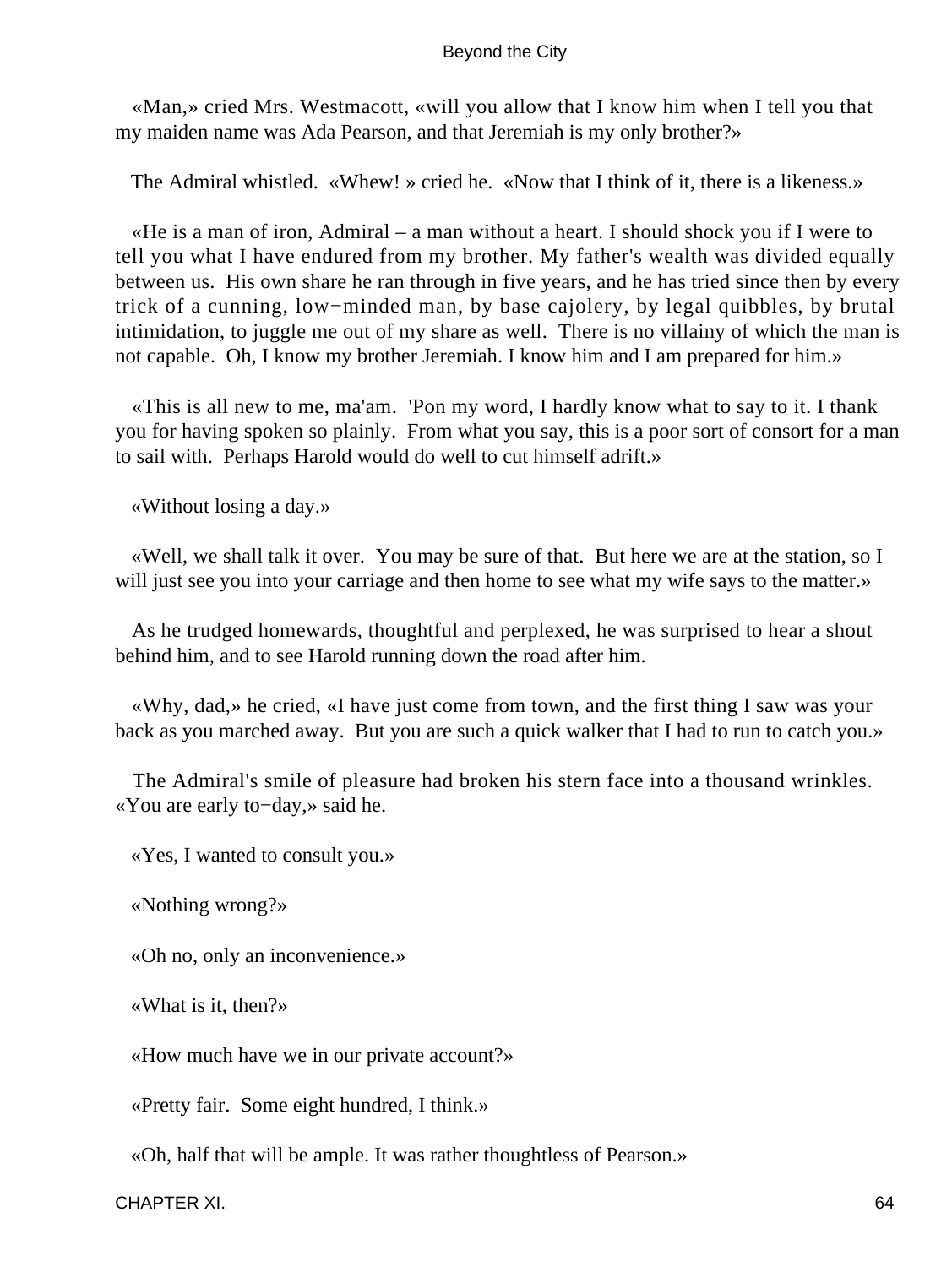«What then?»

 «Well, you see, dad, when he went away upon this little holiday to Havre he left me to pay accounts and so on. He told me that there was enough at the bank for all claims. I had occasion on Tuesday to pay away two cheques, one for L80, and the other for L120, and here they are returned with a bank notice that we have already overdrawn to the extent of some hundreds.»

The Admiral looked very grave. «What's the meaning of that, then?» he asked.

 «Oh, it can easily be set right. You see Pearson invests all the spare capital and keeps as small a margin as possible at the bank. Still it was too bad for him to allow me even to run a risk of having a cheque returned. I have written to him and demanded his authority to sell out some stock, and I have written an explanation to these people. In the meantime, however, I have had to issue several cheques; so I had better transfer part of our private account to meet them.»

 «Quite so, my boy. All that's mine is yours. But who do you think this Pearson is? He is Mrs. Westmacott's brother.»

 «Really. What a singular thing! Well, I can see a likeness now that you mention it. They have both the same hard type of face.»

 «She has been warning me against him – says he is the rankest pirate in London. I hope that it is all right, boy, and that we may not find ourselves in broken water.»

 Harold had turned a little pale as he heard Mrs. Westmacott's opinion of his senior partner. It gave shape and substance to certain vague fears and suspicions of his own which had been pushed back as often as they obtruded themselves as being too monstrous and fantastic for belief.

«He is a well−known man in the City, dad,» said he.

 «Of course he is – of course he is. That is what I told her. They would have found him out there if anything had been amiss with him. Bless you, there's nothing so bitter as a family quarrel. Still it is just as well that you have written about this affair, for we may as well have all fair and aboveboard.»

 But Harold's letter to his partner was crossed by a letter from his partner to Harold. It lay awaiting him upon the breakfast table next morning, and it sent the heart into his mouth as he read it, and caused him to spring up from his chair with a white face and staring eyes.

«My boy! My boy!»

CHAPTER XI. 65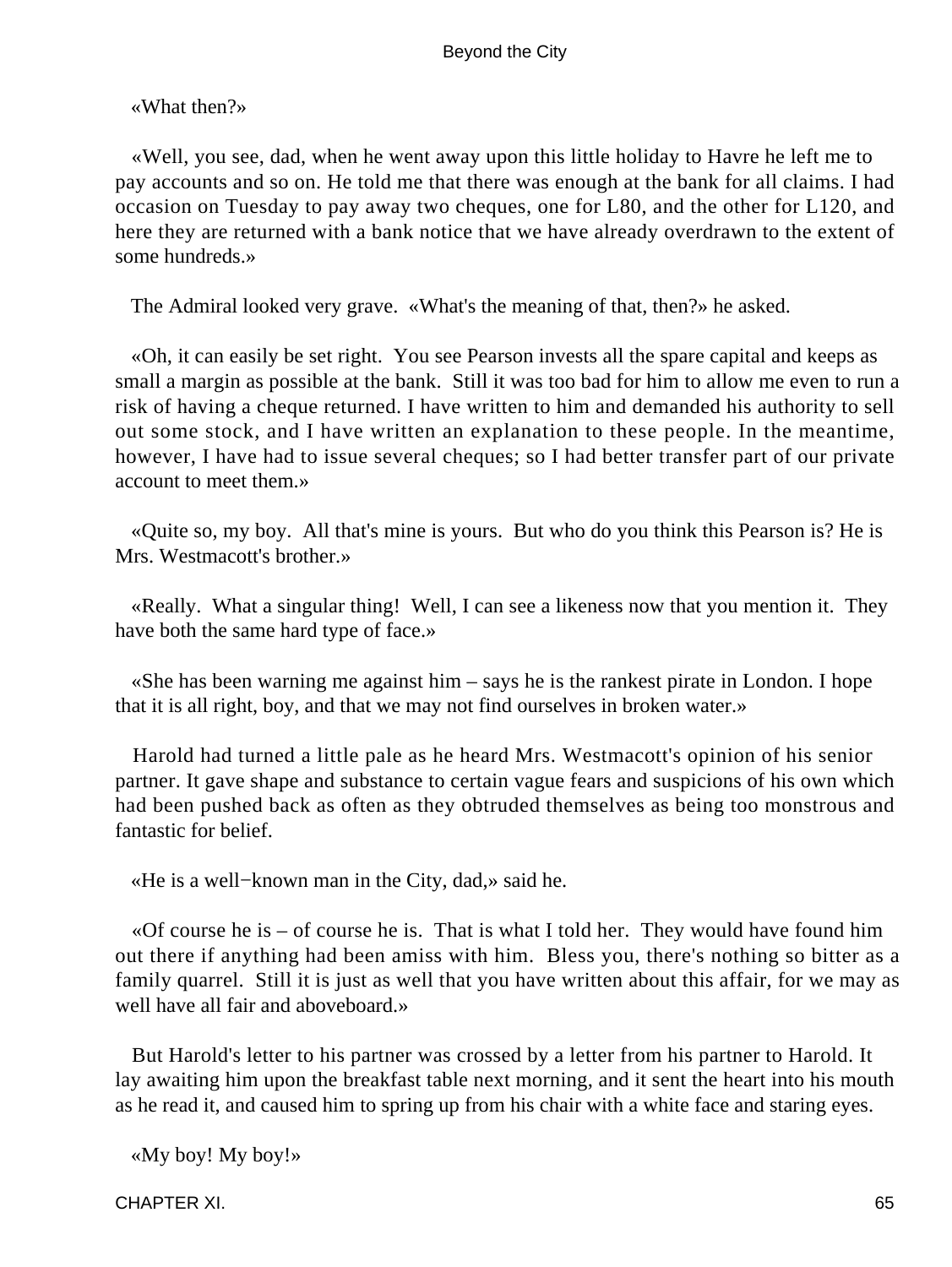«I am ruined, mother – ruined!» He stood gazing wildly in front of him, while the sheet of paper fluttered down on the carpet. Then he dropped back into the chair, and sank his face into his hands. His mother had her arms round him in an instant, while the Admiral, with shaking fingers, picked up the letter from the floor and adjusted his glasses to read it.

 «My **Dear** DENVER,» it ran. "By the time that this reaches you I shall be out of the reach of yourself or of any one else who may desire an interview. You need not search for me, for I assure you that this letter is posted by a friend, and that you will have your trouble in vain if you try to find me. I am sorry to leave you in such a tight place, but one or other of us must be squeezed, and on the whole I prefer that it should be you. You'll find nothing in the bank, and about L13,000 unaccounted for. I'm not sure that the best thing you can do is not to realize what you can, and imitate your senior's example. If you act at once you may get clean away. If not, it's not only that you must put up your shutters, but I am afraid that this missing money could hardly be included as an ordinary debt, and of course you are legally responsible for it just as much as I am. Take a friend's advice and get to America. A young man with brains can always do something out there, and you can live down this little mischance. It will be a cheap lesson if it teaches you to take nothing upon trust in business, and to insist upon knowing exactly what your partner is doing, however senior he may be to you.

"Yours faithfully,

«JEREMIAH PEARSON.»

«Great Heavens!» groaned the Admiral, «he has absconded.»

«And left me both a bankrupt and a thief.»

«No, no, Harold,» sobbed his mother. «All will be right. What matter about money!»

«Money, mother! It is my honor.»

 «The boy is right. It is his honor, and my honor, for his is mine. This is a sore trouble, mother, when we thought our life's troubles were all behind us, but we will bear it as we have borne others.» He held out his stringy hand, and the two old folk sat with bowed grey heads, their fingers intertwined, strong in each other's love and sympathy.

«We were too happy,» she sighed.

«But it is God's will, mother.»

«Yes, John, it is God's will.»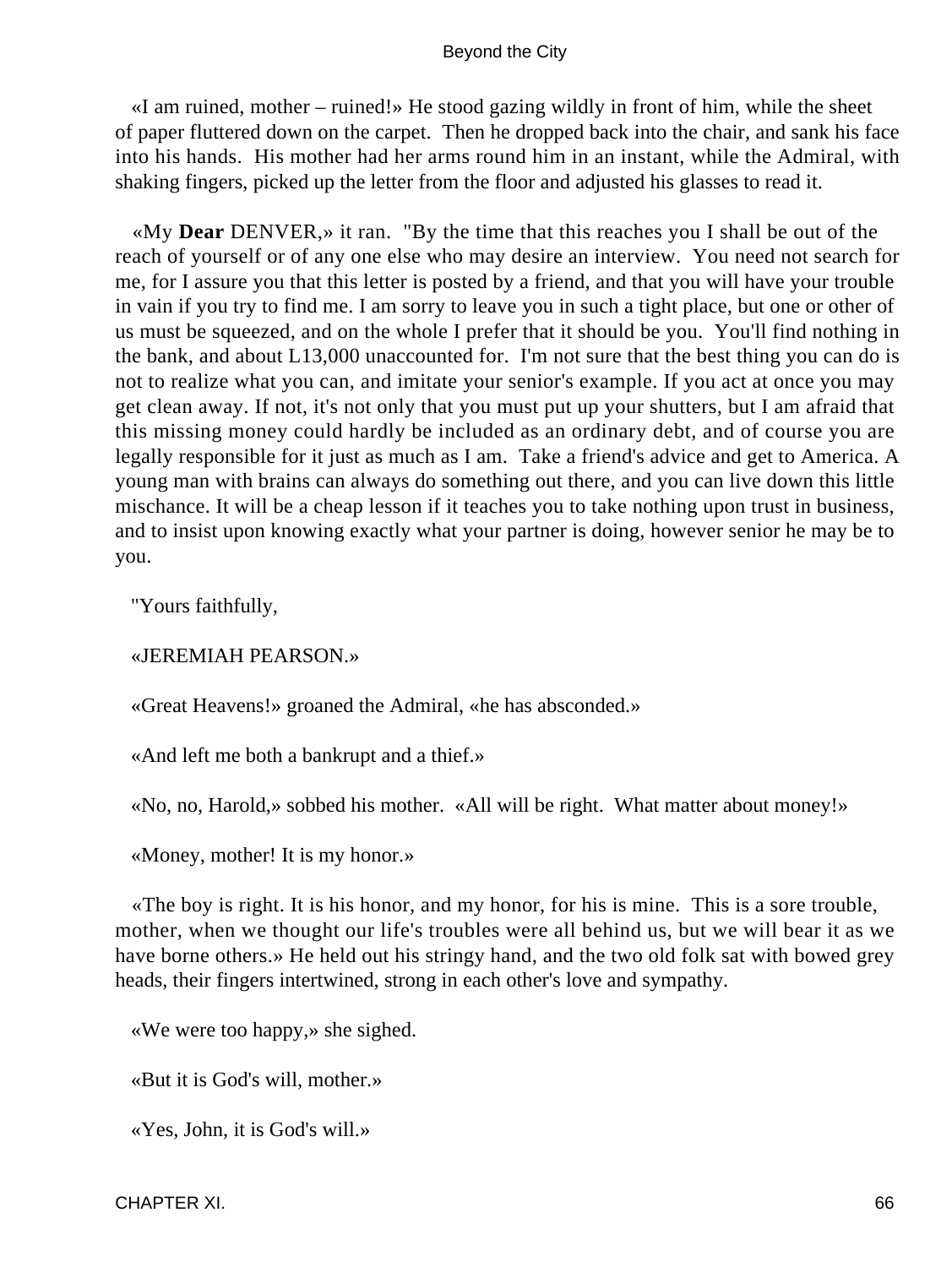«And yet it is bitter to bear. I could have lost all, the house, money, rank – I could have borne it. But at my age – my honor – the honor of an admiral of the fleet.»

 «No honor can be lost, John, where no dishonor has been done. What have you done? What has Harold done? There is no question of honor.»

 The old man shook his head, but Harold had already called together his clear practical sense, which for an instant in the presence of this frightful blow had deserted him.

 «The mater is right, dad,» said he. «It is bad enough, Heaven knows, but we must not take too dark a view of it. After all, this insolent letter is in itself evidence that I had nothing to do with the schemes of the base villain who wrote it.»

«They may think it prearranged.»

 «They could not. My whole life cries out against the thought. They could not look me in the face and entertain it.»

 «No, boy, not if they have eyes in their heads,» cried the Admiral, plucking up courage at the sight of the flashing eyes and brave, defiant face. «We have the letter, and we have your character. We'll weather it yet between them. It's my fault from the beginning for choosing such a land−shark for your consort. God help me, I thought I was finding such an opening for you.»

 «Dear dad! How could you possibly know? As he says in his letter, it has given me a lesson. But he was so much older and so much more experienced, that it was hard for me to ask to examine his books. But we must waste no time. I must go to the City.»

«What will you do?»

 «What an honest man should do. I will write to all our clients and creditors, assemble them, lay the whole matter before them, read them the letter and put myself absolutely in their hands.»

«That's it, boy – yard−arm to yard−arm, and have it over.»

 «I must go at once.» He put on his top−coat and his hat. «But I have ten minutes yet before I can catch a train. There is one little thing which I must do before I start.»

 He had caught sight through the long glass folding door of the gleam of a white blouse and a straw hat in the tennis ground. Clara used often to meet him there of a morning to say a few words before he hurried away into the City. He walked out now with the quick, firm step of a man who has taken a momentous resolution, but his face was haggard and his lips

CHAPTER XI. 67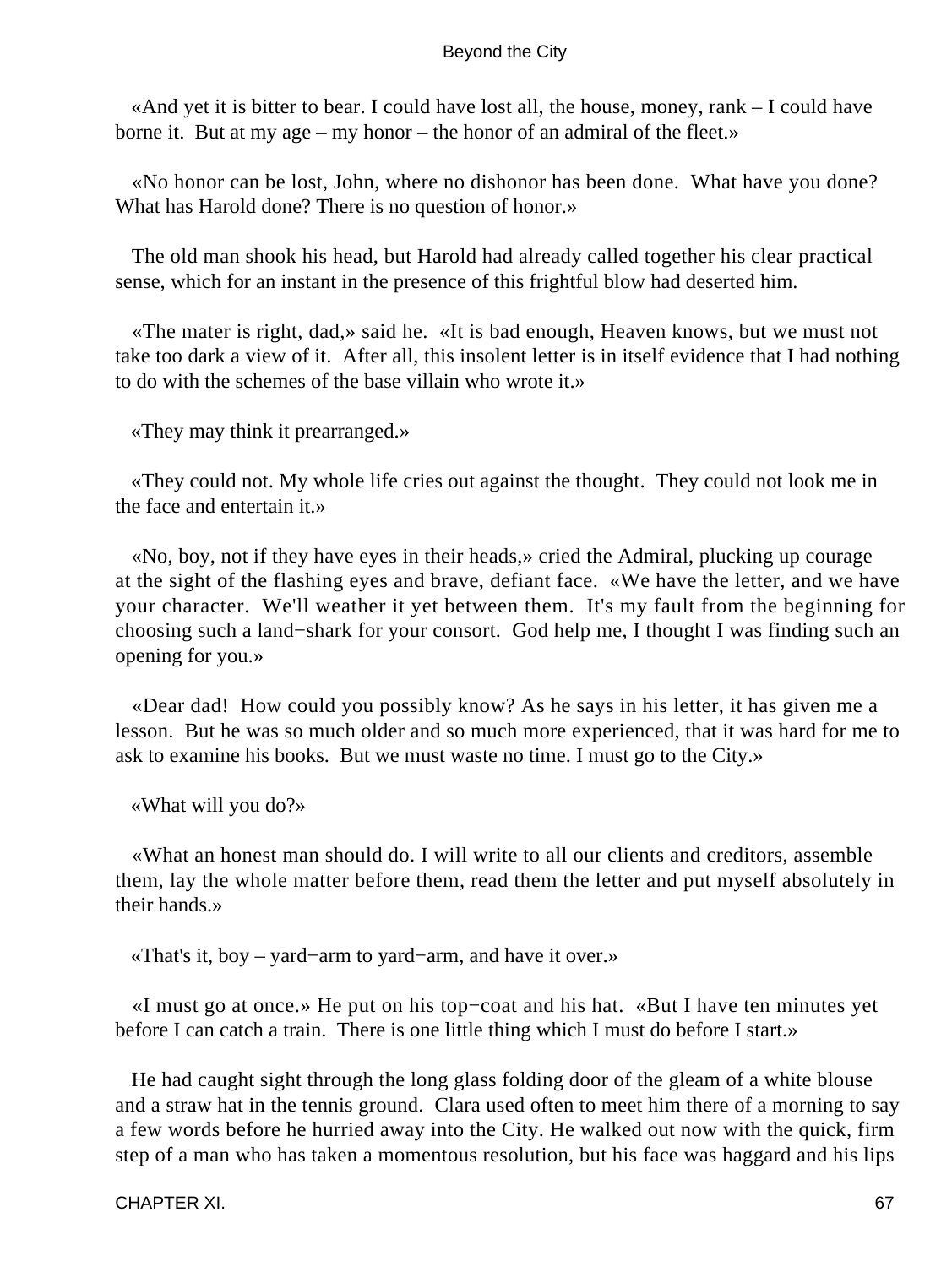pale.

 «Clara,» said he, as she came towards him with words of greeting, «I am sorry to bring ill news to you, but things have gone wrong in the City, and – and I think that I ought to release you from your engagement.»

 Clara stared at him with her great questioning dark eyes, and her face became as pale as his.

«How can the City affect you and me, Harold?»

«It is dishonor. I cannot ask you to share it.»

«Dishonor! The loss of some miserable gold and silver coins!»

 «Oh, Clara, if it were only that! We could be far happier together in a little cottage in the country than with all the riches of the City. Poverty could not cut me to the heart, as I have been cut this morning. Why, it is but twenty minutes since I had the letter, Clara, and it seems to me to be some old, old thing which happened far away in my past life, some horrid black cloud which shut out all the freshness and the peace from it.»

«But what is it, then? What do you fear worse than poverty?»

 «To have debts that I cannot meet. To be hammered upon 'Change and declared a bankrupt. To know that others have a just claim upon me and to feel that I dare not meet their eyes. Is not that worse than poverty?»

 «Yes, Harold, a thousand fold worse! But all this may be got over. Is there nothing more?»

 «My partner has fled and left me responsible for heavy debts, and in such a position that I may be required by the law to produce some at least of this missing money. It has been confided to him to invest, and he has embezzled it. I, as his partner, am liable for it. I have brought misery on all whom I love – my father, my mother. But you at least shall not be under the shadow. You are free, Clara. There is no tie between us.»

 «It takes two to make such a tie, Harold,» said she, smiling and putting her hand inside his arm. «It takes two to make it, dear, and also two to break it. Is that the way they do business in the City, sir, that a man can always at his own sweet will tear up his engagement?»

«You hold me to it, Clara?»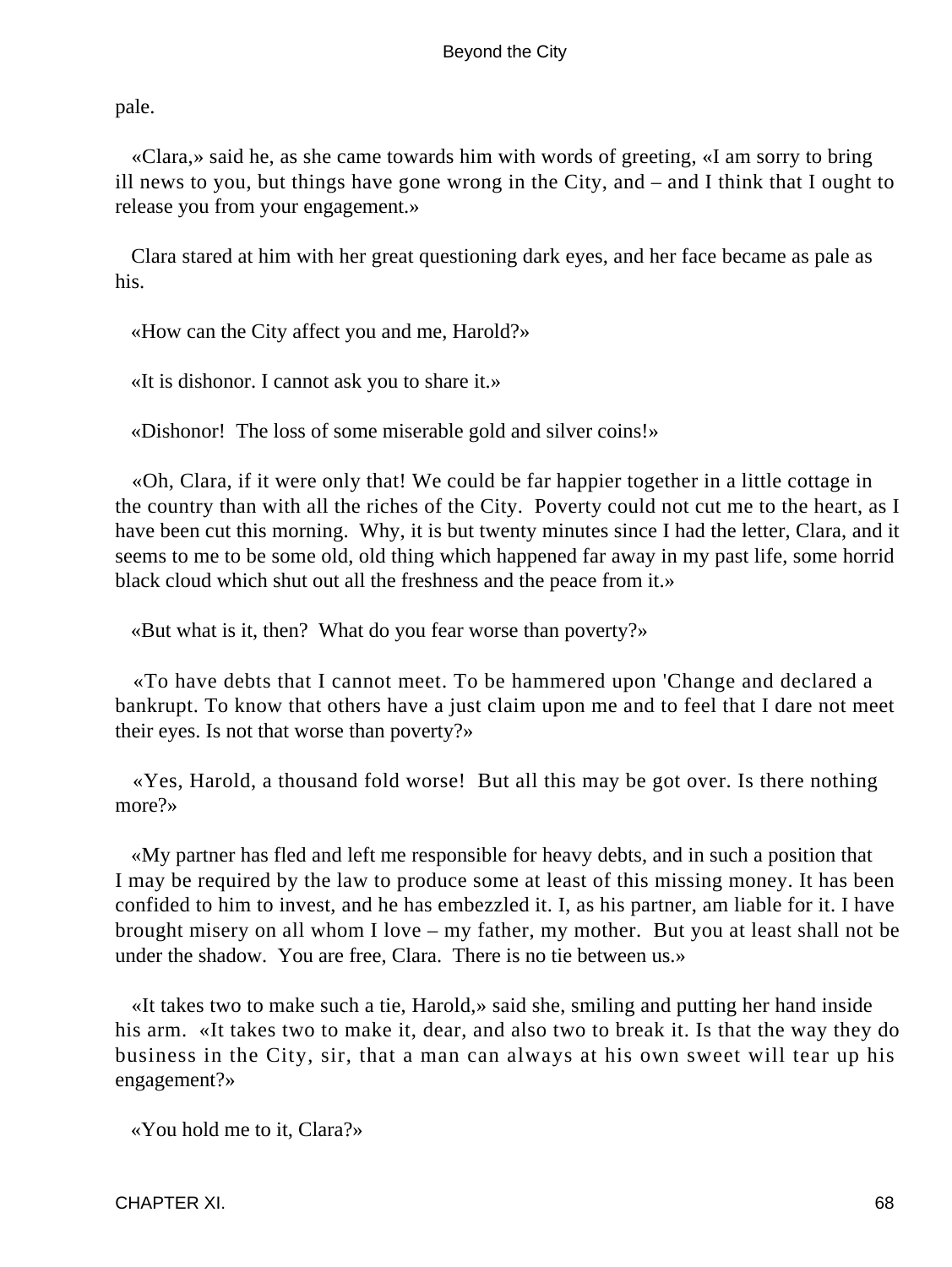«No creditor so remorseless as I, Harold. Never, never shall you get from that bond.»

«But I am ruined. My whole life is blasted.»

 «And so you wish to ruin me, and blast my life also. No indeed, sir, you shall not get away so lightly. But seriously now, Harold, you would hurt me if it were not so absurd. Do you think that a woman's love is like this sunshade which I carry in my hand, a thing only fitted for the sunshine, and of no use when the winds blow and the clouds gather?»

«I would not drag you down, Clara.»

 «Should I not be dragged down indeed if I left your side at such a time? It is only now that I can be of use to you, help you, sustain you. You have always been so strong, so above me. You are strong still, but then two will be stronger. Besides, sir, you have no idea what a woman of business I am. Papa says so, and he knows.»

 Harold tried to speak, but his heart was too full. He could only press the white hand which curled round his sleeve. She walked up and down by his side, prattling merrily, and sending little gleams of cheeriness through the gloom which girt him in. To listen to her he might have thought that it was Ida, and not her staid and demure sister, who was chatting to him.

 «It will soon be cleared up,» she said, «and then we shall feel quite dull. Of course all business men have these little ups and downs. Why, I suppose of all the men you meet upon 'Change, there is not one who has not some such story to tell. If everything was always smooth, you know, then of course every one would turn stockbroker, and you would have to hold your meetings in Hyde Park. How much is it that you need?»

«More than I can ever get. Not less than thirteen thousand pounds.»

Clara's face fell as she heard the amount. «What do you purpose doing?»

 «I shall go to the City now, and I shall ask all our creditors to meet me to−morrow. I shall read them Pearson's letter, and put myself into their hands.»

«And they, what will they do?»

 «What can they do? They will serve writs for their money, and the firm will be declared bankrupt.»

«And the meeting will be to−morrow, you say. Will you take my advice?»

«What is it, Clara?»

CHAPTER XI. 69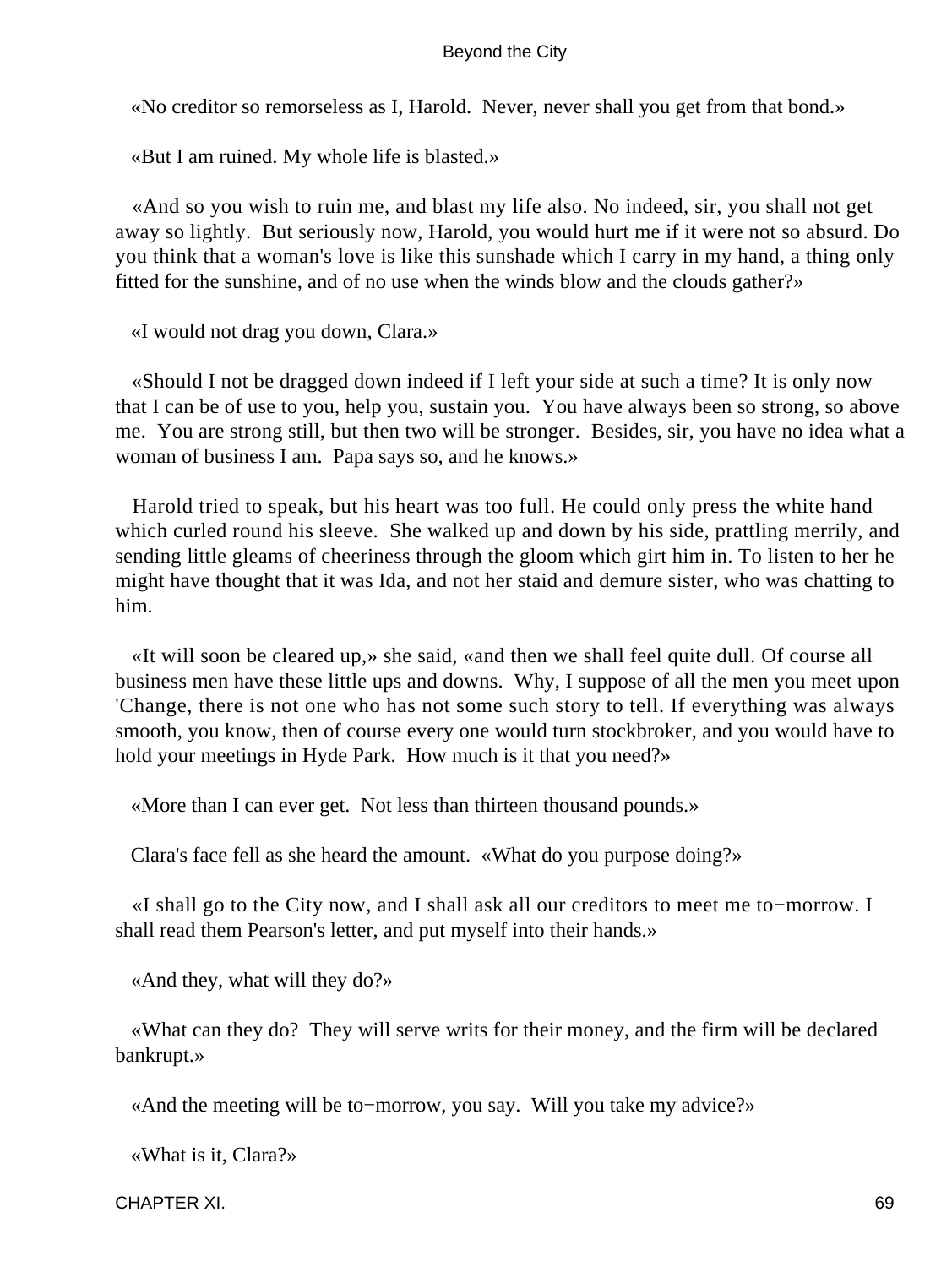«To ask them for a few days of delay. Who knows what new turn matters may take?»

«What turn can they take? I have no means of raising the money.»

«Let us have a few days.»

 «Oh, we should have that in the ordinary course of business. The legal formalities would take them some little time. But I must go, Clara, I must not seem to shirk. My place now must be at my offices.»

 «Yes, dear, you are right. God bless you and guard you! I shall be here in The Wilderness, but all day I shall be by your office table at Throgmorton Street in spirit, and if ever you should be sad you will hear my little whisper in your ear, and know that there is one client whom you will never be able to get rid of – never as long as we both live, dear.»

– –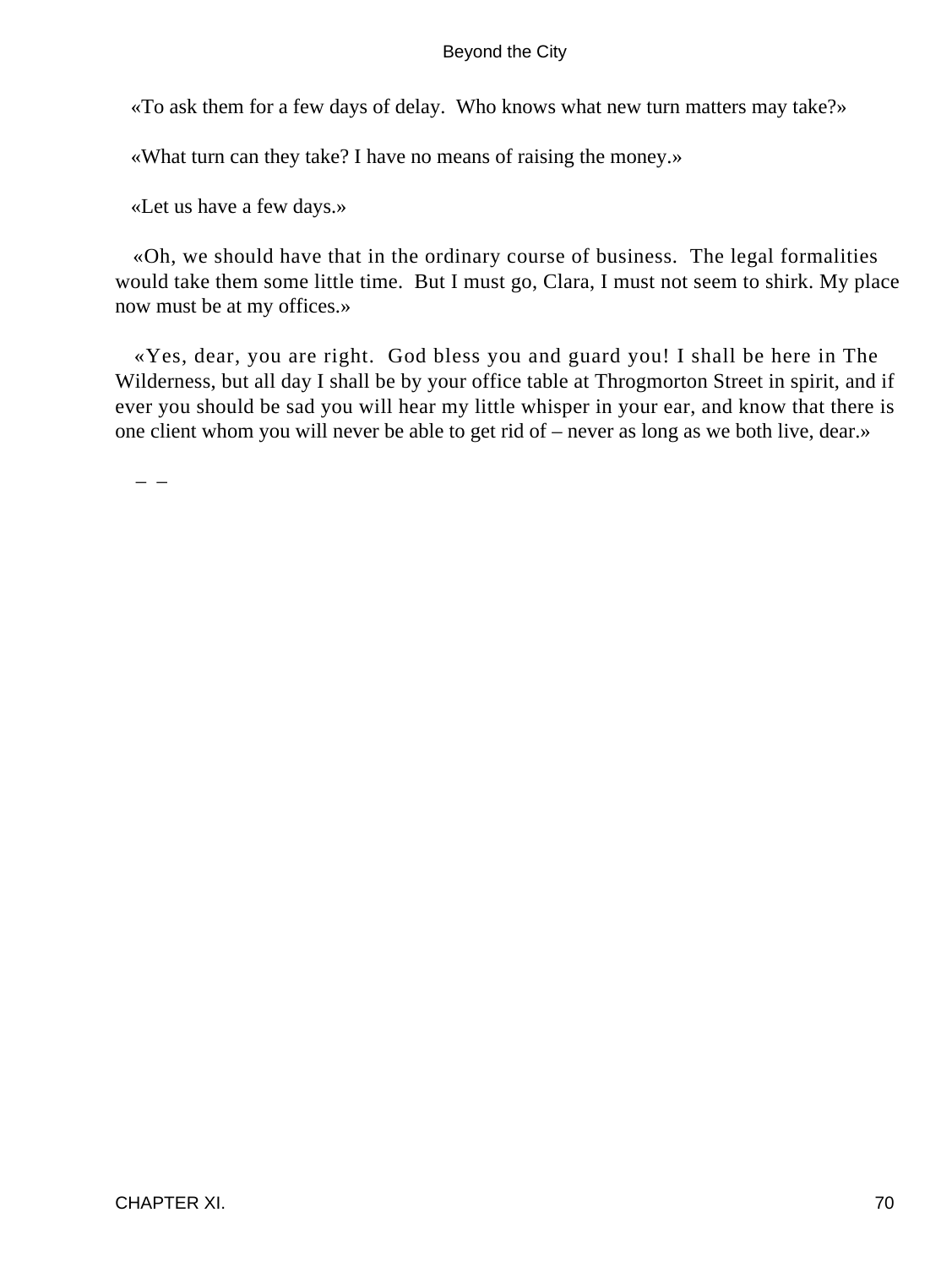# **[CHAPTER XII.](#page-106-0)**

# *F*RIENDS **In need.**

 «Now, papa,» said Clara that morning, wrinkling her brows and putting her finger−tips together with the air of an experienced person of business, «I want to have a talk to you about money matters.»

«Yes, my dear.» He laid down his paper, and looked a question.

 «Kindly tell me again, papa, how much money I have in my very own right. You have often told me before, but I always forget figures.»

"You have two hundred and fifty pounds a year of your own, under your aunt's will.

«And Ida?»

«Ida has one hundred and fifty.»

 «Now, I think I can live very well on fifty pounds a year, papa. I am not very extravagant, and I could make my own dresses if I had a sewing−machine.»

«Very likely, dear.»

«In that case I have two hundred a year which I could do without.»

«If it were necessary.»

 «But it is necessary. Oh, do help me, like a good, dear, kind papa, in this matter, for my whole heart is set upon it. Harold is in sore need of money, and through no fault of his own.» With a woman's tact and eloquence, she told the whole story. «Put yourself in my place, papa. What is the money to me? I never think of it from year's end to year's end. But now I know how precious it is. I could not have thought that money could be so valuable. See what I can do with it. It may help to save him. I must have it by to−morrow. Oh, do, do advise me as to what I should do, and how I should get the money.»

 The Doctor smiled at her eagerness. «You are as anxious to get rid of money as others are to gain it,» said he. «In another case I might think it rash, but I believe in your Harold, and I can see that he has had villainous treatment. You will let me deal with the matter.»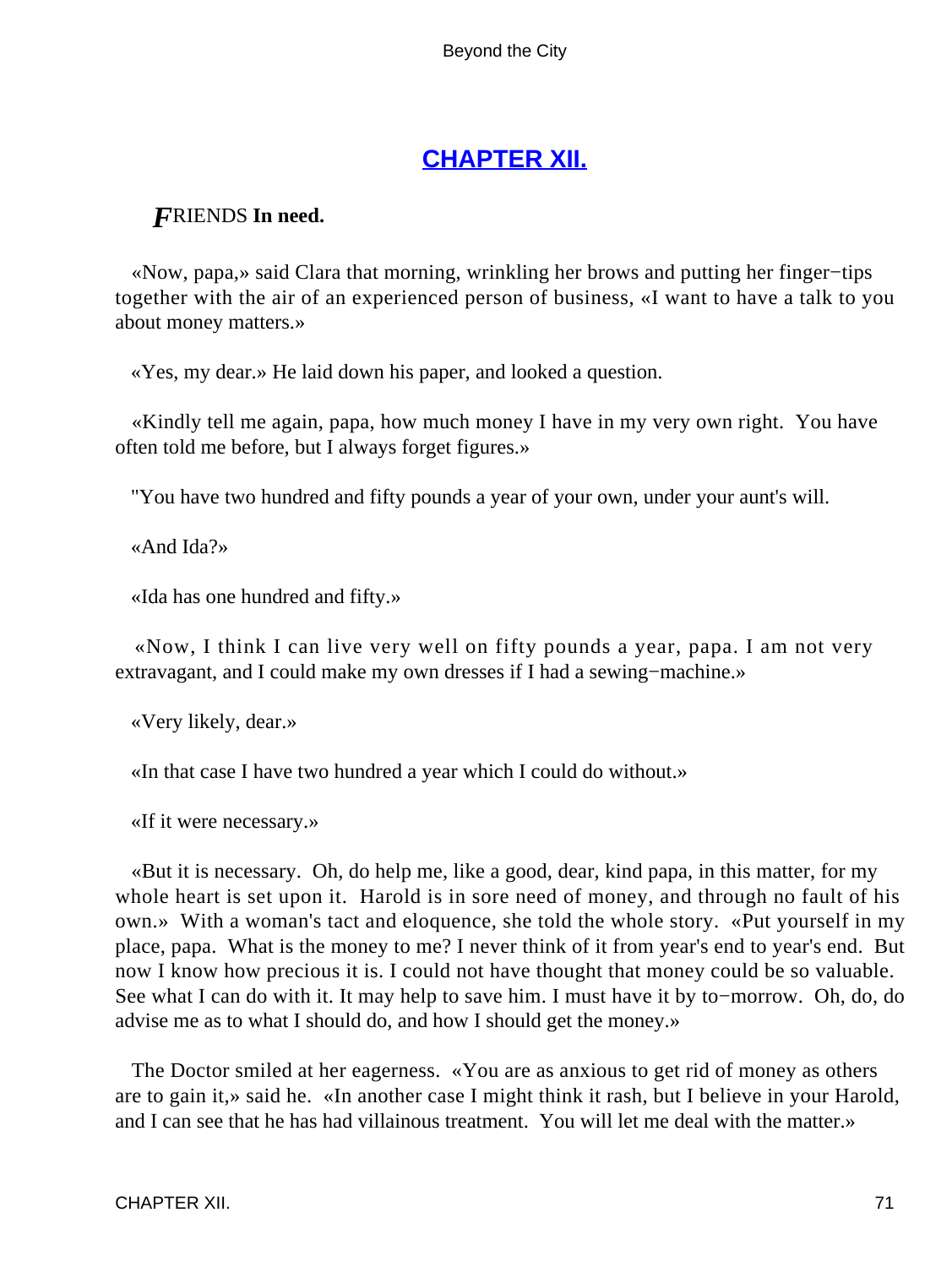«You, papa?»

 «It can be done best between men. Your capital, Clara, is some five thousand pounds, but it is out on a mortgage, and you could not call it in.»

«Oh, dear! oh, dear!»

 «But we can still manage. I have as much at my bank. I will advance it to the Denvers as coming from you, and you can repay it to me, or the interest of it, when your money becomes due.»

«Oh, that is beautiful! How sweet and kind of you!»

 «But there is one obstacle: I do not think that you would ever induce Harold to take this money.»

Clara's face fell. «Don't you think so, really?»

«I am sure that he would not.»

«Then what are you to do? What horrid things money matters are to arrange!»

«I shall see his father. We can manage it all between us.»

«Oh, do, do, papa! And you will do it soon?»

 «There is no time like the present. I will go in at once.» He scribbled a cheque, put it in an envelope, put on his broad straw hat, and strolled in through the garden to pay his morning call.

 It was a singular sight which met his eyes as he entered the sitting−room of the Admiral. A great sea chest stood open in the center, and allround upon the carpet were little piles of jerseys, oil−skins, books, sextant boxes, instruments, and sea−boots. The old seaman sat gravely amidst this lumber, turning it over, and examining it intently; while his wife, with the tears running silently down her ruddy cheeks, sat upon the sofa, her elbows upon her knees and her chin upon her hands, rocking herself slowly backwards and forwards.

 «Hullo, Doctor,» said the Admiral, holding out his hand, «there's foul weather set in upon us, as you may have heard, but I have ridden out many a worse squall, and, please God, we shall all three of us weather this one also, though two of us are a little more cranky than we were.»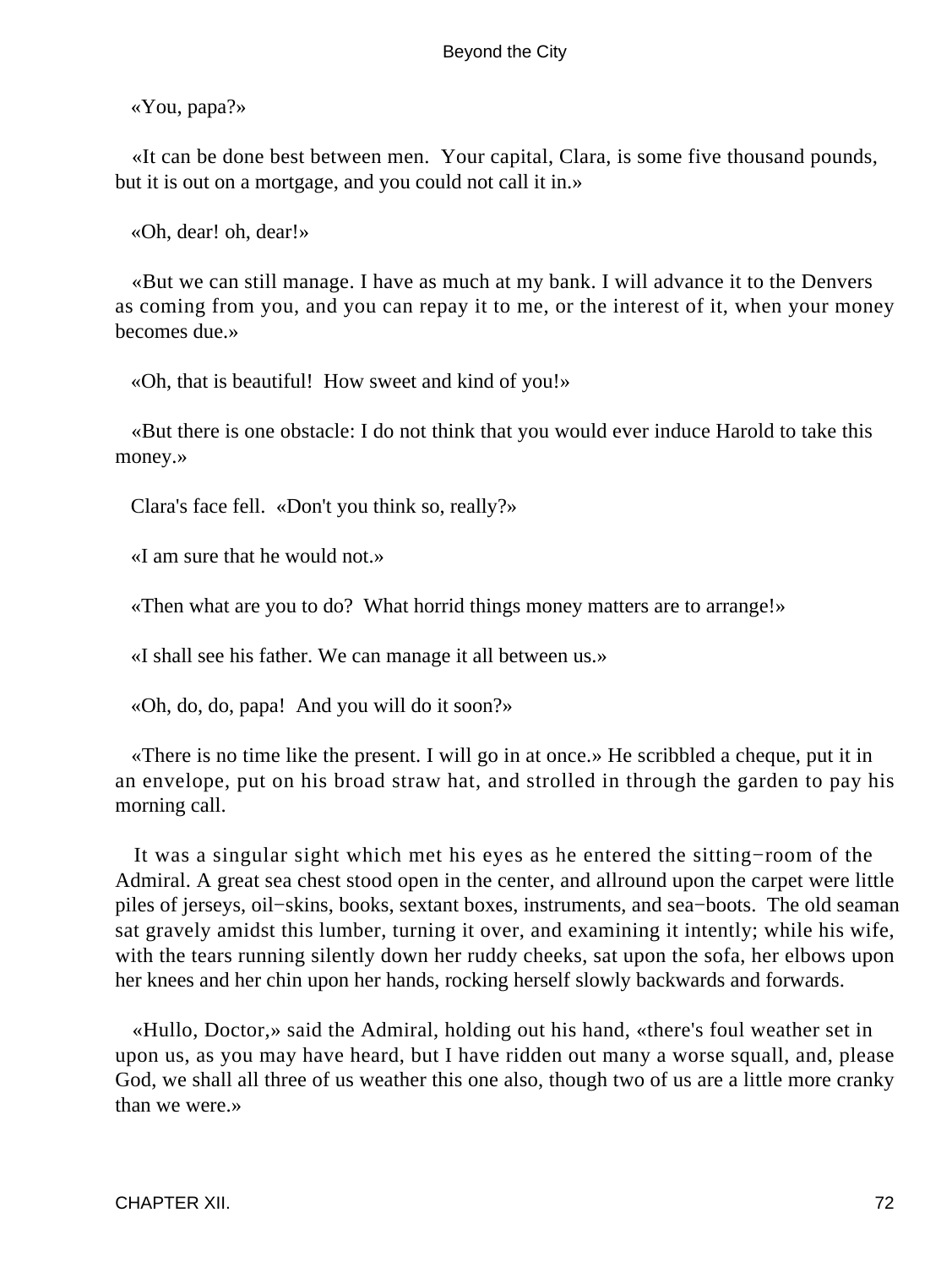«My dear friends, I came in to tell you how deeply we sympathize with you all. My girl has only just told me about it.»

 «It has come so suddenly upon us, Doctor,» sobbed Mrs. Hay Denver. "I thought that I had John to myself for the rest of our lives – Heaven knows that we have not seen very much of each other – but now he talks of going to sea again.

 «Aye, aye, Walker, that's the only way out of it. When I first heard of it I was thrown up in the wind with all aback. I give you my word that I lost my bearings more completely than ever since I strapped a middy's dirk to my belt. You see, friend, I know something of shipwreck or battle or whatever may come upon the waters, but the shoals in the City of London on which my poor boy has struck are clean beyond me. Pearson had been my pilot there, and now I know him to be a rogue. But I've taken my bearings now, and I see my course right before me.»

«What then, Admiral?»

 «Oh, I have one or two little plans. I'll have some news for the boy. Why, hang it, Walker man, I may be a bit stiff in the joints, but you'll be my witness that I can do my twelve miles under the three hours. What then? My eyes are as good as ever except just for the newspaper. My head is clear. I'm three−and−sixty, but I'm as good a man as ever I was – too good a man to lie up for another ten years. I'd be the better for a smack of the salt water again, and a whiff of the breeze. Tut, mother, it's not a four years' cruise this time. I'll be back every month or two. It's no more than if I went for a visit in the country.» He was talking boisterously, and heaping his sea−boots and sextants back into his chest.

«And you really think, my dear friend, of hoisting your pennant again?»

 «My pennant, Walker? No, no. Her Majesty, God bless her, has too many young men to need an old hulk like me. I should be plain Mr. Hay Denver, of the merchant service. I daresay that I might find some owner who would give me a chance as second or third officer. It will be strange to me to feel the rails of the bridge under my fingers once more.»

 «Tut! tut! this will never do, this will never do, Admiral!» The Doctor sat down by Mrs. Hay Denver and patted her hand in token of friendly sympathy. «We must wait until your son has had it out with all these people, and then we shall know what damage is done, and how best to set it right. It will be time enough then to begin to muster our resources to meet it.»

 «Our resources!» The Admiral laughed. «There's the pension. I'm afraid, Walker, that our resources won't need much mustering.»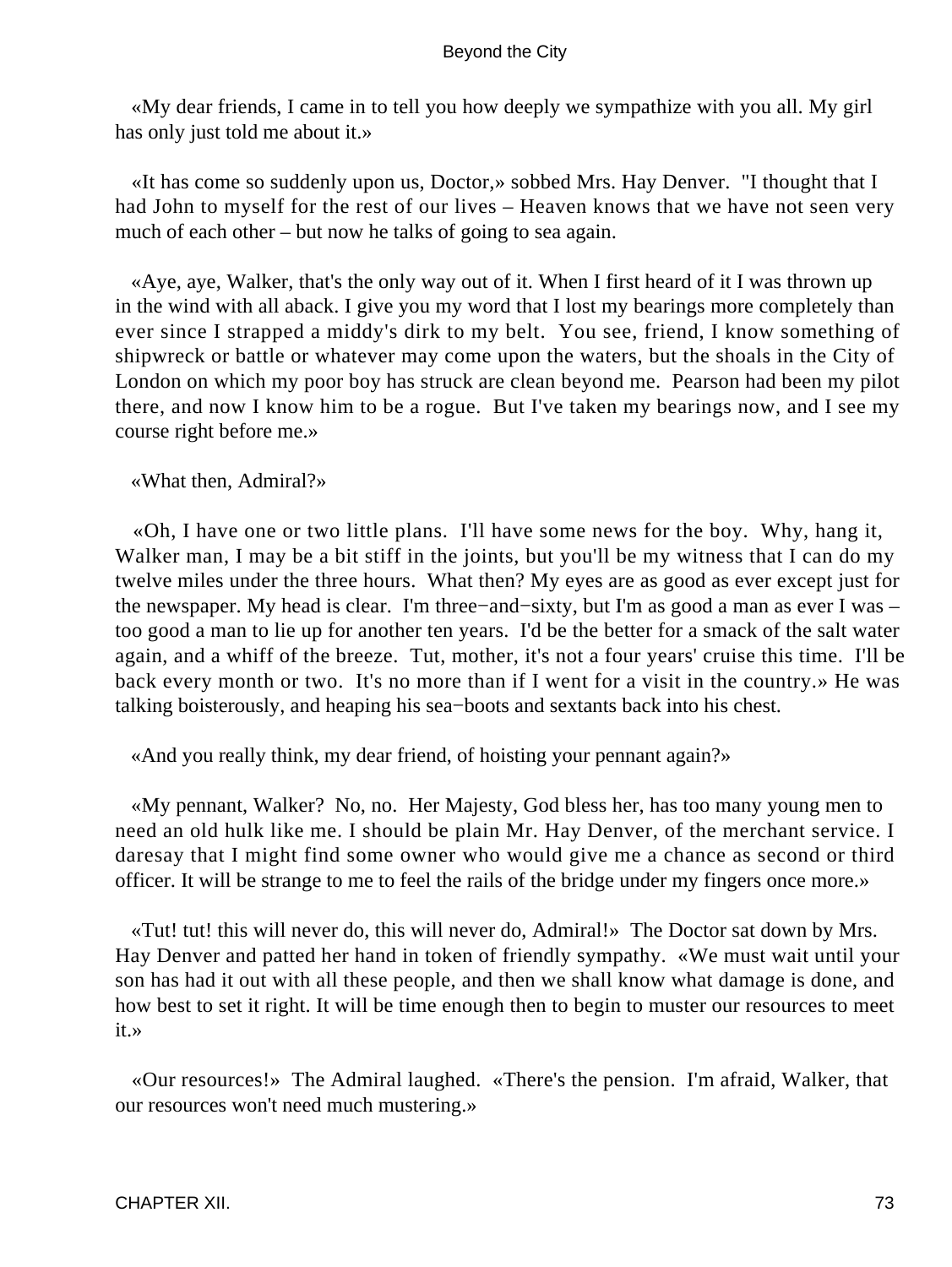«Oh, come, there are some which you may not have thought of. For example, Admiral, I had always intended that my girl should have five thousand from me when she married. Of course your boy's trouble is her trouble, and the money cannot be spent better than in helping to set it right. She has a little of her own which she wished to contribute, but I thought it best to work it this way. Will you take the cheque, Mrs. Denver, and I think it would be best if you said nothing to Harold about it, and just used it as the occasion served?»

 «God bless you, Walker, you are a true friend. I won't forget this, Walker. »The Admiral sat down on his sea chest and mopped his brow with his red handkerchief.

 «What is it to me whether you have it now or then? It may be more useful now. There's only one stipulation. If things should come to the worst, and if the business should prove so bad that nothing can set it right, then hold back this cheque, for there is no use in pouring water into a broken basin, and if the lad should fall, he will want something to pick himself up again with.»

 «He shall not fall, Walker, and you shall not have occasion to be ashamed of the family into which your daughter is about to marry. I have my own plan. But we shall hold your money, my friend, and it will strengthen us to feel that it is there.»

 «Well, that is all right,» said Doctor Walker, rising. «And if a little more should be needed, we must not let him go wrong for the want of a thousand or two. And now, Admiral, I'm off for my morning walk. Won't you come too?»

«No, I am going into town.»

 «Well, good−bye. I hope to have better news, and that all will come right. Good−bye, Mrs. Denver. I feel as if the boy were my own, and I shall not be easy until all is right with him.»

–  $-$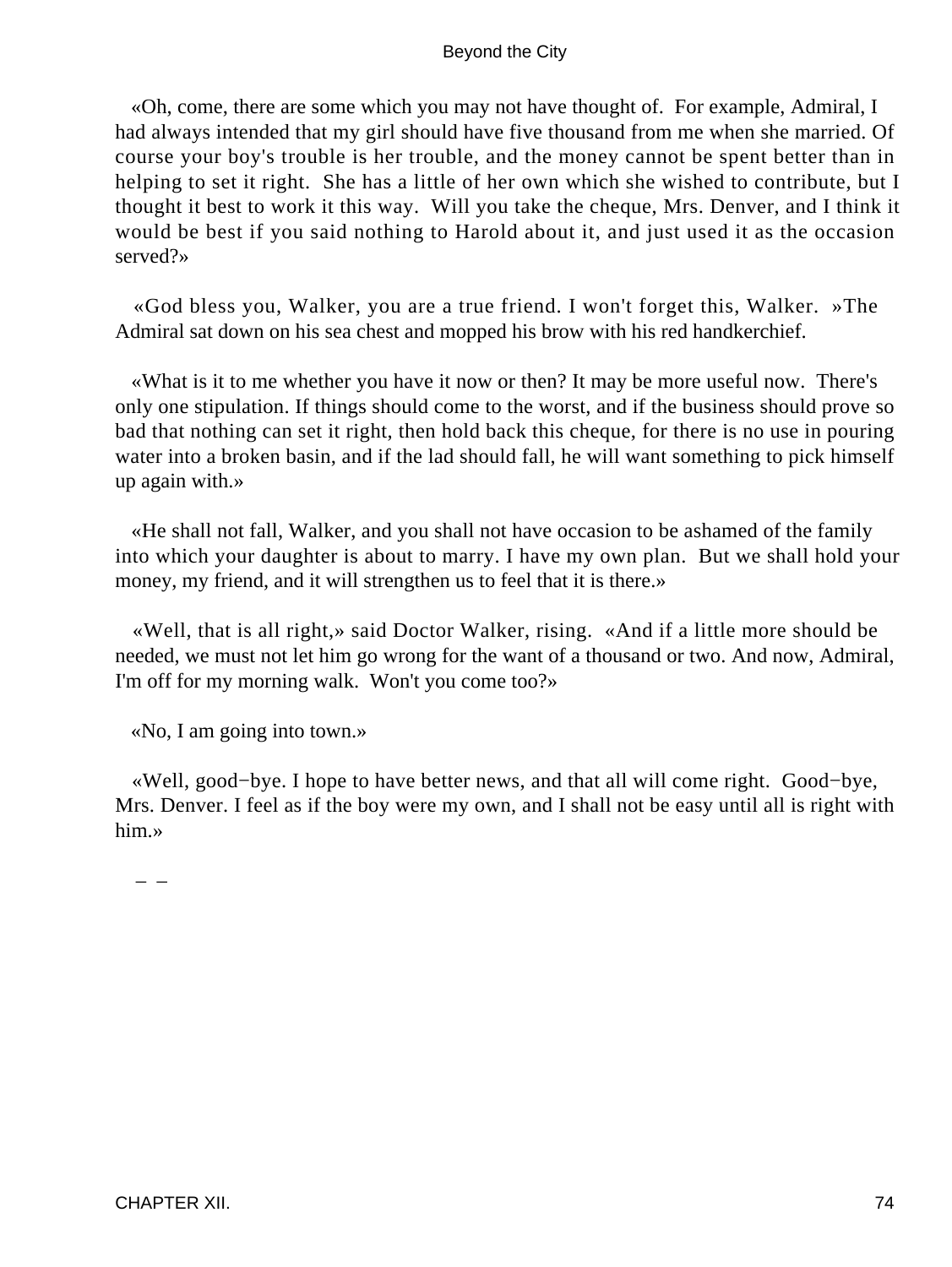# **[CHAPTER XIII.](#page-106-0)**

## <span id="page-75-0"></span>*I*N **Strange waters.**

 When Doctor Walker had departed, the Admiral packed all his possessions back into his sea chest with the exception of one little brass−bound desk. This he unlocked, and took from it a dozen or so blue sheets of paper all mottled over with stamps and seals, with very large V. R.'s printed upon the heads of them. He tied these carefully into a small bundle, and placing them in the inner pocket of his coat, he seized his stick and hat.

 «Oh, John, don't do this rash thing,» cried Mrs. Denver, laying her hands upon his sleeve. «I have seen so little of you, John. Only three years since you left the service. Don't leave me again. I know it is weak of me, but I cannot bear it.»

 «There's my own brave lass,» said he, smoothing down the grey−shot hair. «We've lived in honor together, mother, and please God in honor we'll die. No matter how debts are made, they have got to be met, and what the boy owes we owe. He has not the money, and how is he to find it? He can't find it. What then? It becomes my business, and there's only one way for it.»

 «But it may not be so very bad, John. Had we not best wait until after he sees these people to−morrow?»

 «They may give him little time, lass. But I'll have a care that I don't go so far that I can't put back again. Now, mother, there's no use holding me. It's got to be done, and there's no sense in shirking it.» He detached her fingers from his sleeve, pushed her gently back into an arm−chair, and hurried from the house.

 In less than half an hour the Admiral was whirled into Victoria Station and found himself amid a dense bustling throng, who jostled and pushed in the crowded terminus. His errand, which had seemed feasible enough in his own room, began now to present difficulties in the carrying out, and he puzzled over how he should take the first steps. Amid the stream of business men, each hurrying on his definite way, the old seaman in his grey tweed suit and black soft hat strode slowly along, his head sunk and his brow wrinkled in perplexity. Suddenly an idea occurred to him. He walked back to the railway stall and bought a daily paper. This he turned and turned until a certain column met his eye, when he smoothed it out, and carrying it over to a seat, proceeded to read it at his leisure.

 And, indeed, as a man read that column, it seemed strange to him that there should still remain any one in this world of ours who should be in straits for want of money. Here were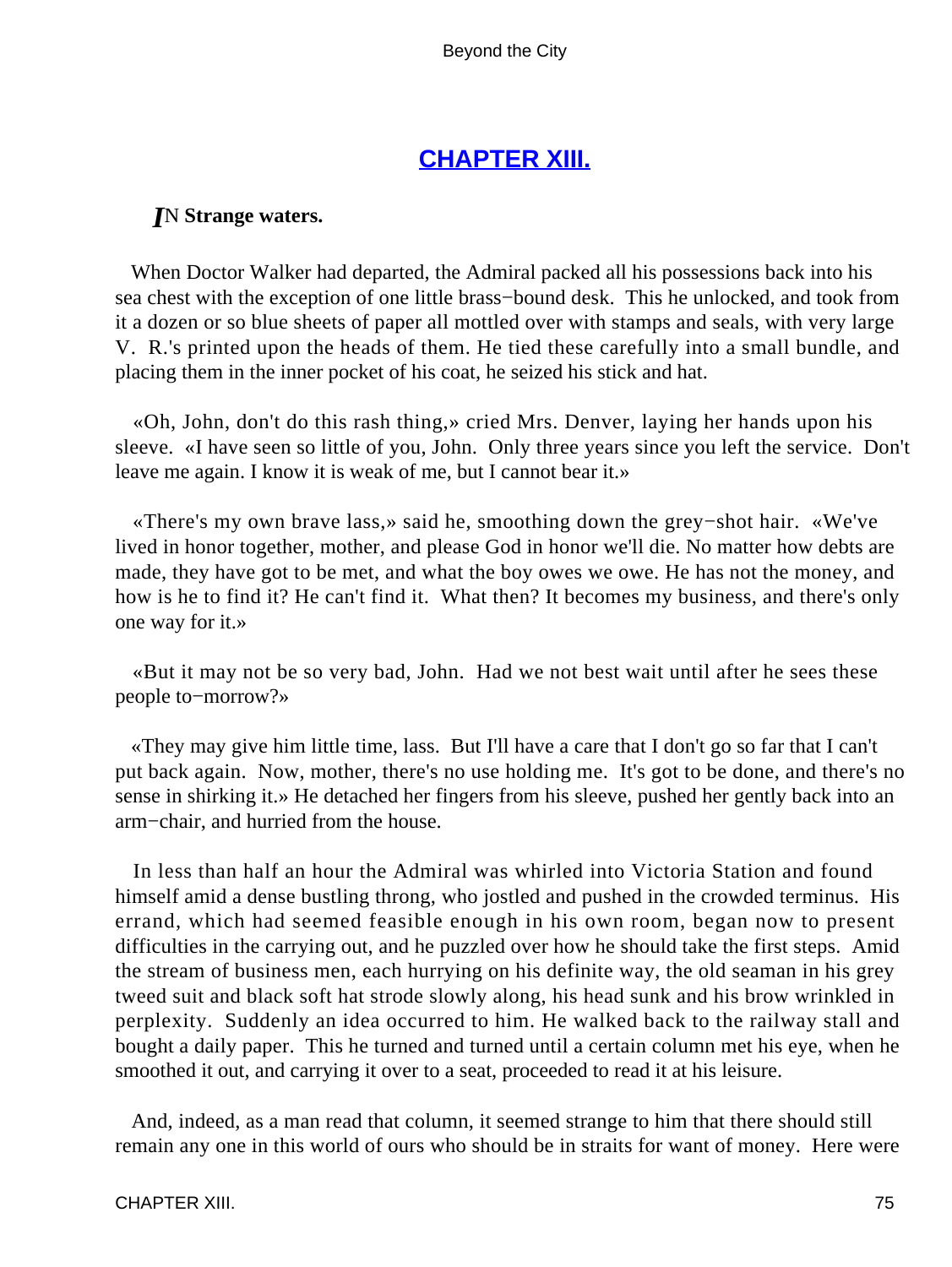whole lines of gentlemen who were burdened with a surplus in their incomes, and who were loudly calling to the poor and needy to come and take it off their hands. Here was the guileless person who was not a professional moneylender, but who would be glad to correspond, etc. Here too was the accommodating individual who advanced sums from ten to ten thousand pounds without expense, security, or delay. «The money actually paid over within a few hours,» ran this fascinating advertisement, conjuring up a vision of swift messengers rushing with bags of gold to the aid of the poor struggler. A third gentleman did all business by personal application, advanced money on anything or nothing; the lightest and airiest promise was enough to content him according to his circular, and finally he never asked for more than five per cent. This struck the Admiral as far the most promising, and his wrinkles relaxed, and his frown softened away as he gazed at it. He folded up the paper rose from the seat, and found himself face to face with Charles Westmacott.

«Hullo, Admiral!»

 «Hullo, Westmacott!» Charles had always been a favorite of the seaman's. «What are you doing here?»

 «Oh, I have been doing a little business for my aunt. But I have never seen you in London before.»

 «I hate the place. It smothers me. There's not a breath of clean air on this side of Greenwich. But maybe you know your way about pretty well in the City?»

 «Well, I know something about it. You see I've never lived very far from it, and I do a good deal of my aunt's business.»

«Maybe you know Bread Street?»

«It is out of Cheapside.»

 «Well then, how do you steer for it from here? You make me out a course and I'll keep to it.»

«Why, Admiral, I have nothing to do. I'll take you there with pleasure.»

 «Will you, though? Well, I'd take it very kindly if you would. I have business there. Smith and Hanbury, financial agents, Bread Street.»

The pair made their way to the river–side, and so down the Thames to St. Paul's landing – a mode of travel which was much more to the Admiral's taste than 'bus or cab. On the way, he told his companion his mission and the causes which had led to it. Charles Westmacott knew little enough of City life and the ways of business, but at least he had more experience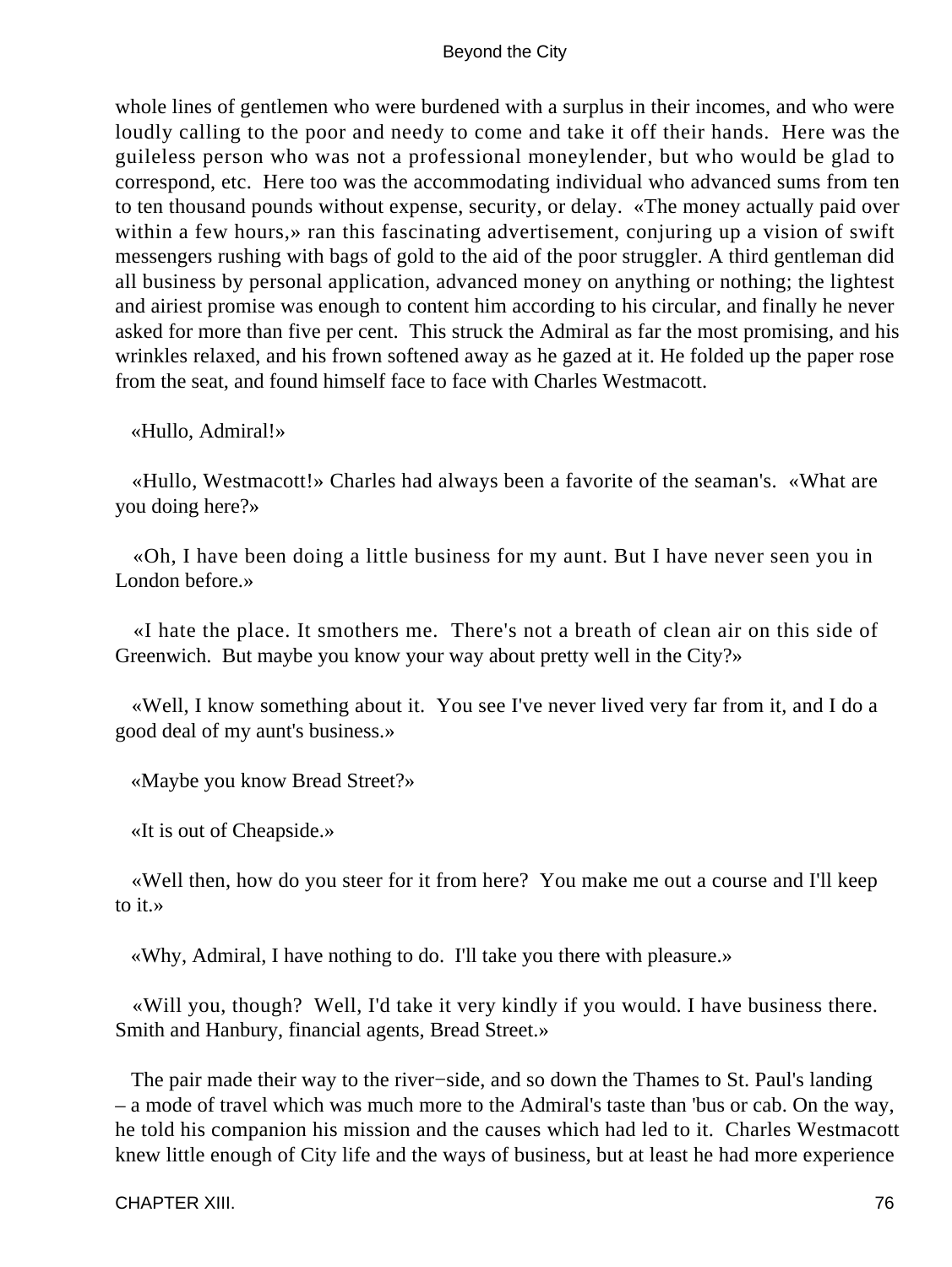in both than the Admiral, and he made up his mind not to leave him until the matter was settled.

 «These are the people,» said the Admiral, twisting round his paper, and pointing to the advertisement which had seemed to him the most promising. «It sounds honest and above−board, does it not? The personal interview looks as if there were no trickery, and then no one could object to five per cent.»

«No, it seems fair enough.»

 «It is not pleasant to have to go hat in hand borrowing money, but there are times, as you may find before you are my age, Westmacott, when a man must stow away his pride. But here's their number, and their plate is on the corner of the door.»

 A narrow entrance was flanked on either side by a row of brasses, ranging upwards from the shipbrokers and the solicitors who occupied the ground floors, through a long succession of West Indian agents, architects, surveyors, and brokers, to the firm of which they were in quest. A winding stone stair, well carpeted and railed at first but growing shabbier with every landing, brought them past innumerable doors until, at last, just under the ground−glass roofing, the names of Smith and Hanbury were to be seen painted in large white letters across a panel, with a laconic invitation to push beneath it. Following out the suggestion, the Admiral and his companion found themselves in a dingy apartment, ill lit from a couple of glazed windows. An ink−stained table, littered with pens, papers, and almanacs, an American cloth sofa, three chairs of varying patterns, and a much−worn carpet, constituted all the furniture, save only a very large and obtrusive porcelain spittoon, and a gaudily framed and very somber picture which hung above the fireplace. Sitting in front of this picture, and staring gloomily at it, as being the only thing which he could stare at, was a small sallow−faced boy with a large head, who in the intervals of his art studies munched sedately at an apple.

«Is Mr. Smith or Mr. Hanbury in?» asked the Admiral.

«There ain't no such people,» said the small boy.

«But you have the names on the door.»

 «Ah, that is the name of the firm, you see. It's only a name. It's Mr. Reuben Metaxa that you wants.»

«Well then, is he in?»

«No, he's not.»

CHAPTER XIII. 27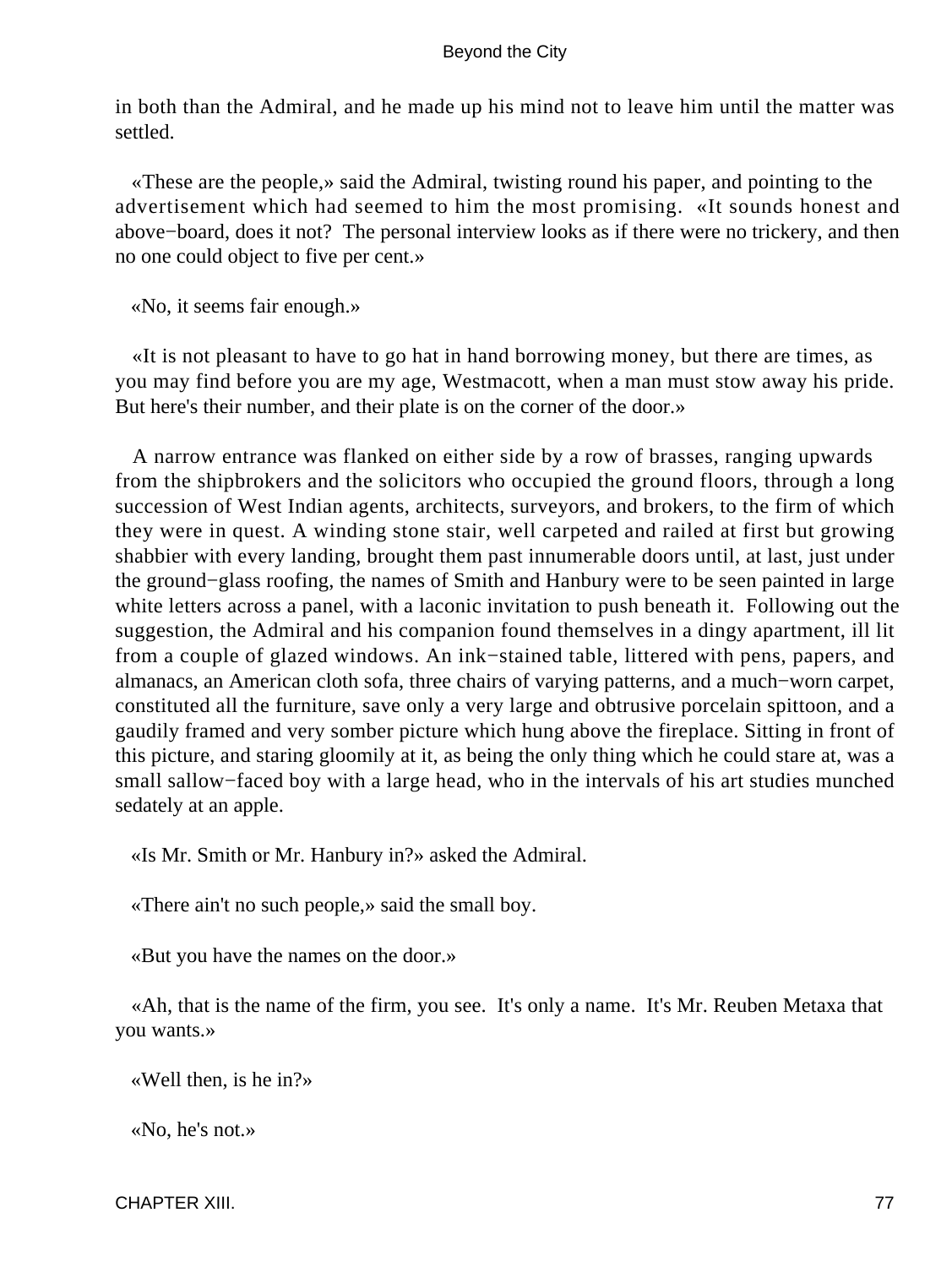«When will he be back?»

 «Can't tell, I'm sure. He's gone to lunch. Sometimes he takes one hour, and sometimes two. It'll be two to−day, I 'spect, for he said he was hungry afore he went.»

«Then I suppose that we had better call again, » said the Admiral.

 «Not a bit,» cried Charles. «I know how to manage these little imps. See here, you young varmint, here's a shilling for you. Run off and fetch your master. If you don't bring him here in five minutes I'll clump you on the side of the head when you get back. Shoo! Scat!» He charged at the youth, who bolted from the room and clattered madly down−stairs.

 «He'll fetch him,» said Charles. «Let us make ourselves at home. This sofa does not feel over and above safe. It was not meant for fifteen−stone men. But this doesn't look quite the sort of place where one would expect to pick up money.»

«Just what I was thinking,» said the Admiral, looking ruefully about him.

 «Ah, well! I have heard that the best furnished offices generally belong to the poorest firms. Let us hope it's the opposite here. They can't spend much on the management anyhow. That pumpkin−headed boy was the staff, I suppose. Ha, by Jove, that's his voice, and he's got our man, I think!»

 As he spoke the youth appeared in the doorway with a small, brown, dried−up little chip of a man at his heels. He was clean−shaven and blue−chinned, with bristling black hair, and keen brown eyes which shone out very brightly from between pouched under−lids and drooping upper ones. He advanced, glancing keenly from one to the other of his visitors, and slowly rubbing together his thin, blue−veined hands. The small boy closed the door behind him, and discreetly vanished.

 «I am Mr. Reuben Metaxa,» said the moneylender. «Was it about an advance you wished to see me?»

«Yes.»

«For you, I presume?» turning to Charles Westmacott.

«No, for this gentleman.»

The moneylender looked surprised. «How much did you desire?»

«I thought of five thousand pounds,» said the Admiral.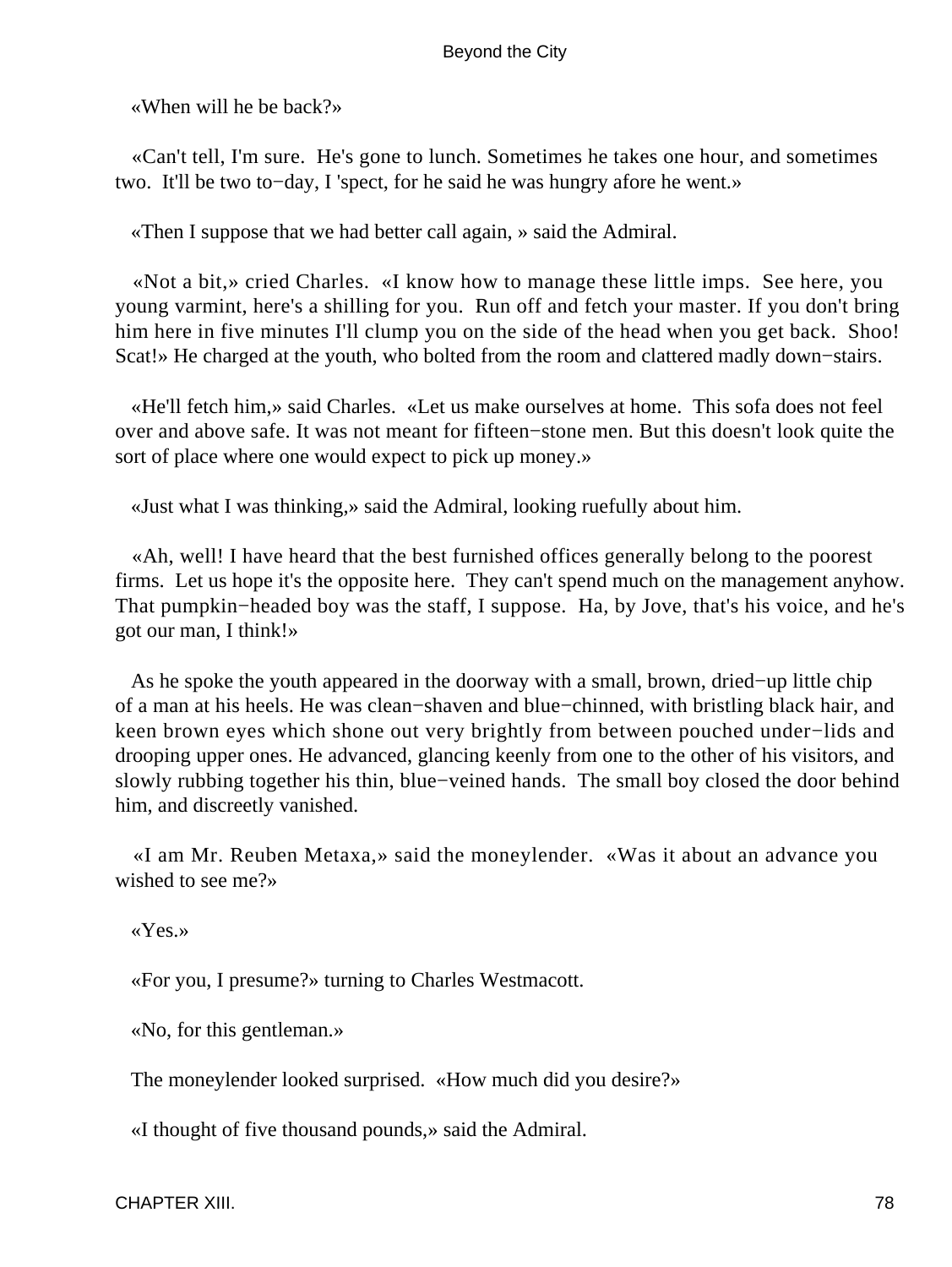«And on what security?»

 «I am a retired admiral of the British navy. You will find my name in the Navy List. There is my card. I have here my pension papers. I get L850 a year. I thought that perhaps if you were to hold these papers it would be security enough that I should pay you. You could draw my pension, and repay yourselves at the rate, say, of L500 a year, taking your five per cent interest as well.»

«What interest?»

"Five per cent per annum.

Mr. Metaxa laughed. «Per annum!» he said. «Five per cent a month.»

«A month! That would be sixty per cent a year.»

«Precisely.»

«But that is monstrous.»

 «I don't ask gentlemen to come to me. They come of their own free will. Those are my terms, and they can take it or leave it.»

«Then I shall leave it.» The Admiral rose angrily from his chair.

 «But one moment, sir. Just sit down and we shall chat the matter over. Yours is a rather unusual case and we may find some other way of doing what you wish. Of course the security which you offer is no security at all, and no sane man would advance five thousand pennies on it.»

«No security? Why not, sir?»

«You might die to−morrow. You are not a young man. What age are you?»

«Sixty−three.»

 Mr. Metaxa turned over a long column of figures. «Here is an actuary's table,» said he. «At your time of life the average expectancy of life is only a few years even in a well−preserved man.»

«Do you mean to insinuate that I am not a well−preserved man?»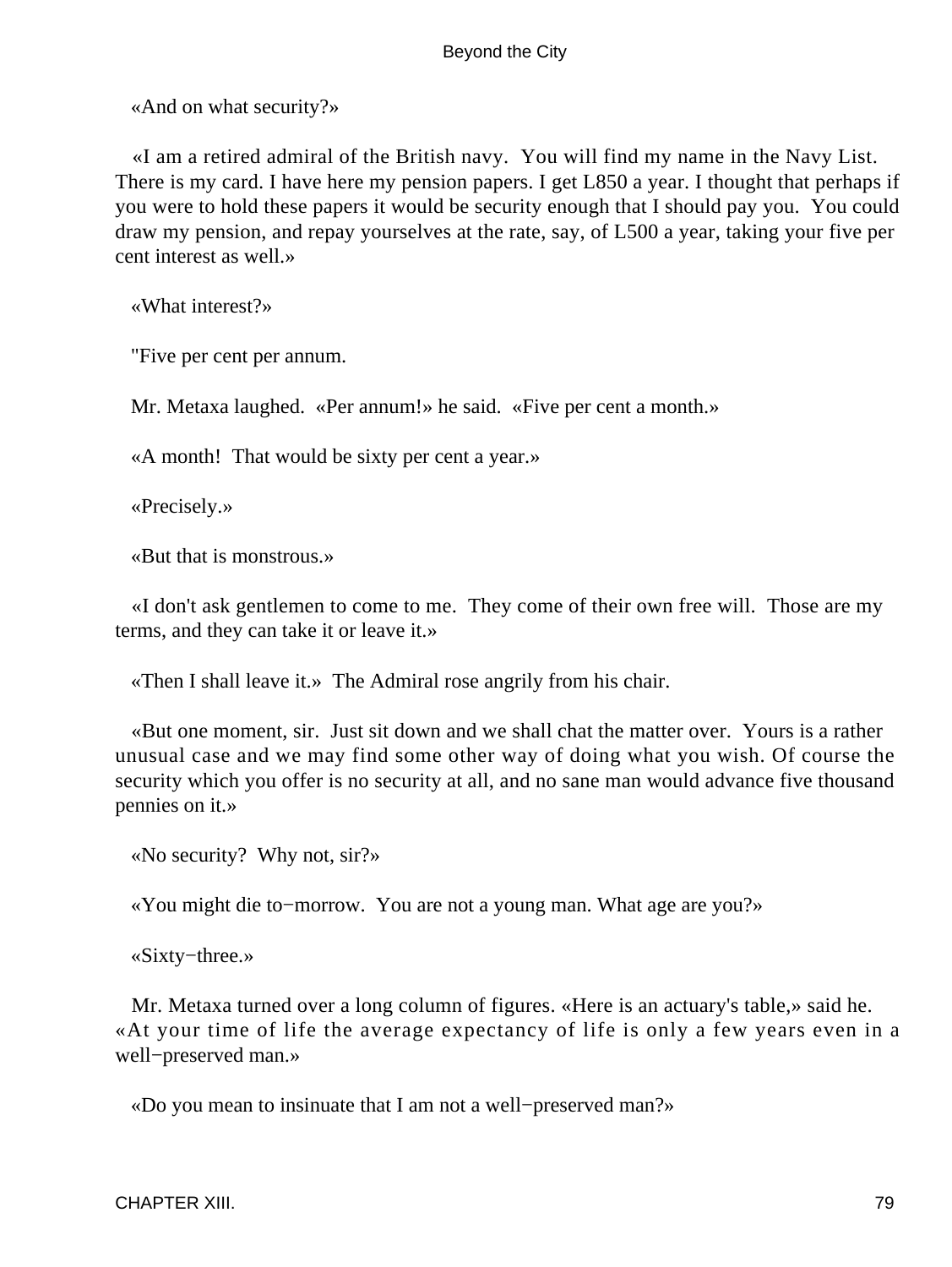«Well, Admiral, it is a trying life at sea. Sailors in their younger days are gay dogs, and take it out of themselves. Then when they grow older thy are still hard at it, and have no chance of rest or peace. I do not think a sailor's life a good one.»

 «I'll tell you what, sir,» said the Admiral hotly. «If you have two pairs of gloves I'll undertake to knock you out under three rounds. Or I'll race you from here to St. Paul's, and my friend here will see fair. I'll let you see whether I am an old man or not.»

 «This is beside the question,» said the moneylender with a deprecatory shrug. «The point is that if you died to−morrow where would be the security then?»

«I could insure my life, and make the policy over to you.»

 «Your premiums for such a sum, if any office would have you, which I very much doubt, would come to close on five hundred a year. That would hardly suit your book.»

«Well, sir, what do you intend to propose?» asked the Admiral.

 «I might, to accommodate you, work it in another way. I should send for a medical man, and have an opinion upon your life. Then I might see what could be done.»

«That is quite fair. I have no objection to that.»

 «There is a very clever doctor in the street here. Proudie is his name. John, go and fetch Doctor Proudie.» The youth was dispatched upon his errand, while Mr. Metaxa sat at his desk, trimming his nails, and shooting out little comments upon the weather. Presently feet were heard upon the stairs, the moneylender hurried out, there was a sound of whispering, and he returned with a large, fat, greasy−looking man, clad in a much worn frock−coat, and a very dilapidated top hat.

«Doctor Proudie, gentlemen,» said Mr. Metaxa.

 The doctor bowed, smiled, whipped off his hat, and produced his stethoscope from its interior with the air of a conjurer upon the stage. «Which of these gentlemen am I to examine?» he asked, blinking from one to the other of them. «Ah, it is you! Only your waistcoat! You need not undo your collar. Thank you! A full breath! Thank you! Ninety−nine! Thank you! Now hold your breath for a moment. Oh, dear, dear, what is this I hear?»

«What is it then?» asked the Admiral coolly.

«Tut! tut! This is a great pity. Have you had rheumatic fever?»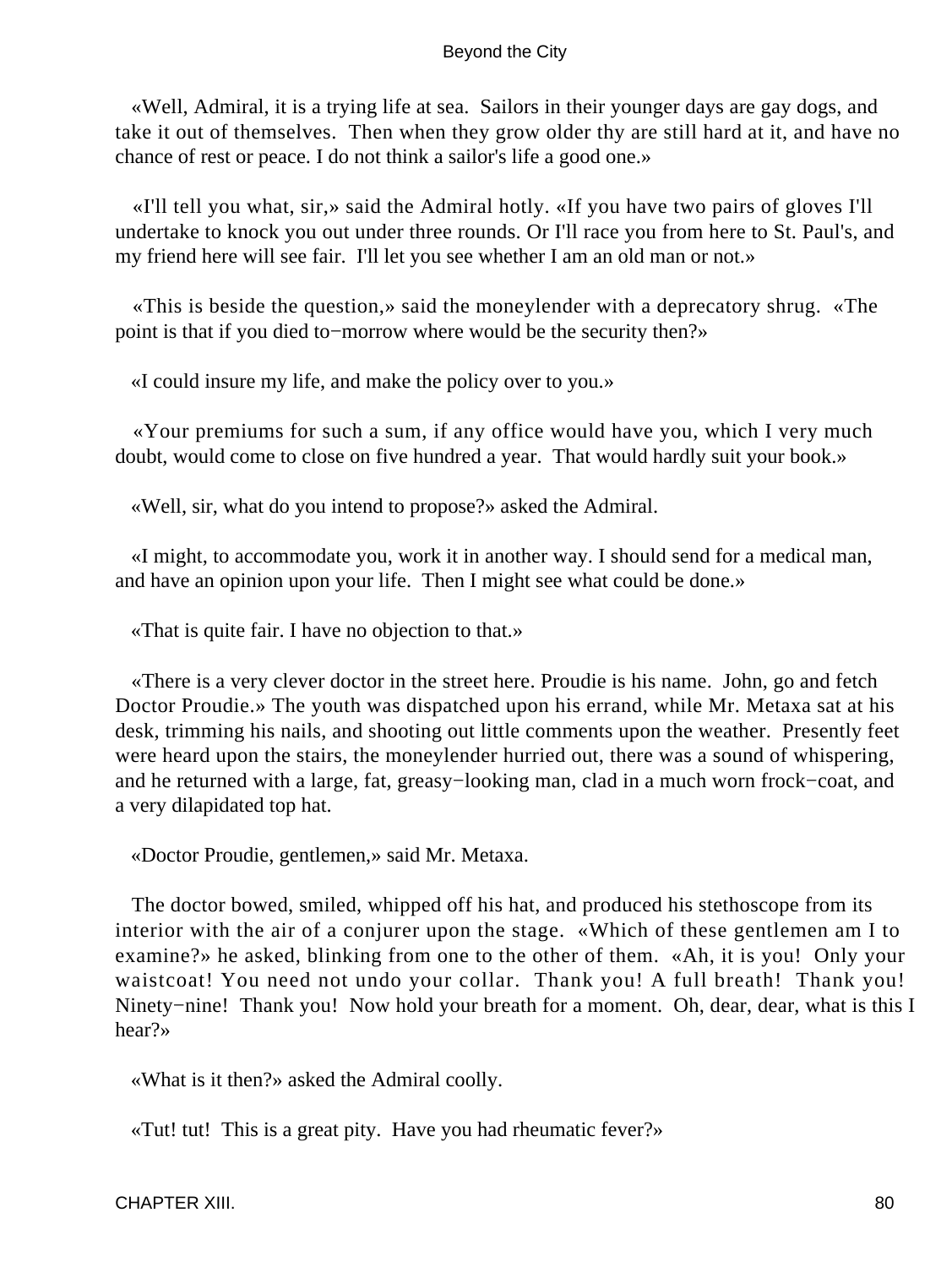«Never.»

«You have had some serious illness?»

«Never.»

«Ah, you are an admiral. You have been abroad, tropics, malaria, ague – I know.»

«I have never had a day's illness.»

 «Not to your knowledge; but you have inhaled unhealthy air, and it has left its effect. You have an organic murmur – slight but distinct.»

«Is it dangerous?»

«It might at anytime become so. You should not take violent exercise.»

«Oh, indeed. It would hurt me to run a half mile?»

«It would be very dangerous.»

«And a mile?»

«Would be almost certainly fatal.»

«Then there is nothing else the matter?»

«No. But if the heart is weak, then everything is weak, and the life is not a sound one.»

 «You see, Admiral,» remarked Mr. Metaxa, as the doctor secreted his stethoscope once more in his hat, «my remarks were not entirely uncalled for. I am sorry that the doctor's opinion is not more favorable, but this is a matter of business, and certain obvious precautions must be taken.»

«Of course. Then the matter is at an end.»

 «Well, we might even now do business. I am most anxious to be of use to you. How long do you think, doctor, that this gentleman will in all probability live?»

 «Well, well, it's rather a delicate question to answer,» said Dr. Proudie, with a show of embarrassment.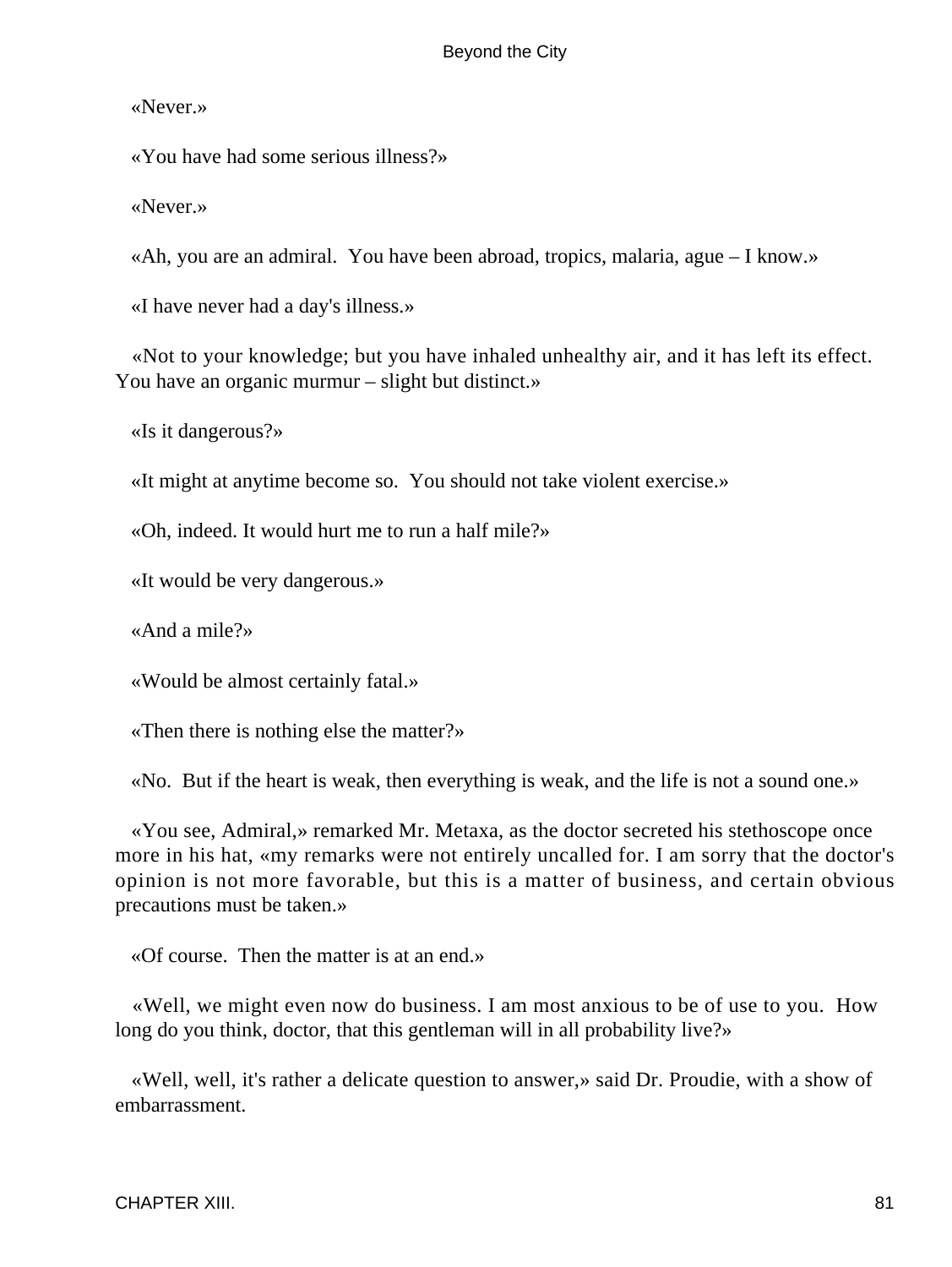«Not a bit, sir. Out with it! I have faced death too often to flinch from it now, though I saw it as near me as you are.»

 «Well, well, we must go by averages of course. Shall we say two years? I should think that you have a full two years before you.»

 «In two years your pension would bring you in L1,600. Now I will do my very best for you, Admiral! I will advance you L2,000, and you can make over to me your pension for your life. It is pure speculation on my part. If you die to−morrow I lose my money. If the doctor's prophecy is correct I shall still be out of pocket. If you live a little longer, then I may see my money again. It is the very best I can do for you.»

«Then you wish to buy my pension?»

«Yes, for two thousand down.»

«And if I live for twenty years?»

 «Oh, in that case of course my speculation would be more successful. But you have heard the doctor's opinion.»

«Would you advance the money instantly?»

 «You should have a thousand at once. The other thousand I should expect you to take in furniture.»

«In furniture?»

 «Yes, Admiral. We shall do you a beautiful houseful at that sum. It is the custom of my clients to take half in furniture.»

 The Admiral sat in dire perplexity. He had come out to get money, and to go back without any, to be powerless to help when his boy needed every shilling to save him from disaster, that would be very bitter to him. On the other hand, it was so much that he surrendered, and so little that he received. Little, and yet something. Would it not be better than going back empty−handed? He saw the yellow backed cheque−book upon the table. The moneylender opened it and dipped his pen into the ink.

«Shall I fill it up?» said he.

 «I think, Admiral,» remarked Westmacott, «that we had better have a little walk and some luncheon before we settle this matter.»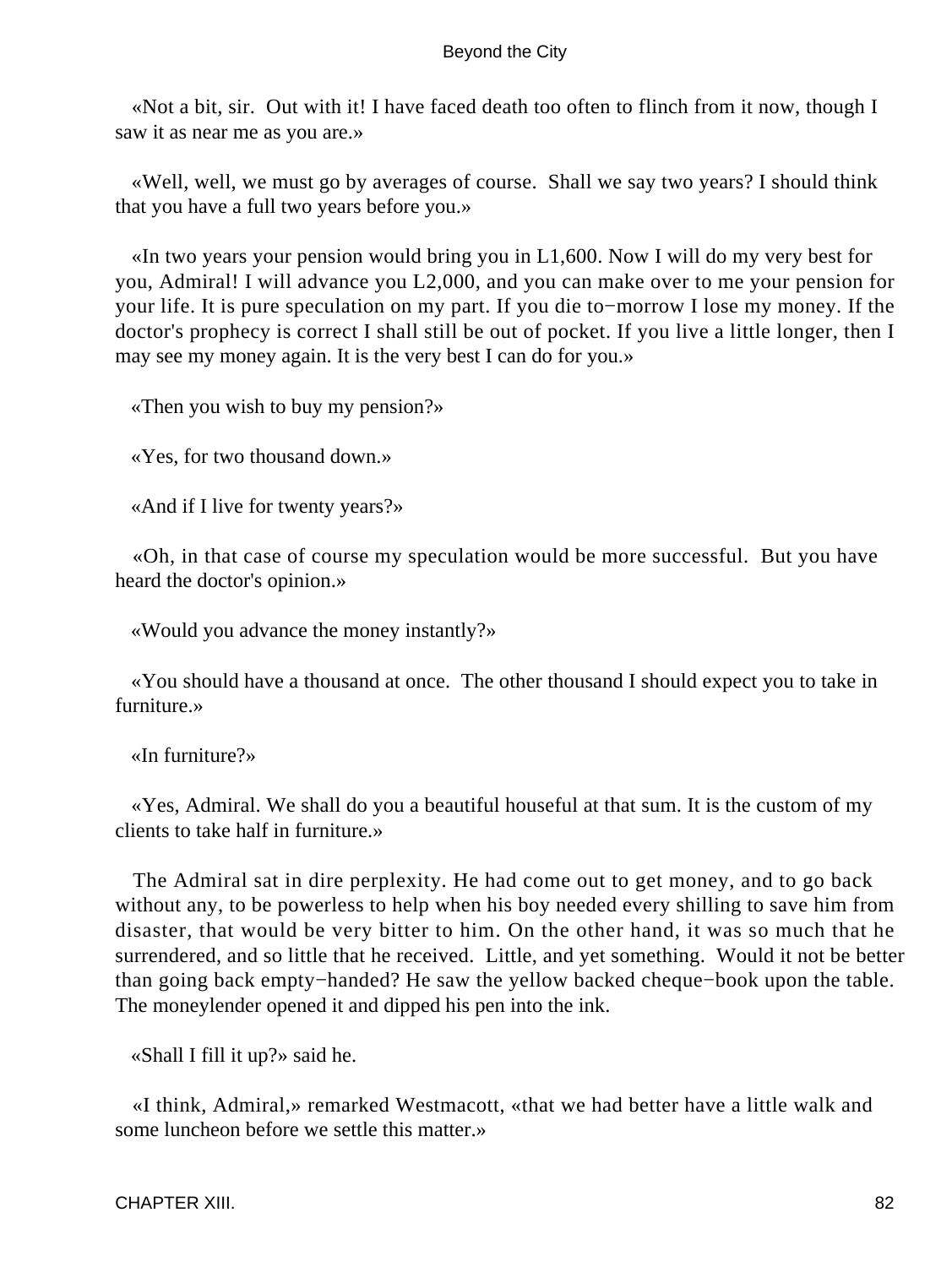«Oh, we may as well do it at once. It would be absurd to postpone it now,» Metaxa spoke with some heat, and his eyes glinted angrily from between his narrow lids at the imperturbable Charles. The Admiral was simple in money matters, but he had seen much of men and had learned to read them. He saw that venomous glance, and saw too that intense eagerness was peeping out from beneath the careless air which the agent had assumed.

«You're quite right, Westmacott,» said he. «We'll have a little walk before we settle it.»

«But I may not be here this afternoon.»

«Then we must choose another day.»

«But why not settle it now?»

«Because I prefer not,» said the Admiral shortly.

 «Very well. But remember that my offer is only for to−day. It is off unless you take it at once.»

"Let it be off, then.

«There's my fee,» cried the doctor.

«How much?»

«A guinea.»

 The Admiral threw a pound and a shilling upon the table. «Come, Westmacott,» said he, and they walked together from the room.

 «I don't like it,» said Charles, when they found themselves in the street once more; «I don't profess to be a very sharp chap, but this is a trifle too thin. What did he want to go out and speak to the doctor for? And how very convenient this tale of a weak heart was! I believe they are a couple of rogues, and in league with each other.»

«A shark and a pilot fish,» said the Admiral.

 «I'll tell you what I propose, sir. There's a lawyer named McAdam who does my aunt's business. He is a very honest fellow, and lives at the other side of Poultry. We'll go over to him together and have his opinion about the whole matter.»

«How far is it to his place?»

CHAPTER XIII. 83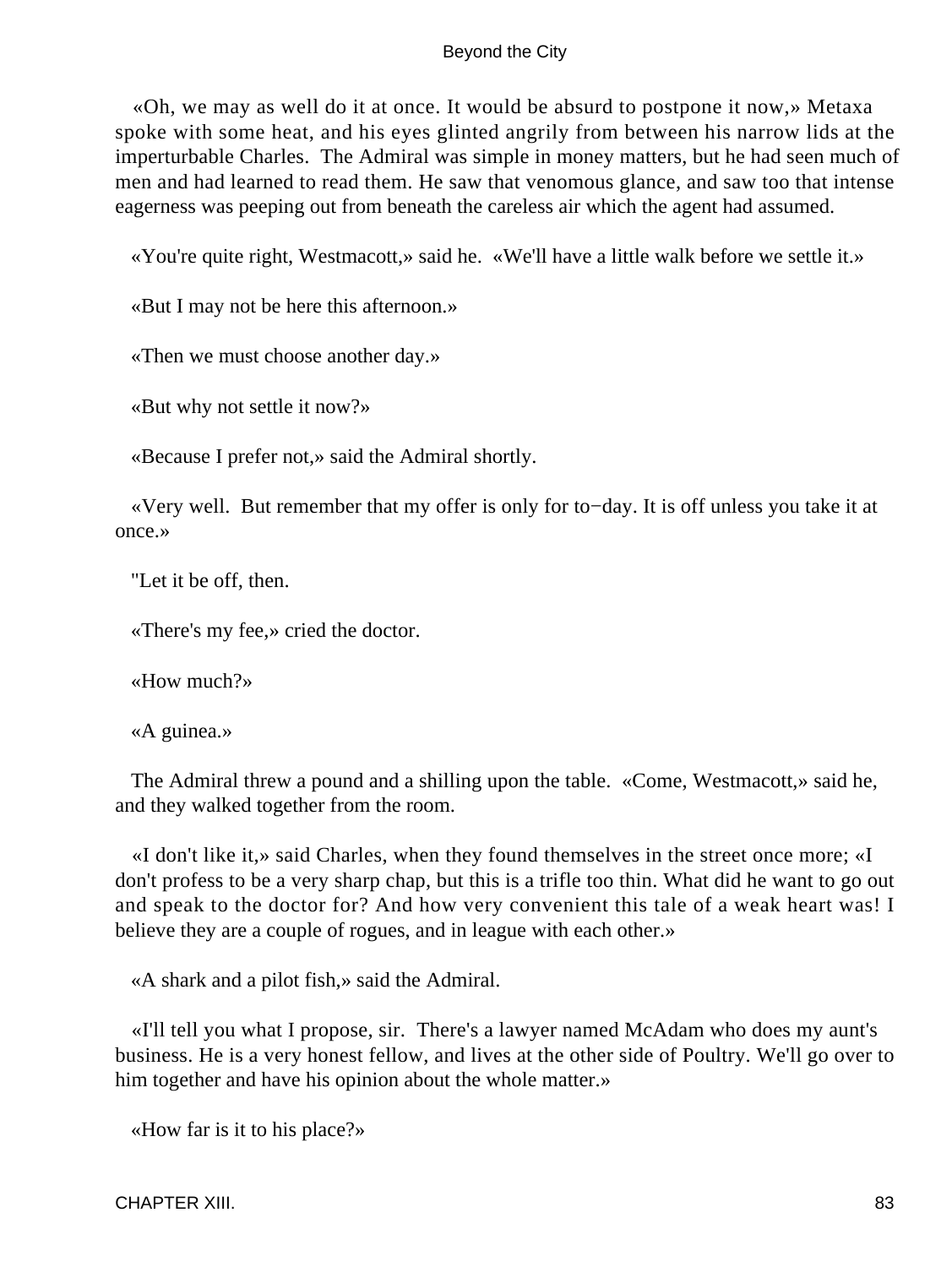«Oh, a mile at least. We can have a cab.»

 «A mile? Then we shall see if there is any truth in what that swab of a doctor said. Come, my boy, and clap on all sail, and see who can stay the longest.»

 Then the sober denizens of the heart of business London saw a singular sight as they returned from their luncheons. Down the roadway, dodging among cabs and carts, ran a weather−stained elderly man, with wide flapping black hat, and homely suit of tweeds. With elbows braced back, hands clenched near his armpits, and chest protruded, he scudded along, while close at his heels lumbered a large−limbed, heavy, yellow mustached young man, who seemed to feel the exercise a good deal more than his senior. On they dashed, helter−skelter, until they pulled up panting at the office where the lawyer of the Westmacotts was to be found.

 «There now!» cried the Admiral in triumph. «What d'ye think of that? Nothing wrong in the engine−room, eh?»

"You seem fit enough, sir.

 «Blessed if I believe the swab was a certificated doctor at all. He was flying false colors, or I am mistaken.»

 «They keep the directories and registers in this eating−house,» said Westmacott. «We'll go and look him out.»

 They did so, but the medical rolls contained no such name as that of Dr. Proudie, of Bread Street.

 «Pretty villainy this!» cried the Admiral, thumping his chest. «A dummy doctor and a vamped up disease. Well, we've tried the rogues, Westmacott! Let us see what we can do with your honest man.»

–  $-$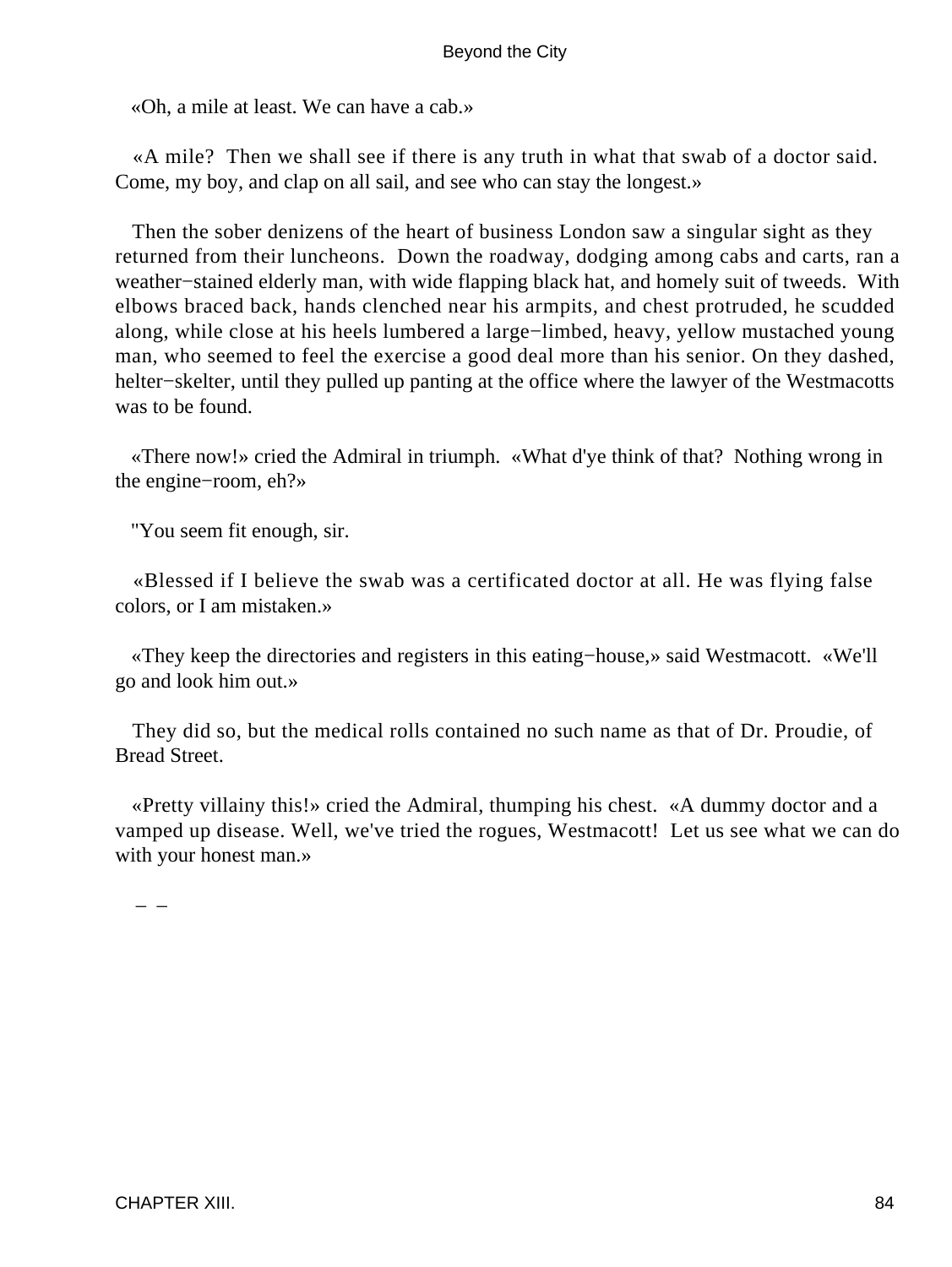# **[CHAPTER XIV.](#page-106-0)**

## <span id="page-85-0"></span>*E*ASTWARD HO!

 Mr. McAdam, of the firm of McAdam and Squire, was a highly polished man who dwelt behind a highly polished table in the neatest and snuggest of offices. He was white−haired and amiable, with a deep−lined aquiline face, was addicted to low bows, and indeed, always seemed to carry himself at half−cock, as though just descending into one, or just recovering himself. He wore a high−buckled stock, took snuff, and adorned his conversation with little scraps from the classics.

 «My dear Sir,» said he, when he had listened to their story, «any friend of Mrs. Westmacott's is a friend of mine. Try a pinch. I wonder that you should have gone to this man Metaxa. His advertisement is enough to condemn him. Habet foenum in cornu. They are all rogues.»

«The doctor was a rogue too. I didn't like the look of him at the time.»

 «Arcades ambo. But now we must see what we can do for you. Of course what Metaxa said was perfectly right. The pension is in itself no security at all, unless it were accompanied by a life assurance which would be an income in itself. It is no good whatever.»

His clients' faces fell.

 «But there is the second alternative. You might sell the pension right out. Speculative investors occasionally deal in such things. I have one client, a sporting man, who would be very likely to take it up if we could agree upon terms. Of course, I must follow Metaxa's example by sending for a doctor.»

 For the second time was the Admiral punched and tapped and listened to. This time, however, there could be no question of the qualifications of the doctor, a well−known Fellow of the College of Surgeons, and his report was as favorable as the other's had been adverse.

 «He has the heart and chest of a man of forty,» said he. «I can recommend his life as one of the best of his age that I have ever examined.»

 «That's well,» said Mr. McAdam, making a note of the doctor's remarks, while the Admiral disbursed a second guinea. «Your price, I understand, is five thousand pounds. I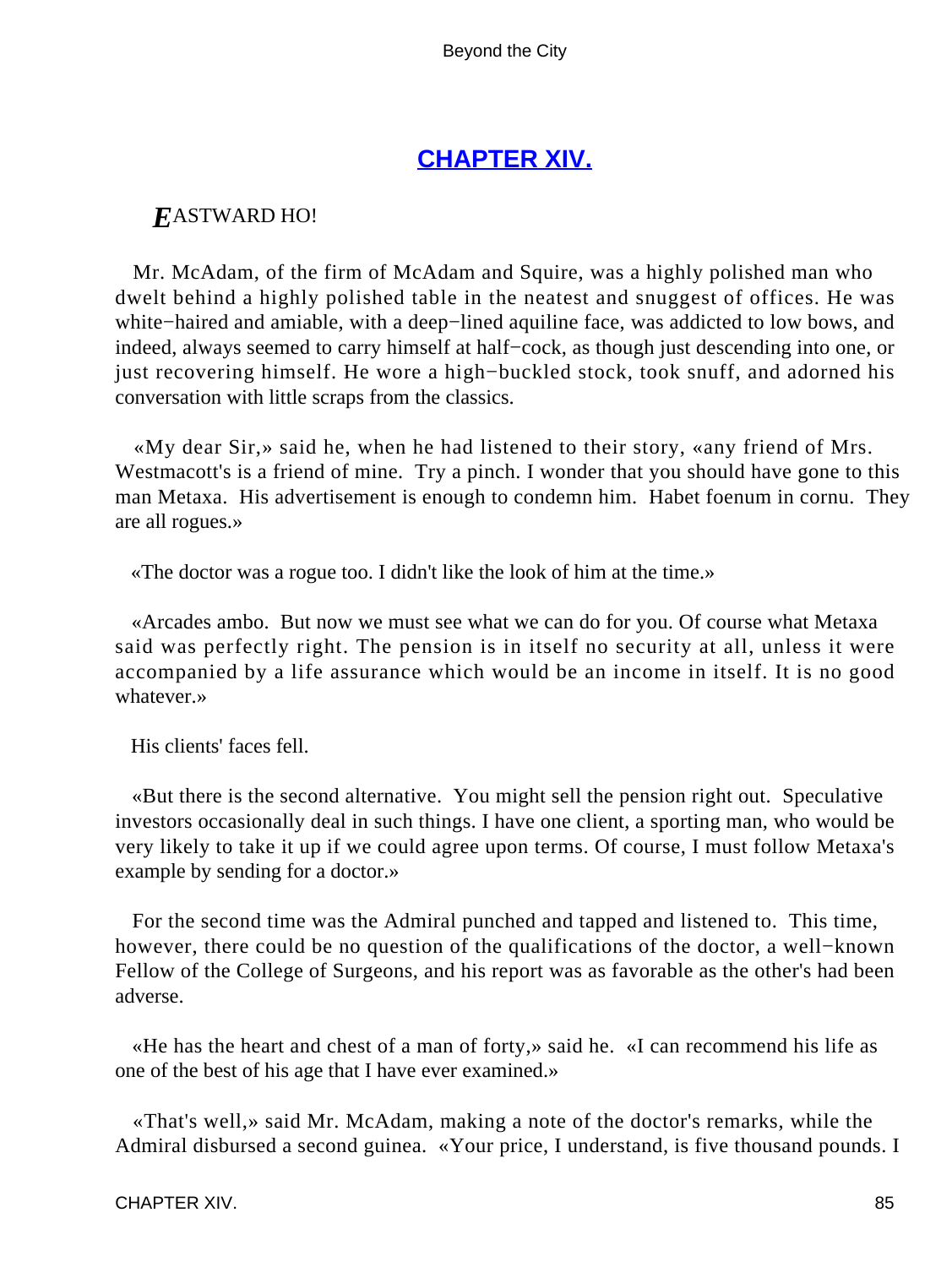can communicate with Mr. Elberry, my client, and let you know whether he cares to touch the matter. Meanwhile you can leave your pension papers here, and I will give you a receipt for them.»

«Very well. I should like the money soon.»

 «That is why I am retaining the papers. If I can see Mr. Elberry to−day we may let you have a cheque to−morrow. Try another pinch. No? Well, good−bye. I am very happy to have been of service.» Mr. McAdam bowed them out, for he was a very busy man, and they found themselves in the street once more with lighter hearts than when they bad left it.

 «Well, Westmacott, I am sure I am very much obliged to you,» said the Admiral. «You have stood by me when I was the better for a little help, for I'm clean out of my soundings among these city sharks. But I've something to do now which is more in my own line, and I need not trouble you any more.»

 «Oh, it is no trouble. I have nothing to do. I never have anything to do. I don't suppose I could do it if I had. I should be delighted to come with you, sir, if I can be of any use.»

 «No, no, my lad. You go home again. It would be kind of you, though, if you would look in at number one when you get back and tell my wife that all's well with me, and that I'll be back in an hour or so.»

 «All right, sir. I'll tell her.» Westmacott raised his hat and strode away to the westward, while the Admiral, after a hurried lunch, bent his steps towards the east.

 It was a long walk, but the old seaman swung along at a rousing pace, leaving street after street behind him. The great business places dwindled down into commonplace shops and dwellings, which decreased and became more stunted, even as the folk who filled them did, until he was deep in the evil places of the eastern end. It was a land of huge, dark houses and of garish gin−shops, a land, too, where life moves irregularly and where adventures are to be gained – as the Admiral was to learn to his cost.

 He was hurrying down one of the long, narrow, stone−flagged lanes between the double lines of crouching, disheveled women and of dirty children who sat on the hollowed steps of the houses, and basked in the autumn sun. At one side was a barrowman with a load of walnuts, and beside the barrow a bedraggled woman with a black fringe and a chequered shawl thrown over her head. She was cracking walnuts and picking them out of the shells, throwing out a remark occasionally to a rough man in a rabbit−skin cap, with straps under the knees of his corduroy trousers, who stood puffing a black clay pipe with his back against the wall. What the cause of the quarrel was, or what sharp sarcasm from the woman's lips pricked suddenly through that thick skin may never be known, but suddenly the man took his pipe in his left hand, leaned forward, and deliberately struck her across the face with his

CHAPTER XIV. 86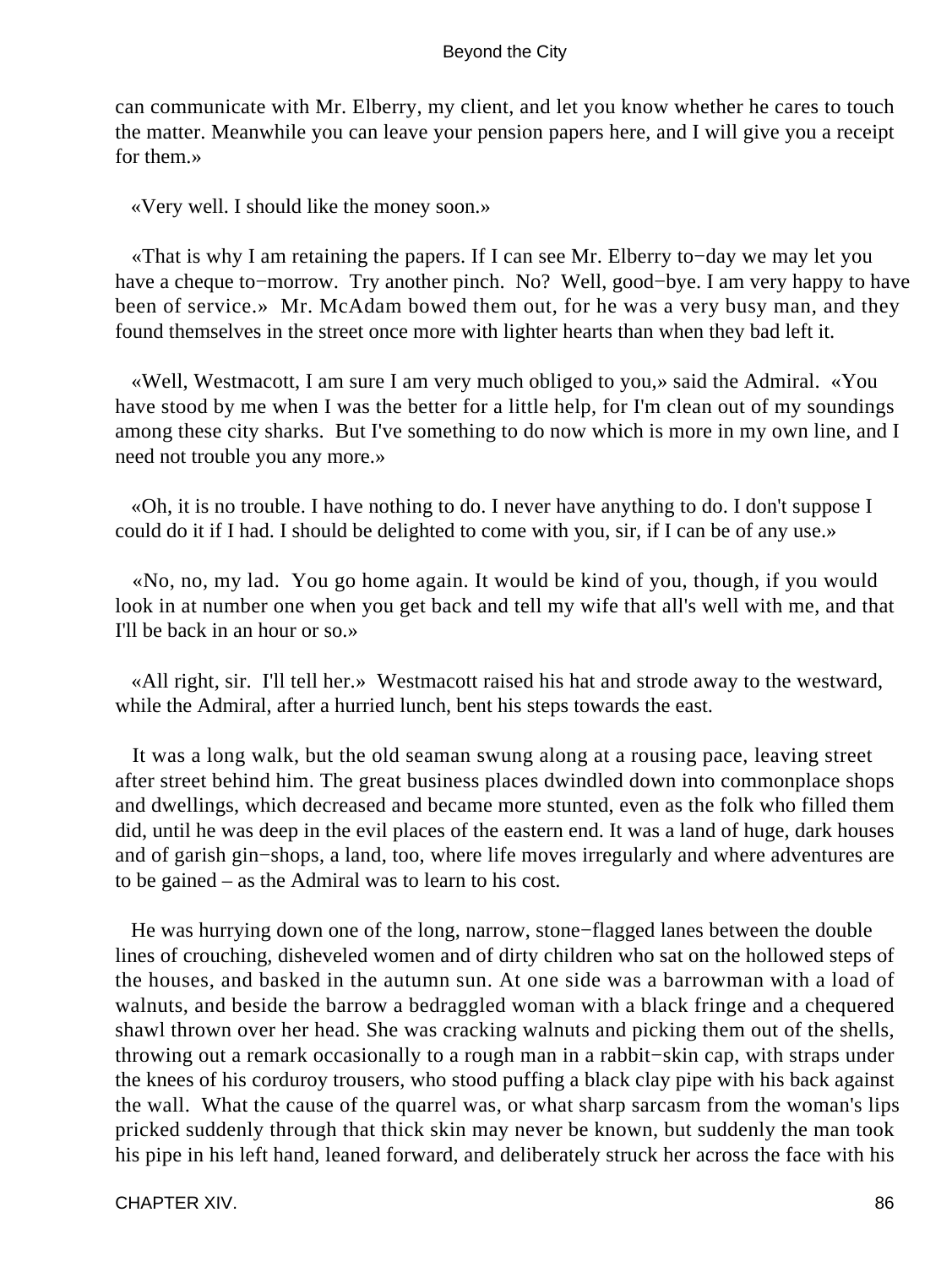right. It was a slap rather than a blow, but the woman gave a sharp cry and cowered up against the barrow with her hand to her cheek.

 «You infernal villain!» cried the Admiral, raising his stick. «You brute and blackguard!»

 «Garn!» growled the rough, with the deep rasping intonation of a savage. «Garn out o' this or  $I'll - -\rightarrow$  He took a step forward with uplifted hand, but in an instant down came cut number three upon his wrist, and cut number five across his thigh, and cut number one full in the center of his rabbit−skin cap. It was not a heavy stick, but it was strong enough to leave a good red weal wherever it fell. The rough yelled with pain, and rushed in, hitting with both hands, and kicking with his iron−shod boots, but the Admiral had still a quick foot and a true eye, so that he bounded backwards and sideways, still raining a shower, of blows upon his savage antagonist. Suddenly, however, a pair of arms closed round his neck, and glancing backwards he caught a glimpse of the black coarse fringe of the woman whom he had befriended, «I've got him!» she shrieked. «I'll 'old 'im. Now, Bill, knock the tripe out of him!» Her grip was as strong as a man's, and her wrist pressed like an iron bar upon the Admiral's throat. He made a desperate effort to disengage himself, but the most that he could do was to swing her round, so as to place her between his adversary and himself. As it proved, it was the very best thing that he could have done. The rough, half−blinded and maddened by the blows which he had received, struck out with all his ungainly strength, just as his partner's head swung round in front of him. There was a noise like that of a stone hitting a wall, a deep groan, her grasp relaxed, and she dropped a dead weight upon the pavement, while the Admiral sprang back and raised his stick once more, ready either for attack or defense. Neither were needed, however, for at that moment there was a scattering of the crowd, and two police constables, burly and helmeted, pushed their way through the rabble. At the sight of them the rough took to his heels, and was instantly screened from view by a veil of his friends and neighbors.

 «I have been assaulted,» panted the Admiral. «This woman was attacked and I had to defend her.»

 «This is Bermondsey Sal,» said one police officer, bending over the bedraggled heap of tattered shawl and dirty skirt. «She's got it hot this time.»

«He was a shortish man, thick, with a beard.»

 «Ah, that's Black Davie. He's been up four times for beating her. He's about done the job now. If I were you I would let that sort settle their own little affairs, sir.»

 «Do you think that a man who holds the Queen's commission will stand by and see a woman struck?» cried the Admiral indignantly.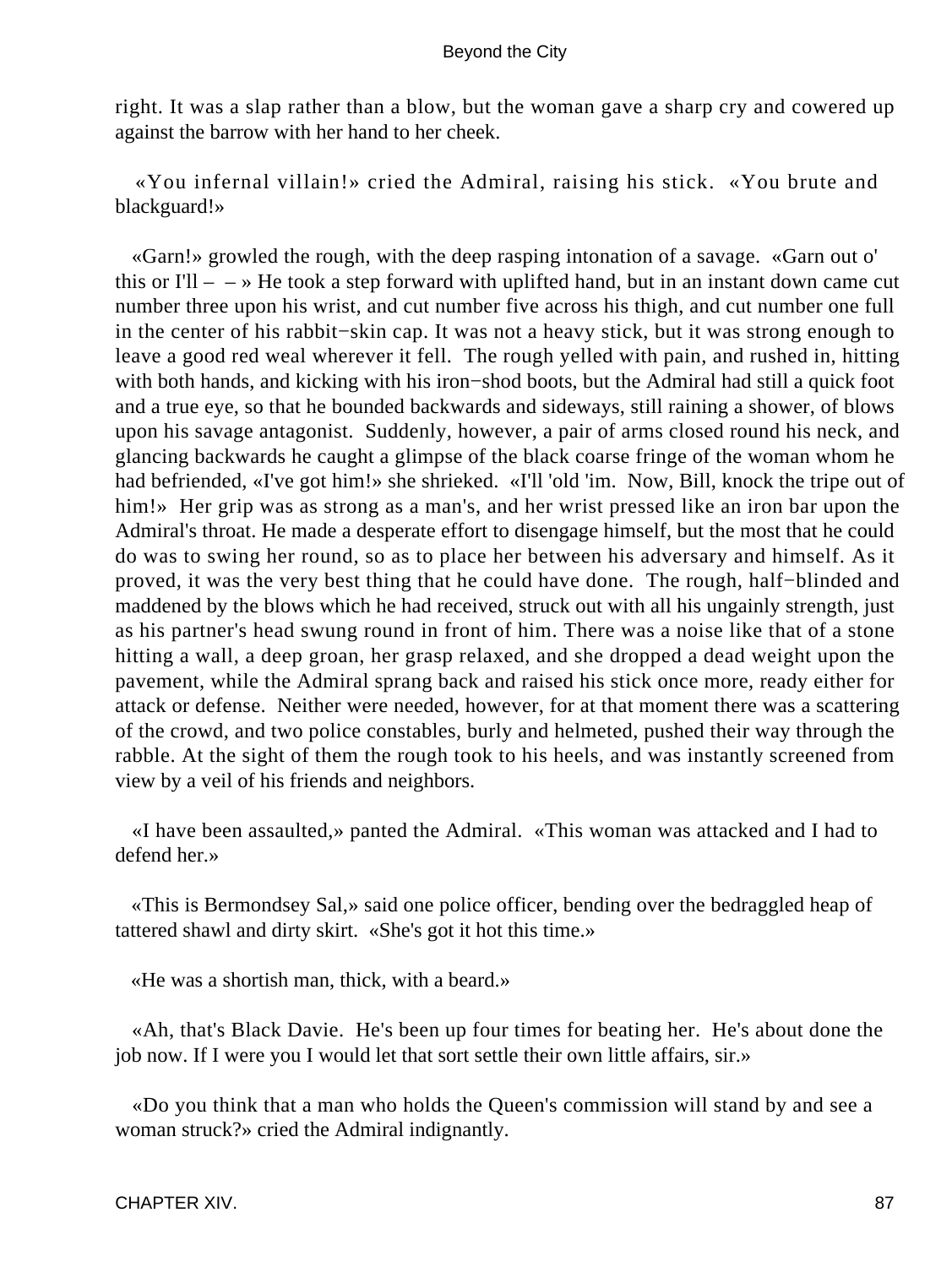«Well, just as you like, sir. But you've lost your watch, I see.»

 «My watch!» He clapped his hand to his waistcoat. The chain was hanging down in front, and the watch gone.

 He passed his hand over his forehead. «I would not have lost that watch for anything,» said he. «No money could replace it. It was given me by the ship's company after our African cruise. It has an inscription.»

The policeman shrugged his shoulders. «It comes from meddling,» said he.

 «What'll you give me if I tell yer where it is?» said a sharp−faced boy among the crowd. «Will you gimme a quid?»

«Certainly.»

«Well, where's the quid?»

The Admiral took a sovereign from his pocket. «Here it is.»

 «Then 'ere's the ticker!» The boy pointed to the clenched hand of the senseless woman. A glimmer of gold shone out from between the fingers, and on opening them up, there was the Admiral's chronometer. This interesting victim had throttled her protector with one hand, while she had robbed him with the other.

 The Admiral left his address with the policeman, satisfied that the woman was only stunned, not dead, and then set off upon his way once more, the poorer perhaps in his faith in human nature, but in very good spirits none the less. He walked with dilated nostrils and clenched hands, all glowing and tingling with the excitement of the combat, and warmed with the thought that he could still, when there was need, take his own part in a street brawl in spite of his three−score and odd years.

 His way now led towards the river−side regions, and a cleansing whiff of tar was to be detected in the stagnant autumn air. Men with the blue jersey and peaked cap of the boatman, or the white ducks of the dockers, began to replace the cardurys and fustian of the laborers. Shops with nautical instruments in the windows, rope and paint sellers, and slop shops with long rows of oilskins dangling from hooks, all proclaimed the neighborhood of the docks. The Admiral quickened his pace and straightened his figure as his surroundings became more nautical, until at last, peeping between two high, dingy wharfs, he caught a glimpse of the mud−colored waters of the Thames, and of the bristle of masts and funnels which rose from its broad bosom. To the right lay a quiet street, with many brass plates upon either side, and wire blinds in all of the windows. The Admiral walked slowly down it until «The Saint Lawrence Shipping Company» caught his eye. He crossed the road, pushed open

CHAPTER XIV. 88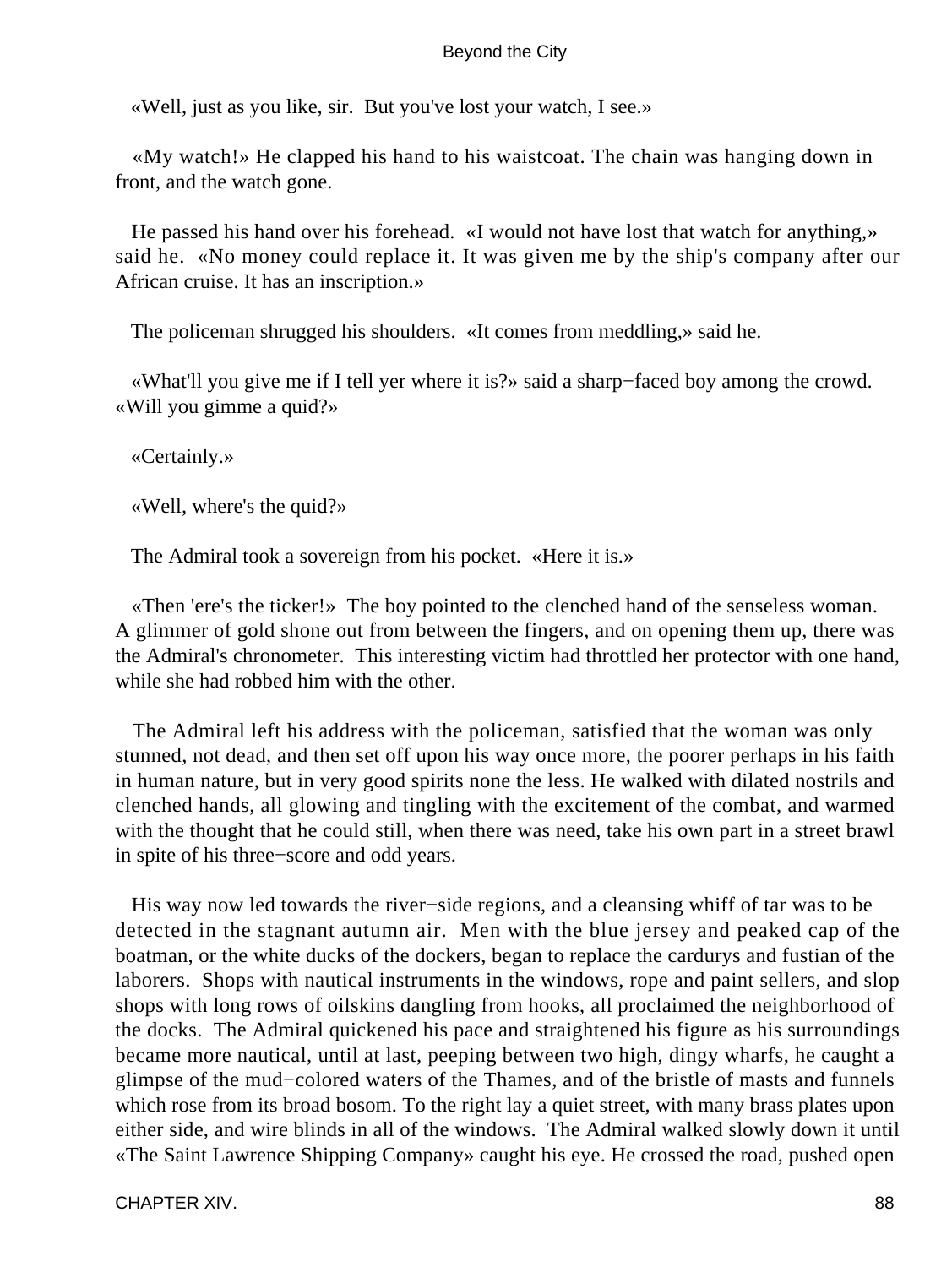the door, and found himself in a low−ceilinged office, with a long counter at one end and a great number of wooden sections of ships stuck upon boards and plastered all over the walls.

«Is Mr. Henry in?» asked the Admiral.

 «No, sir,» answered an elderly man from a high seat in the corner. «He has not come into town to−day. I can manage any business you may wish seen to.»

«You don't happen to have a first or second officer's place vacant, do you?»

The manager looked with a dubious eye at his singular applicant.

«Do you hold certificates?» he asked.

«I hold every nautical certificate there is.»

«Then you won't do for us.»

«Why not?»

"Your age, sir.

 «I give you my word that I can see as well as ever, and am as good a man in every way.»

«I don't doubt it.»

«Why should my age be a bar, then?»

 «Well, I must put it plainly. If a man of your age, holding certificates, has not got past a second officer's berth, there must be a black mark against him somewhere. I don't know what it is, drink or temper, or want of judgment, but something there must be.»

 «I assure you there is nothing, but I find myself stranded, and so have to turn to the old business again.»

 «Oh, that's it,» said the manager, with suspicion in his eye. «How long were you in your last billet?»

«Fifty−one years.»

«What!»

CHAPTER XIV. 89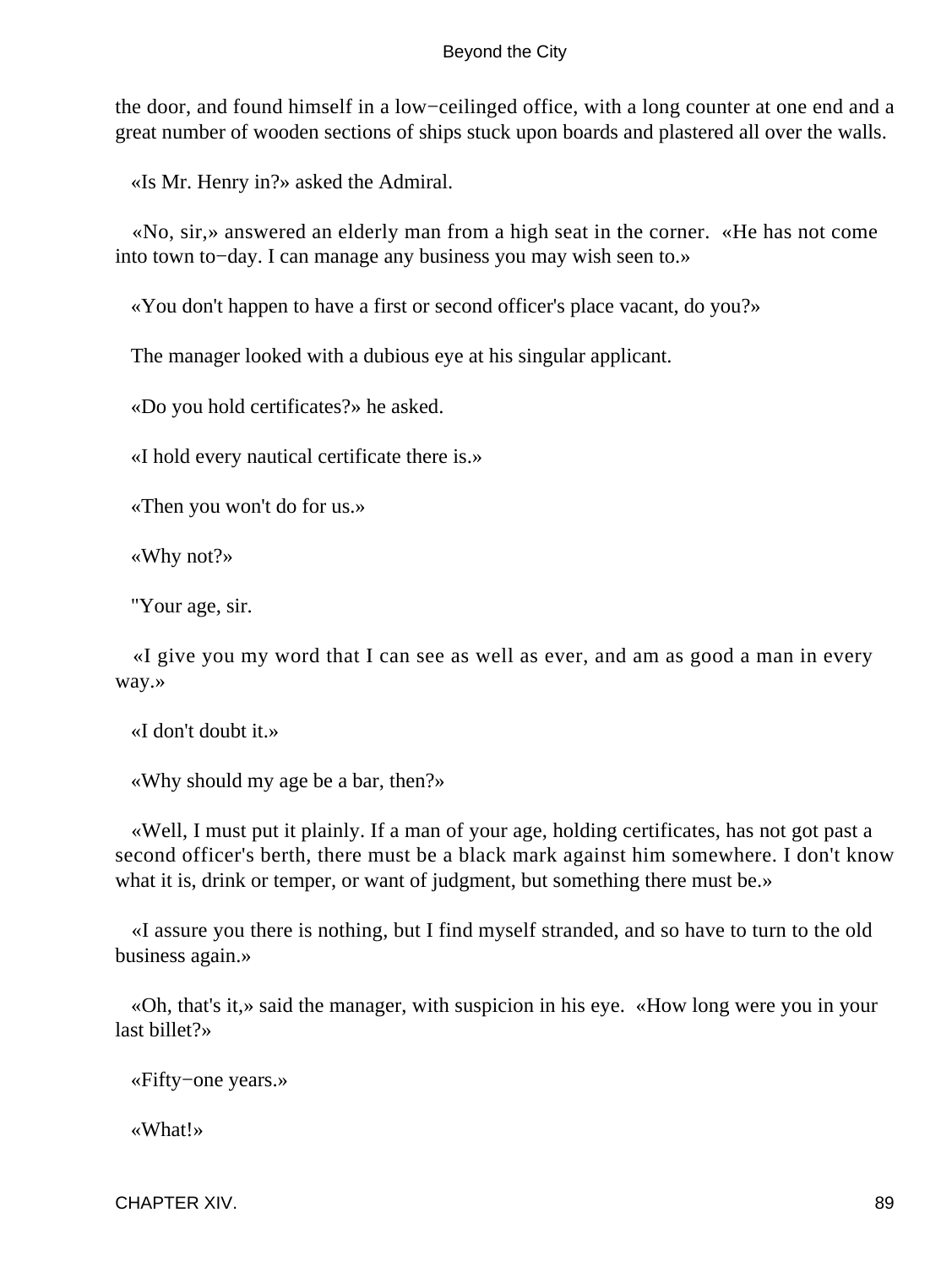«Yes, sir, one−and−fifty years.»

«In the same employ?»

«Yes.»

«Why, you must have begun as a child.»

«I was twelve when I joined.»

 «It must be a strangely managed business,» said the manager, «which allows men to leave it who have served for fifty years, and who are still as good as ever. Who did you serve?»

«The Queen. Heaven bless her!»

«Oh, you were in the Royal Navy. What rating did you hold?»

«I am Admiral of the Fleet.»

The manager started, and sprang down from his high stool.

 «My name is Admiral Hay Denver. There is my card. And here are the records of my service. I don't, you understand, want to push another man from his billet; but if you should chance to have a berth open, I should be very glad of it. I know the navigation from the Cod Banks right up to Montreal a great deal better than I know the streets of London.»

 The astonished manager glanced over the blue papers which his visitor had handed him. «Won't you take a chair, Admiral?» said he.

 «Thank you! But I should be obliged if you would drop my title now. I told you because you asked me, but I've left the quarter−deck, and I am plain Mr. Hay Denver now.»

 «May I ask,» said the manager, «are you the same Denver who commanded at one time on the North American station?»

«I did.»

 «Then it was you who got one of our boats, the Comus, off the rocks in the Bay of Fundy? The directors voted you three hundred guineas as salvage, and you refused them.»

«It was an offer which should not have been made,» said the Admiral sternly.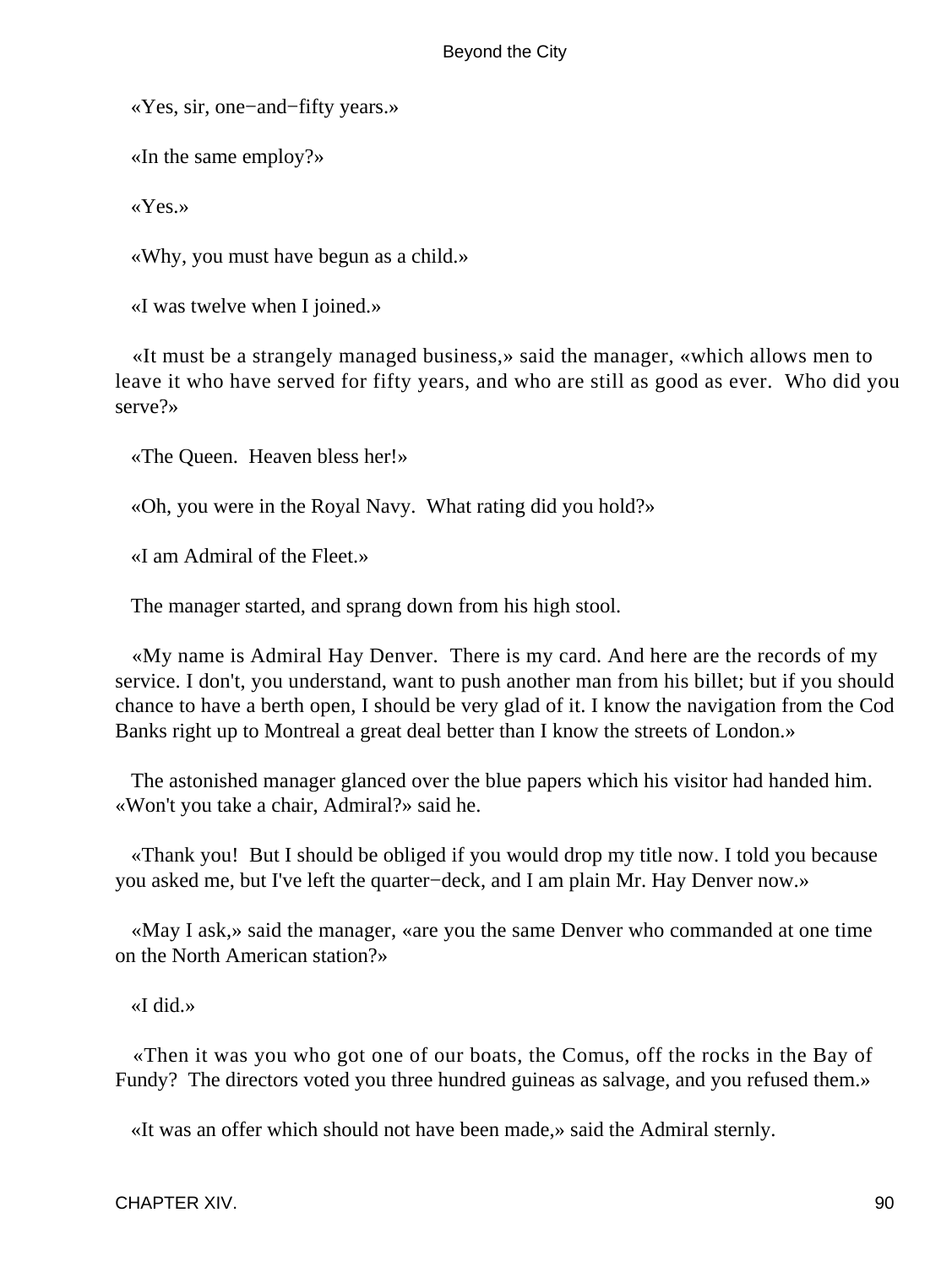«Well, it reflects credit upon you that you should think so. If Mr. Henry were here I am sure that he would arrange this matter for you at once. As it is, I shall lay it before the directors to−day, and I am sure that they will be proud to have you in our employment, and, I hope, in some more suitable position than that which you suggest.»

 «I am very much obliged to you, sir,» said the Admiral, and started off again, well pleased, upon his homeward journey.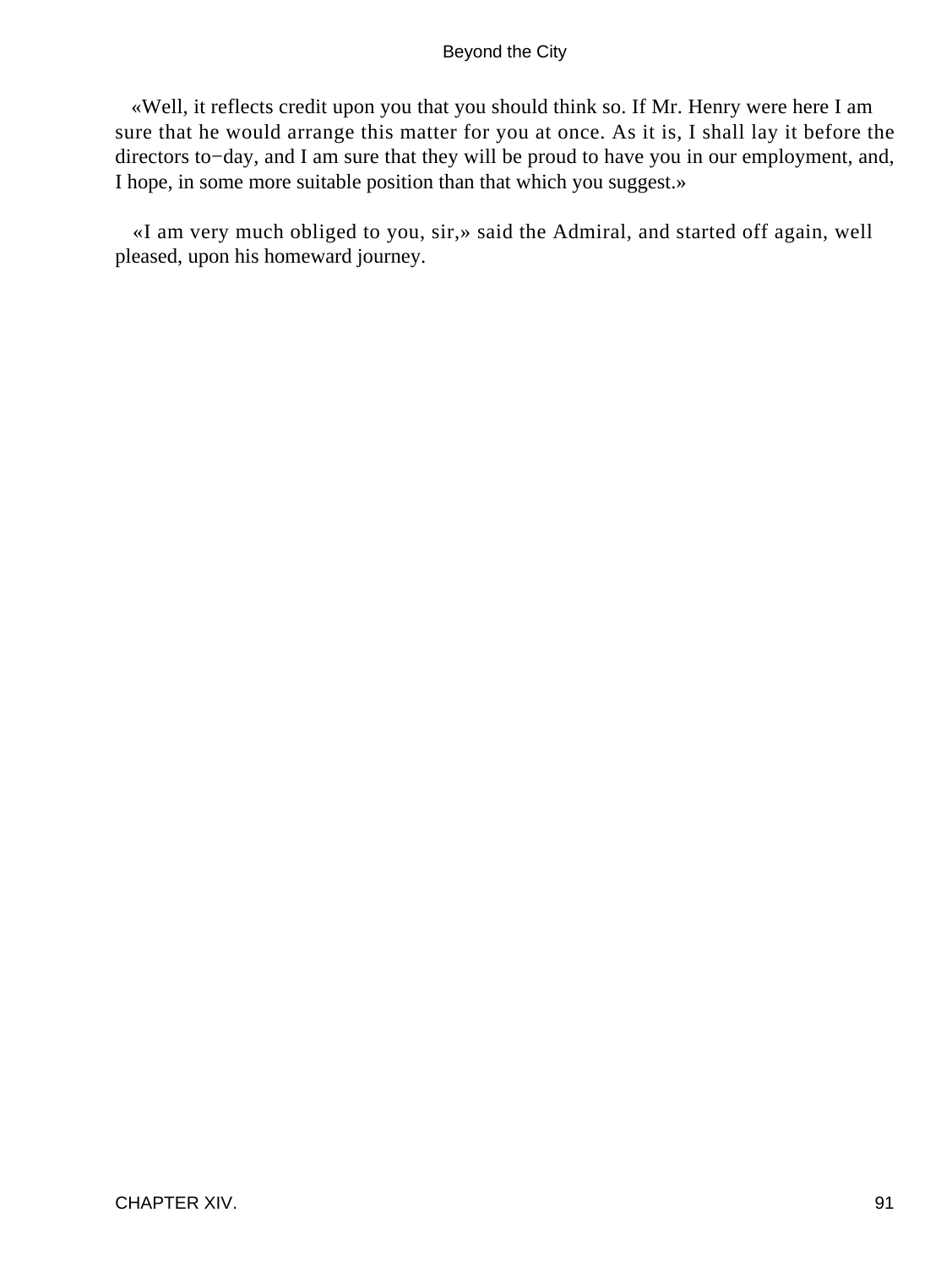# **[CHAPTER XV.](#page-106-0)**

## <span id="page-92-0"></span>*S*TILL **Among shoals.**

 Next day brought the Admiral a cheque for L5,000 from Mr. McAdam, and a stamped agreement by which he made over his pension papers to the speculative investor. It was not until he had signed and sent it off that the full significance of all that he had done broke upon him. He had sacrificed everything. His pension was gone. He had nothing save only what he could earn. But the stout old heart never quailed. He waited eagerly for a letter from the Saint Lawrence Shipping Company, and in the meanwhile he gave his landlord a quarter's notice. Hundred pound a year houses would in future be a luxury which he could not aspire to. A small lodging in some inexpensive part of London must be the substitute for his breezy Norwood villa. So be it, then! Better that a thousand fold than that his name should be associated with failure and disgrace.

 On that morning Harold Denver was to meet the creditors of the firm, and to explain the situation to them. It was a hateful task, a degrading task, but he set himself to do it with quiet resolution. At home they waited in intense anxiety to learn the result of the meeting. It was late before he returned, haggard pale, like a man who has done and suffered much.

"What's this board in front of the house? he asked.

 «We are going to try a little change of scene,» said the Admiral. «This place is neither town nor country. But never mind that, boy. Tell us what happened in the City.»

 «God help me! My wretched business driving you out of house and home!» cried Harold, broken down by this fresh evidence of the effects of his misfortunes. «It is easier for me to meet my creditors than to see you two suffering so patiently for my sake.»

 «Tut, tut!» cried the Admiral. «There's no suffering in the matter. Mother would rather be near the theaters. That's at the bottom of it, isn't it, mother? You come and sit down here between us and tell us all about it.»

Harold sat down with a loving hand in each of his.

 «It's not so bad as we thought,» said he, «and yet it is bad enough. I have about ten days to find the money, but I don't know which way to turn for it. Pearson, however, lied, as usual, when he spoke of L13,000. The amount is not quite L7,000.»

The Admiral claped his hands. «I knew we should weather it after all! Hurrah my boy!

CHAPTER XV. 92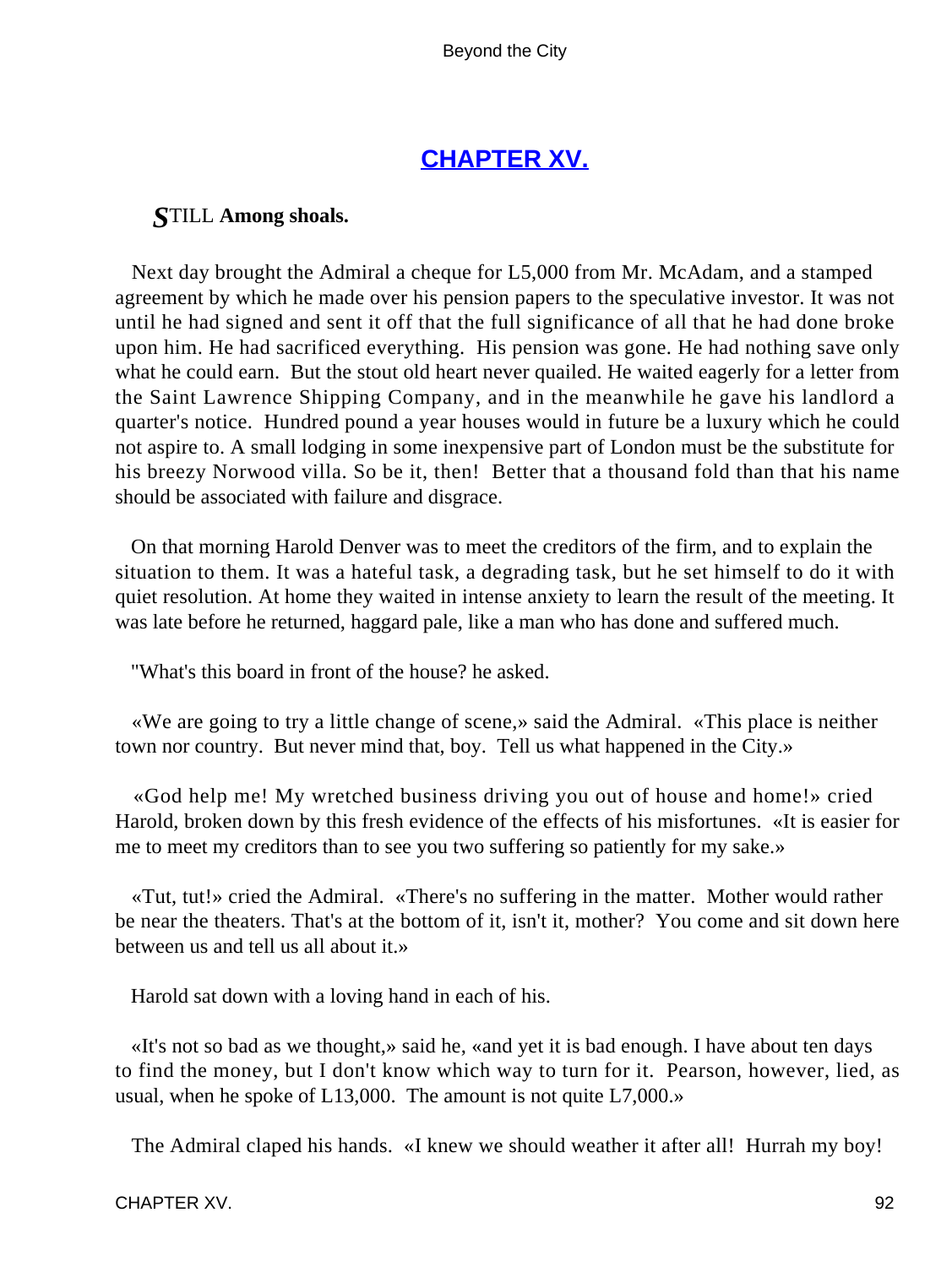Hip, hip, hip, hurrah!»

 Harold gazed at him in surprise, while the old seaman waved his arm above his head and bellowed out three stentorian cheers. «Where am I to get seven thousand pounds from, dad?» he asked.

«Never mind. You spin your yarn.»

 «Well, they were very good and very kind, but of course they must have either their money or their money's worth. They passed a vote of sympathy with me, and agreed to wait ten days before they took any proceedings. Three of them, whose claim came to L3,500, told me that if I would give them my personal I.O.U., and pay interest at the rate of five per cent, their amounts might stand over as long as I wished. That would be a charge of L175 upon my income, but with economy I could meet it, and it diminishes the debt by one−half.»

Again the Admiral burst out cheering.

 «There remains, therefore, about L3,200 which has to be found within ten days. No man shall lose by me. I gave them my word in the room that if I worked my soul out of my body every one of them should be paid. I shall not spend a penny upon myself until it is done. But some of them can't wait. They are poor men themselves, and must have their money. They have issued a warrant for Pearson's arrest. But they think that he has got away the States.»

«These men shall have their money,» said the Admiral.

«Dad!»

 «Yes, my boy, you don't know the resources of the family. One never does know until one tries. What have you yourself now?»

«I have about a thousand pounds invested.»

 «All right. And I have about as much more. There's a good start. Now, mother, it is your turn. What is that little bit of paper of yours?»

Mrs. Denver unfolded it, and placed it upon Harold's knee.

«Five thousand pounds!» he gasped.

 «Ah, but mother is not the only rich one. Look at this!» And the Admiral unfolded his cheque, and placed it upon the other knee.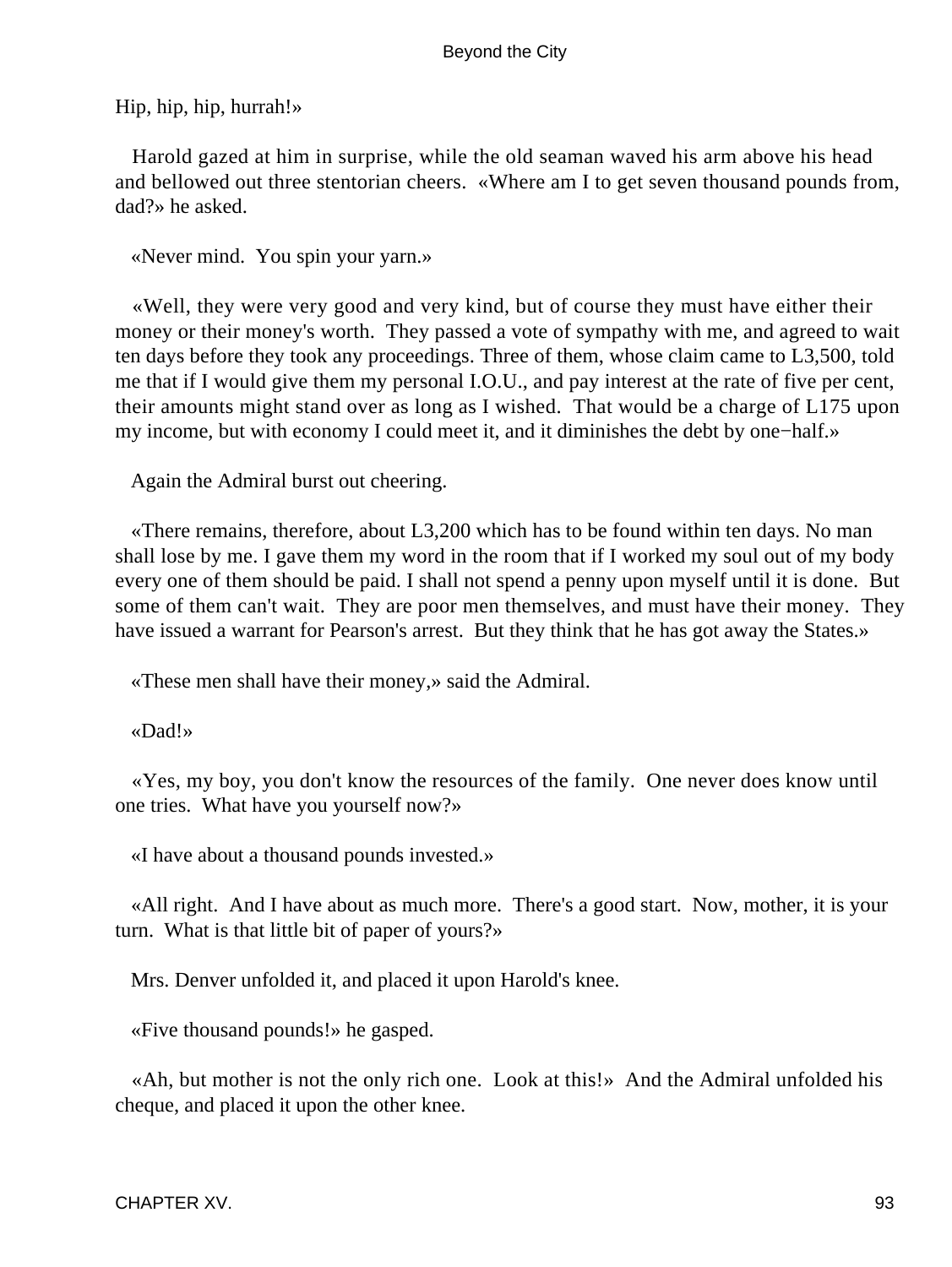Harold gazed from one to the other in bewilderment. «Ten thousand pounds!» he cried. «Good heavens! where did these come from?»

 «You will not worry any longer, dear,» murmured his mother, slipping her arm round him.

 But his quick eye had caught the signature upon one of the cheques. «Doctor Walker!» he cried, flushing. «This is Clara's doing. Oh, dad, we cannot take this money. It would not be right nor honorable.»

 «No, boy, I am glad you think so. It is something, however, to have proved one's friend, for a real good friend he is. It was he who brought it in, though Clara sent him. But this other money will be enough to cover everything, and it is all my own.»

«Your own? Where did you get it, dad?»

 «Tut, tut! See what it is to have a City man to deal with. It is my own, and fairly earned, and that is enough.»

 «Dear old dad!» Harold squeezed his gnarled hand. «And you, mother! You have lifted the trouble from my heart. I feel another man. You have saved my honor, my good name, everything. I cannot owe you more, for I owe you everything already.»

 So while the autumn sunset shone ruddily through the broad window these three sat together hand in hand, with hearts which were too full to speak. Suddenly the soft thudding of tennis balls was heard, and Mrs. Westmacott bounded into view upon the lawn with brandished racket and short skirts fluttering in the breeze. The sight came as a relief to their strained nerves, and they burst all three into a hearty fit of laughter.

 «She is playing with her nephew,» said Harold at last. «The Walkers have not come out yet. I think that it would be well if you were to give me that cheque, mother, and I were to return it in person.»

"Certainly, Harold. I think it would be very nice.

 He went in through the garden. Clara and the Doctor were sitting together in the dining−room. She sprang to her feet at the sight of him.

 «Oh, Harold, I have been waiting for you so impatiently,» she cried; «I saw you pass the front windows half an hour ago. I would have come in if I dared. Do tell us what has happened.»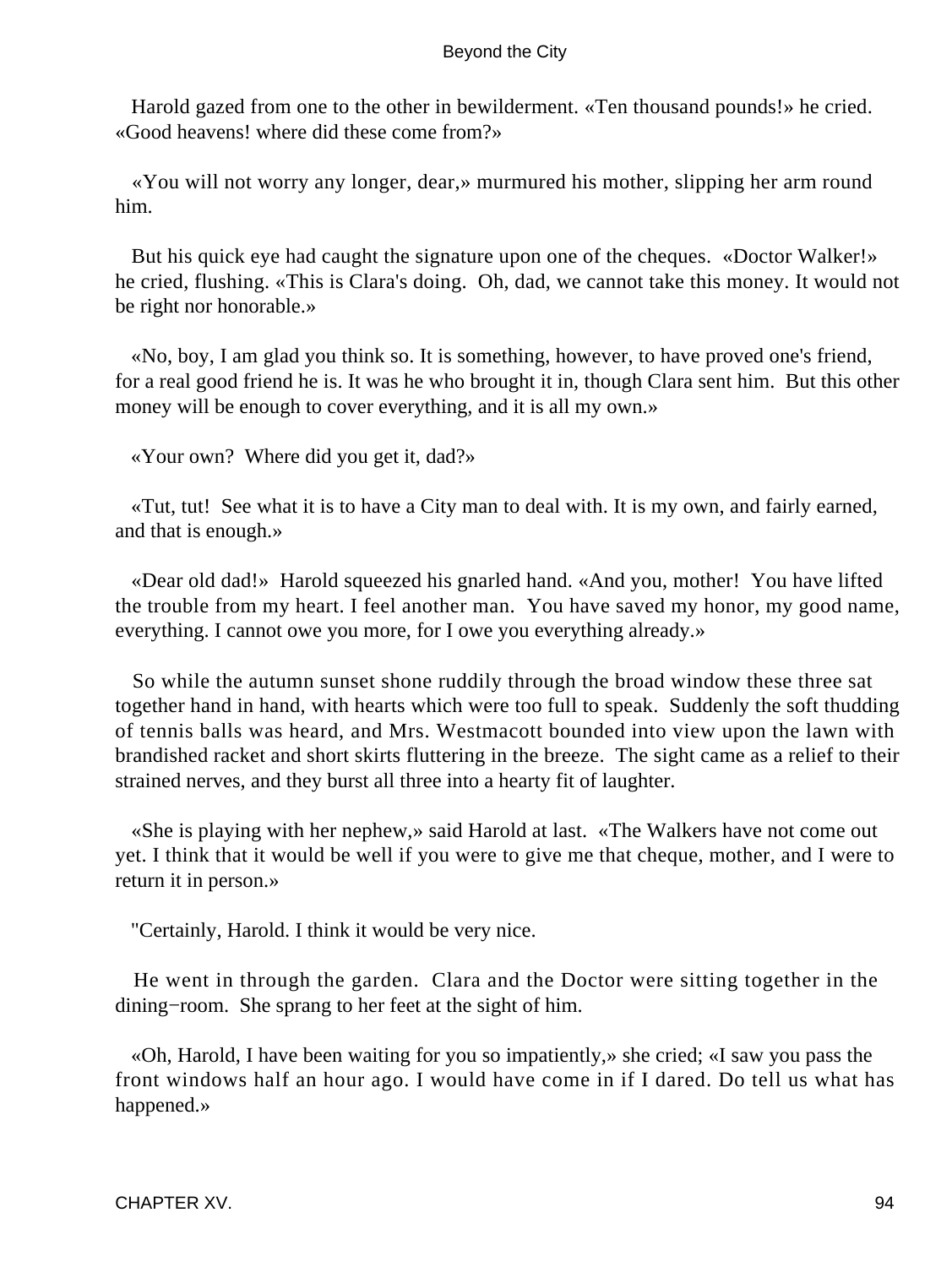«I have come in to thank you both. How can I repay you for your kindness? Here is your cheque, Doctor. I have not needed it. I find that I can lay my hands on enough to pay my creditors.»

«Thank God!» said Clara fervently.

 «The sum is less than I thought, and our resources considerably more. We have been able to do it with ease.»

 «With ease!» The Doctor's brow clouded and his manner grew cold. «I think, Harold, that you would do better to take this money of mine, than to use that which seems to you to be gained with ease.»

 «Thank you, sir. If I borrowed from any one it would be from you. But my father has this very sum, five thousand pounds, and, as I tell him, I owe him so much that I have no compunction about owing him more.»

 «No compunction! Surely there are some sacrifices which a son should not allow his parents to make.»

«Sacrifices! What do you mean?»

«Is it possible that you do not know how this money has been obtained?»

 «I give you my word, Doctor Walker, that I have no idea. I asked my father, but he refused to tell me.»

 «I thought not,» said the Doctor, the gloom clearing from his brow. «I was sure that you were not a man who, to clear yourself from a little money difficulty, would sacrifice the happiness of your mother and the health of your father.»

«Good gracious! what do you mean?»

 «It is only right that you should know. That money represents the commutation of your father's pension. He has reduced himself to poverty, and intends to go to sea again to earn a living.»

«To sea again! Impossible!»

 «It is the truth. Charles Westmacott has told Ida. He was with him in the City when he took his poor pension about from dealer to dealer trying to sell it. He succeeded at last, and hence the money.»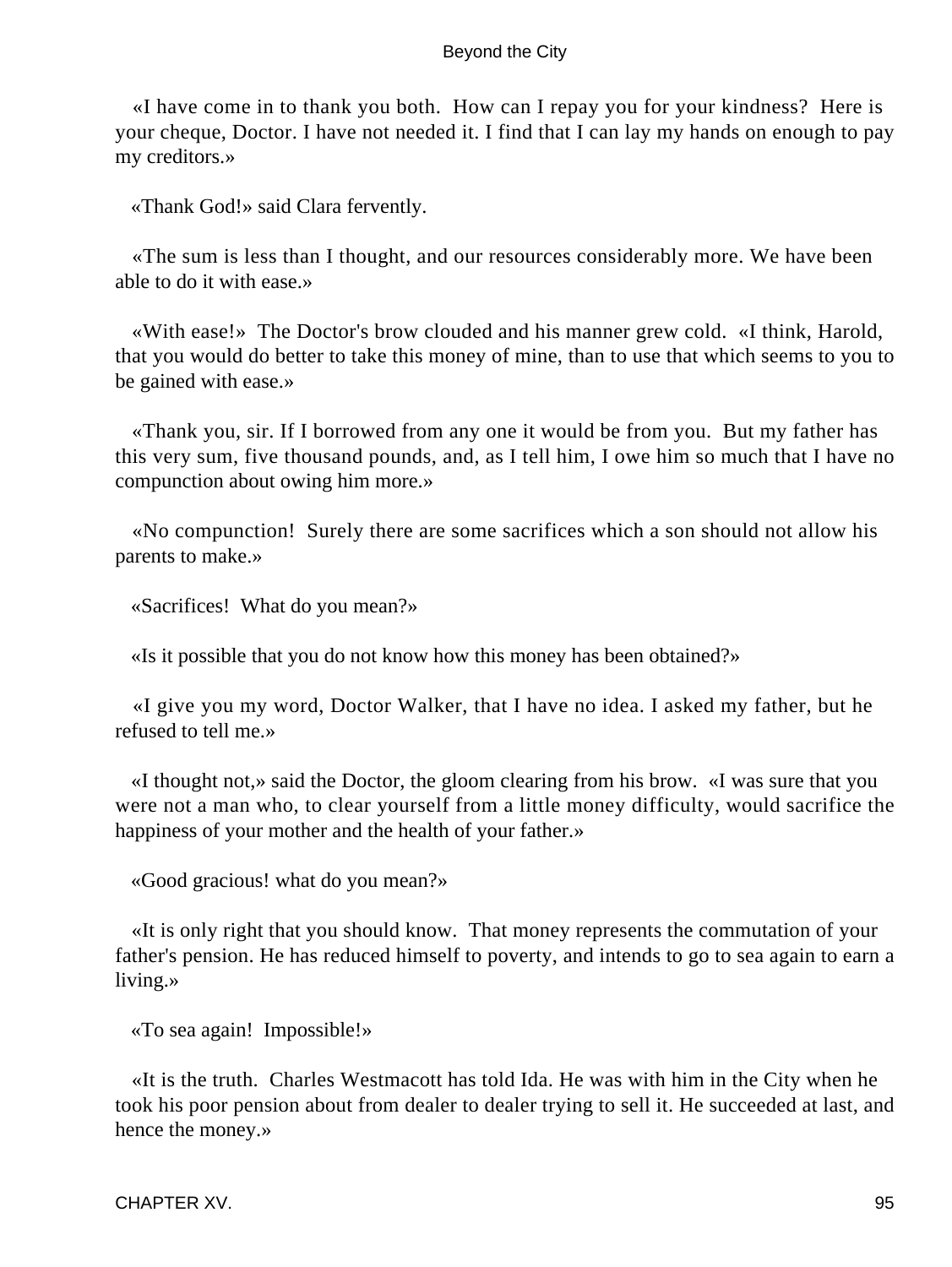«He has sold his pension!» cried Harold, with his hands to his face. «My dear old dad has sold his pension!» He rushed from the room, and burst wildly into the presence of his parents once more. «I cannot take it, father,» he cried. «Better bankruptcy than that. Oh, if I had only known your plan! We must have back the pension. Oh, mother, mother, how could you think me capable of such selfishness? Give me the cheque, dad, and I will see this man to−night, for I would sooner die like a dog in the ditch than touch a penny of this money.»

– –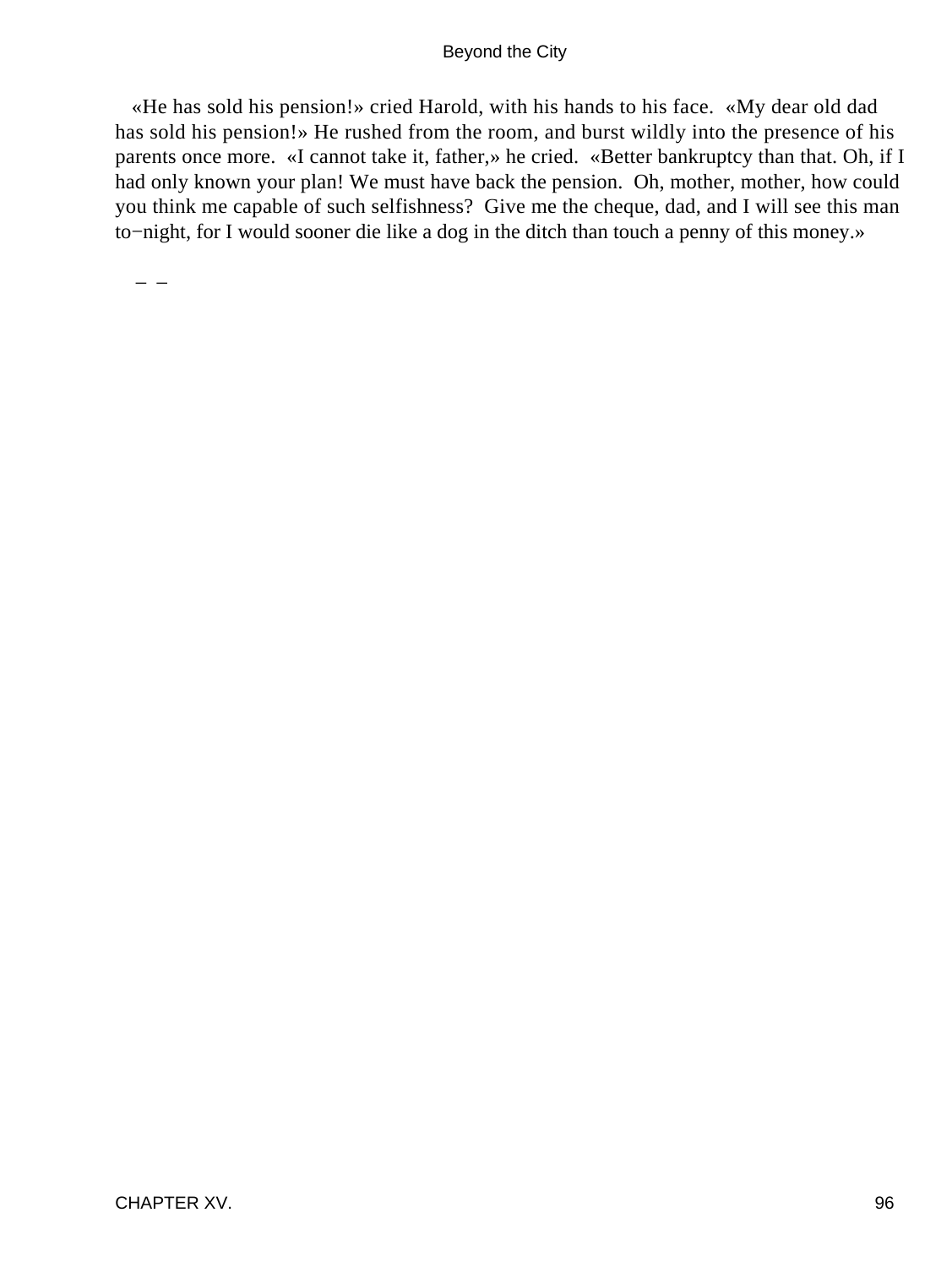# **[CHAPTER XVI.](#page-106-0)**

## <span id="page-97-0"></span>*A* **Midnight visitor.**

 Now all this time, while the tragi−comedy of life was being played in these three suburban villas, while on a commonplace stage love and humor and fears and lights and shadows were so swiftly succeeding each other, and while these three families, drifted together by fate, were shaping each other's destinies and working out in their own fashion the strange, intricate ends of human life, there were human eyes which watched over every stage of the performance, and which were keenly critical of every actor on it. Across the road beyond the green palings and the close−cropped lawn, behind the curtains of their creeper−framed windows, sat the two old ladies, Miss Bertha and Miss Monica Williams, looking out as from a private box at all that was being enacted before them. The growing friendship of the three families, the engagement of Harold Denver with Clara Walker, the engagement of Charles Westmacott with her sister, the dangerous fascination which the widow exercised over the Doctor, the preposterous behavior of the Walker girls and the unhappiness which they had caused their father, not one of these incidents escaped the notice of the two maiden ladies. Bertha the younger had a smile or a sigh for the lovers, Monica the elder a frown or a shrug for the elders. Every night they talked over what they had seen, and their own dull, uneventful life took a warmth and a coloring from their neighbors as a blank wall reflects a beacon fire.

 And now it was destined that they should experience the one keen sensation of their later years, the one memorable incident from which all future incidents should be dated.

 It was on the very night which succeeded the events which have just been narrated, when suddenly into Monica William's head, as she tossed upon her sleepless bed, there shot a thought which made her sit up with a thrill and a gasp.

 «Bertha,» said she, plucking at the shoulder of her sister, «I have left the front window open.»

«No, Monica, surely not.» Bertha sat up also, and thrilled in sympathy.

 «I am sure of it. You remember I had forgotten to water the pots, and then I opened the window, and Jane called me about the jam, and I have never been in the room since.»

 «Good gracious, Monica, it is a mercy that we have not been murdered in our beds. There was a house broken into at Forest Hill last week. Shall we go down and shut it?»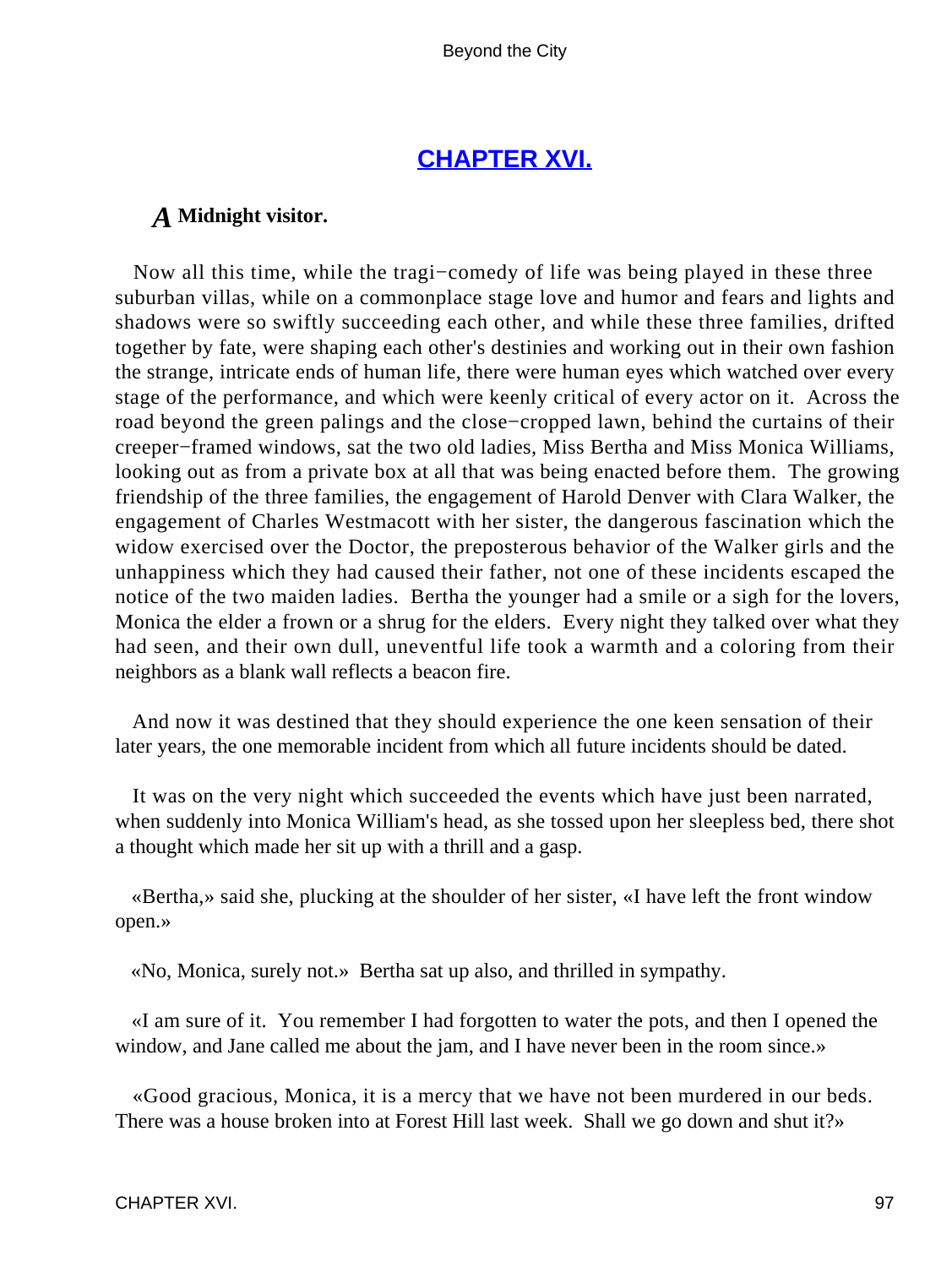«I dare not go down alone, dear, but if you will come with me. Put on your slippers and dressing−gown. We do not need a candle. Now, Bertha, we will go down together.»

 Two little white patches moved vaguely through the darkness, the stairs creaked, the door whined, and they were at the front room window. Monica closed it gently down, and fastened the snib.

 «What a beautiful moon!» said she, looking out. «We can see as clearly as if it were day. How peaceful and quiet the three houses are over yonder! It seems quite sad to see that `To Let' card upon number one. I wonder how number two will like their going. For my part I could better spare that dreadful woman at number three with her short skirts and her snake. But, oh, Bertha, look! look!! look!!!» Her voice had fallen suddenly to a quivering whisper and she was pointing to the Westmacotts' house. Her sister gave a gasp of horror, and stood with a clutch at Monica's arm, staring in the same direction.

 There was a light in the front room, a slight, wavering light such as would be given by a small candle or taper. The blind was down, but the light shone dimly through. Outside in the garden, with his figure outlined against the luminous square, there stood a man, his back to the road, his two hands upon the window ledge, and his body rather bent as though he were trying to peep in past the blind. So absolutely still and motionless was he that in spite of the moon they might well have overlooked him were it not for that tell−tale light behind.

«Good heaven!» gasped Bertha, «it is a burglar.»

 But her sister set her mouth grimly and shook her head. «We shall see,» she whispered. «It may be something worse.»

 Swiftly and furtively the man stood suddenly erect, and began to push the window slowly up. Then he put one knee upon the sash, glanced round to see that all was safe, and climbed over into the room. As he did so he had to push the blind aside. Then the two spectators saw where the light came from. Mrs. Westmacott was standing, as rigid as a statue, in the center of the room, with a lighted taper in her right hand. For an instant they caught a glimpse of her stern face and her white collar. Then the blind fell back into position, and the two figures disappeared from their view.

 «Oh, that dreadful woman!» cried Monica. «That dreadful, dreadful woman! She was waiting for him. You saw it with your own eyes, sister Bertha!»

 «Hush, dear, hush and listen!» said her more charitable companion. They pushed their own window up once more, and watched from behind the curtains.

 For a long time all was silent within the house. The light still stood motionless as though Mrs. Westmacott remained rigidly in the one position, while from time to time a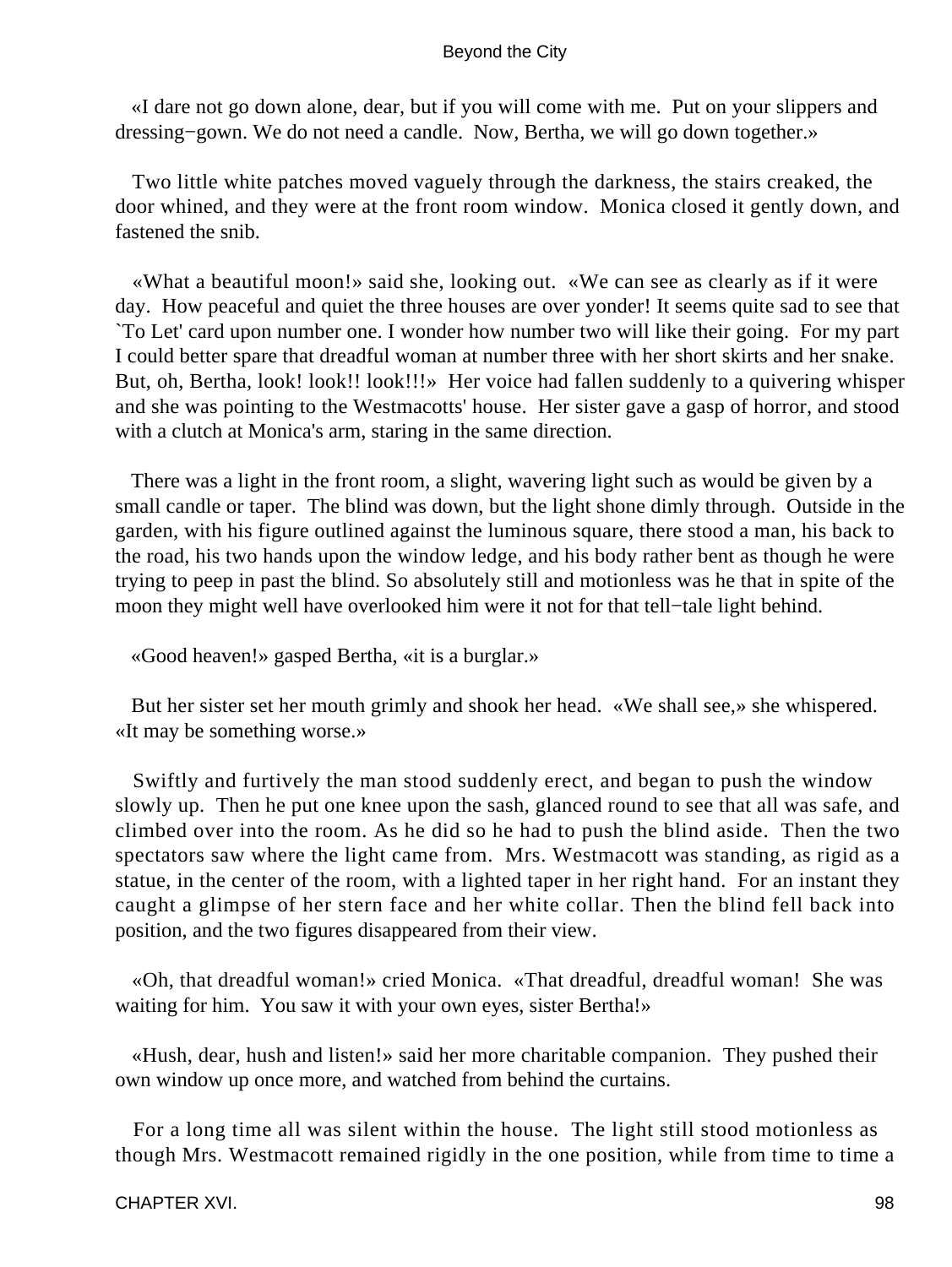shadow passed in front of it to show that her midnight visitor was pacing up and down in front of her. Once they saw his outline clearly, with his hands outstretched as if in appeal or entreaty. Then suddenly there was a dull sound, a cry, the noise of a fall, the taper was extinguished, and a dark figure fled in the moonlight, rushed across the garden, and vanished amid the shrubs at the farther side.

 Then only did the two old ladies understand that they had looked on whilst a tragedy had been enacted. «Help!» they cried, and «Help!» in their high, thin voices, timidly at first, but gathering volume as they went on, until the Wilderness rang with their shrieks. Lights shone in all the windows opposite, chains rattled, bars were unshot, doors opened, and out rushed friends to the rescue. Harold, with a stick; the Admiral, with his sword, his grey head and bare feet protruding from either end of a long brown ulster; finally, Doctor Walker, with a poker, all ran to the help of the Westmacotts. Their door had been already opened, and they crowded tumultuously into the front room.

 Charles Westmacott, white to his lips, was kneeling an the floor, supporting his aunt's head upon his knee. She lay outstretched, dressed in her ordinary clothes, the extinguished taper still grasped in her hand, no mark or wound upon her – pale, placid, and senseless.

 «Thank God you are come, Doctor,» said Charles, looking up. «Do tell me how she is, and what I should do.»

 Doctor Walker kneeled beside her, and passed his left hand over her head, while he grasped her pulse with the right.

 «She has had a terrible blow,» said he. «It must have been with some blunt weapon. Here is the place behind the ear. But she is a woman of extraordinary physical powers. Her pulse is full and slow. There is no stertor. It is my belief that she is merely stunned, and that she is in no danger at all.»

«Thank God for that!»

 «We must get her to bed. We shall carry her upstairs, and then I shall send my girls in to her. But who has done this?»

 «Some robber» said Charles. "You see that the window is open. She must have heard him and come down, for she was always perfectly fearless. I wish to goodness she had called me.

«But she was dressed.»

«Sometimes she sits up very late.»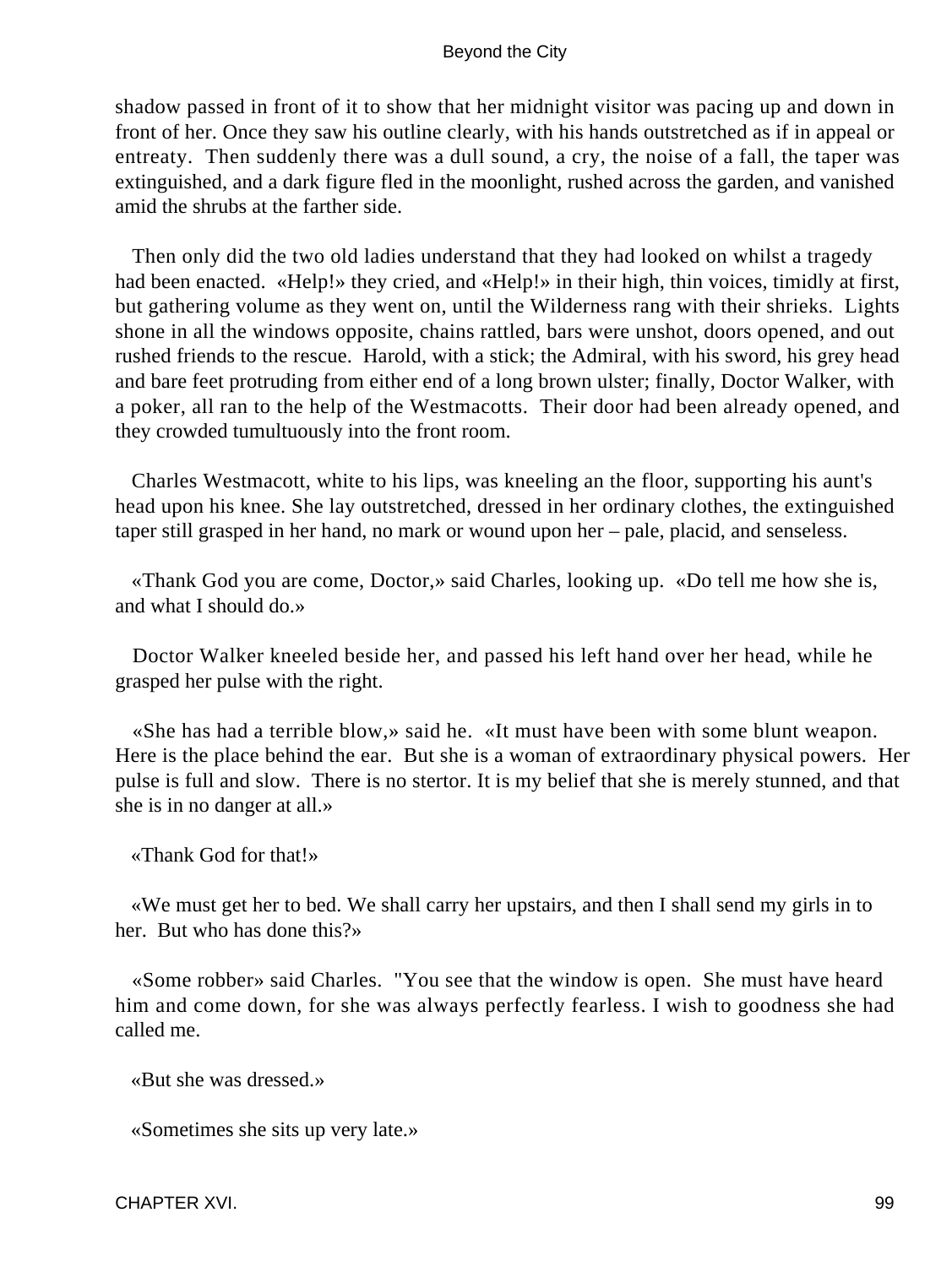«I did sit up very late,» said a voice. She had opened her eyes, and was blinking at them in the lamplight. «A villain came in through the window and struck me with a life−preserver. You can tell the police so when they come. Also that it was a little fat man. Now, Charles, give me your arm and I shall go upstairs.»

 But her spirit was greater than her strength, for, as she staggered to her feet, her head swam round, and she would have fallen again had her nephew not thrown his arms round her. They carried her upstairs among them and laid her upon the bed, where the Doctor watched beside her, while Charles went off to the police−station, and the Denvers mounted guard over the frightened maids.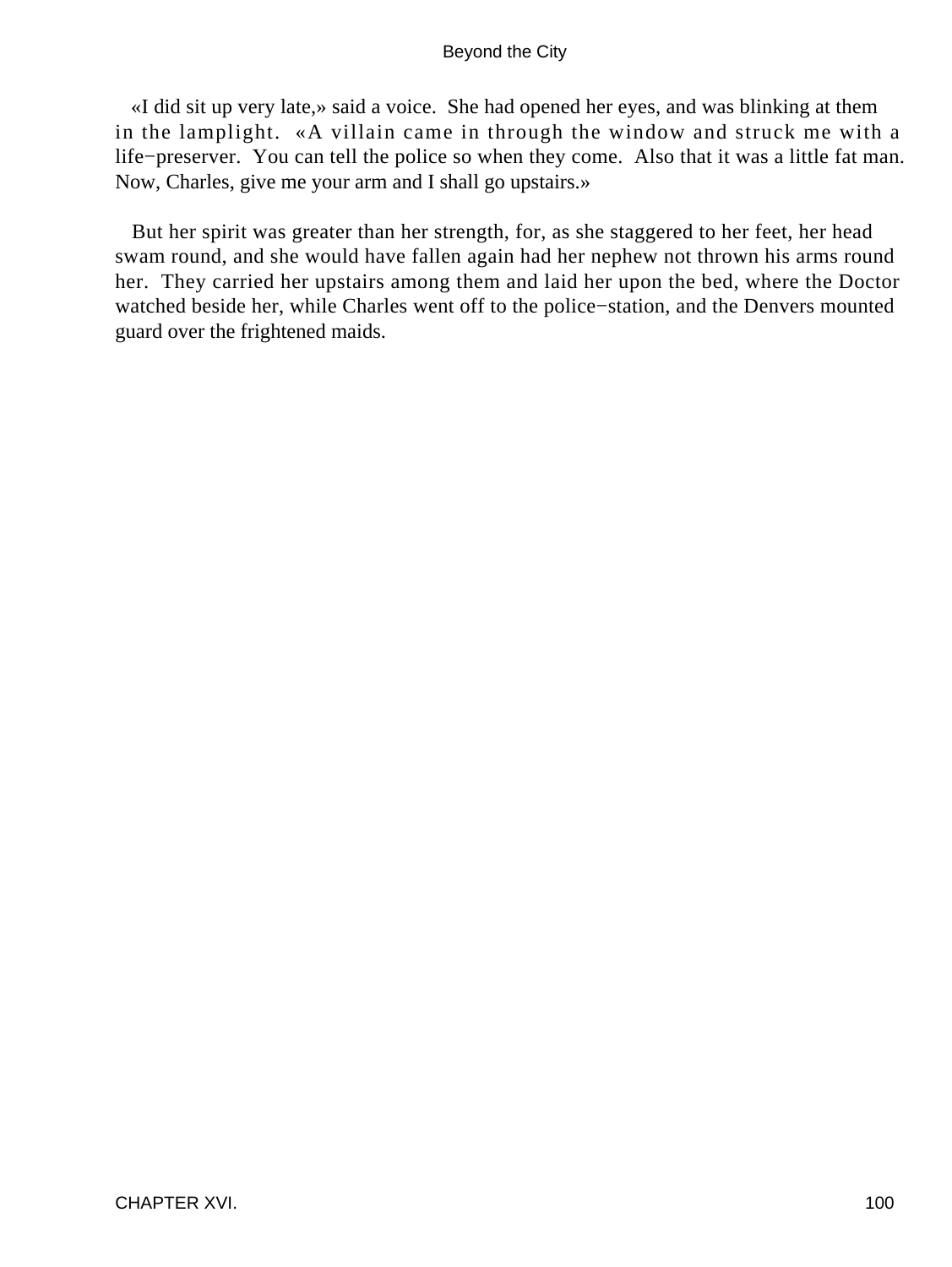# **[CHAPTER XVII.](#page-106-0)**

## <span id="page-101-0"></span>*I*N **Port at last.**

 Day had broken before the several denizens of the Wilderness had all returned to their homes, the police finished their inquiries, and all come back to its normal quiet. Mrs. Westmacott had been left sleeping peacefully with a small chloral draught to steady her nerves and a handkerchief soaked in arnica bound round her head. It was with some surprise, therefore, that the Admiral received a note from her about ten o'clock, asking him to be good enough to step in to her. He hurried in, fearing that she might have taken some turn for the worse, but he was reassured to find her sitting up in her bed, with Clara and Ida Walker in attendance upon her. She had removed the handkerchief, and had put on a little cap with pink ribbons, and a maroon dressing−jacket, daintily fulled at the neck and sleeves.

 «My dear friend,» said she as he entered, «I wish to make a last few remarks to you. No, no,» she continued, laughing, as she saw a look of dismay upon his face. «I shall not dream of dying for at least another thirty years. A woman should be ashamed to die before she is seventy. I wish, Clara, that you would ask your father to step up. And you, Ida, just pass me my cigarettes, and open me a bottle of stout.»

 «Now then,» she continued, as the doctor joined their party. «I don't quite know what I ought to say to you, Admiral. You want some very plain speaking to.»

«'Pon my word, ma'am, I don't know what you are talking about.»

 «The idea of you at your age talking of going to sea, and leaving that dear, patient little wife of yours at home, who has seen nothing of you all her life! It's all very well for you. You have the life, and the change, and the excitement, but you don't think of her eating her heart out in a dreary London lodging. You men are all the same.»

 «Well, ma'am, since you know so much, you probably know also that I have sold my pension. How am I to live if I do not turn my hand to work?»

 Mrs. Westmacott produced a large registered envelope from beneath the sheets and tossed it over to the old seaman.

«That excuse won't do. There are your pension papers. Just see if they are right.»

 He broke the seal, and out tumbled the very papers which he had made over to McAdam two days before.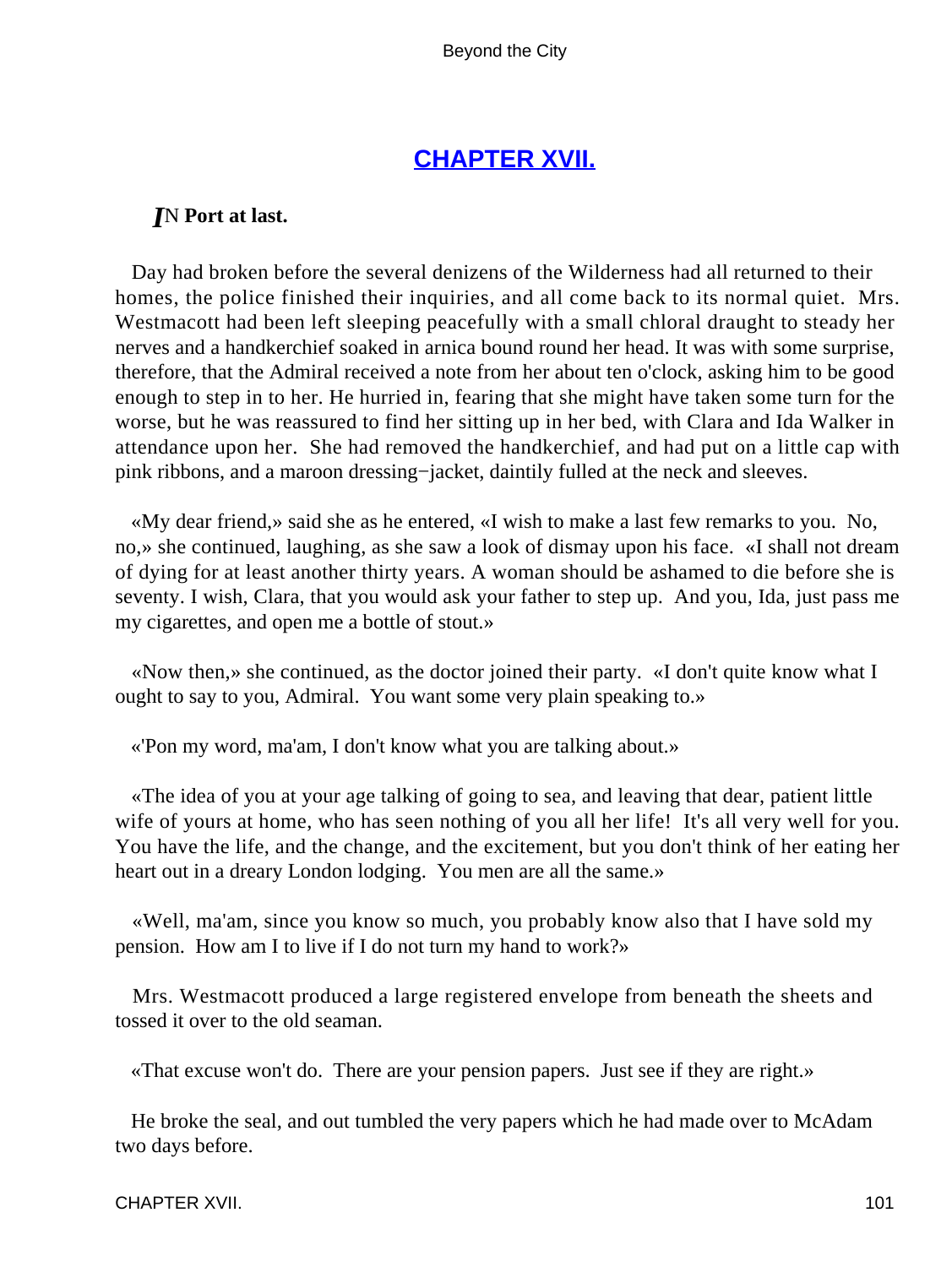«But what am I to do with these now?» he cried in bewilderment.

 «You will put them in a safe place, or get a friend to do so, and, if you do your duty, you will go to your wife and beg her pardon for having even for an instant thought of leaving her.»

 The Admiral passed his hand over his rugged forehead. «This is very good of you, ma'am» said he, «very good and kind, and I know that you are a staunch friend, but for all that these papers mean money, and though we may have been in broken water lately, we are not quite in such straits as to have to signal to our friends. When we do, ma'am, there's no one we would look to sooner than to you.»

 «Don't be ridiculous!» said the widow. «You know nothing whatever about it, and yet you stand there laying down the law. I'll have my way in the matter, and you shall take the papers, for it is no favor that I am doing you, but simply a restoration of stolen property.»

«How that, ma'am?»

 «I am just going to explain, though you might take a lady's word for it without asking any questions. Now, what I am going to say is just between you four, and must go no farther. I have my own reasons for wishing to keep it from the police. Who do you think it was who struck me last night, Admiral?»

«Some villain, ma'am. I don't know his name.»

 «But I do. It was the same man who ruined or tried to ruin your son. It was my only brother, Jeremiah.»

#### «Ah!»

 "I will tell you about him – or a little about him, for he has done much which I would not care to talk of, nor you to listen to. He was always a villain, smooth−spoken and plausible, but a dangerous, subtle villain all the same. If I have some hard thoughts about mankind I can trace them back to the childhood which I spent with my brother. He is my only living relative, for my other brother, Charles's father, was killed in the Indian mutiny.

 «Our father was rich, and when he died he made a good provision both for Jeremiah and for me. He knew Jeremiah and he mistrusted him, however; so instead of giving him all that he meant him to have he handed me over a part of it, telling me, with what was almost his dying breath, to hold it in trust for my brother, and to use it in his behalf when he should have squandered or lost all that he had. This arrangement was meant to be a secret between my father and myself, but unfortunately his words were overheard by the nurse, and she repeated them afterwards to my brother, so that he came to know that I held some money in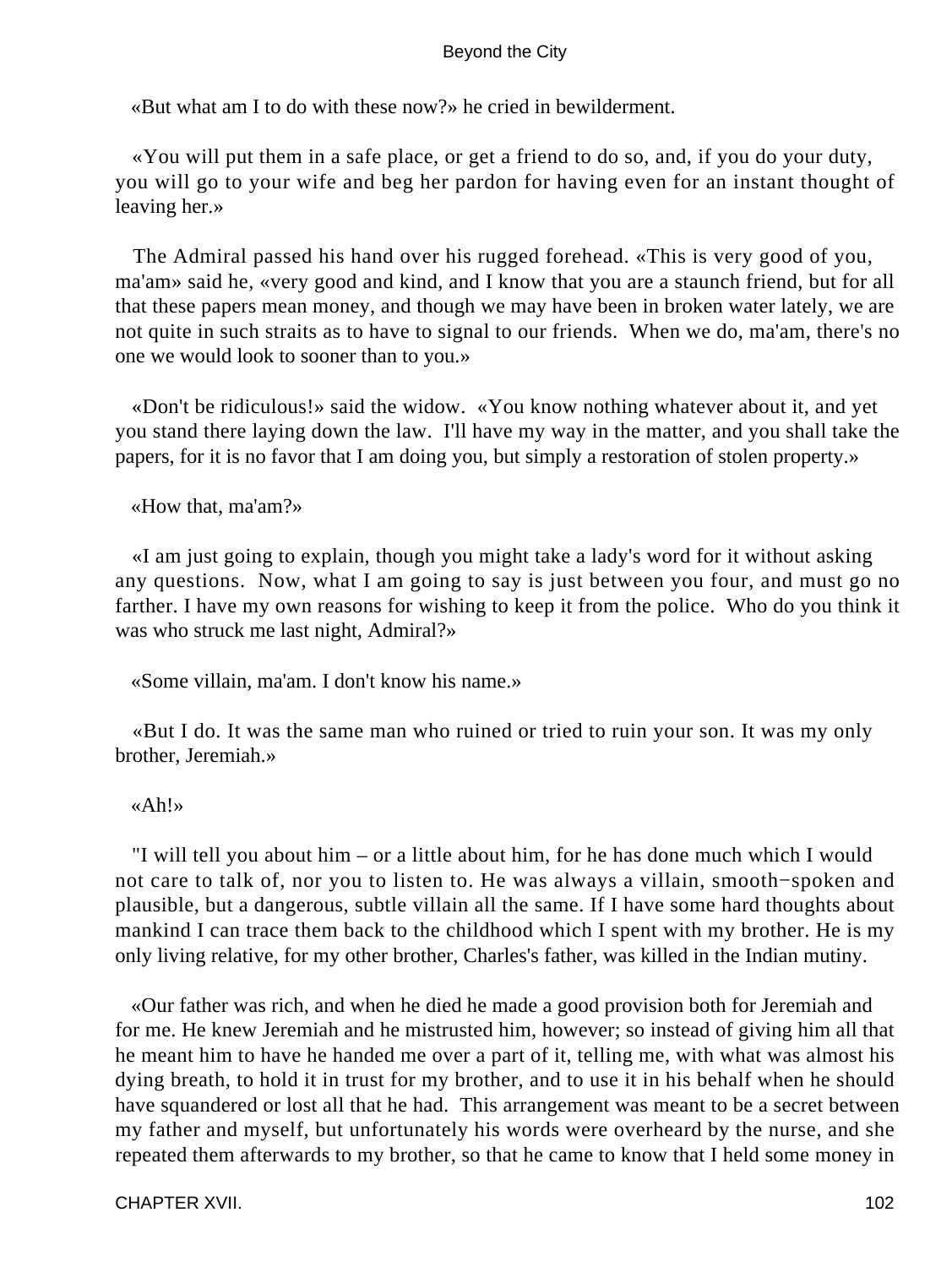trust for him. I suppose tobacco will not harm my head, Doctor? Thank you, then I shall trouble you for the matches, Ida.» She lit a cigarette, and leaned back upon the pillow, with the blue wreaths curling from her lips.

 "I cannot tell you how often he has attempted to get that money from me. He has bullied, cajoled, threatened, coaxed, done all that a man could do. I still held it with the presentiment that a need for it would come. When I heard of this villainous business, his flight, and his leaving his partner to face the storm, above all that my old friend had been driven to surrender his income in order to make up for my brother's defalcations, I felt that now indeed I had a need for it. I sent in Charles yesterday to Mr. McAdam, and his client, upon hearing the facts of the case, very graciously consented to give back the papers, and to take the money which he had advanced. Not a word of thanks to me, Admiral. I tell you that it was very cheap benevolence, for it was all done with his own money, and how could I use it better?

 "I thought that I should probably hear from him soon, and I did. Last evening there was handed in a note of the usual whining, cringing tone. He had come back from abroad at the risk of his life and liberty, just in order that he might say good−bye to the only sister he ever had, and to entreat my forgiveness for any pain which he had caused me. He would never trouble me again, and he begged only that I would hand over to him the sum which I held in trust for him. That, with what he had already, would be enough to start him as an honest man in the new world, when he would ever remember and pray for the dear sister who had been his savior. That was the style of the letter, and it ended by imploring me to leave the window−latch open, and to be in the front room at three in the morning, when he would come to receive my last kiss and to bid me farewell.

 «Bad as he was, I could not, when he trusted me, betray him. I said nothing, but I was there at the hour. He entered through the window, and implored me to give him the money. He was terribly changed; gaunt, wolfish, and spoke like a madman. I told him that I had spent the money. He gnashed his teeth at me, and swore it was his money. I told him that I had spent it on him. He asked me how. I said in trying to make him an honest man, and in repairing the results of his villainy. He shrieked out a curse, and pulling something out of the breast of his coat – a loaded stick, I think – he struck me with it, and I remembered nothing more.»

«The blackguard!» cried the Doctor, «but the police must be hot upon his track.»

 «I fancy not,» Mrs. Westmacott answered calmly. «As my brother is a particularly tall, thin man, and as the police are looking for a short, fat one, I do not think that it is very probable that they will catch him. It is best, I think, that these little family matters should be adjusted in private.»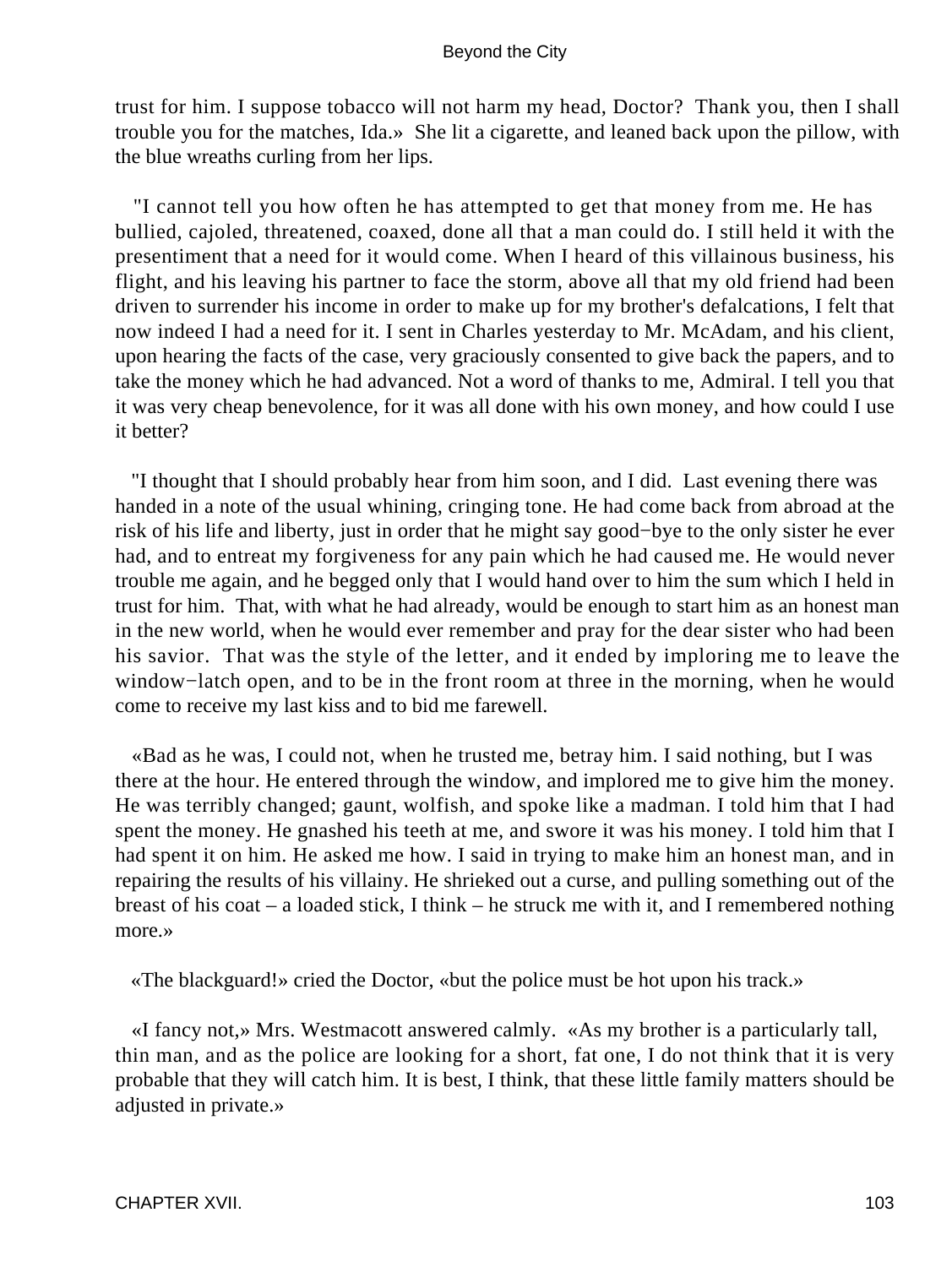«My dear ma'am,» said the Admiral, «if it is indeed this man's money that has bought back my pension, then I can have no scruples about taking it. You have brought sunshine upon us, ma'am, when the clouds were at their darkest, for here is my boy who insists upon returning the money which I got. He can keep it now to pay his debts. For what you have done I can only ask God to bless you, ma'am, and as to thanking you I can't even  $-\rightarrow$ 

 «Then pray don't try,» said the widow. "Now run away, Admiral, and make your peace with Mrs. Denver. I am sure if I were she it would be a long time before I should forgive you. As for me, I am going to America when Charles goes. You'll take me so far, won't you, Ida? There is a college being built in Denver which is to equip the woman of the future for the struggle of life, and especially for her battle against man. Some months ago the committee offered me a responsible situation upon the staff, and I have decided now to accept it, for Charles's marriage removes the last tie which binds me to England. You will write to me sometimes, my friends, and you will address your letters to Professor Westmacott, Emancipation College, Denver. From there I shall watch how the glorious struggle goes in conservative old England, and if I am needed you will find me here again fighting in the forefront of the fray. Good−bye – but not you, girls; I have still a word I wish to say to you.

 «Give me your hand, Ida, and yours, Clara,» said she when they were alone. «Oh, you naughty little pusses, aren't you ashamed to look me in the face? Did you think – did you really think that I was so very blind, and could not see your little plot? You did it very well, I must say that, and really I think that I like you better as you are. But you had all your pains for nothing, you little conspirators, for I give you my word that I had quite made up my mind not to have him.»

 And so within a few weeks our little ladies from their observatory saw a mighty bustle in the Wilderness, when two−horse carriages came, and coachmen with favors, to bear away the twos who were destined to come back one. And they themselves in their crackling silk dresses went across, as invited, to the big double wedding breakfast which was held in the house of Doctor Walker. Then there was health−drinking, and laughter, and changing of dresses, and rice−throwing when the carriages drove up again, and two more couples started on that journey which ends only with life itself.

 Charles Westmacott is now a flourishing ranchman in the western part of Texas, where he and his sweet little wife are the two most popular persons in all that county. Of their aunt they see little, but from time to time they see notices in the papers that there is a focus of light in Denver, where mighty thunderbolts are being forged which will one day bring the dominant sex upon their knees. The Admiral and his wife still live at number one, while Harold and Clara have taken number two, where Doctor Walker continues to reside. As to the business, it had been reconstructed, and the energy and ability of the junior partner had soon made up for all the ill that had been done by his senior. Yet with his sweet and refined home atmosphere he is able to realize his wish, and to keep himself free from the sordid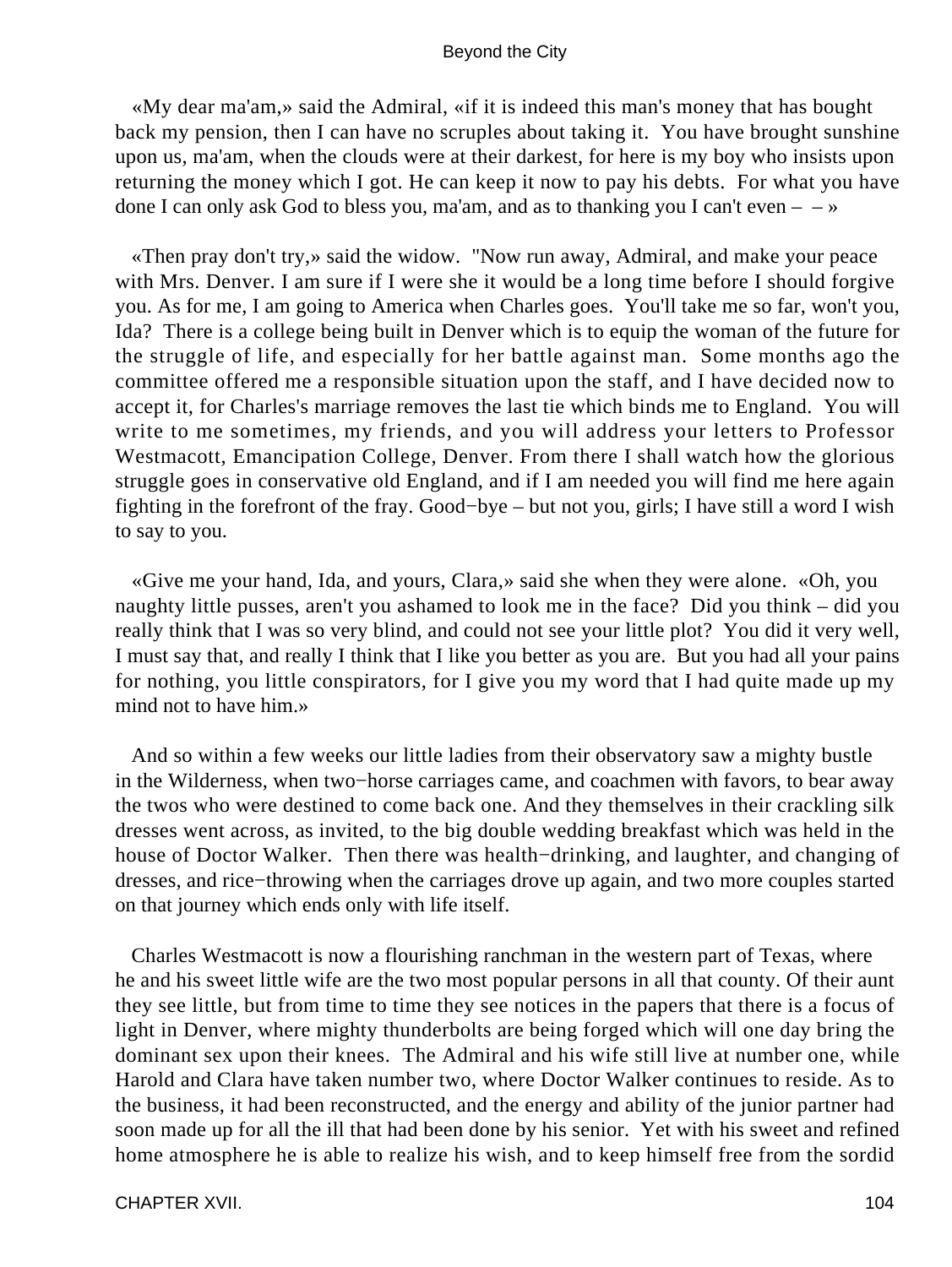aims and base ambitions which drag down the man whose business lies too exclusively in the money market of the vast Babylon. As he goes back every evening from the crowds of Throgmorton Street to the tree−lined peaceful avenues of Norwood, so he has found it possible in spirit also to do one's duties amidst the babel of the City, and yet to live beyond it.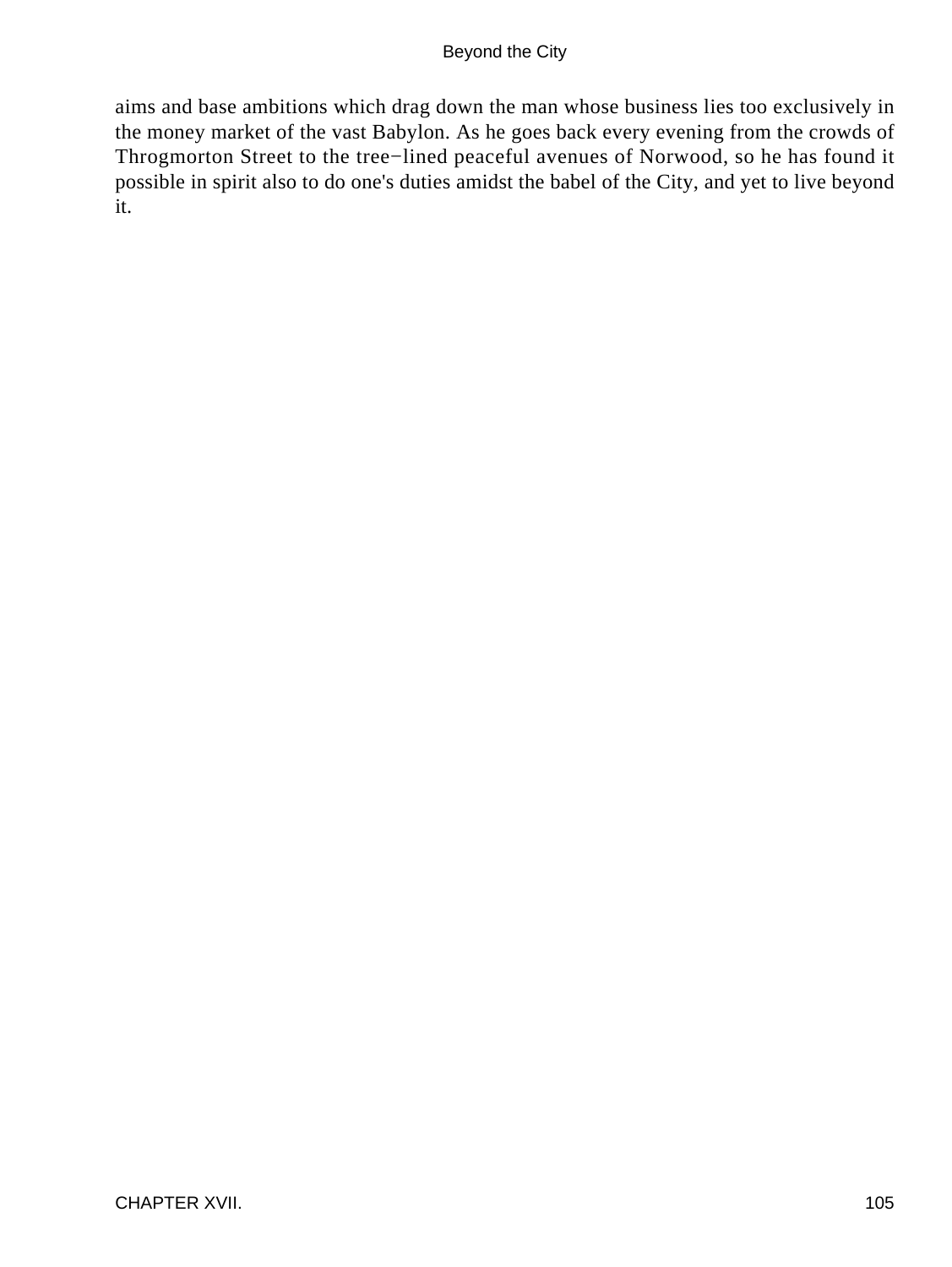# <span id="page-106-0"></span>**Table Of Content**

**[CHAPTER I.](#page-3-0)**

**[CHAPTER II.](#page-6-0)**

**[CHAPTER III.](#page-12-0)**

**[CHAPTER IV.](#page-19-0)**

**[CHAPTER V.](#page-24-0)**

**[CHAPTER VI.](#page-30-0)**

**[CHAPTER VII.](#page-36-0)**

**[CHAPTER VIII.](#page-40-0)**

**[CHAPTER IX.](#page-47-0)**

**[CHAPTER X.](#page-54-0)**

**[CHAPTER XI.](#page-62-0)**

**[CHAPTER XII.](#page-71-0)**

**[CHAPTER XIII.](#page-75-0)**

**[CHAPTER XIV.](#page-85-0)**

**[CHAPTER XV.](#page-92-0)**

**[CHAPTER XVI.](#page-97-0)**

**[CHAPTER XVII.](#page-101-0)**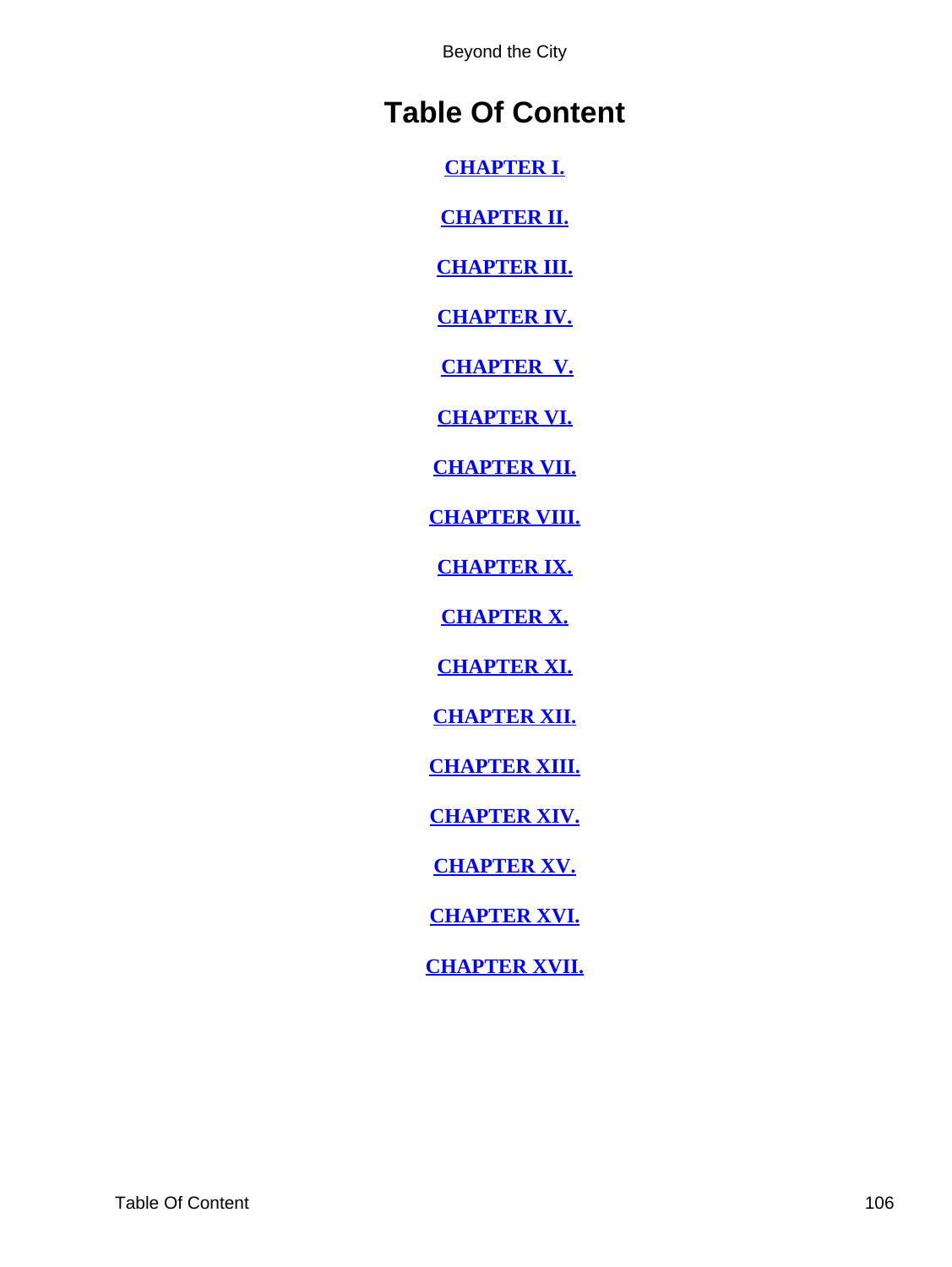# **About Phoenix Editions**

## **Why Phoenix Editions?**

With the already available tools, converting files to eBook formats is not a big task. You can use a plugin in MS Word and with just one click have a lit file. You can drag and drop html into Adobe Acrobat and create a pdf file.

If we can be happy over the possibilities given to anyone to publish and to be published, we must nevertheless look at previous experiences from the history of the computer and the internet in order to get some needed advice:

• The lack of standards threatens the persistance of data.

We are able to access data from tablets from 3.000 year B.C. but not from files created 10 years ago in a proprietary format, stored in some specific non standard media, or even in previous versions of existing products.

- If not enough care is taken, some operations like drag and drop or cut and paste can result in the production of corrupted data.
- Many ebooks come from html files. But outdated tags are still being used, and one only needs to view the source to find beginning tags without their corresponding end tags, improper nesting, and proprietary or non standard encoding. If the source code is not cleaned up, all this will make its way to the derivated ebook.
- Not every user knows how, is able to or wants to use the more advanced standard features of available ebooks formats, resulting in a work that very often doesn't make for the most pleasing reading experience.
- Centuries of history and experience in graphical and printing arts should not be lost for the sake of speed in converting to an ebook format. Much can be done in our search for excellence to adapt and improve, the end result of which is a ebook of higher quality.

But, we must be very careful in our search for quality and in our establishing criteria to meet this lofty goal. Otherwise, as we know and are aware of, a new kind of elitism, censorship or snobism can arise out of this endeavour.

Finding the proper and fair way to achieve this quality of ebook without such detrimental effects led us to implement what we at Phoenix−Library call **Phoenix Editions**.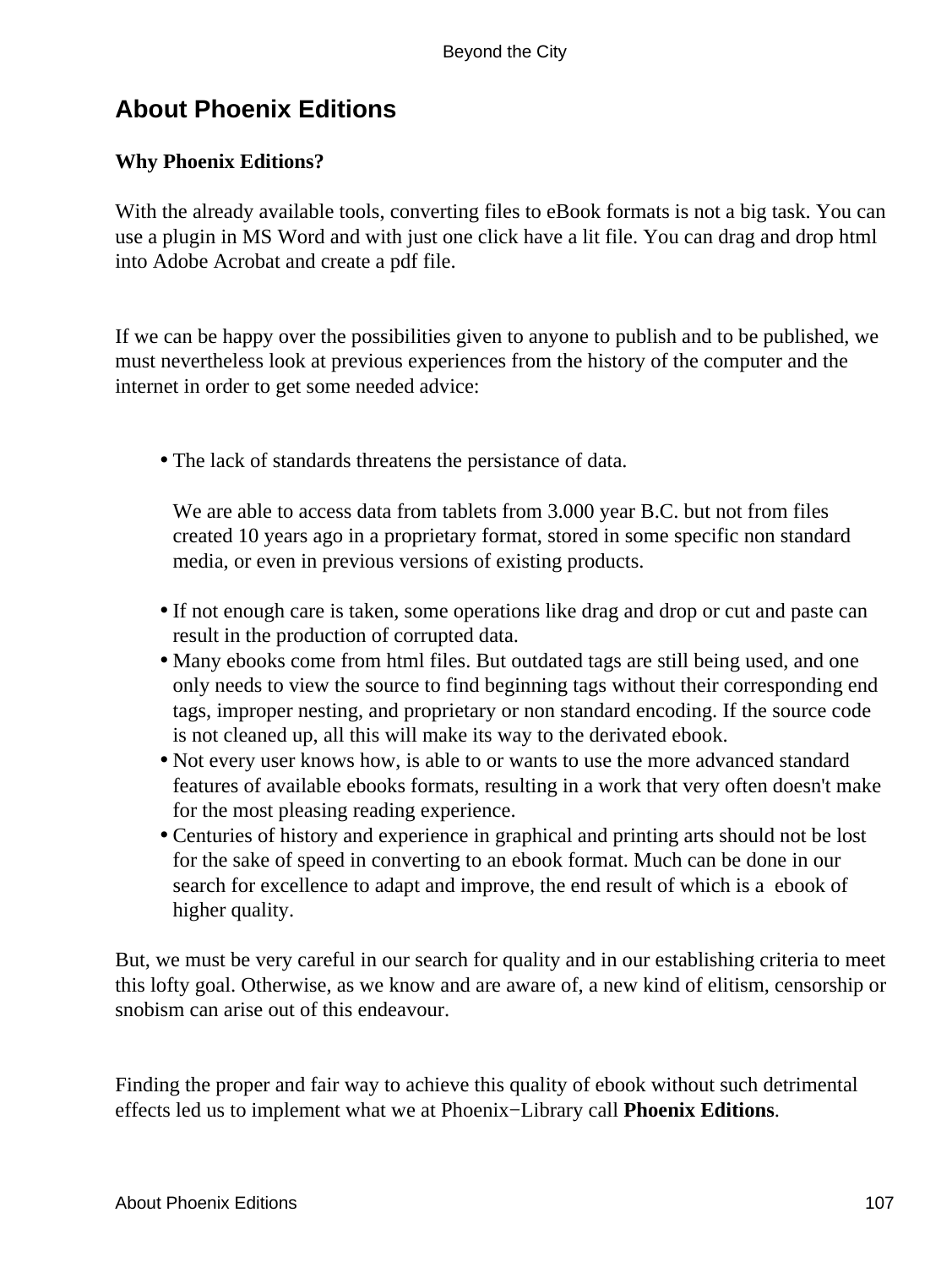# **What is a Phoenix Edition**

At Phoenix−Library we call a Phoenix Edition, an ebook with the following characteristics:

- It is converted from clean and standard xhtml/xml files
- It uses meta tags to identify content, and other data
- The available resources specific to each ebook format are used to give the reader a pleasant reading experience.

This means: objectives and normative criteria, regardless of taste, aesthetic or otherwise subjective evaluations of contents and/or presentation.

### **Phoenix Edition of a RocketEdition file:**

An ebook with a cover, a table of contents with active links, chapter breaks, a "go to" touch access at least to a TOC, oeb compliant metadata, indentation if required from a pEdition reproduction, internal links to notes.

### **Phoenix Edition of a Softbook file:**

An ebook with a cover, a table of contents with active links, chapter breaks, oeb compliant metadata, indentation if required from a pEdition reproduction, internal links to notes.

### **Phoenix Edition of a MS−Reader file:**

An ebook with a cover, an external table of contents with active links at least to an internal TOC, chapter breaks, images, oeb compliant metadata, indentation if required from a pEditon reproduction, internal links to notes.

### **Phoenix Edition of a Mobipocket file:**

An ebook with a cover, an external table of contents with active links at least to an internal TOC, chapter breaks, oeb compliant metadata, indentation if required from a pEdition reproduction, internal links to notes.

#### **Phoenix Edition of a Acrobat file:**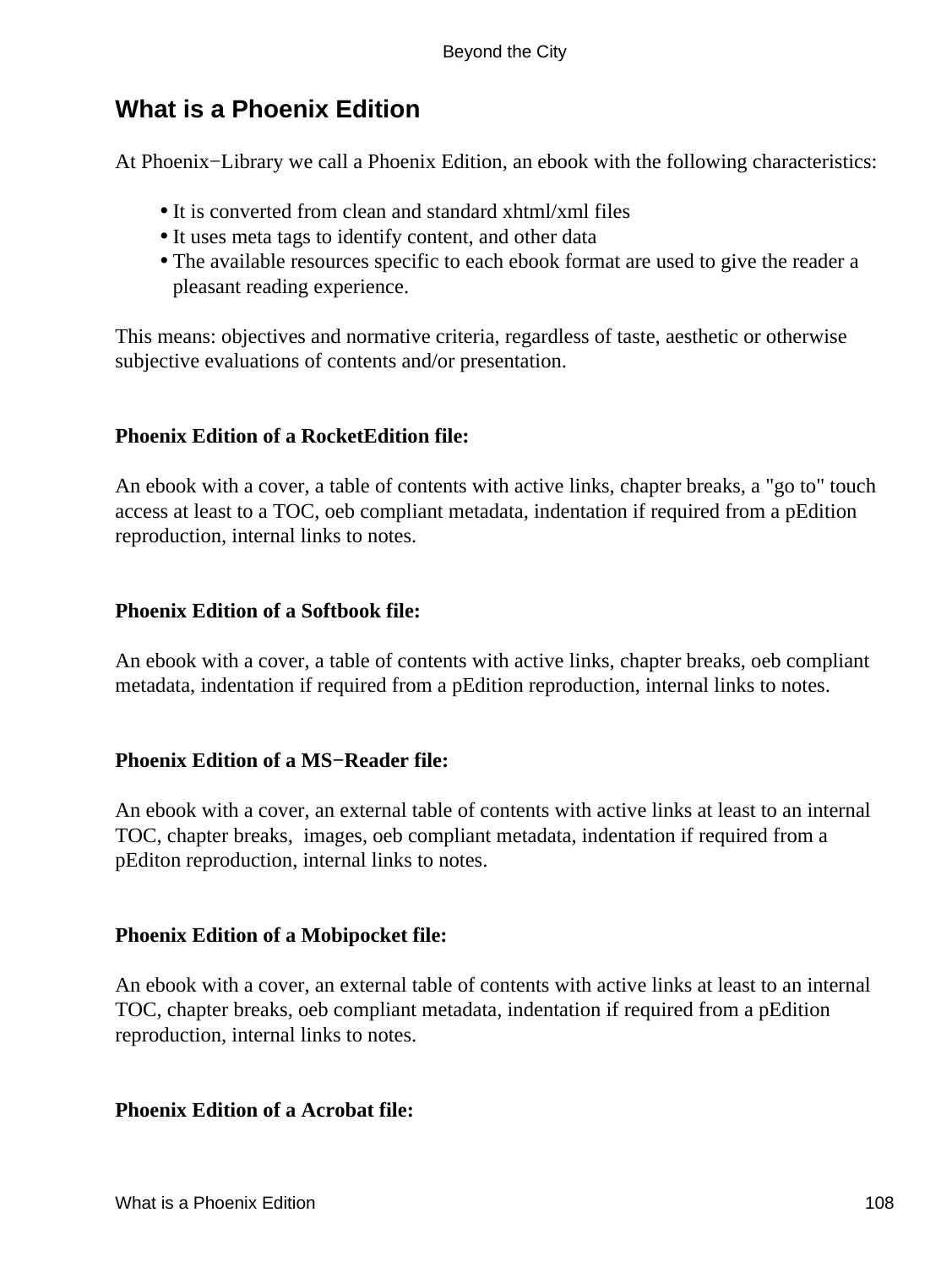An ebook with a cover, images, chapter breaks, matching page numbers, oeb compliant metadata, indentation if required from a pEdition reproduction, internal links to notes.

**Note 1:** These criteria will be discussed in the Phoenix eBook newsgroups in order to be refined and then implemented in a Phoenix Edition guideline, that will be available in the near future to all Phoenix−Library associates.

**Note 2:** In order to stimulate and reward all associate eBookProducers in their search for excellence, a percentage of all associate subscriptions will be allocated to this cause.